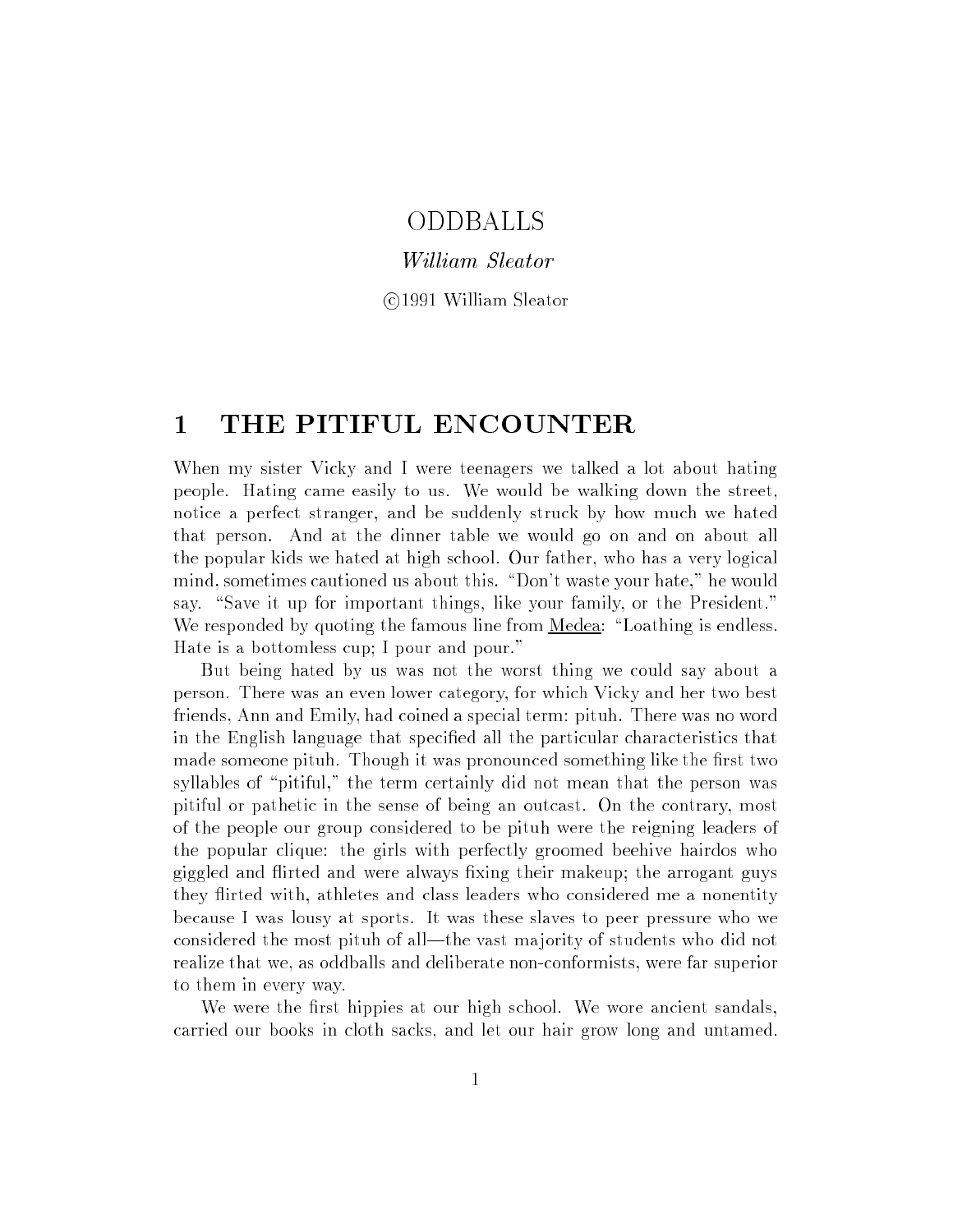Vicky and Ann were the most daring. They pried discarded gum out of the school drinking fountains and casually popped it into their mouths to chew—making sure, of course, that pituh-people were observing them. The resulting expressions of bafflement and awed disgust were a joy to behold. Vicky and Ann insisted they weren't just doing this for effect. They claimed that ABC gum had a far more subtle depth of character than the unripened fresh stuff.

The pituh-people at school were not the only ones we took pleasure in bewildering. There was also the general public. Ann had spent a year in England when her father was on sabbatical there, and had returned with the ability to speak, when she chose, in a gratingly intense cockney accent. \'Ave yuh gawt inny boiros?" she demanded of drugstore clerks, who had no idea she was asking for a ballpoint pen. But the best use of her accent was a game the three of them called \The Pitiful Encounter," which they played frequently on streetcars.

In order to understand "The Pitiful Encounter" it is necessary to point out that Ann was not as attractive as the other two. She was not unpretty, but she was overweight, with a fleshy face and mousy hair. Physically lazy, she carried herself with a slump. Emily, in contrast, was tall, thin, delicately featured. There was an eln quality about her. And Vicky was a real beauty, earthier than Emily, with huge blue eyes, prominent dimples, and thick strawberry blonde hair. Her looks were so stunning that, had she not consciously chosen otherwise, she could easily have been a member of the popular pituh-group at school.

On the Saturday "The Pitiful Encounter" was born, the three of them had gone shopping downtown, and were waiting for the streetcar home. Vicky and Emily—for some reason I now forget—looked almost like normal people. in skirts and blouses that actually matched, their hair pinned back and neatly groomed. They were even wearing makeup, in which they would never have been caught dead at school. Ann was dressed in one of her typical outfits—a discarded sweater of her father's, mud brown, moth-eaten and far too big, which emphasized her plumpness. It looked particularly hideous with an olive green skirt she had found at a thrift store, frayed at the hem and unfashionably long, which she wore with thick black knee socks. As usual, her hair was a mess, falling into her eyes.

Vicky and Emily boarded the streetcar first and took two seats together. The only other empty seat was two rows ahead of them. Ann, who was not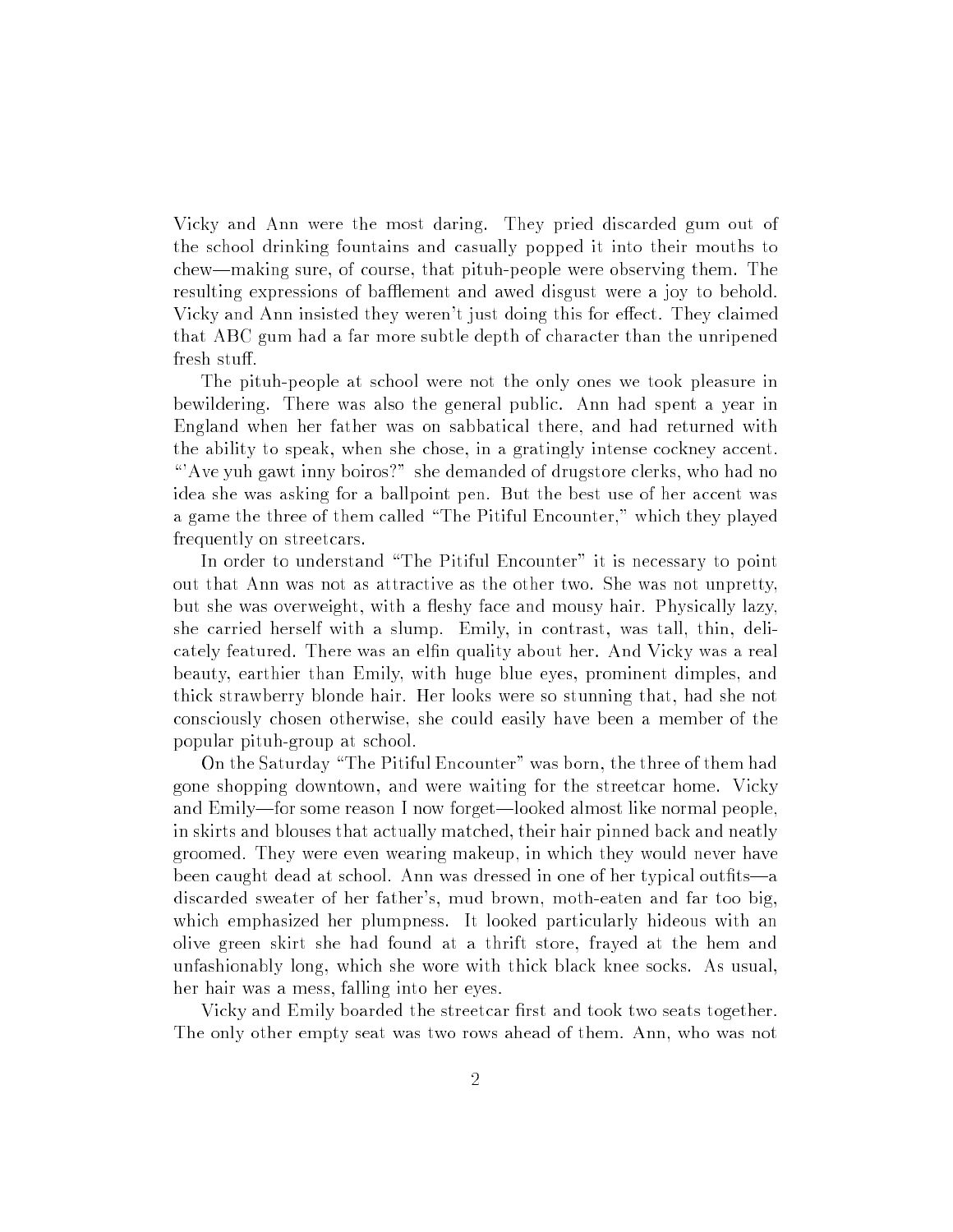timid, asked the icily prim-looking woman sitting in a single seat directly across the aisle from Vicky and Emily if she would mind moving, so that she could sit with her friends. The woman sighed irritably, but began gathering her parcels together.

And then Vicky, aware of how outrageously dowdy and bedraggled Ann looked, was struck by sudden inspiration. "Don't bother moving," she told the woman. "We don't want to sit anywhere near her."

The woman frowned, rolled her eyes, and sank back into her seat, shaking her head.

Ann was momentarily nonplussed. Then, responding to Vicky's subtle but significant nod, she caught on. "But I thought we might, yer know, 'ave a little chat," she said to Vicky and Emily with a sad, hopeful smile, laying on her cockney accent.

"Go away!" Vicky said, loudly enough for the other passengers to hear. "You can't sit with us!"

"But I jist want t' be yer friend," Ann faltered.

The woman Ann had asked to move was looking back and forth between them. Some of the other passengers had fallen silent, listening. \Well you can't be our friend! You talk funny. We don't like you!" Vicky savagely retorted.

"Just leave us alone," Emily added, finally getting the idea.

Ann cringed away and took the seat two rows ahead.

"Can you believe she actually thought we would let her sit with us?" Vicky asked Emily, bristling with indignation, her voice clearly audible throughout the car.

Emily put her hand over her mouth, but she was unable to suppress a snort. "That hair!" she said.

"I know!" Vicky began to giggle.

Ann pushed her hair out of her eyes, biting her lip. The shocked passengers were glaring at Vicky and Emily now, and casting looks of concern at Ann.

"And those clothes!" Emily gagged. "They look like they came out of a garbage can."

"Hand-me-downs," Vicky said cheerfully, imitating the complacent banal manner of a popular pituh-person. "I bet she can't afford anything better. Not that it would matter what she wore."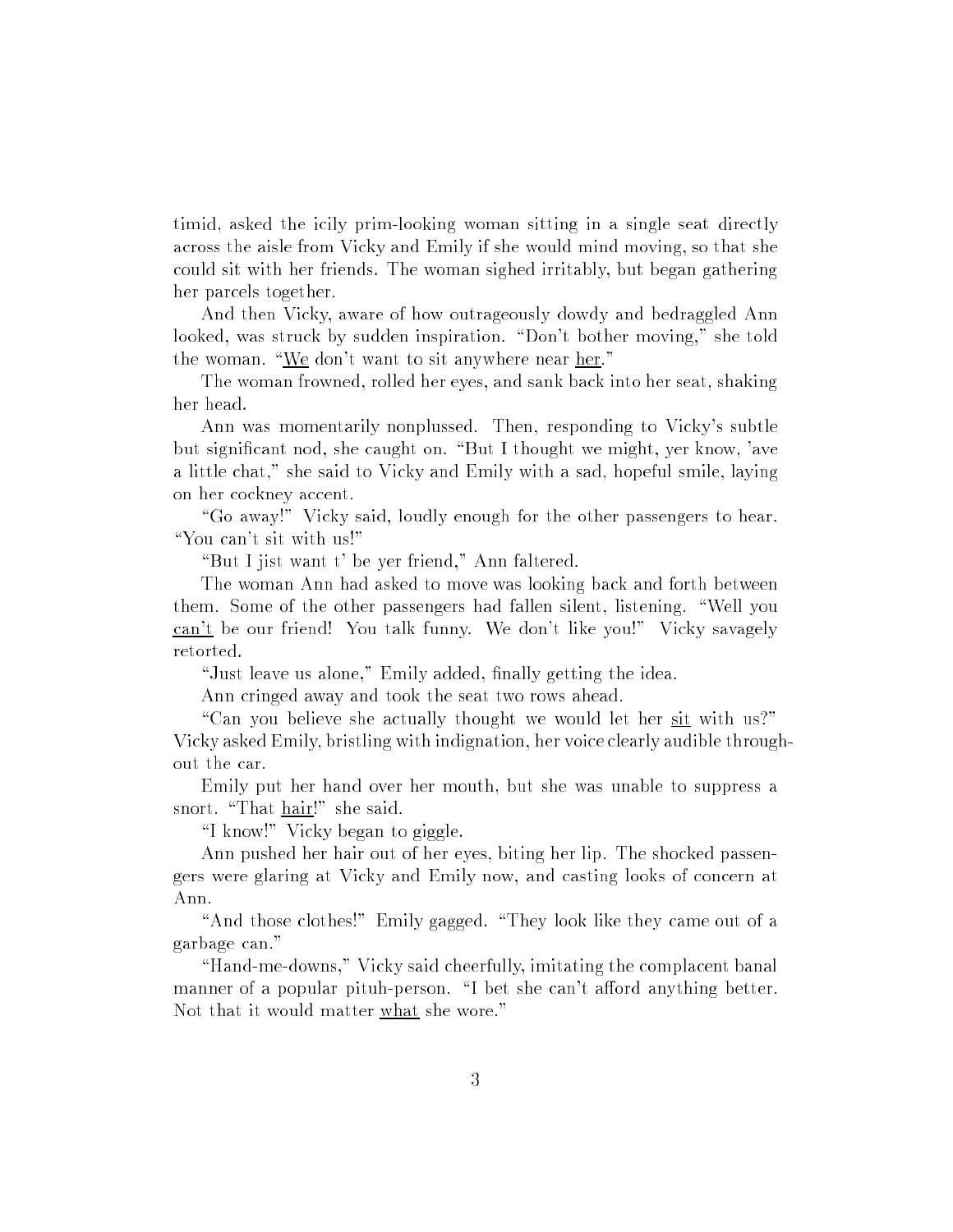"I know," Emily agreed. "Nothing would make any difference, would it." And they both dissolved into giggles again.

Ann sank lower in her seat, staring straight ahead, wiping her eyes.

The unfriendly woman Ann had asked to move leaned forward and tapped her on the shoulder. "Just ignore those nasty girls," she said gently. "You're a better person than they are. Remember that."

Ann struggled to suppress her own giggles, to press her lips together and maintain her miserable demeanor in front of the now kindly woman and the other outraged passengers. Only when they got off the streetcar could she let it out, explosively, as the three of them staggered away arm in arm, bent over in mirth.

It worked even better the next time they played it: an old man gave Ann a dollar, and on his way out told Vicky and Emily they should be ashamed of themselves. Another time, a woman with a little girl comforted Ann, and told her child she hoped she would never grow up to be like those horrible girls. Such responses were irresistibly entertaining. They rode the streetcar now with no destination in mind, continuing to play "The Pitiful Encounter." They practiced and honed it—though it often required an almost superhuman effort on Ann's part not to ruin it all by bursting into laughter in front of some compassionate stranger.

But on one memorable occasion \The Pitiful Encounter" had unexpected consequences.

Ann was sitting by herself in a double seat, across the aisle and one row behind Vicky and Emily. The other passengers didn't seem to be noticing them that day—no kindly person stepped forward at the usual moment. Perhaps their role-playing had grown routine, after so many performances. To get things moving, Vicky and Emily had no choice but to become more brutal, adding special twists to their usual insults.

"You'd think she'd at least go on a diet," Vicky said. "And all those hideously disgusting pimples! You think she ever washes her face?"

"She doesn't take too many baths, or brush her teeth, that's for sure," Emily said, wrinkling her nose and fanning the air in front of her. \That is, if they even have toothpaste, wherever it is she comes from. Do you believe that voice?"

"I know. God, the stupid way she talks!" Vicky agreed vehemently. "She says everything wrong. She should learn that we don't talk that way in America, if she expects anybody in this country ever to be her friend."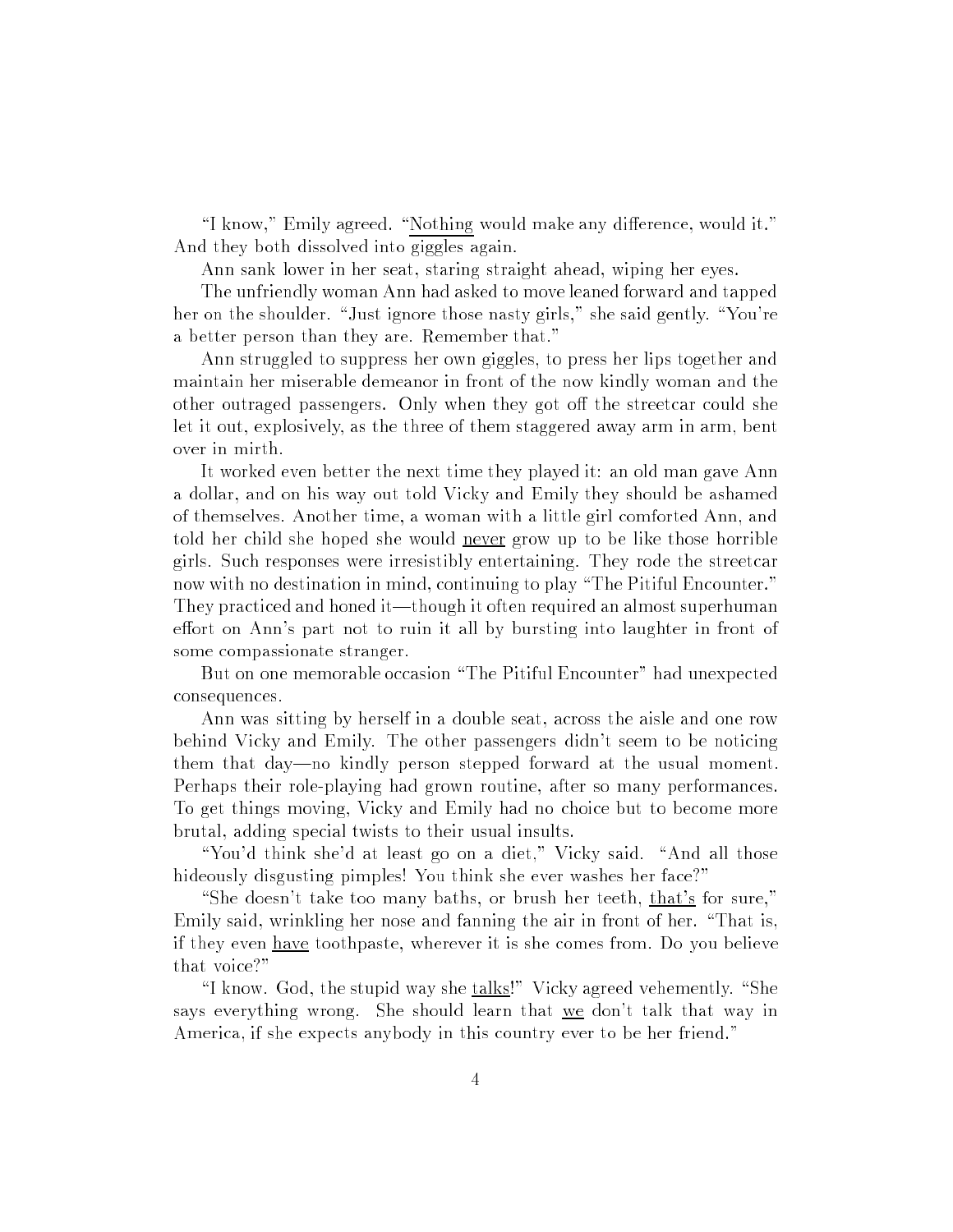"Can't 'elp the why I tawk," Ann mumbled, her lip quivering.

Vicky rolled her eyes in a brilliant imitation of pituh-behavior. "God, how can somebody so pathetic even stand to exist?" she asked, shaking her head in wonder.

"You have a very charming accent. Where do you come from?" said a male voice.

Vicky and Emily spun around. Because of the lack of response, they were further along the streetcar line than usual now, where the tracks passed the University. None of them had noticed the three boys who had gotten on at the university stop. But now the boys were standing in the aisle, and one of them had his hand on the back of Ann's seat.

Ann hesitated. Nothing like this had ever happened before. All three of the boys were extremely good-looking, and not the least bit pituh—especially the one leaning over her, with his hand on the back of her seat.

"Uh, I'm from, uh London, England," Ann finally said.

"That's very interesting. Do you mind if we join you?"

 $E$ r, uh, no," Ann said, fighting the impulse to glance over at Vicky and Emily.

The especially good-looking boy slid in beside her; the other two took the seat behind. Vicky nudged Emily, who was openly staring at them. Emily quickly turned back; the two of them did their best to look straight ahead and pretend indifference, to listen, and not watch what was happening to Ann.

\You must be pretty sophisticated, coming from a cosmopolitan city like London," the boy was saying. "How long have you been here?"

"Since, uh, the beginning of term," Ann improvised.

\Funny we haven't noticed you around campus before," another of the boys said.

"Oh, I ain't at University yet," Ann said in her richest cockney, finally beginning to relax and enjoy herself. "I'm in 'igh school."

"You seem much more mature than that," the other boy said. "Probably because you've traveled so much."

Vicky and Emily glanced at each other, not smiling. This was getting a little tough to take—these were college boys!

"You must find the attitudes around here pretty provincial," the boy beside Ann said. "Especially among high school students. Those little kids can be pretty narrow-minded—and too ignorant to know it."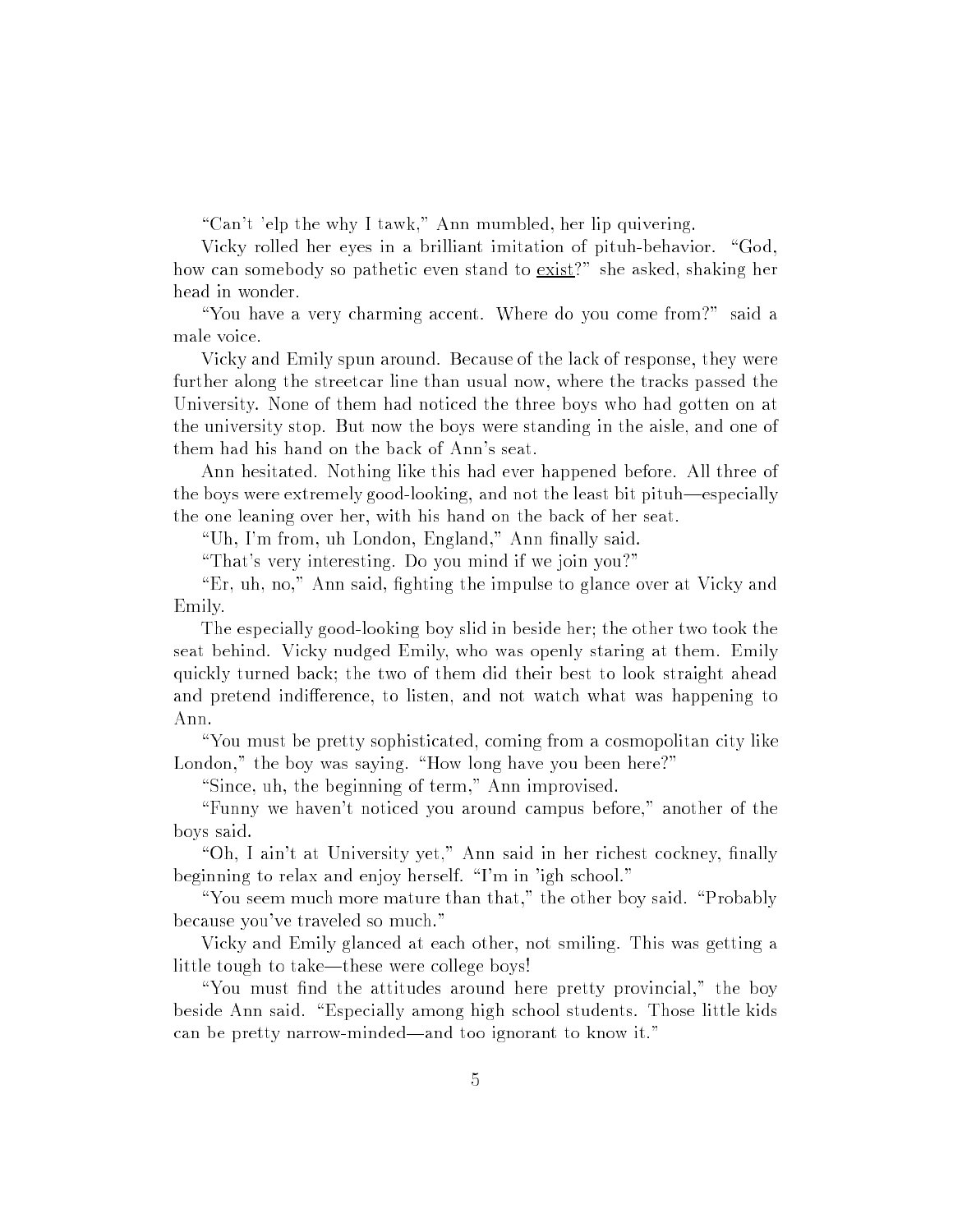"You should really be hanging out with people more on your own level," another boy said.

"Vicky, what are we going to do?" Emily whispered.

"I don't know!" Vicky muttered grimly.

"Listen, uh . . . What's your name?" the boy beside Ann said." " $Ann."$ 

"Hi. I'm Art, and this is Bob, and Gary. I think Bob's right; you're wasting your time with those high school children." He looked up at his friends. \What do you think? About Friday night, I mean."

"Great idea," Bob said.

\Friday night?" Ann asked, unable to control her curiosity.

"We're having a party on Friday night," Art told her. "Why don't you come? We'd like to get to know you better. And you'd meet lots of interesting people."

\We'll make sure you have a great time," Gary added encouragingly.

"Come on, Emily," Vicky said, standing up with determination. "Enough" is enough." They moved across the swaying streetcar aisle. Vicky smiled charmingly at the boys. "Hi," she said. "I'm Vicky, and this is Emily. We're really Ann's friends."

The boys turned reluctantly away from Ann and regarded Vicky and Emily with silent hostility.

Vicky brandished her dimples. "Uh, you know that was just a game," she explained. "Ann really is our best friend. Right, Ann?"

Ann said nothing.

Emily pushed back her long, white-blonde hair. \We do this all the time, just kind of for laughs," she said. "We're all in it together, aren't we Ann?"

Again, Ann said nothing.

"For laughs, huh?" Bob said, not sounding at all amused.

\Pretty juvenile sense of humor," Art remarked.

"It's a sign of deep insecurity, putting another person down to try to feel good about yourselves," Gary pointed out.

"Anyway, we were in the middle of a conversation," said Bob, the gorgeous one beside Ann. "Would you mind letting us continue it?"

"Ann, tell them!" Vicky insisted.

"Tell them what?" Ann asked her, sounding completely innocent. "That you two walk around with yer noses in the air, treatin' me as if I was dirt?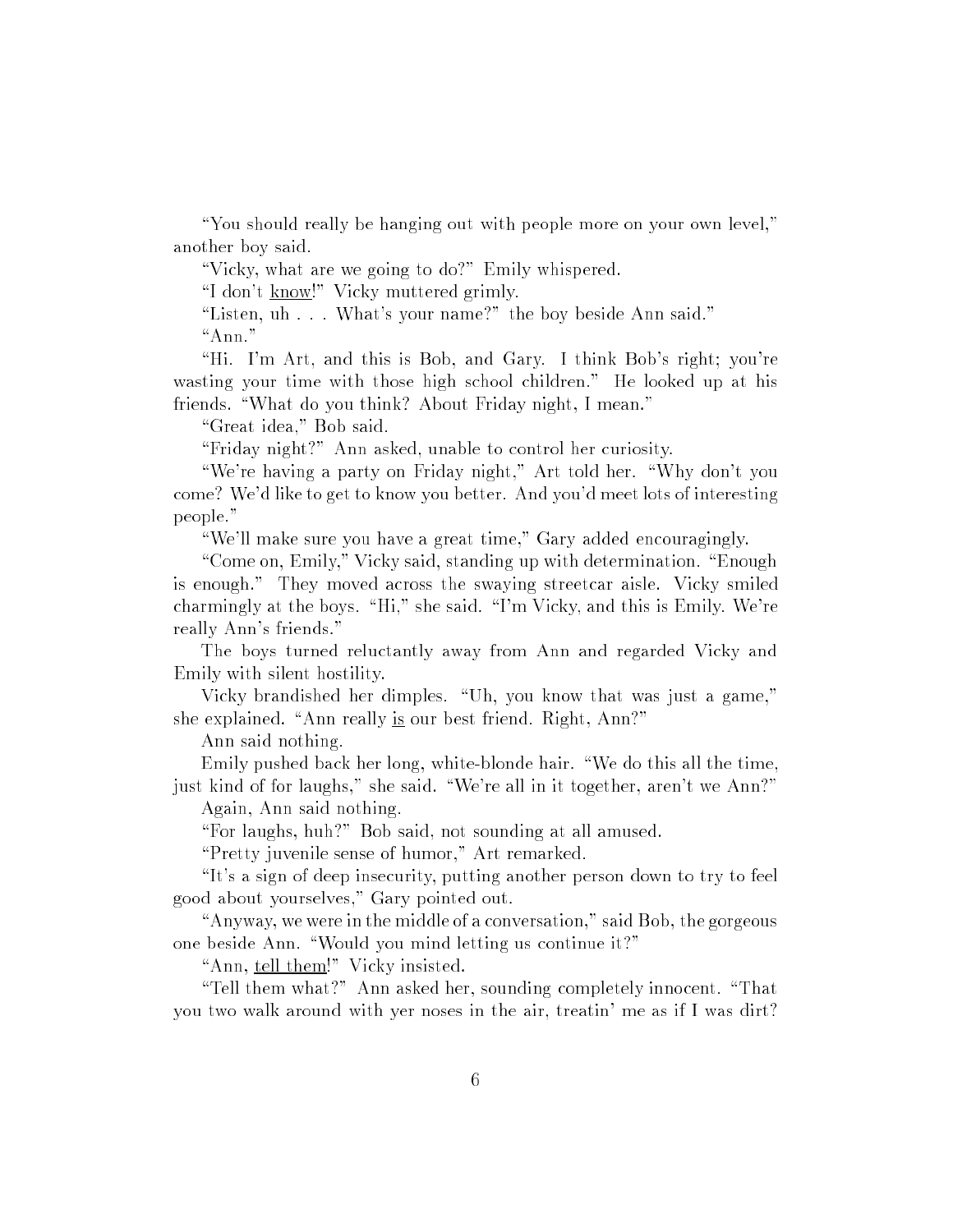And then these three young men start treatin' me like a 'uman bein', and suddenly yer all cozy and sweetsy?" She folded her arms across her chest.

"Ann!" Vicky cried out in furious, powerless frustration. "The game is over! Stop it! Just tell them the truth!"

Bob sighed, giving Vicky a disgusted look, and turned back to Ann, who smiled sweetly at him. "This is our stop," he said. He tore a page out of his notebook and wrote on it. "Here's our address and phone number. Call us if you need a lift on Friday."

The three boys got up, brushing rudely past Vicky and Emily. "Bye, Ann, see you on Friday," they said, grinning engagingly at her, and dismounted the streetcar with casual college boy aplomb.

Now Ann was the only one laughing. "I just couldn't resist," she gasped, barely able to get the words out. "I mean . . . when . . . when would another opportunity like that ever come along?"

"Ann, we are never going to forgive you," Vicky said, fuming. "Will we, Emily."

"Never," Emily agreed. "What's their address, Ann?"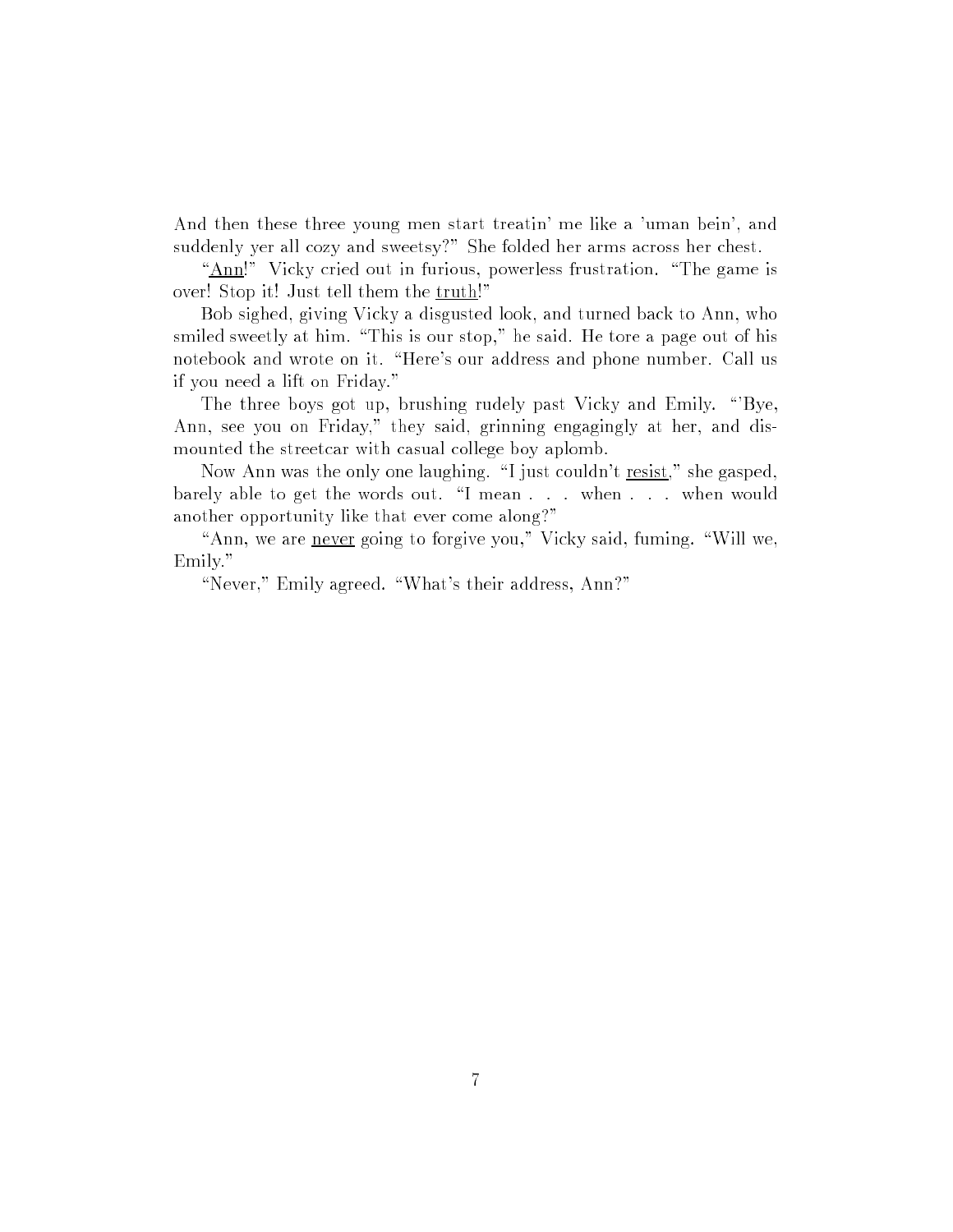### 2 DANNY AND TYCHO

The best toys our parents ever gave Vicky and me were Danny and Tycho, our little brothers.

I was nine and Vicky was seven and a half when Danny was born. We had been looking forward impatiently to his arrival, especially Vicky, who loved playing with dolls. She had always particularly enjoyed making the dolls fight violently with each other; when the dolls began to wear out, she then took great pleasure in ripping off their arms and legs. Now she is a nurse.

We were a little more careful with Danny at first. But it didn't take us long to discover that he was not really all that fragile. It was a great moment (and, for Danny, a life-changing one) when it dawned on us that a helpless human baby was infinitely more fun to play with than a stupid doll. Not only did babies respond in a very satisfying way; they also healed. This realization struck us when Danny was about six months old, and the family was on a long trip in the car.

Before Danny was born, Vicky and I had devised our own games to play on car trips. Not for us the pedestrian boredom of looking for specic license plates or makes of cars, or the banality of spotting ob jects that matched the letters of the alphabet. Our favorite car game revolved around the subject of human fecal matter, which we called BM, for bowel movement.

Of course all kids are fascinated by this topic, but Vicky and I took it to new heights. We didn't just talk about BMs, or make jokes about them. We pretended we were BMs. We'd wrap ourselves up in an old brown blanket in the back of the station wagon and tell each other our life stories as excrement. Vicky, who had a sweet tooth, usually began her existence as an oreo cookie or a Hostess cupcake, depending on her mood. Invariably her metamorphosis into a BM would take place in the intestinal tract of Queen Elizabeth, from which she would be born into a golden palace toilet. She would then be swept away to thrilling adventures in the London sewers and finally the Atlantic Ocean.

Once we made the mistake of playing this game with our friend Albert when his mother was within earshot in the front seat. Albert began a spectacular tale about his very special transformation from a Matzoh ball inside the bowels of Superman. We never heard the end of the story, and it was years before Albert rode in the car with us again.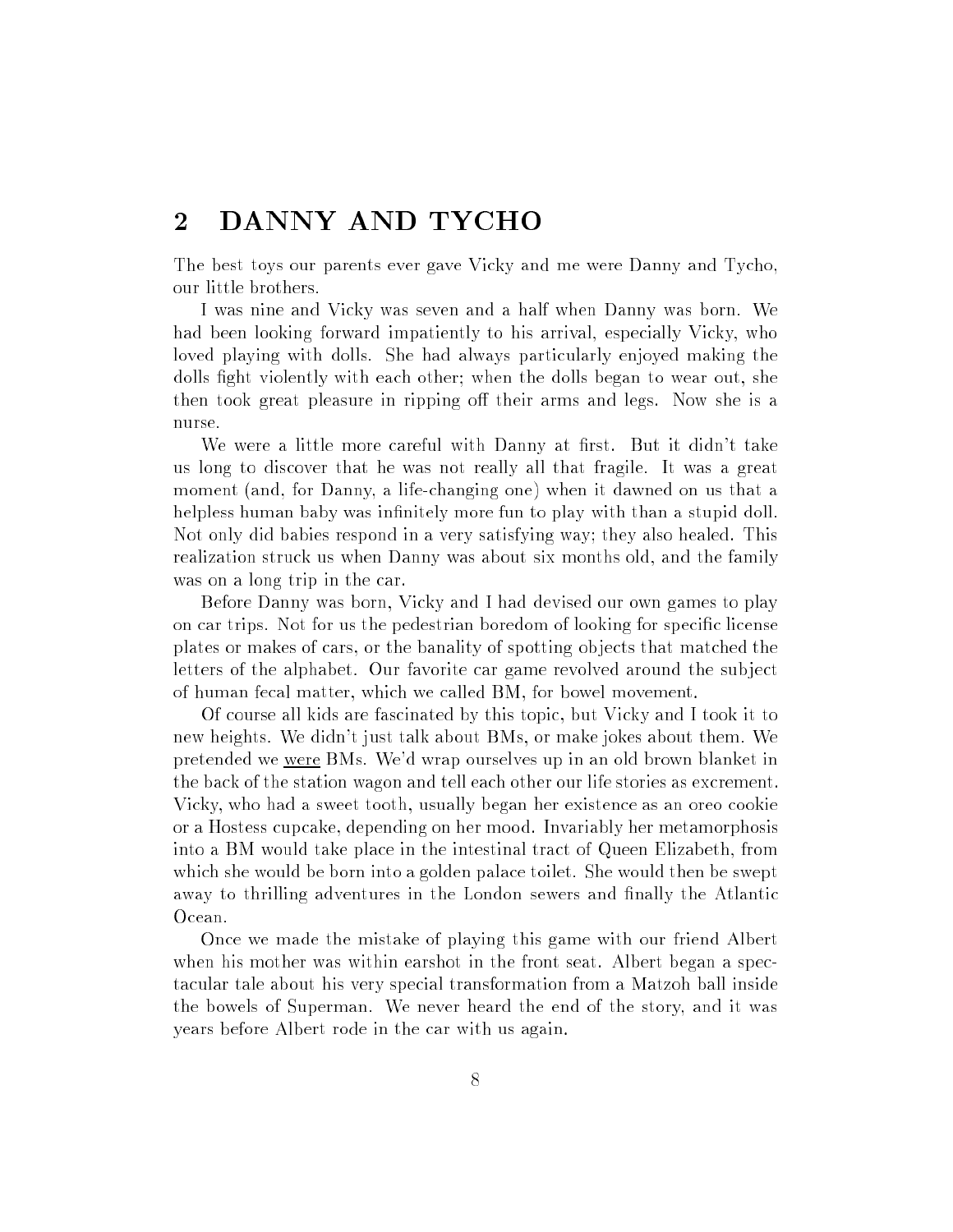But once Danny was born, and Vicky and I were often required to change him, the subject of BMs lost a lot of its charm. We needed a new way to amuse ourselves in the car. And there was Danny. The game we came up with we called "Babaloo Bum."

We were in the back of the station wagon with Danny, amid boxes and suitcases, traveling on a bumpy road. Baby Danny loved to be bounced and rocked, which got tiring after awhile. It occured to us to let the car do this for us. We sat Danny on top of a suitcase. Danny's shifting weight, combined with the bouncing of the car, made the suitcase rock back and forth. But we didn't try to steady it. Danny was enjoying himself; he had no idea that anything might go wrong. It was a total surprise to him when the suitcase tipped over and slammed him onto the floor. He howled.

Chuckling, we set the suitcase on end, to make it a little more unstable, balanced a smaller suitcase on top of it, and perched Danny on top of that. Danny immediately stopped crying and began to smile sweetly, comforted by being rocked again. Vicky and I were now rolling on the floor. The suitcases swayed dangerously. Danny was too young to walk, too young to steady himself. The suitcases toppled; Danny hit the floor and wailed, completely startled once again. We shrieked with laughter.

The next time we set him up there we chanted "Babaloo Bum! Babaloo" Bum!" He clapped his hands and chortled with glee atop the teetering pile, still oblivious to his danger. Soon our stomachs were sore from laughing. Amazingly, Danny didn't catch on for awhile, and this game entertained us for most of the trip. In fact, it's the only thing I remember about it.

Danny was a beautiful baby, with round cheeks and a rosebud mouth. Vicky, who would have liked a little sister, sometimes dressed him up in girl's clothes—fluffy slippers, a flowered dress made out of one of her blouses with a sash tied around it, a little furry hat. We called him Ginger Bennet when he was costumed this way, and our mother would take pictures of him. Mom had no fears that this dress-up game would have any deep psychological effect on Danny, and maybe it didn't.

When Danny was about 15 months old Mom got pregnant again. We tried to explain to Danny what was going to happen. We would show him a picture of a baby in a magazine and say, "See this cute, adorable baby, Danny? Aren't we lucky, because soon we're going to have a cute adorable baby in our family too." We knew he understood when he tore the picture out of the magazine, flung it to the floor, and screamed "No baby!"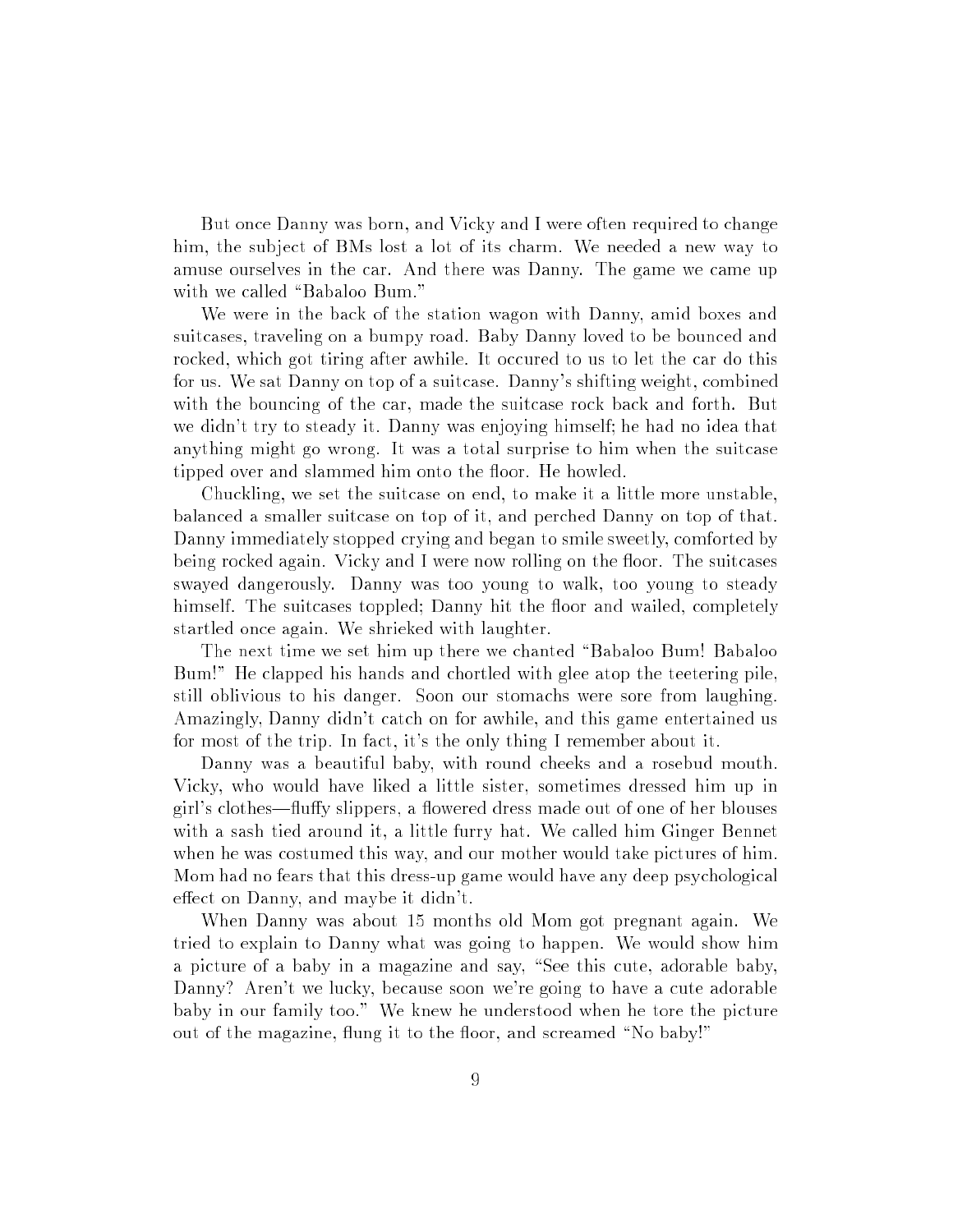The new baby was not as cute as Danny. His head was too big, he looked bald because his hair was so blonde, he had a disproportionately large mouth and ears that stuck out. Whenever Aunt Ronnie saw him she would remark, with a self-satisfied smile, "He looks just like Uncle Arthur." Uncle Arthur was a mental incompetent who had spent most of his life in an institution.

The new baby fussed so much on the way back from the hospital that Mom nursed him right there in the front seat of the car. "Can I hold him?" Vicky begged her, as soon as he had finished eating. Mom passed the little bundle to Vicky in the back seat. But before Vicky had even settled him in her lap, the baby made a funny noise and the milk burst from his mouth in a powerful stream that splashed all the way to the front windshield.

Mom laughed. "I guess he'll need a little more," she said. Vicky was not reluctant to pass the baby back to her. Mom fed him again, then nestled him against her shoulder and patted him on the back. We barely had time to duck when another jet of vomit shot past our heads and hit the back window.

"Maybe it's the motion of the car," Mom said mildly. But the same thing happened at home. It became a routine part of his feeding pattern for Mom to hold him away from her at arm's length as soon as he had finished eating. to protect her clothes from the inevitable eruption. Vicky and I didn't want to get near him. Mom claimed she wasn't worried about him, even though he kept down about a teaspoon of milk a day and wasn't gaining weight. "Babies always throw up," she would say, off-handedly.

We weren't surprised by her attitude. Mom was a pediatrician, and never paid much attention to any of our illnesses. When Vicky was six we went ice skating for the first time. Vicky immediately fell down and began to cry. Mom kept laughing and telling her to forget about it, it would stop hurting soon. Vicky lay in bed and cried all night long. Finally, the next morning, Mom took her to the hospital to get an x-ray. Vicky had a compound fracture. It made her first grade year. She couldn't walk upstairs with her cast, and so the handsome young principal would carry her up to the classroom in the morning. The other kids vied for the privilege of staying in the room with her during lunch.

Meanwhile, the new baby continued to vomit. Though Mom said she wasn't worried about him, other people were. Mom's friend, Albert's mother, happened to mention the baby's condition to her black cleaning lady. The cleaning lady said, \It sounds to me like that kid has pyloric stenosis." When Mom heard this, she thought it made sense. She took the baby in for an x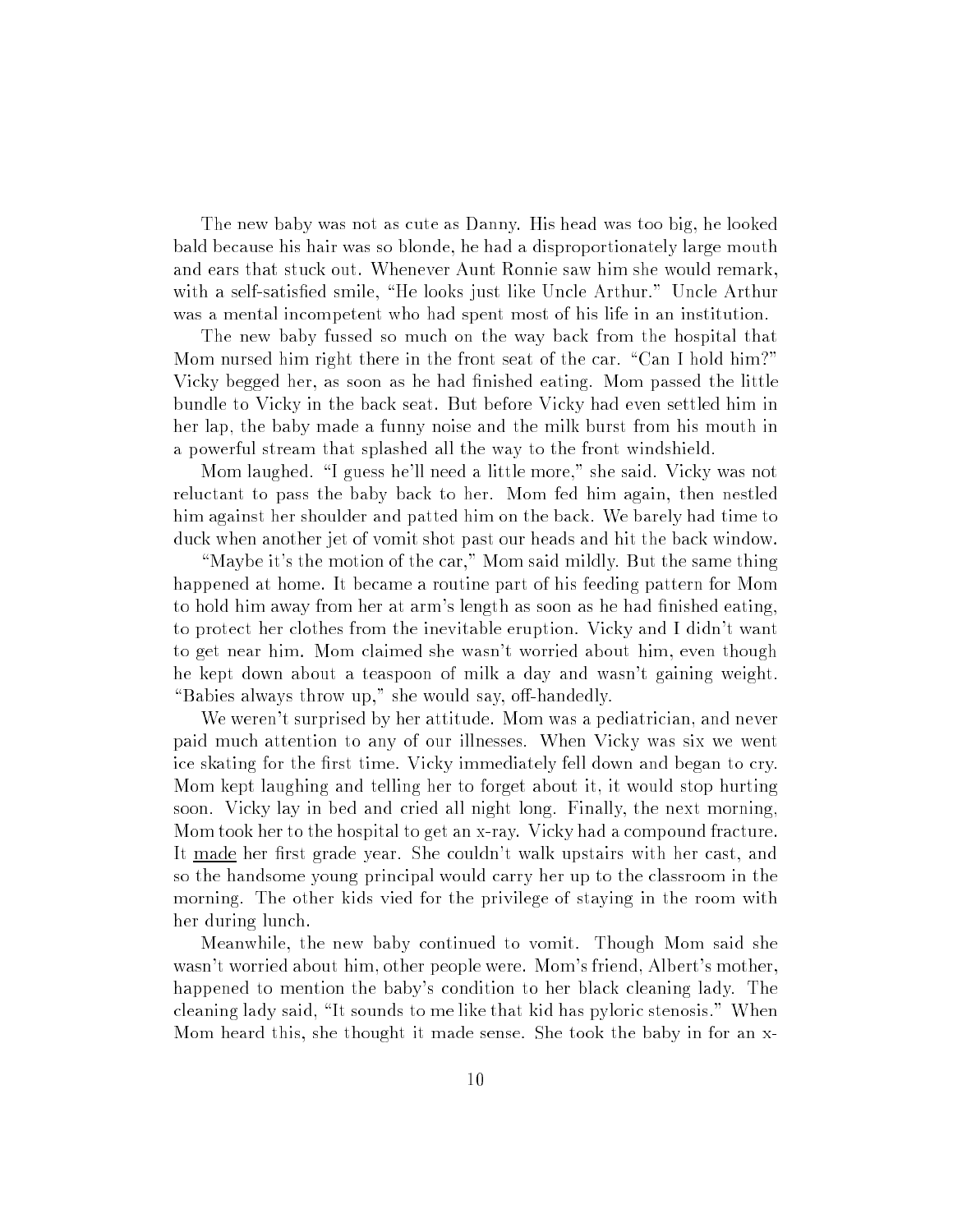ray, which proved that the cleaning lady was right. Pyloric stenosis is a blockage of the passage from the stomach into the intestine; most of what he ate couldn't get through. It required only a very simple operation to open up the blockage, and after that he stopped throwing up and began to gain weight.

But the new baby had other problems. One of them was Danny, who played with him sometimes, but also picked on him a lot; from Danny's point of view, the baby was a usurper who had taken a great deal of attention away from him. The baby, who had a sweet and gentle nature, adored his older brother. Danny accepted this affection on good days, helping him build things with blocks and other toys. On bad days he slapped him around.

Then there was the problem of the new baby's name. Our parents weren't going to have any more kids, this was their last opportunity to name a human being, and they wanted to make a truly creative statement. They came up with lots of interesting names—so many that they couldn't decide which one they preferred. There were also several relatives they felt it would be nice to commemorate by naming this kid after them, but how could they name him after one and not the others?

So they didn't name him anything. Our father referred to him as "that other kid." Vicky and I called him \the new baby," which soon evolved into "Newby." And for the first years of his life, while our parents continued to put off the decision, Newby was his name.

When Newby was about two, the authorities got fed up. Mom and Dad received an official notice that they had ten days to fill out "Baby Sleator's" birth certificate. After that deadline, the authorities would fill it out themselves, giving him some random name, and Mom and Dad would have no choice in the matter at all.

But they still couldn't decide. The only solution was to name him everything. And so in the end, the name they put on his birth certificate was: Tycho Barney George Clement Newby Sleator.

Now that his official, legal first name was Tycho, Mom and Dad decreed that we should all start calling him by that name. And so Newby became Tycho. It wasn't easy to remember at first, but we liked the novelty of this game, and persisted until it became natural to us. The only person in the family who did not enjoy the situation was, of course, Newby, who refused to answer to Tycho for months, pouting and looking the other way whenever we said it. This response only increased our amusement.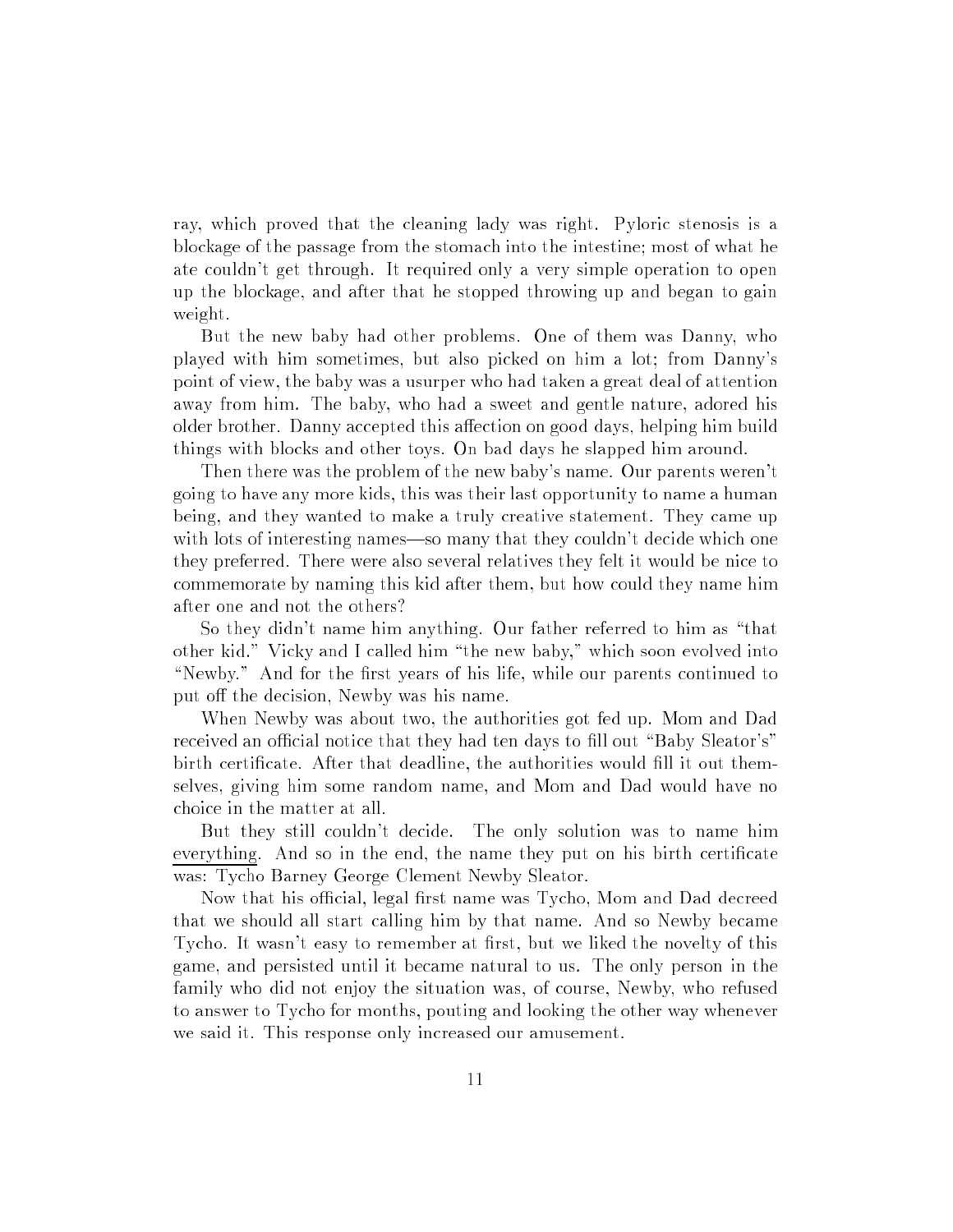His early vomiting, an often abusive older brother, and the fact that everybody in the family started calling him by a completely different name when he was two, were probably the seeds that resulted in Tycho's first great act of independence: he refused to be toilet trained. It was a brilliantly simple and effective method of asserting his control; despite being the youngest, he was able to put us all at his mercy. His third birthday came and went, and then his fourth. He was still wearing diapers.

Our parents hadn't worried about his throwing up. They didn't worry when he didn't walk and talk at the expected ages. And they didn't worry about this.

But Vicky and <sup>I</sup> had to change him a lot. \Tycho, will you please have BMs on the toilet," we would beg him as cleaned him in the bathtub.

"When I'm five," he would obstinately insist.

"Big boys don't do this, Tycho, only disgusting little  $\underline{bables}$ ," I told him, squirting him off with a rubber hose.

\No one will want to play with you if you have smelly BMs in your pants," Vicky added, dumping bubble bath into the tub. "The other kids will hate you and make fun of you."

"Four-year-olds who go in their pants get a horrible disease and <u>die</u>, Tycho; it says so in Mom's medical books."

\Please just do it on the toilet and we'll give you all the candy you can eat for the rest of your life."

He remained steadfast, unyielding, true to his principles. \When I'm five," was his constant refrain.

As Tycho's fth birthday approached our anticipation was tinged with uncertainty. It would be wonderful if he kept his promise, but what if he didn't? Would he be able to go to school? Would he ever have a girlfriend? Could he possibly hold down a job? Would we spend the rest of our lives changing him?

On his fth birthday Tycho very calmly and skillfully went on the toilet, as though he'd always done it that way. He's been using the toilet ever since.

Without Tycho's messes to clean up, babysitting became a lot easier. As adolescents, Vicky and I enjoyed having the run of the house without parental supervision. But Danny and Tycho would sometimes get upset when Mom and Dad went out. We got so tired of answering their repeated questions about where Mommy and Daddy were, and when they were coming home, that we were inspired to invent one of our favorite games.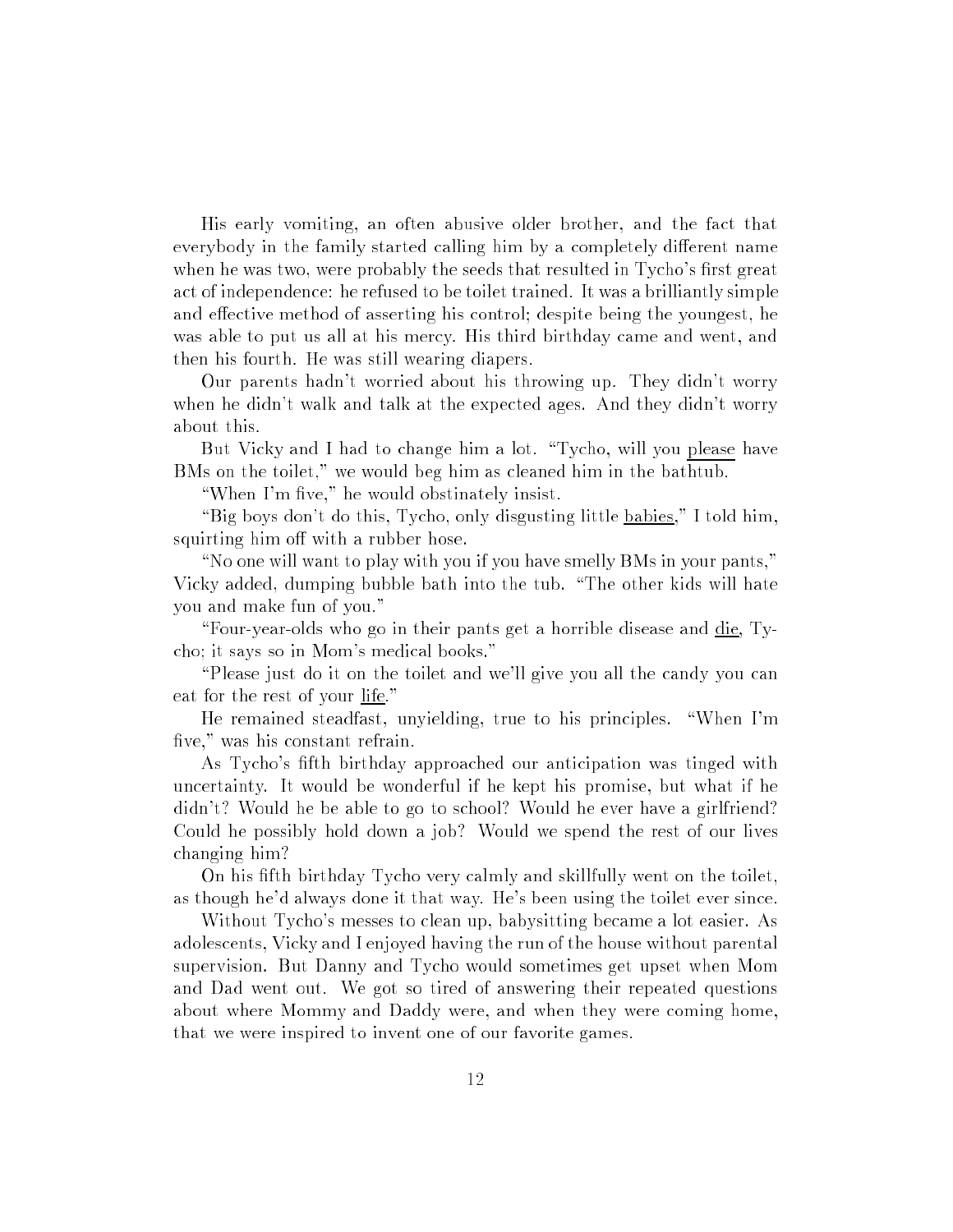"Would you like to hear a little song?" we would ask them. They nodded innocently. We'd go to the piano and I'd play a mournful and heartrending tune, with lots of melodramatic tremolo. "Once there were two little boys," Vicky would sing. "And one night their Mommy and Daddy went out. They kissed the little boys goodbye and drove away in the car."

The music grew more passionately cornball. Danny and Tycho began to sniffle. "And their Mommy and Daddy never came home again," Vicky sang. \The little boys cried and cried, but nobody ever came. Nobody came to say goodnight or give them their bottles. They never saw their Mommy and Daddy again."

By this time Danny and Tycho would be sobbing uncontrollably, tears rolling down their cheeks. Even after they knew the song by heart, it still invariably made them weep. And when it was over, they'd always wipe their eyes and beg us, "Play it again. Please play it again!"

Babysitting was also our chance to teach them every obscene word we knew. Our parents were not upset when Danny and Tycho repeated these words to them. But Danny and Tycho also taught these words to their friends in the neighborhood, and their parents were not charmed when they heard their toddlers cursing them. Still, Vicky and I persisted. We spent a lot of time coaching Danny to memorize all the verses of a song called \Canal Street," which was full of the nastiest words and the lewdest situations.

Then our grandmother came to visit. Grandma and I were playing Scrabble, pondering silently over the board, when Danny strolled into the room. In his sweet, childish soprano voice he began to sing. \Walkin' down Canal Street, knockin' on every door—"

"Wait, Danny!" I said, horrified. "Don't bother us now. We're concentrating."

"But I'd love to hear his little song," Grandma said. "Go on, Danny."

And so he sang "Canal Street," one verse after another, not forgetting a single gross syllable. Danny didn't know what the song meant, but Grandma didn't realize that. It was hideously embarrassing. Grandma and I sat there, our eyes on the Scrabble board, until finally Danny wandered away.

Something had to be done. But we couldn't just tell Danny and Tycho never to say those words; that would only guarantee that they'd use them at every possible opportunity. So we took the opposite tack. We invented the word "drang."

"All those other words we taught you, it doesn't matter if you say them,"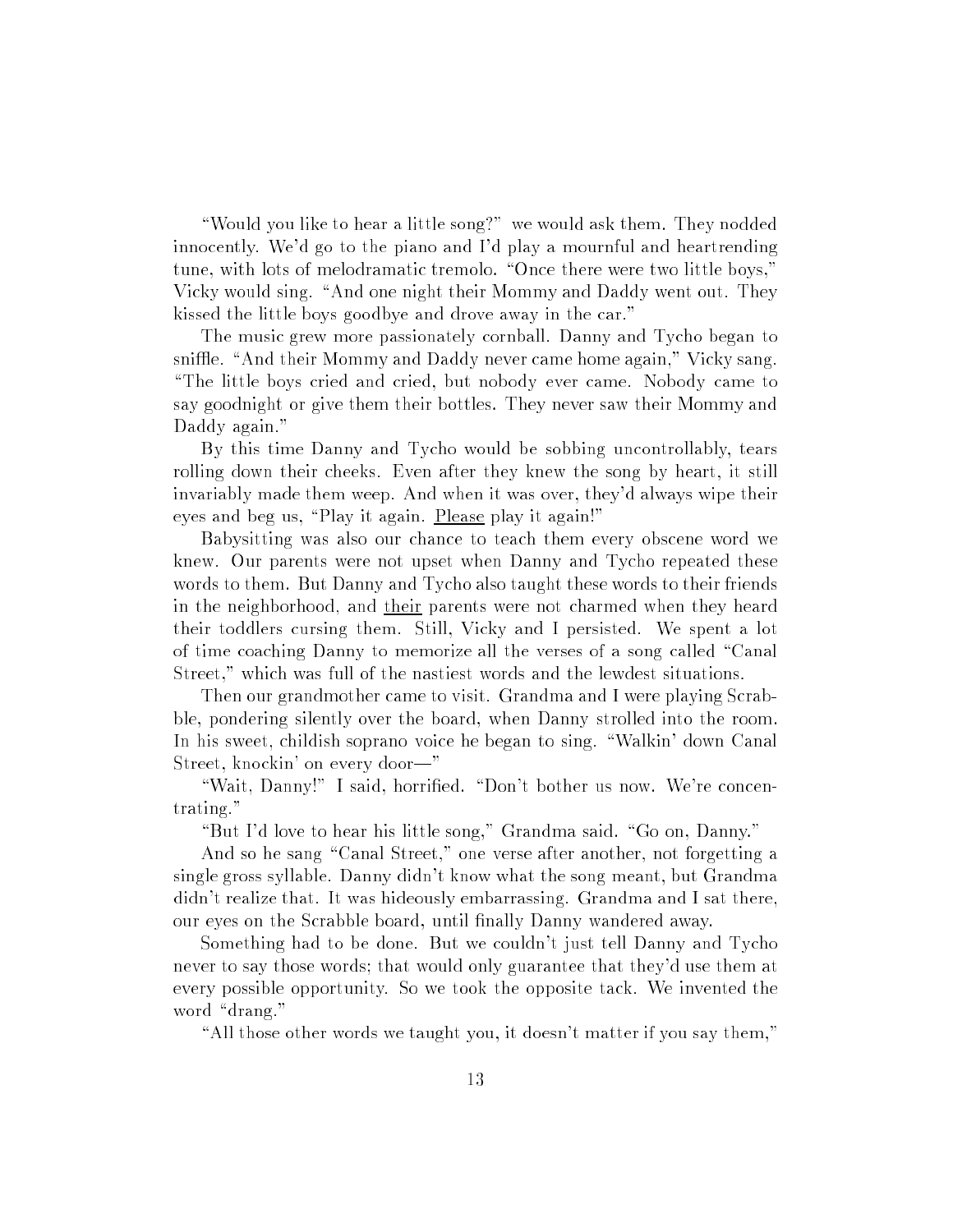we told Danny and Tycho. "Just go around and say them to everybody. But there is one word you must never, never say, no matter what. That word is 'drang.' It's the worst word in the world."

Danny's eyes lit up. "Drang?" he said experimentally, testing the sound on his tongue.

Vicky and I shuddered and closed our eyes. "Yes, that's it, 'drang.' If anybody ever hears you say it, they will never forgive you, and they'll hate us because they'll know we taught it to you."

For about one day, Danny and Tycho ran around saying \Drang" to Mom and Dad and Grandma. They taught it to their friends, who repeated it to their parents. It was sweet to see the two of them getting along so well.

But saying "drang" produced no satisfying response; nobody was shocked and horrified. Soon they knew we had tried to trick them. It was their first scientic experiment. Our credibility was destroyed. They went right back to saying all the other words, and there was nothing we could do about it.

And so we began to learn that these wanton games with our little brothers could backfire against us. Now Danny, especially, knew that it could work both ways, that we were not the only ones with power. We had gone too far to change him into a docile, obedient creature who would not use what power he had. And the worst was yet to come—at a Florida hotel.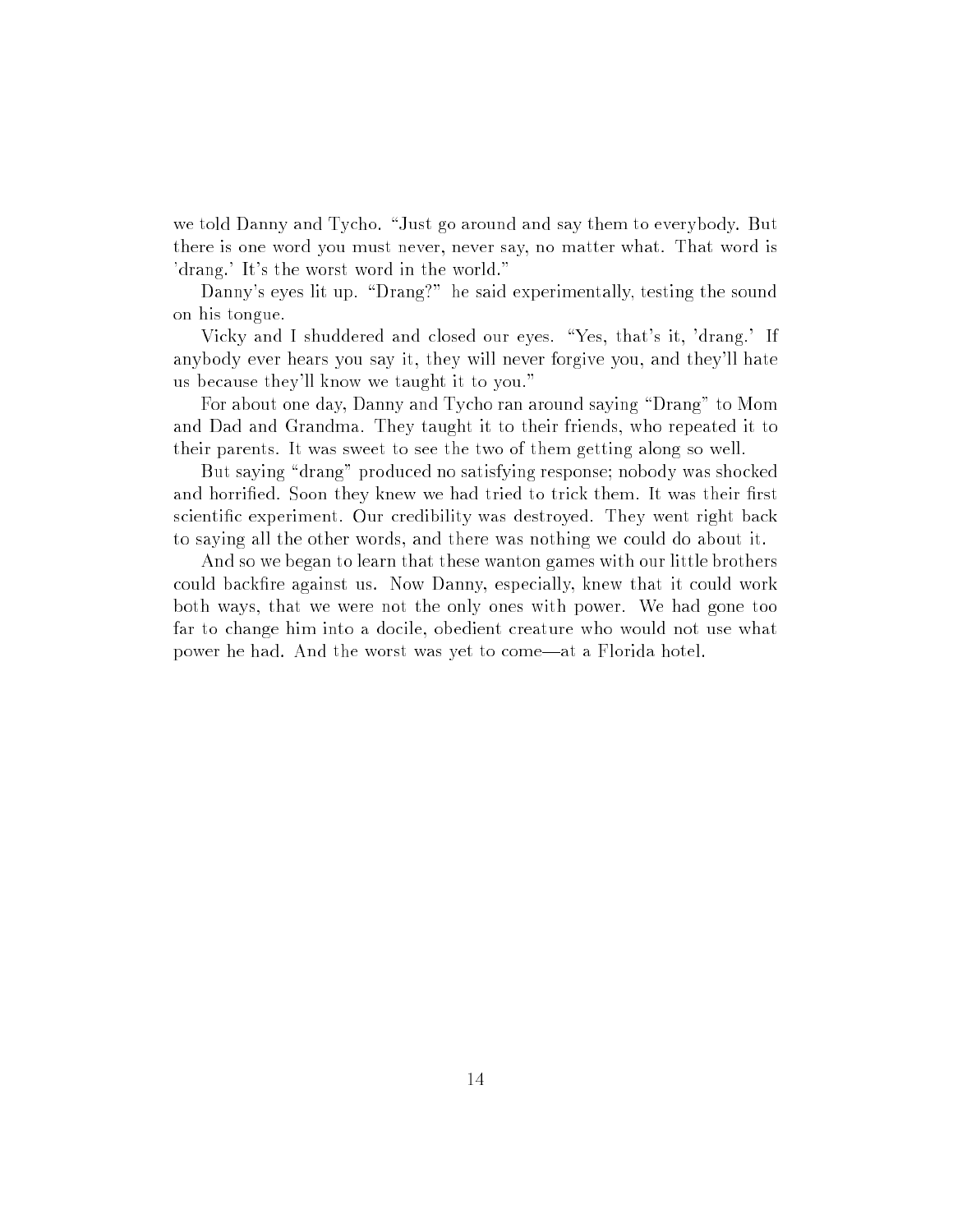#### 3 FRANK'S MOTHER

When I was in sixth grade my best friend was a kid named Frank. We hung out at my house a lot more than his. One reason for this was that both my parents worked—Mom was a doctor and Dad was a scientist—and after school there would always be several hours at my house when no adults would be around. Frank, knowing his mother was watching the clock for his return, would dutifully call her up right away and tell her where he was, (without, of course, mentioning that my mother wasn't there). Then we could do what we wanted.

We stood on the back porch railing and peed out into the yard. We studied the color photographs in my mother's medical books. Some of the pictures, of hideous skin diseases for instance, were thrillingly gross, giving us weird pangs in our stomachs. Other pictures were fascinating for different reasons.

We played catch with eggs. There was a lot of tension to this game. because we were both lousy athletes, and we knew that it would not be long before an egg would smash on the floor or on the kitchen counter. Then we would scrape the egg into a big bowl and make fake vomit. We'd dump in oatmeal, brown sugar, vinegar, syrup, raspberry jam for bloodiness, and whatever else seemed disgustingly realistic. When we were satisfied with our artistry, we would splash the mixture onto the sidewalk in front of the house. Then, hiding on the front porch, we'd watch the reactions of passersby, praying that someone would step in it.

Even when Mom did come home, it was still fun at my house, because she was very relaxed, and did not fuss over her kids. She had her own things to do, and would leave us alone. Frank and I would go up to my room, which was a refinished attic—we lived in a big old house, and I had the whole top floor to myself—where we could read comics, and use bad language, and have private conversations about anything we wanted. Frank had a really cockeyed sense of humor, and an irresistible cynical side. He was always coming up with the most hysterical remarks about the teachers and the other kids at school. Our principal, Mrs. Crossette, made long announcements over the PA system every morning, filled with advice like, "Always sit on your cushions," (her euphemism for buttocks), and "Your principal is your pal." She also made everyone in the school recite "The Westgate School Creed" and "The Westgate School Prayer." Frank invented many unprintable verses to these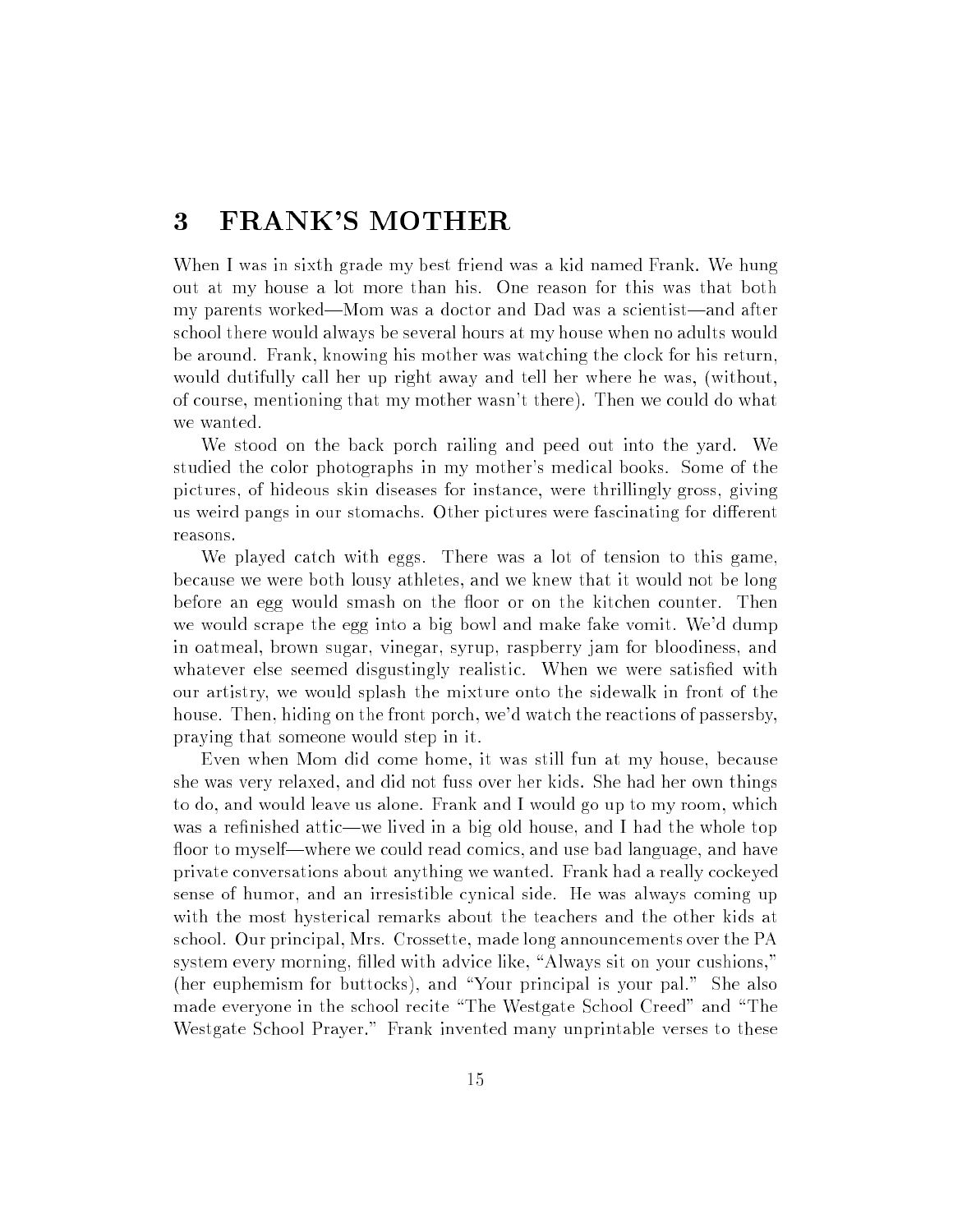poems. We'd roar with laughter up in my room. And even if Mom heard us, she never asked what we'd been talking about.

Mom was unconventional in many ways. She let my sister and brothers and I read anything we wanted, and never asked much about our friends or where we were when we weren't at home. She never tried to make us finish our food at meals, which was why none of us ever had any eating problems. Though Mom was proud of her Jewish heritage—her mother and father were poor immigrants from the Warsaw ghetto—neither of our parents was religious. Though most kids we knew went to synagogue or Sunday school, we never attended any religious services—on Sunday mornings we had a large, leisurely breakfast, while Dad played chamber music on the phonograph.

Mom did not wear high heels or makeup, which was very unusual in those days. \Why should you worry about what some stranger thinks about you?" she would ask us. But she wasn't obnoxiously rigid about this. Vicky would beg her to please wear lipstick whenever she came to school, and Mom, amused, would oblige, not wanting to embarrass her.

Sometimes Frank and I did have to go over to his house, because his mother had this idea that it somehow wasn't fair for us to spend all our time at my house. We also didn't want her to get suspicious, and start wondering exactly why we so preferred my house to his. His mother would be waiting for us at the door of their ranch house—in a dress and stockings and high heels, her hair in a permanent, her face perfectly made-up—and she would always be holding a tray of donuts, or jelly rolls or cookies. We would have to sit with her at the kitchen table and force down the sugary pastries and drink glass after glass of milk, while she would question us in her ladylike way about what had happened at school.

She would also ask politely about my family—how my sister was doing, and my two little brothers. Frank was an only child, which might have accounted for his mother's relentless hovering. I suppose she was impressed that my father was a scientist at the university, but though she refrained from comment about my mother's profession, it was clear that she did not approve of a mother who worked. I did manage to imply, however, that Mom only worked part time, and of course was always there when I came home from school.

When the snack ordeal was over we could not escape up to Frank's room that was out of bounds, because his mother couldn't keep an eye on us there.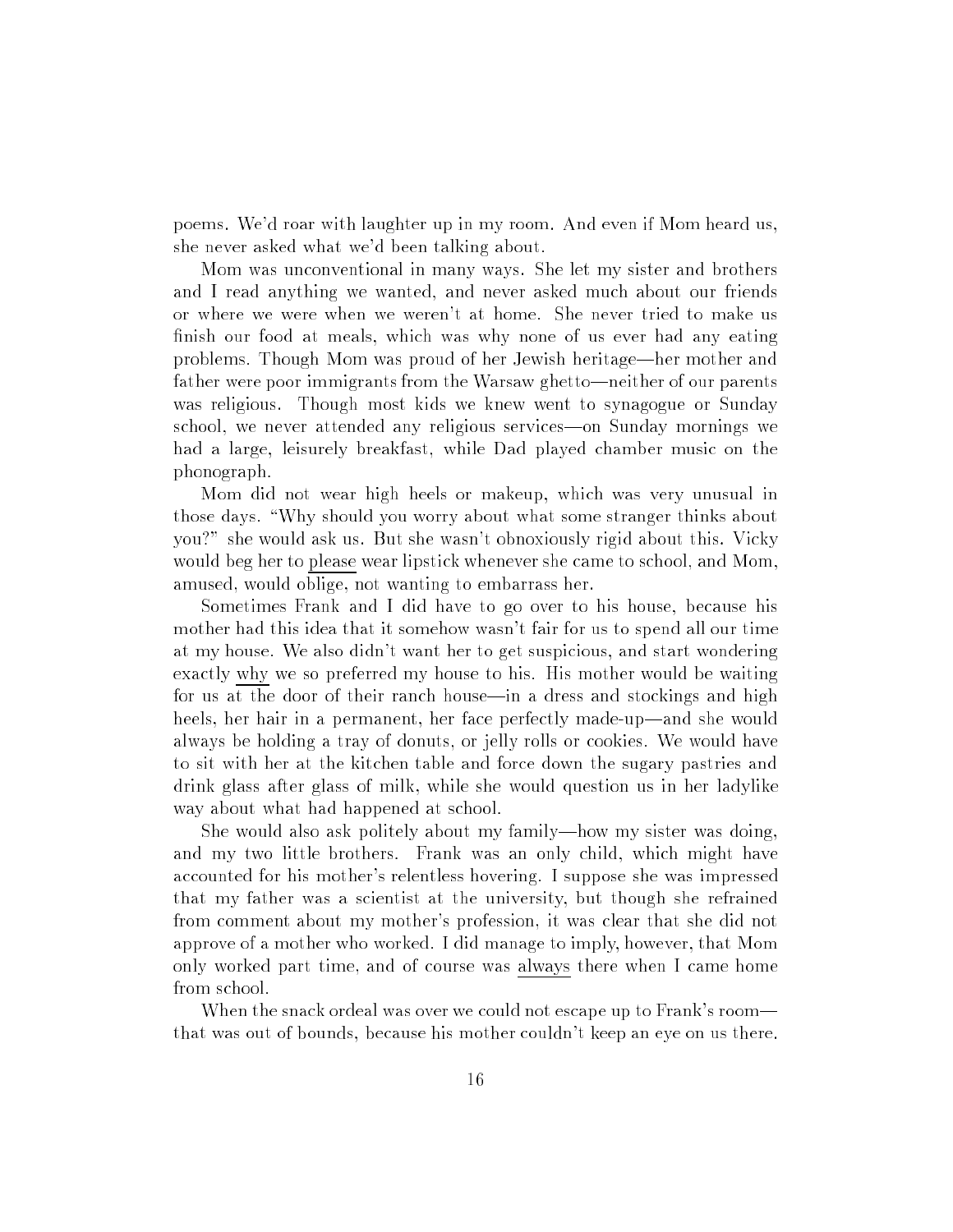We would have to sit, squirming with boredom, in the formal, spotlessly clean living room. All the furniture was covered in transparent plastic, which was either slippery or sticky, depending on the weather, and always uncomfortable. Frank's mother bustled around vacuuming, polishing, dusting the plastic flowers, frequently peeking in to see what we were doing. Not that there was anything interesting we could do. <sup>I</sup> would never stay very long. My visits there were the price we had to pay for the freedom we enjoyed at my house.

Things continued in this way without mishap for most of sixth grade. Then, toward the end of the school year, I made a fatal blunder: I invited Frank to sleep over.

It was going to be a great night, a Saturday. Two of our other friends were coming; there was plenty of space in my large attic room for sleeping bags. Vicky would be sleeping at someone else's house, so she wouldn't be in our hair. I knew my parents would leave us alone—and they had said I could bring the TV up to the top floor; we could watch the kind of late movies they showed when kids were usually asleep. I had also just discovered two very lavishly illustrated new books in Mom's medical library, which I knew everyone would find deeply fascinating. And since the attic was pretty well soundproofed, we'd be able to stay up all night if we wanted.

Frank was torn. He desperately wanted to come. But it was a certainty that his mother would not allow him to spend the night without first checking all the details with my mother. So far, our mothers had never met, or even spoken on the phone, and we wanted to keep it that way.

"If I ask her, she'll call your mother up," Frank told me miserably after school on Friday. "She'll ask her all sorts of questions, like if they're going to keep an eye on us, and make us go to bed early, and stuff like that. And what if she finds out your mother isn't there after school? I'll never be able to come over again."

\Maybe I can get my mother to say they'll make us go to bed early. And maybe she just won't tell her how late she works," I said, not too sure about this. But it was worth a try. The party wouldn't be the same without Frank, and his crazy sense of humor. And he was my best friend. "She wouldn't be lying, exactly. I'll ask her first, then call you."

But as loose as Mom was, she had her limits. \Poor Frank," she said. "I agree, his mother sounds like a pill. I guess I can imply that you'll be supervised. But I can't lie to her about how late I work. She's his mother;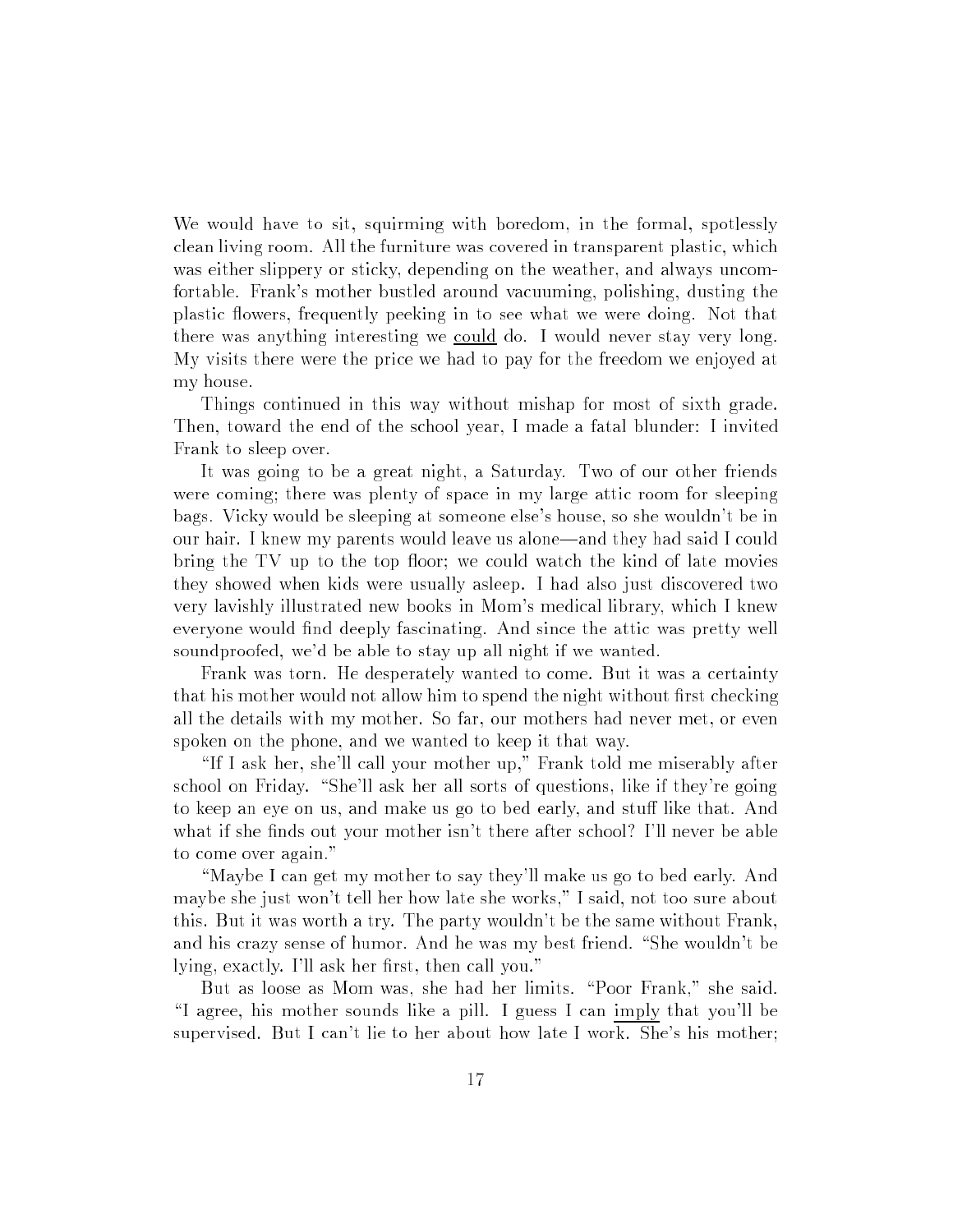she has a right to know the situation. Anyway, what would someone like that do if she found out I lied to her? I dread to think."

"I'm not asking you to lie. Just don't tell her. And if she asks, be vague."

I called Frank, and then we put our mothers on the phone. I listened nervously to our end of the conversation. \I can assure you, the boys won't get into any mischief," Mom said, in her most businesslike voice. "Billy's had friends over before; it's always been fine. And we'll certainly see to it that they don't stay up late—we'll want our sleep too." There was a pause. I held my breath, wondering what Frank's mother was asking now. "Yes, there'll be plenty of healthy food for them to eat, I know what growing boys are like." Another pause. Mom rolled her eyes at me. \I did study nutrition in medical school," she said, a slight edge to her voice. \You know Billy's not underfed. And he hasn't missed a day of school all year."

She hung up with an expression of disgust. "That poor kid," she said again. "But I think I convinced her. She's dropping him off at five thirty. A little early, but that's okay."

I was excited and happy all day on Saturday, setting up my room, eager for the time to pass quickly. At four thirty the doorbell rang, I pulled open the front door—and my heart sank. Frank's mother had not just dropped him off. She was standing there beside him, dressed as though she were going to tea with the Queen, obviously expecting to be invited in. Frank did not look very happy.

"Hello, Billy," his mother said, with her tight, artificial smile—I wondered how she could smile even that much, with all the makeup she had on. "I just wanted to come in for a minute and have a little chat with your Mom."

"Uh, sure, come in," I said, wishing I had been warned about this, thinking fast, trying to avert disaster.

His mother's high heels clicked across the wooden floors—her house, of course, had wall-to-wall carpeting. I walked ahead of her, Frank trailed behind. I stopped in the living room and turned back. Frank's mother was looking around at the forest of houseplants, the old oriental rugs, the dragonlegged library table piled with magazines. "Listen, why don't you just sit down in here," I said. "And I'll go get my mother. She's, uh, busy in the kitchen."

"Oh, let's not be formal about this," Frank's mother said, though she was the one who was all dressed up. "And I don't want to interrupt her cleaning. Let's just go in the kitchen and I'll say hi."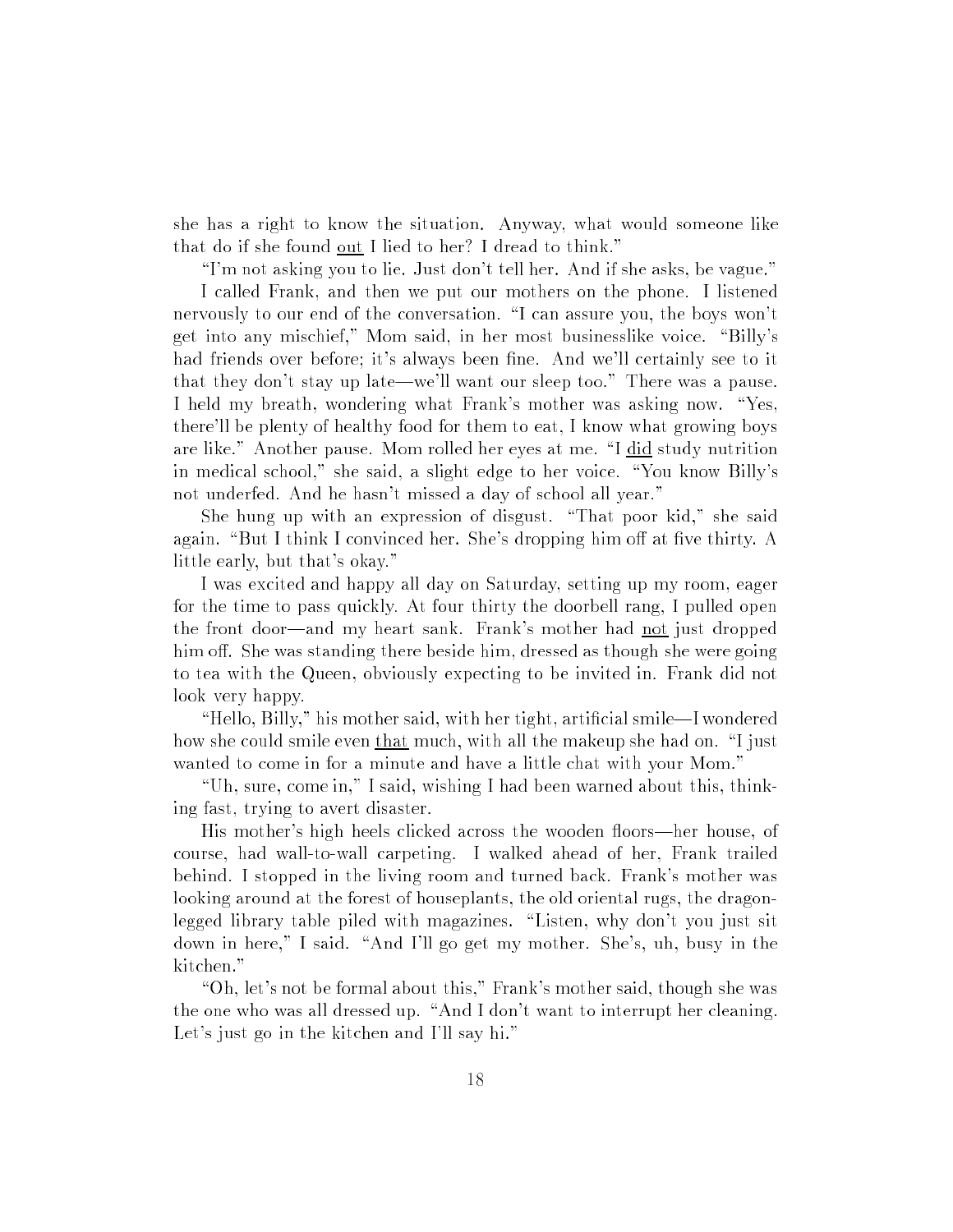"But  $\ldots$  " I tried to protest.

"The kitchen must be this way," Frank's mother said, heading right for it. There was nothing I could do.

Mom was sitting at the kitchen table nursing Tycho, who was six months old. She wore an ancient faded housedress, open at the top, of course. She was barefoot, her legs unshaven.

"Mom, this is Frank's mother," I mumbled.

"Very nice to meet you," Frank's mother said, fixing her eyes just to the left of Mom, and trying not to react to the dirty dishes in the sink, and the piles of soil on the kitchen table from the plants Mom had been repotting. Mom was a good housekeeper, and we also had a cleaning woman during the week. But on Saturdays Mom relaxed.

\Oh, hello," Mom said, a little surprised, glancing at me, then at Frank's mother. She pushed her hair back with her free hand. \Pull up a chair for her, Billy. Not too close, though, you know Tycho."

I pulled out a chair as far away from Mom and Tycho as possible.

"Tycho?" Frank's mother said, sitting down on the edge of the chair, as though protecting her dress from its surface.

"This one here," Mom said, looking fondly down at Tycho. She was, of course, not at all embarrassed about nursing in front of them, though Frank was blushing.

\Unusual name," Frank's mother said, looking around uncomfortably. "Big old house you have. Must be very time consuming, keeping it  $\ldots$ ." Then she stopped, not wanting to say the wrong thing.

"It works for us," Mom said. She lifted Tycho away from her, at arm's length, directing his face toward the center of the room, as she always did after feeding him. \Paper towels, Billy," she said matter-of-factly, and in the next instant Tycho was ejecting the usual long stream of milky fluid all over the kitchen floor. I hurried to wipe it up, glad to have something to do with my hands.

Frank's mother made a little noise.

"It's no big deal, Tycho does this all the time," Mom explained.

Frank's mother found her voice. "All . . . the time?" she managed to say. "But aren't you worried about him?"

"Babies always throw up," Mom said. "He'll get over it. Want a little more, honey?" And she began nursing him again.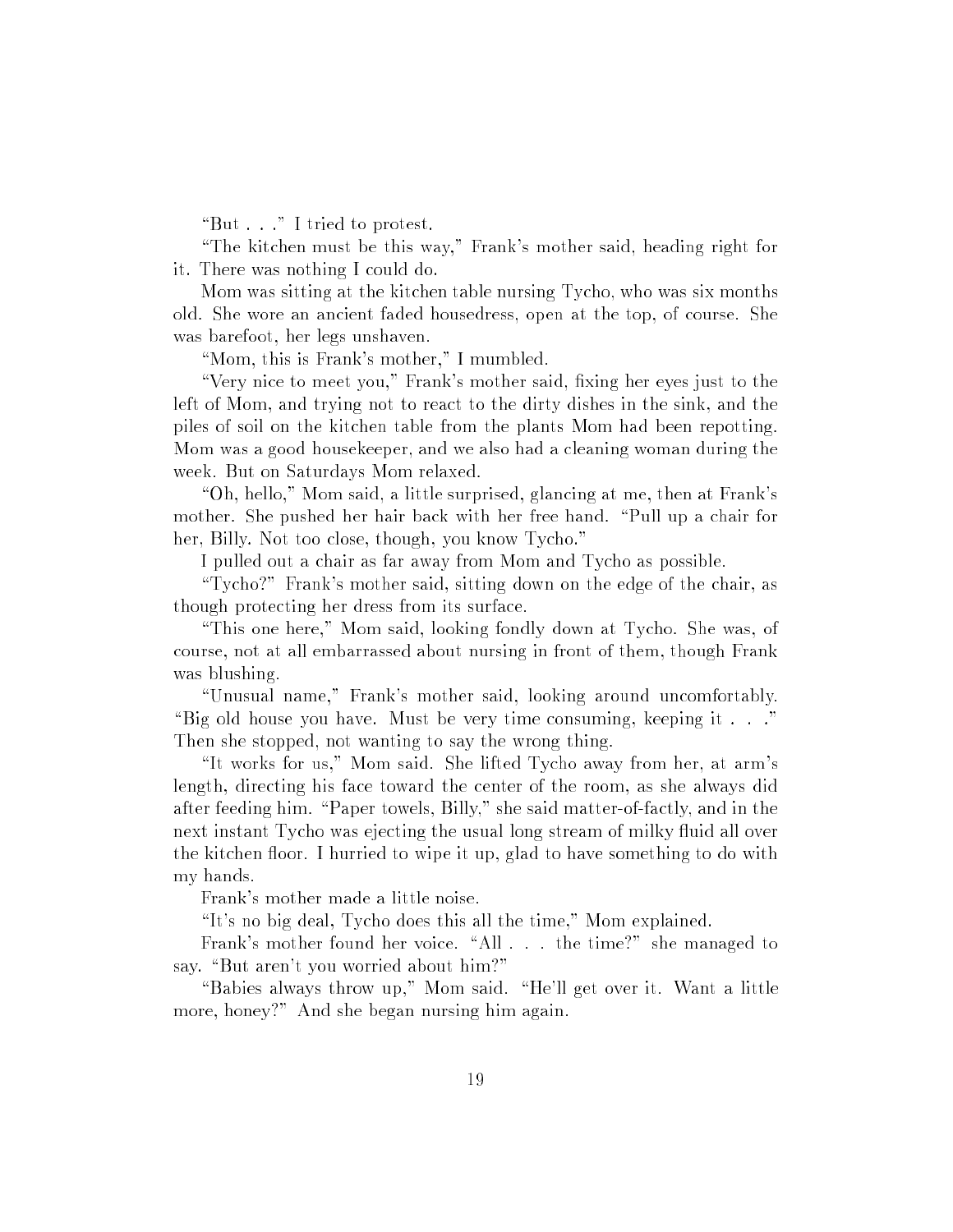Frank's mother was struggling desperately for something to say. "So, uh, your husband is a scientist, I hear?"

\A physiologist. He does experiments on live human heart muscle," Mom told her.

"<u>Live</u> human heart muscle?" Frank's mother said. "But where does he get live-"

Vicky and Ann dashed into the kitchen, giggling. They had dyed their hair purple with grape juice, their teeth were colored red, white and blue, and their clothes were also smeared with paint. "Are there any cookies left, Mom?" Vicky demanded.

"No. Anyway, it's too close to supper to eat stuff like that. Have an apple if you're hungry."

Finally, Mom was saying something vaguely normal. But when Vicky took the apple from the bowl on the counter it slipped out of her hand and rolled across the floor—which, due to potting soil and Tycho's stomach problem, was not what anyone would call clean. Vicky picked the apple up from the floor and immediately bit into it, and she and Ann raced out of the room.

"But she didn't <u>wash</u> it!" Frank's mother could not keep herself from expostulating.

Mom shrugged. She was not pleased by Frank's mother's remark. \It's good for them to eat food off the floor. Dirt builds up immunities. I never wash food, never sterilized a bottle in my life. And my kids are never sick."

I couldn't really blame Mom. If she'd known Frank's mother was actually coming inside, she wouldn't have been nursing Tycho, she would have kept her out of the messy kitchen, she might have made an effort to fix up her appearance a little. But this woman had arrived early, invaded her house without warning, and pushed her way into the kitchen. It was too late now for Mom to put on a false front.

I already knew there was no hope of Frank spending the night, or ever eating over here again. His mother would certainly not want him to be exposed to any food that was not sterile. And it was clear that Mom was not paying any attention to what Vicky and Ann were doing, which meant she would also not be supervising us tonight. It was only a matter of time until Frank's mother dragged him home—and I was hoping it would be soon, before anything else happened.

A vain hope. Danny, who was two and a half, tottered into the kitchen,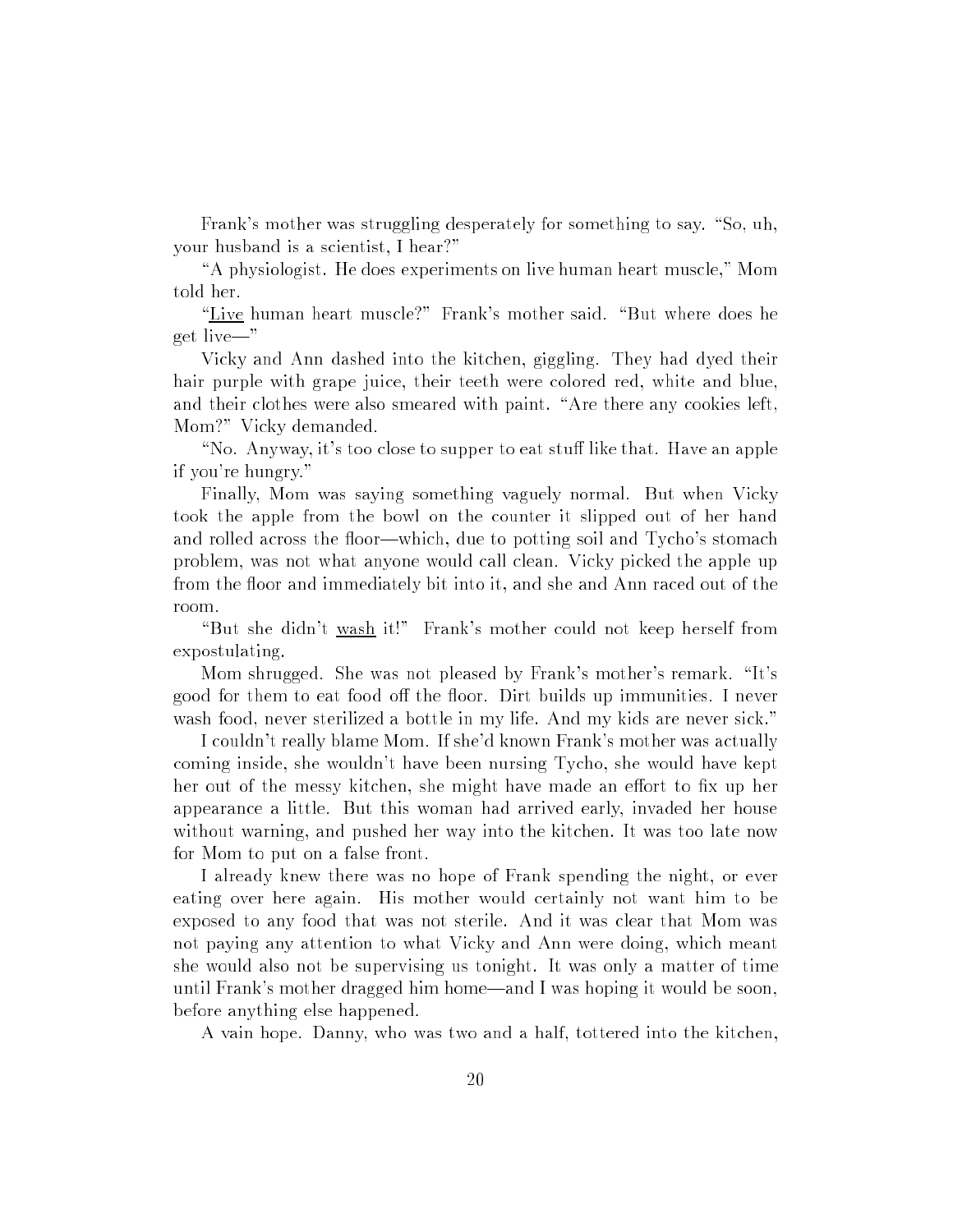sucking his thumb.

Frank's mother, out of some deeply ingrained sense of propriety, was still trying to maintain a pleasant facade. She smiled at Danny, at the same time shrinking back from him a little. "Aren't you adorable," she said. "But you know, it's not good to suck your thumb, dear."

Danny looked puzzled and slowly took his thumb out of his mouth.

Mom was really fed up. "Danny," she said, "put your thumb back in your mouth.

Danny comfortably obeyed.

At last Frank's mother had had enough. She stood up. \Well, thank you for inviting us in," she said. "Now it's time for us to go. It's been a very, uh, interesting visit."

"Isn't Frank spending the night?" Mom asked her, as though she didn't already know the answer. "Oops!" she added, as Tycho projectile vomited again.

"Not, uh, this time, I'm afraid," Frank's mother said. I could see the struggle she was having not to rush from the room. "Good afternoon."

I followed them to the door. \'Bye, Frank," I said sadly.

He just looked at me. I didn't envy him. He was going to have a lot of questions to answer now.

The next year Frank was sent to a fancy private school, and I attended public junior high. It was only natural that we soon stopped seeing each other. It turned out, years later, that we both went to Harvard. But we did not renew our friendship. By then Frank had become a preppie, and was part of a super conformist clique—the kind of people I would have nothing to do with and who, of course, wouldn't be seen dead with someone like me.

But I sometimes wondered: would he have turned out differently if his mother had not come into the house that afternoon?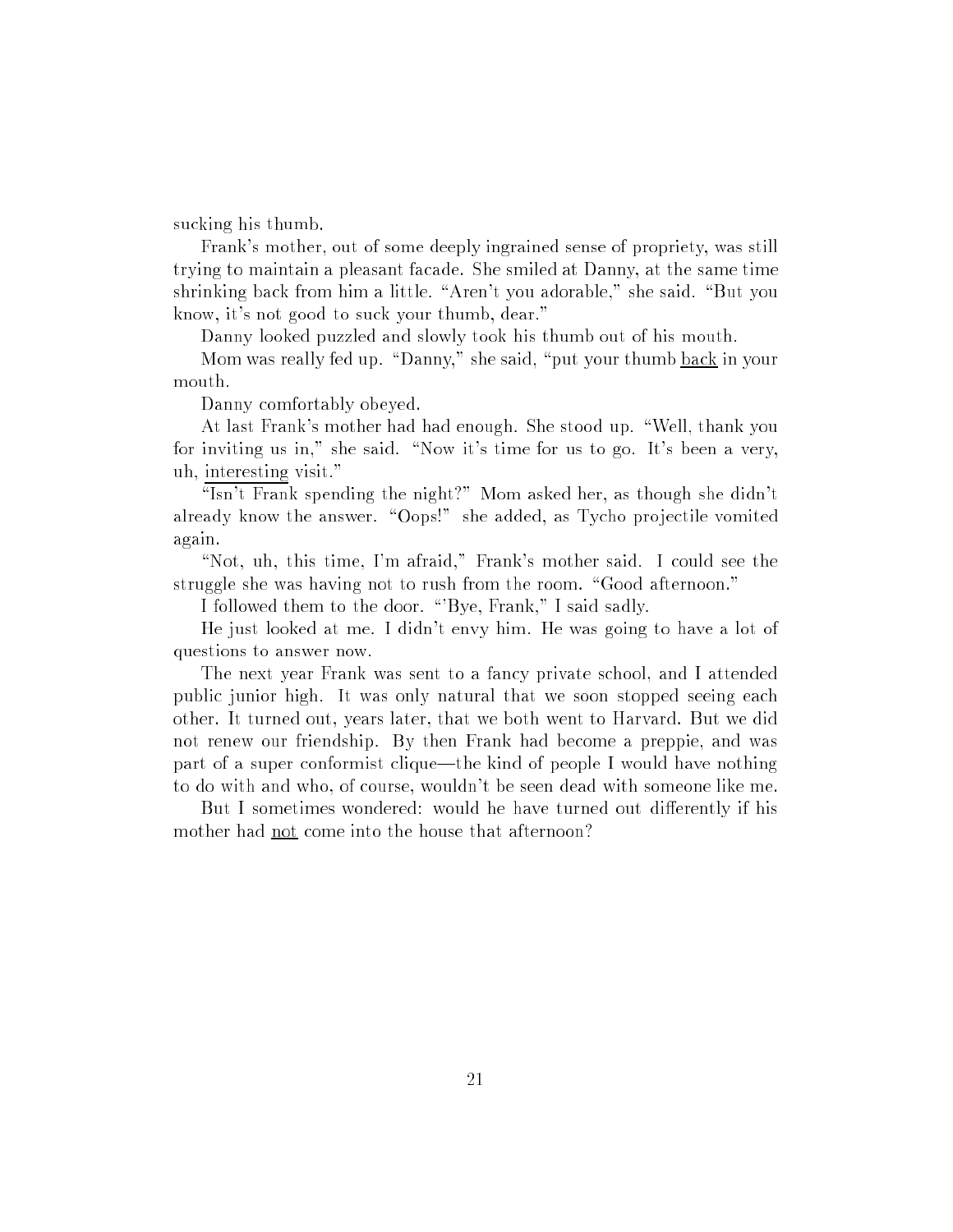## 4 THE FREEDOM FIGHTERS OF PARKVIEW, Part I

The Lermontovs often came to our house for Thanksgiving dinner and other holidays. The parents were both distinguished scientists—more successful and recognized than our father, Mom told us.

They were also urbane and bawdy. I remember Dr. Lermontov (the father) telling a story at dinner about being interrupted by a phone call while he was in the bathroom. His lazy kids weren't at home, he made sure to point out, or else they would have answered it instantly, if they weren't already talking on it. So he had to stop what he was doing in the bathroom and run to get the phone. It was a woman working for a survey. "What television program are you watching?" she asked him. \I'm not watching television," he said. \What magazine are you reading?" \I'm not reading a magazine." "What newspaper are you reading?" she persisted. "I'm not reading a newspaper," he said, his patience dissolving. "Then what are you doing?" she wanted to know. "I'm trying to take a shit!" he shouted, and hung up. Everyone else at the dinner table laughed, kids and parents alike, while Dr. Lermontov took a swig of beer.

Vicky and I always loved it when the Lermontovs came over because we had so much fun with their kids. Vera was three years older than me, Nick a year younger than Vera, and little Anna was several years younger than Vicky. Vera and Nick were both brainy and good-looking, Nick blonde and athletic, Vera dark and bosomy. Once, at the Lermontov's house, Dr. Lermontov (the mother) bragged at the dinner table about Vera's large bra size. She described how Vera's devoted boyfriend picked her up every morning in a huge Cadillac that was a particularly hideous shade of pink. \It makes you want to vomit!" exclaimed Vera's mother the famous scientist, laughing, as she put out her cigarette and took another piece of candy. Vera was not so amused by these stories.

Vera and Nick were popular though not the least bit pituh—a unique combination of attributes—and Vicky and I both looked up to them. It would have been natural for us to resent them, since Mom was always telling us what brilliant students they were, so athletic, attractive, articulate and so on. But we couldn't help liking them anyway (though Vicky would often scream at Mom to shut up about them). Vera and Nick also clearly enjoyed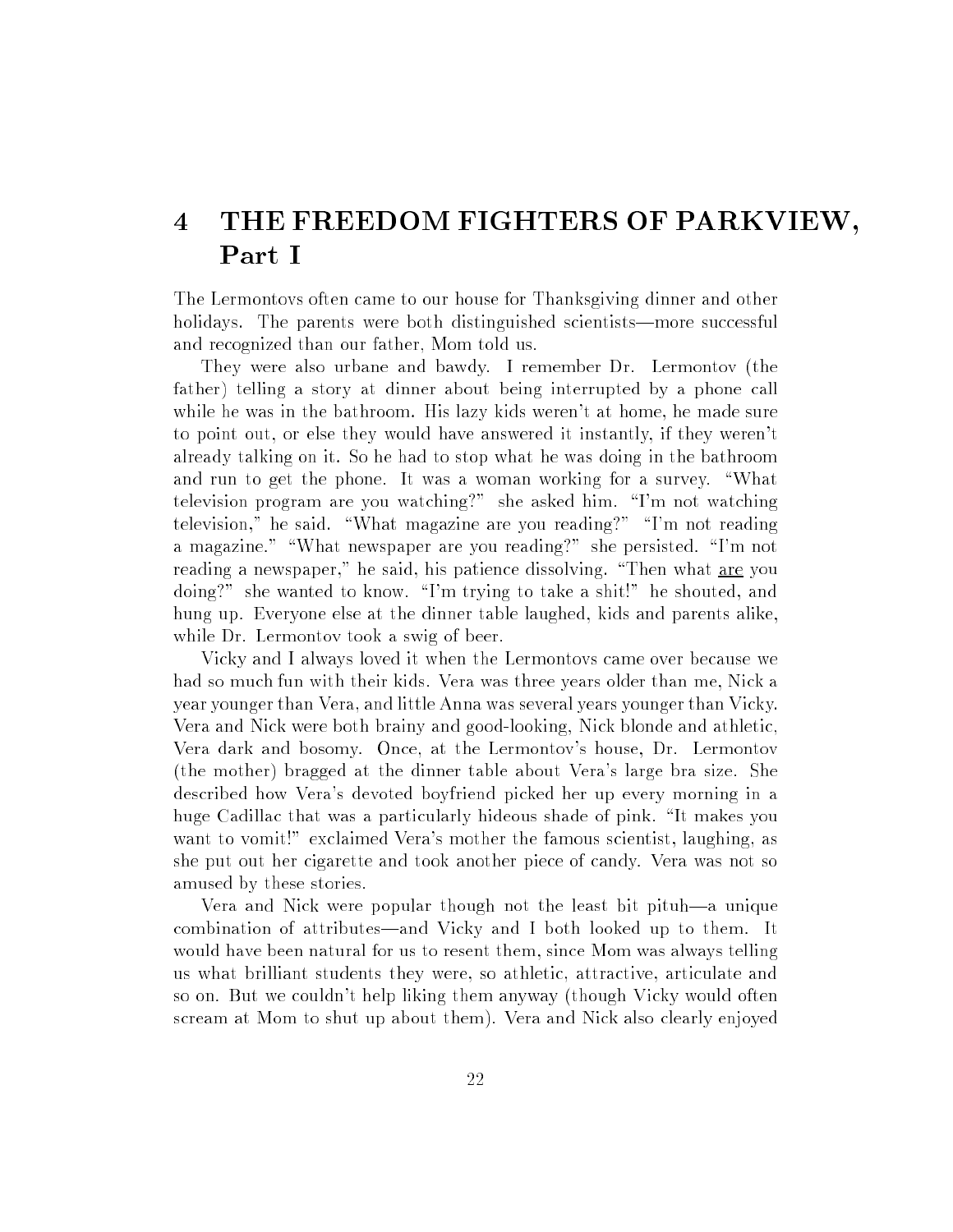spending time with us on these family occasions, though we couldn't really be friends with them at school, since they were older and hung out with a different crowd.

It was the Lermontov kids who taught us to play \I Doubt It." The game required two complete decks of cards, which were thoroughly shuffled together and then all dealt to the players. The basic objects of the game were to get rid of all your cards—and to cheat.

The first player began with aces. "Two aces," he would say, placing the cards face down in the center of the table. The player to the right was supposed to put down only twos, the next player only threes, and so on up through the deck, and back around to aces again. Often a player might not have the particular card he was required to put down on his turn. In that case he would lie, putting down a five and a six, for instance, but stating "Two queens." You wanted to get rid of your cards fast. Because there were two decks, it was harder to tell from your own hand how many of a particular card another player might have. But if you suspected him of lying, you shouted, "I doubt it!" You had to say this before the next player took his turn. Then the player who had just put down the cards had to display them. If he had been lying, he had to take the entire pile. If he hadn't been lying, the player who doubted him had to take the pile.

Tension mounted when the pile of cards in the center grew larger. It became riskier both to lie and to doubt, because in either case you might end up collecting a huge number of cards. At the same time lying became unavoidable, because you had only certain cards left. And doubting increased as the balance of cards shifted; it became easier for certain players to tell from their hands that someone else was lying.

It was at this point in the game that you graduated to another form of cheating. Say you only had one card left, a seven, but it was your turn to put down queens. Your only chance to win was to lie and get away with it. But since it was highly unlikely that your last card would be <sup>a</sup> queen, it was almost a certainty that someone would doubt you. The solution was to make a whispered deal with the player to your immediate right. This was possible if that player had a lot of cards in his hand and no chance of winning. Then you might be able to coerce him to make his move so quickly, the instant after you had put down your last card, that there would be no time for anyone else to scream "I doubt it!"

If little Anna was sitting to your right, you could take this even further.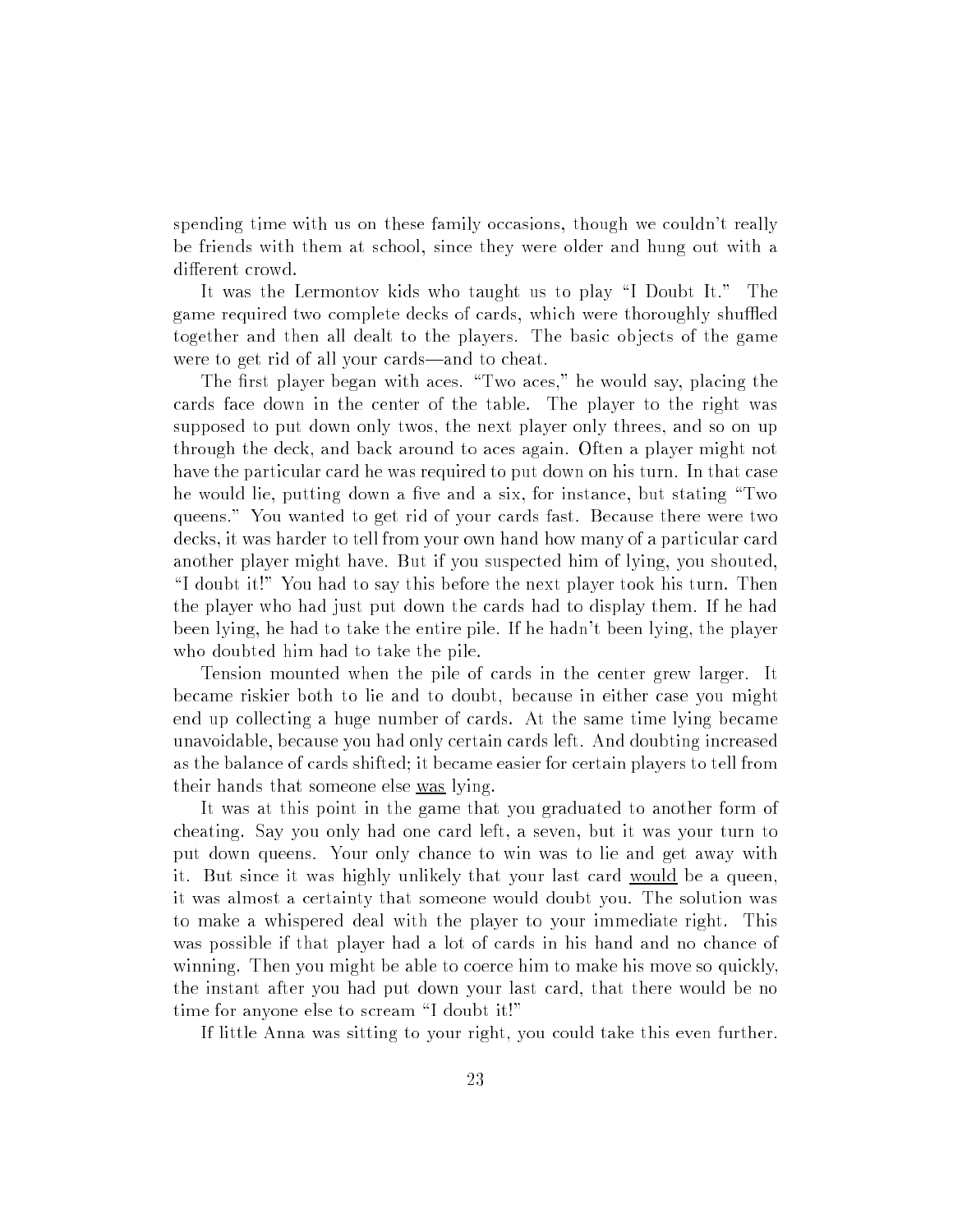You could often bribe her to help you out even if you still had quite a few cards in your hand. "Fifteen queens," you would quickly mutter, getting rid of all your cards, and if lightning Anna moved fast enough no one would have a chance to doubt your blatant lie. The great thing about the game was that you could still win even if everybody knew you had cheated; you were disqualied only if you were actually caught. There were many moments during "I Doubt It" when you'd try to scream furiously at somebody but couldn't manage it because you were laughing too hard.

The Thanksgiving I was in seventh grade we couldn't play "I Doubt It" because many of the cards had disappeared. Danny, who was four, denied any knowledge of them. (We discovered what remained of the missing cards when Mom made Vicky change Tycho later that evening. Confronted with this palpable evidence, Danny admitted that he had fed them to him.)

And so instead of playing "I Doubt It" on Thanksgiving, Vicky and I and the Lermontov kids sat around in my third floor room complaining about adults in general, and our parents in particular. The topic turned out to be as inexhaustible as our enthusiasm for discussing it.

Though both sets of parents, by their very existence, had certain defects in common, kids from each family were fascinated to discover the many inventive, insidious, and previously unimagined crimes that the other set of parents routinely inflicted on their children. "They really do that?" a kid from one family would gasp in wonder. "You mean yours don't?" a kid from the other family would reply. Vicky and I were particularly surprised and gratified to find out that the Lermontov parents did not think their kids were as perfect as our mother did—far from it.

Vera, who was efficient, well-organized and sexy, began to make a list of our parents' various sins against us. She was the oldest, and the most practiced at taking notes in school—no one else could have written fast enough to get the increasingly rapid outpouring of grievances down legibly.

It was a very long list. Even so, we soon began to realize that we were barely scratching the surface; Vera's copious notes represented only two measly sets of parents as primary sources of data. The list grew longer when we began to contribute secondary knowledge acquired from friends about their parents' offenses. We marveled at the wealth of first-hand information these kids would have provided if they had been here in person. A whole new world was waiting to be discovered!

It proved to be a lot more fun—and more deeply satisfying—than "I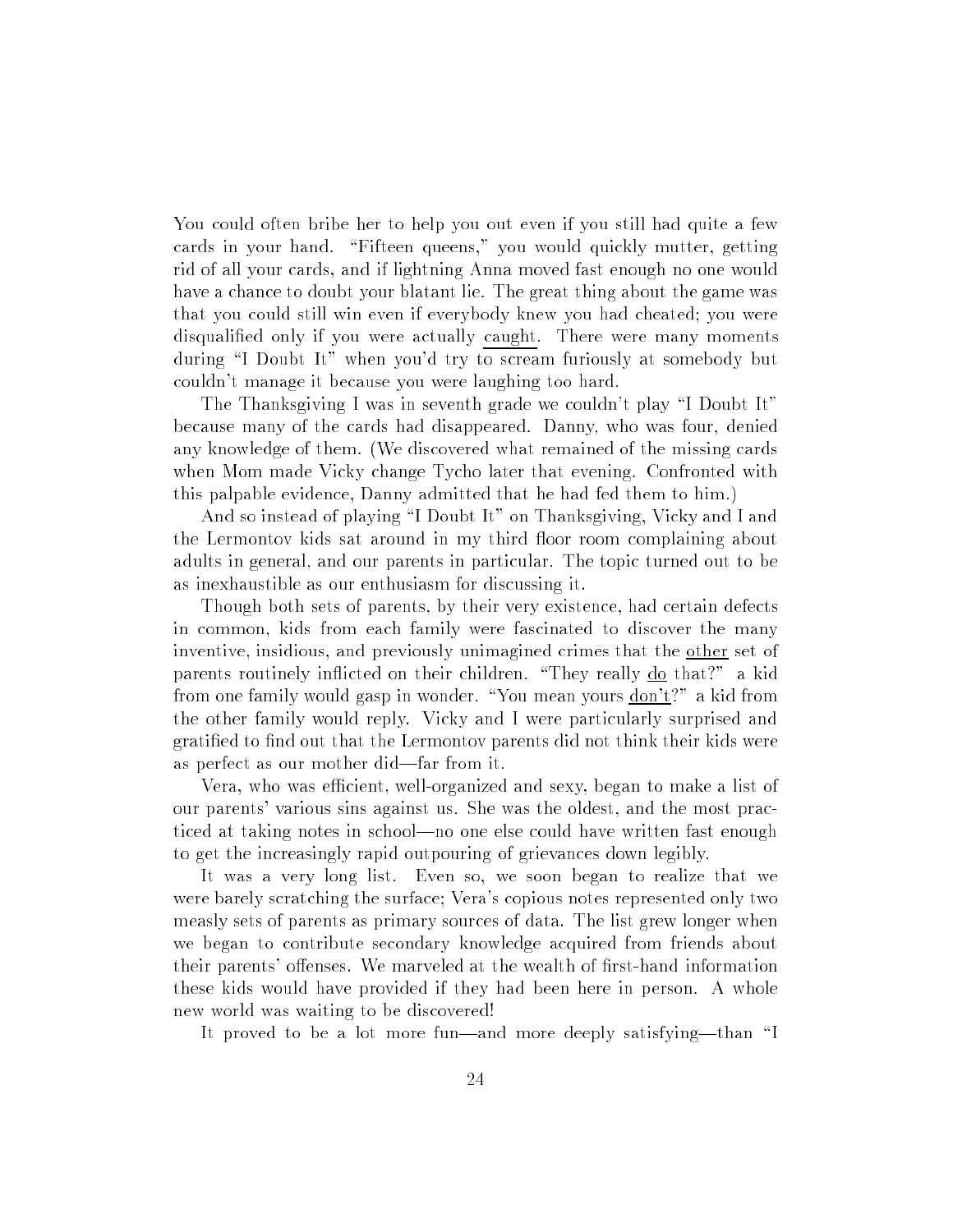Doubt It" ever could have been.

Mom found the list of parental outrages the next day when she went up to my room to make my bed, unavoidably dragging Danny and Tycho along with her. She was not in the best mood, since she and Vicky had just had a screaming fight, and Vicky was sulking in her room. Mom caught sight of Vera's notes on my bedside table, two wailing toddlers pulling and clawing relentlessly at her as she struggled to plump my pillows and straighten my sheets. I was reclining on the couch downstairs at the time, reading a wonderful book of horror stories Mom had recently given me, enjoying the rich aroma of the turkey soup which had already been simmering on the stove when I got up that morning.

I was so engrossed in Lovecraft's \The Dunwich Horror" that I didn't even notice Mom's approach, despite the pervasive stench of Tycho's loaded diaper that inevitably accompanied her. Only when Mom said, "Is this Vera's handwriting?" did I look up.

She was standing above me, holding Tycho against her hip with one arm and Vera's notes in her other hand. My first response, when I realized an already irate Mom had read the list, was chillier than anything evoked by the Lovecraft story.

"Vera's handwriting?" I said stupidly. "Oh, um . . . I guess . . . I mean  $\cdot$  .  $\cdot$  "

But Mom chuckled. "This has got to be one of the funniest things I've ever seen in my life. Listen to this." And she read, "In the privacy of their home the parents drop their articial public behavior and reveal their true natures: disgusting slobs who laze around the house, brutally reprimanding their kids the instant they are not industrious, engaged in constructive behavior, or impeccably groomed."

"Nick said that, not me or Vicky," I quickly pointed out.

"Of course you dumbells didn't," Mom said. "The Lermontov kids are clever enough to come up with something that has a real comic punch to it—and they do chores around the house."

I had finally realized she wasn't angry; now  $I$  was insulted. "But I was the one who said parents are always telling their own kids how inferior they are to other people's children."

"I know you have a talent for inventing imaginary situations, Billy. But that remark just isn't as witty as Nick's. Sorry."

I didn't know what to say.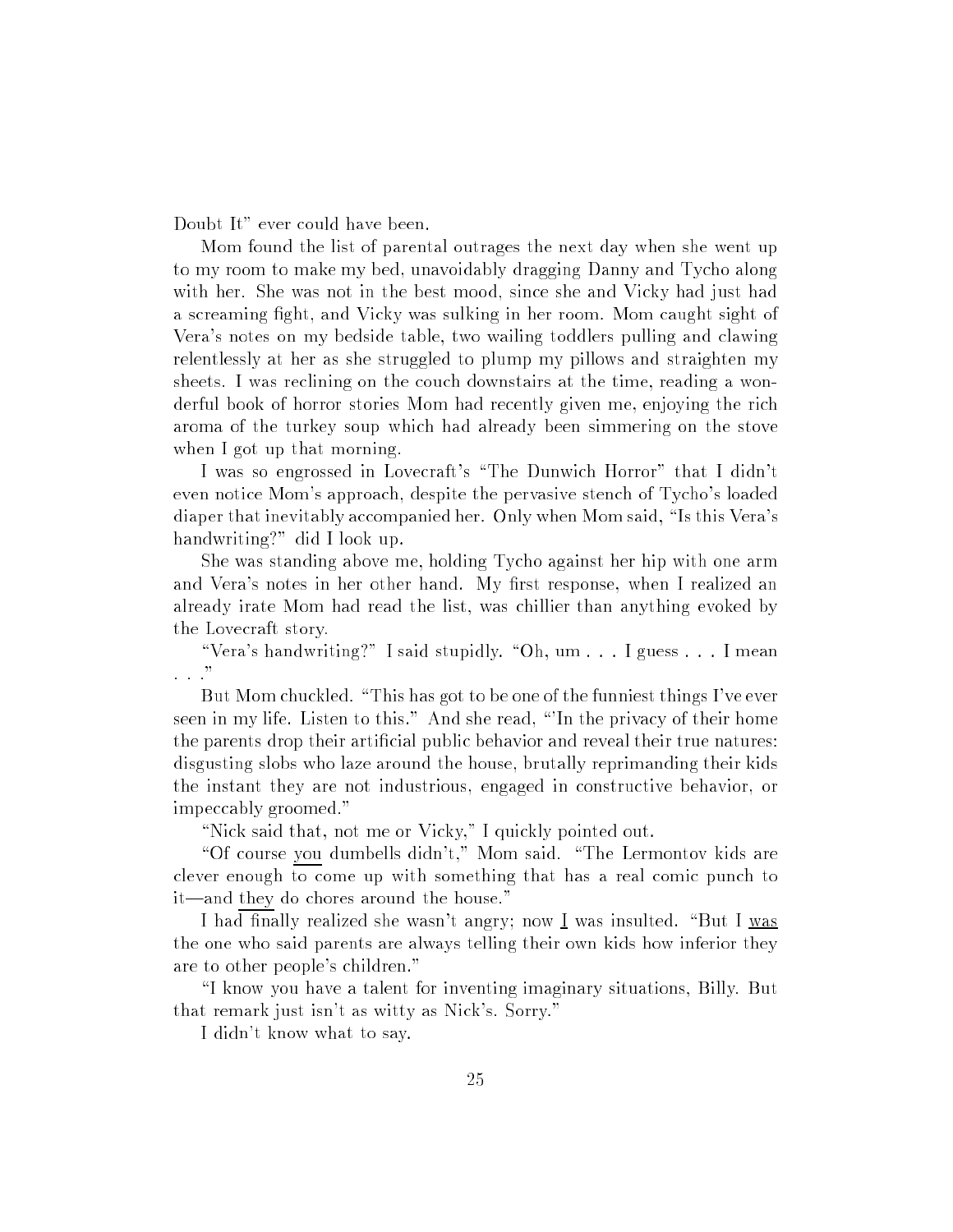"Take Tycho and clean him up," she told me. "I want to look this over again."

"You've  $\ldots$  already read the whole thing?"

"Uh huh." She thrust Tycho at me. He started screaming the instant I lifted him, gingerly, from Mom's hip. She sank down on the couch with Vera's notes as I bore him away.

I worried only briefly that the Lermontov kids might get in trouble as a result of Mom finding the list. Mom was not the kind of unscrupulous person who would cause trouble by reporting anything from the notes directly to the Lermontov parents. Her discovery of the list had quite different—and unexpected—repercussions.

I don't remember whose idea it was to turn the notes into a play about the horrors in
icted by parents onto their children. What I do know is that Mom was the driving force behind the entire production. She worked harder on it than anybody else, even though she had a full-time job, and Danny and Tycho to deal with.

The first official meeting took place the next day, the Saturday after Thanksgiving. The industrious, well-groomed and witty Lermontov kids were there, of course. We also invited Albert, who was Vera's age, and Vicky's friends Ann and Emily, and my friends Nicole and Bart and Matilda. I was still buddies with Frank at the time, though he had recently started going to private school. He was a particularly essential participant, since his mother was regarded by all as a very special example of extreme parental foulness.

The initial brainstorming session did not begin well. The Lermontov kids, surprisingly, were not perturbed that Mom had found the list; they seemed to trust her implicitly. But the other kids were understandably constrained by Mom's presence—she was a member of the enemy camp, after all—and did not dare to express themselves freely. Mom attacked this problem by reading the list aloud herself, praising much of it, and contributing her own creative and constructive suggestions for improvement. It became apparent to everyone that Mom was being completely objective, and not taking any of the material personally.

It was <sup>a</sup> little disconcerting that Mom had to stop reading at frequent intervals because she was laughing so hard. Unlike the rest of us, she seemed to consider our list a source of hilarity, rather than a cause for righteous indignation.  $T$ his line will have them rolling in the aisles," she said, more than once.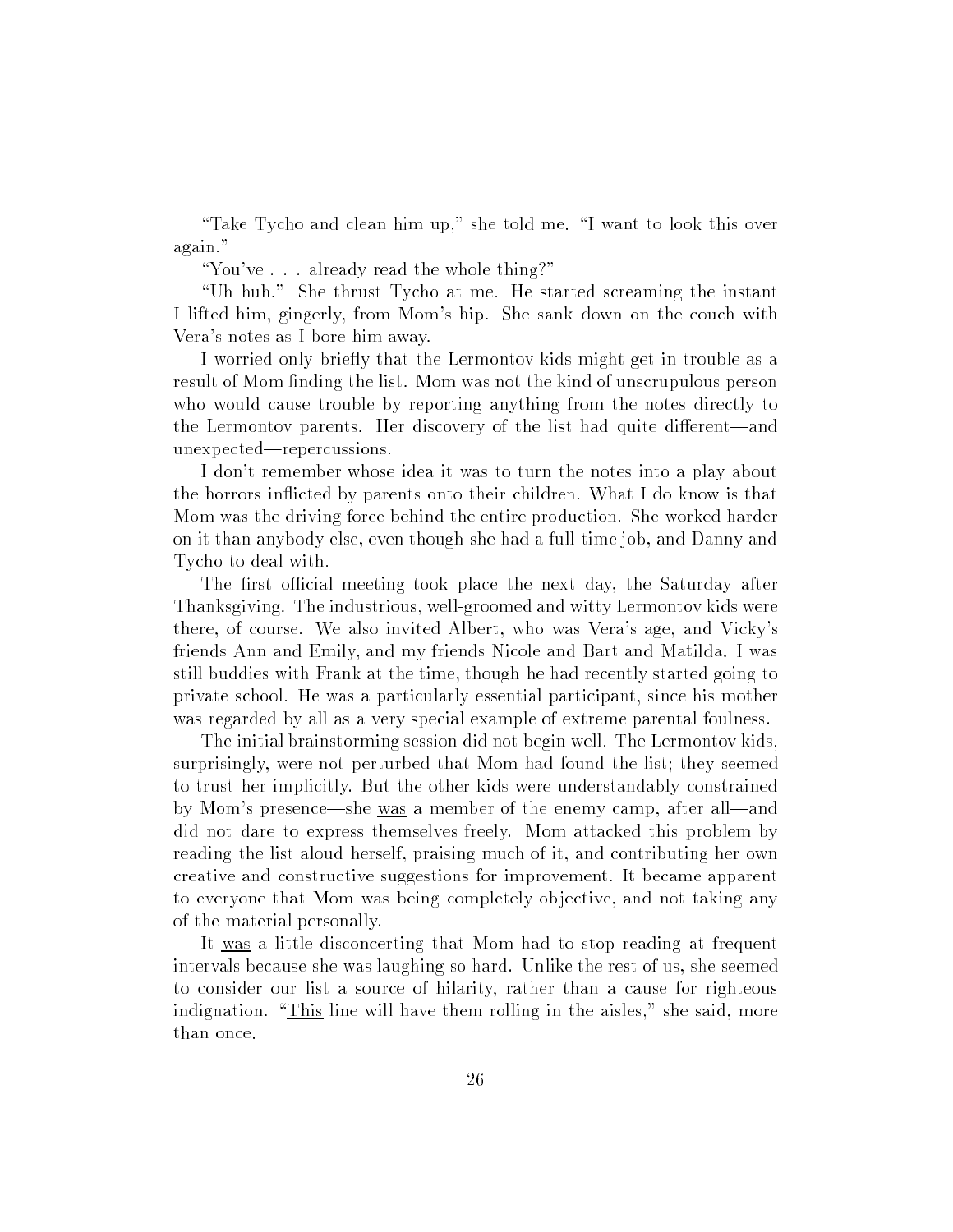Frank, growing more and more perturbed, finally spoke up. "Are you saying you think this play should be a comedy?" he asked her.

\What else?"

"But it can't be!" he objected, looking around at the rest of us. "I mean, this is life and death stuff we're dealing with here."

"Think about it for a minute, Frank," Mom said carefully. "If we try to make this a serious drama, it will just come across as petty. But if the adults in the audience are laughing they'll enjoy themselves—and be in the right frame of mind to pay attention to some of these gripes."

"Makes sense," Nick agreed. Vera and Albert, the oldest and most influential, also nodded their approval.

"How about the rest of you?" Mom asked.

The others could not disagree with Mom's logic—except for Frank. "I didn't realize parents were going to be invited," Frank said bleakly. He didn't speak for the rest of the meeting.

But eventually the other kids began loosening up. Mom made it clear that she would not say a word about the play to any of the other parents. Her statement had credibility because everyone knew she had not mentioned the list to the adult Lermontovs, as any other parent would have done. It also helped that our house was a popular hangout, a familiar place where kids were already comfortable, mainly because Mom was so easy-going and unconcerned about things like hygiene, foul language, and personal appearance| matters other parents were so unreasonably fussy about.

Still, most of the kids didn't loosen up enough to come up with anything really meaty about their own parents, and Mom did not make the mistake of trying to coerce them. It was only the Lermontov kids who volunteered truly gross and personal material, partly (we thought) because they were the most outspoken and self-confident—and partly because they in particular had proof that they could trust Mom, who was so interested in what they had to say about their parents. Again, Vera took notes. Before the session was over we had so much great material that we knew already we had a show.

We decided on a date for the performance, a Saturday in January, at this first meeting. That would give us plenty of time for rehearsal over Christmas vacation. We also wanted to invite the audience of parents and friends well in advance, so they could mark it on their calendars and be sure to be there.

Frank dropped out after the first session. The rest of us met once a week. A series of scenes began to develop. We didn't write out the dialogue word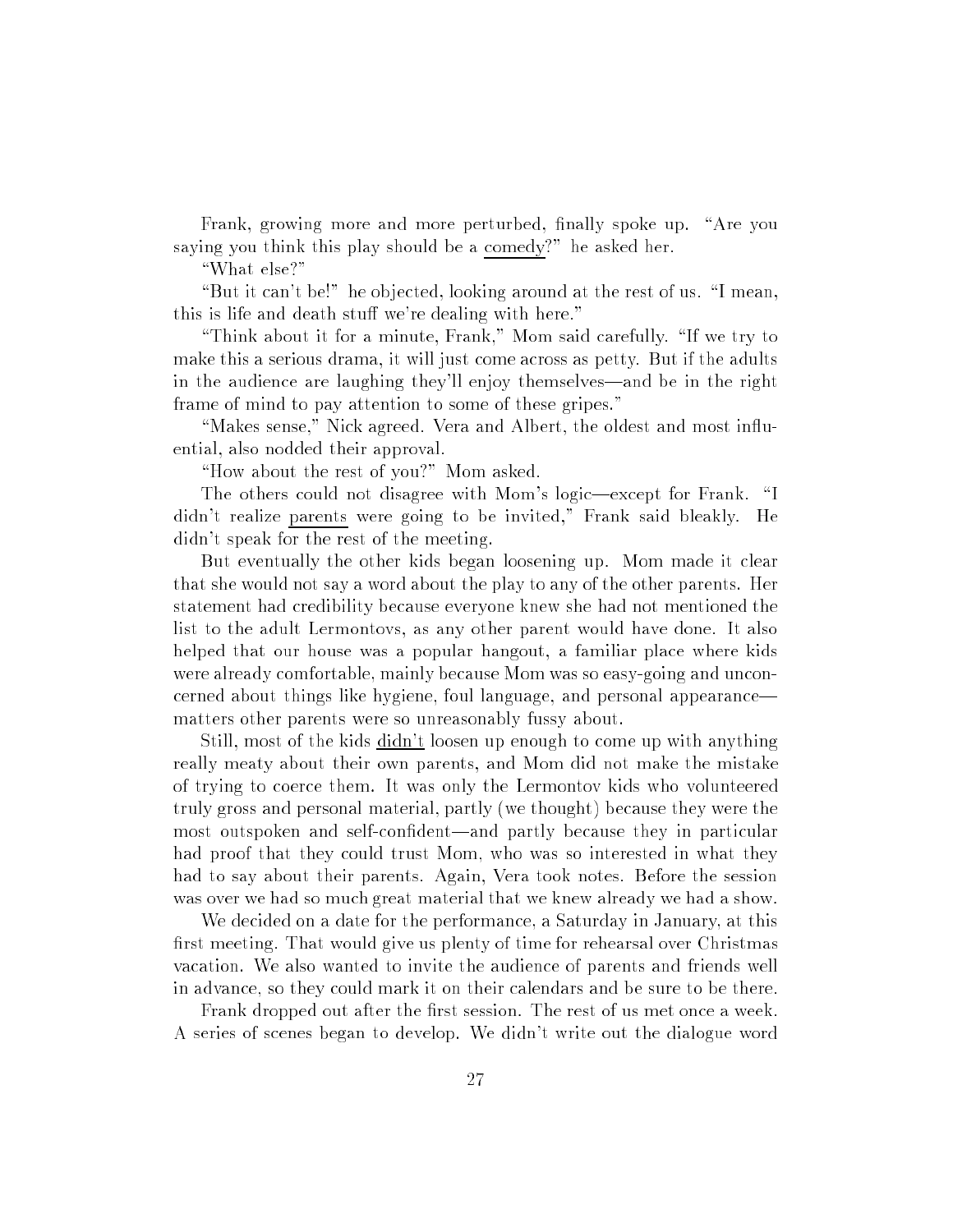for word; we would set up a situation and then let the actors improvise within it. Vera and Albert, being the oldest and most mature in appearance, took on with relish the villainous roles of the parents. The others, except for me, mostly played the heroic children. I was the pianist—this was turning out to be a musical production—and I represented the Spirit of Childhood. I was something akin to a Greek Chorus, reflecting in my music and demeanor the emotional states of the protagonists and their antagonists. I was also the stagehand, turning the lights on and off to indicate scene changes.

By now, all the kids knew that Mom had kept her promise—if she'd said one thing about the play to their parents, they would have heard about it. And she hadn't had a chance to say more than a word or two to the Lermontov adults since Thanksgiving—they were both very busy scientists—and our parents wouldn't be seeing each other over Christmas, since both families had other plans this year.

It seemed quite natural that Mom became the director; everyone had to admit that she was essential to the production. It wasn't only that Mom participated with such vitality and spirit, stimulating enthusiasm in the cast, or that her lyrics were so inventive and trenchant. Paradoxically, her most essential contribution was being a parent herself. Because she could see things from a parent's point of view, she was able to come up with inspired dialogue and action for the parents that exposed levels of profound baseness in their characters that we, in our innocence, would never have imagined. There was no denying that Vera and Albert had the juiciest roles.

And it was Mom who came up with the name of our theatrical group, "The Parkview Traumatic Club"—Parkview was the name of our suburb and also the title for the production itself. The courageous and ultimately doomed Hungarian Freedom Fighters were big news at the time, and so calling our show "The Parkview Freedom Fighters" gave it significance.

It was not until the final rehearsal that Vera Lermon-tov casually dropped the information that their parents couldn't come to the performance after all. It seemed that they had been called upon to present papers about their new research at an extremely prestigious scientific conference on the same day as the play.

Mom was aware of this particular conference; she had known months ago that Dad had not been invited to attend. "But why didn't you say so before?" she asked Vera. \You must have known about this when we set the date. It's too late to change it now."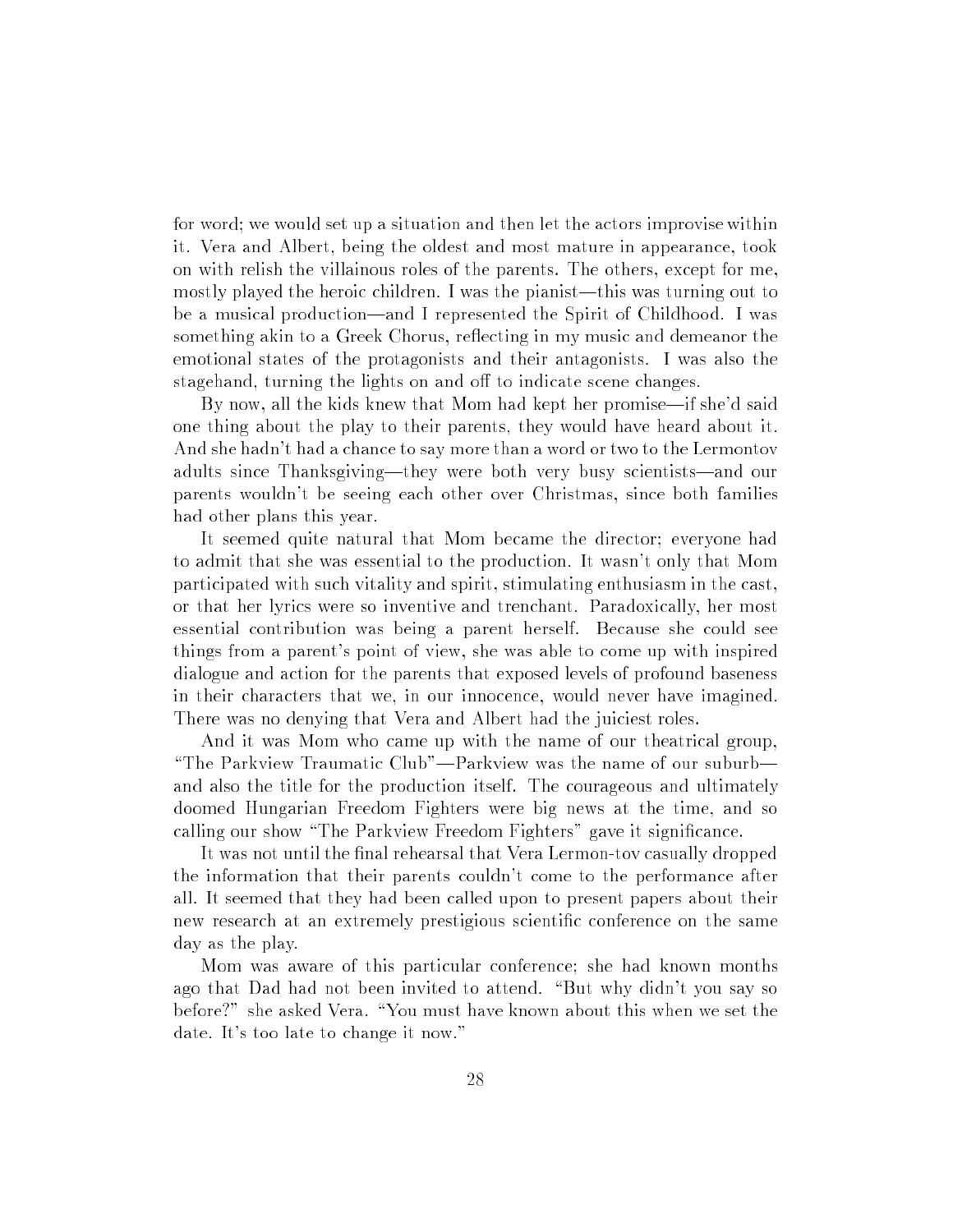"They don't bother keeping us informed about their plans," Nick said. "It's too bad. We were really, uh, looking forward to them seeing the show." He sighed, sounding almost regretful.

I could tell Mom was suspicious. Since the roles of the mother and father in the play had been essentially shaped by grisly personal details from the Lermontov kids about their mother and father, it seemed more than coincidental that they had waited until the last minute to mention that their parents would be busy the day of the show.

Still, we had no choice but to go ahead with the performance on the original date—we couldn't ask everyone else in the audience to change their plans just because of two people. The show went on. The Lermontov kids sailed through their parts with breezy aplomb. The rest of the cast, knowing their parents were watching, were a little more self conscious about their performances.

My role gave me more opportunity than the others to observe the reactions of the audience. It was clear right away that Bart's parents and Matilda's mother were not amused. They didn't crack a smile, despite the fact that hardly any of the material in the play pertained directly to them at all. I wondered what Bart and Matilda would have to go through when they went home.

But the rest of the audience—teenage friends of the actors, more enlightened parents of the cast, and other adults whose children were not in the show—roared with laughter, just as Mom had predicted. The applause at the end, the repeated curtain calls, were intoxicating. But the euphoria was almost immediately followed by a feeling of loss—after all those weeks of hard work and increasing anticipation, suddenly it was over.

For the next few days our phone never stopped ringing. We were beseiged by calls from children as well as adults who had not seen the show but had heard about it, begging us to do a repeat performance. We called the rest of the cast to try to arrange it. Most of the actors were eager—the thrill of performance had been irresistible. Even Matilda and Bart managed to get grudging permission from their parents to do it again.

It was too bad that Vera and Nick Lermontov were now inextricably tied up with school activities and didn't have a free minute for the next several months.

Then a reporter called from the local paper, very eager to do an article about the show. The pressure on Vera and Nick became intense, not just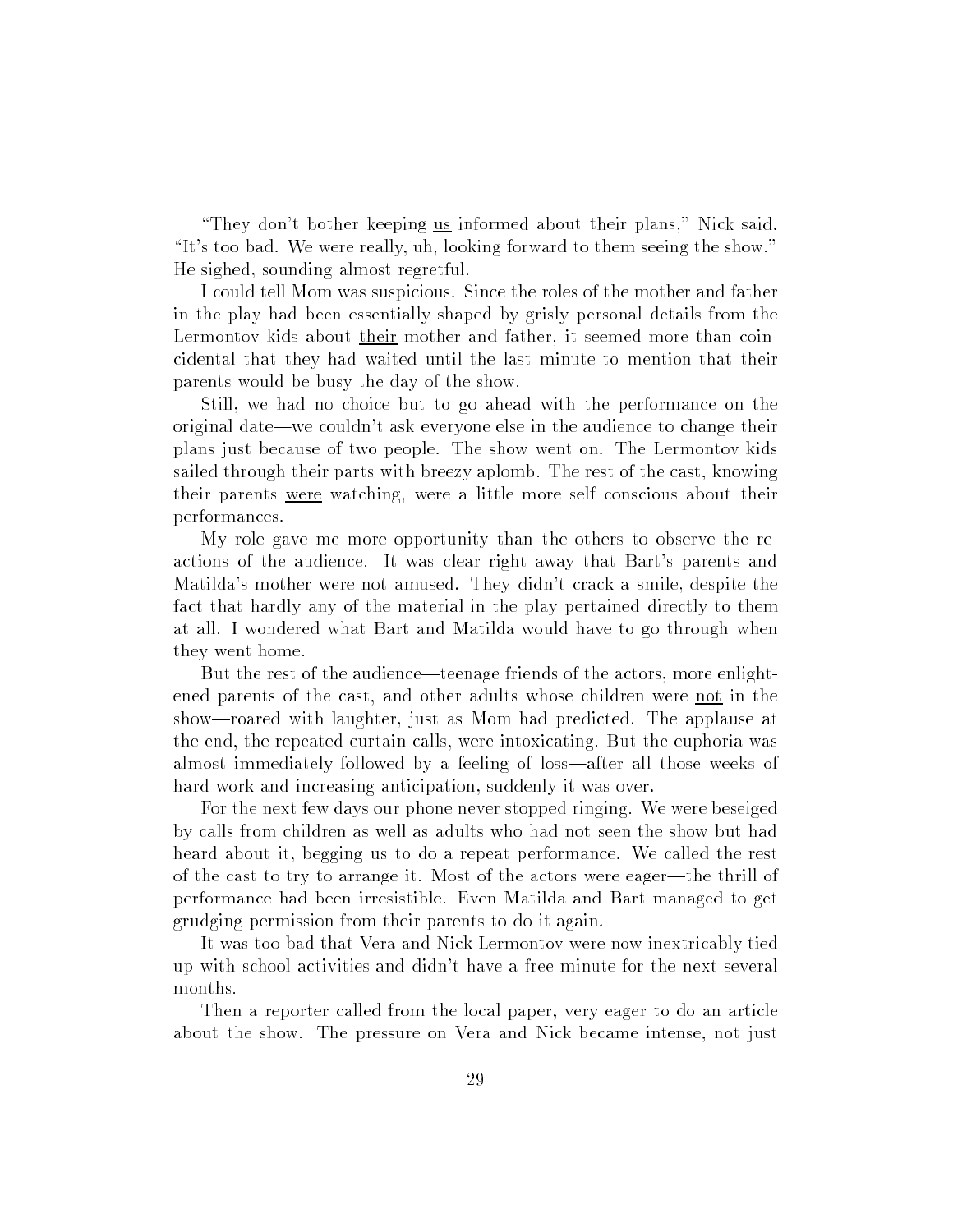from the rest of the cast, but also from their own parents, who were back from the conference and very curious about the play—especially after Mom just happened to mention to them that it had attracted the attention of the press.

Vera and Nick had no choice but to give in. The performance was repeated the following Saturday for an SRO audience. The best seats in the house were reserved for the reporter—and the Lermontov parents.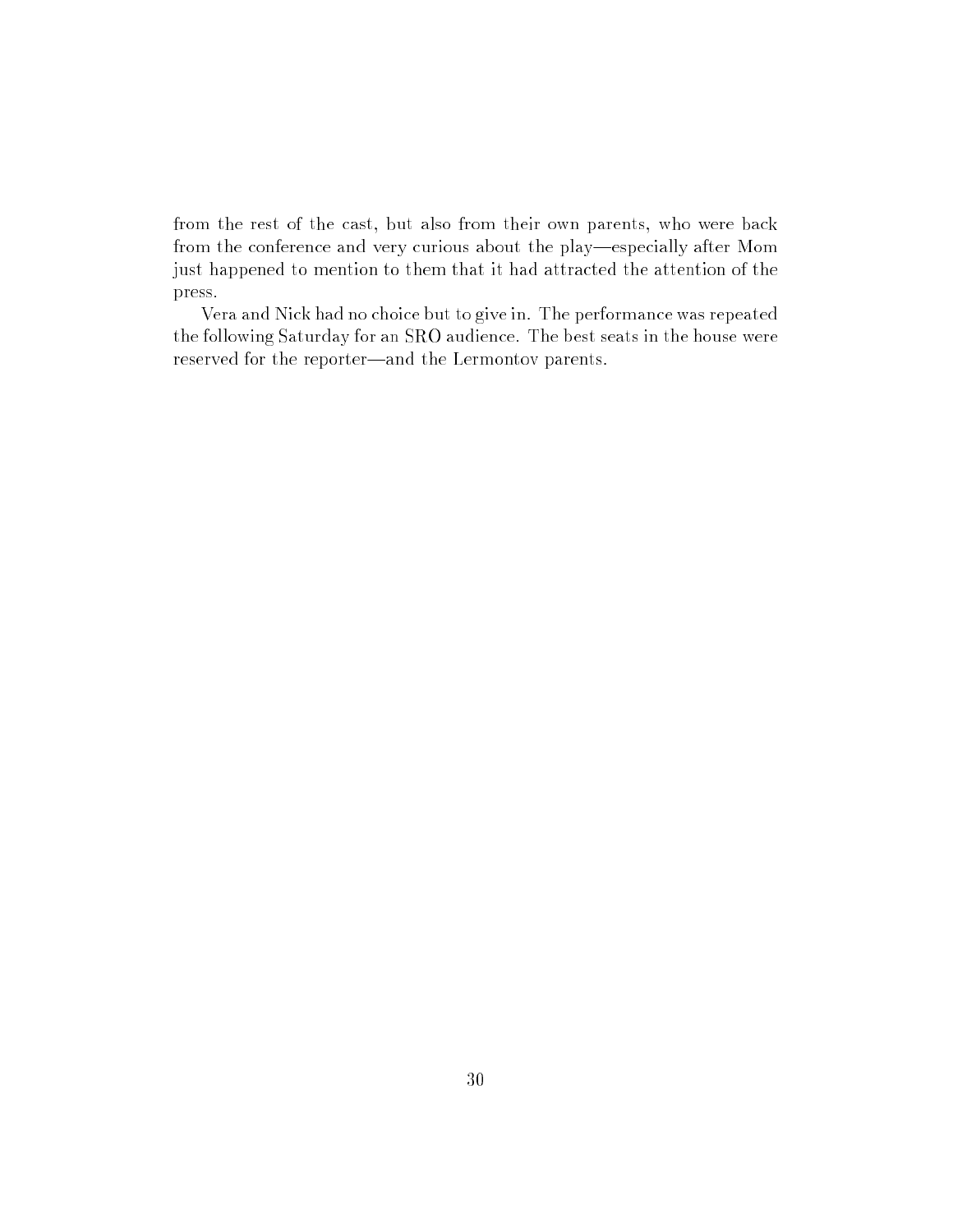# 5 THE PARKVIEW FREEDOM FIGHT-ERS, Part II

The stage was the front hall of our house. The piano was there, and the front hall had direct access to the kitchen, which functioned as the dressing room. The hall was also the only room in the house that had an overhead light fixture, and could be darkened or illuminated by the flick of a single switch. The audience sat on rows of chairs in the living room.

I have to admit that Nick and Anna—and especially Vera—were real troupers. Though obviously not as comfortable as they had been the last time, they nevertheless threw themselves into their roles like true professionals, performing as well as they had the week before.

The play began with Vicky seated at the breakfast table, neatly dressed in a modest skirt and blouse, her hair impeccably groomed (for the first and last time in years). Her face was partially hidden by a stack of barely thawed pancakes that towered above her head, devoid of butter or syrup, and a gallon of milk with a straw protruding from the top. She was hurriedly trying to work her way through this gargantuan meal, continuously sawing off hunks of dry pancake and quickly shoving them into her mouth, gulping at the milk. She would stop eating only long enough to take an occasional fast glance at her watch and utter a forlorn little sigh—until Vera, the mother, shuffled yawning into the room, at which point Vicky immediately stopped sighing and smiled brightly at her. "Good morning, mother," she said sweetly.

The mother grunted. She wore a slatternly bathrobe, a pair of fluffy pink bedroom slippers, and had large curlers in her hair. She slumped down at the table and began idly picking through a box of expensive bon-bons, while her daughter cheerfully and diligently applied herself to the pancakes and milk—the stack was an inch or so lower now.

The mother finally chose a piece of candy and bit it in half, then grimaced at the enterior with a loud snort of disgust, returned the uneaten half to the box and spit the goo in her mouth out onto the tabletop.

She reclined in her chair. "What's the matter with your manners?" she reproved her daughter. "It's rude to slouch at the table. Sit up straight!" The child obediently sat up even more erectly, though her eating slackened somewhat.

The mother coolly assessed the height of the pancakes. "Another slow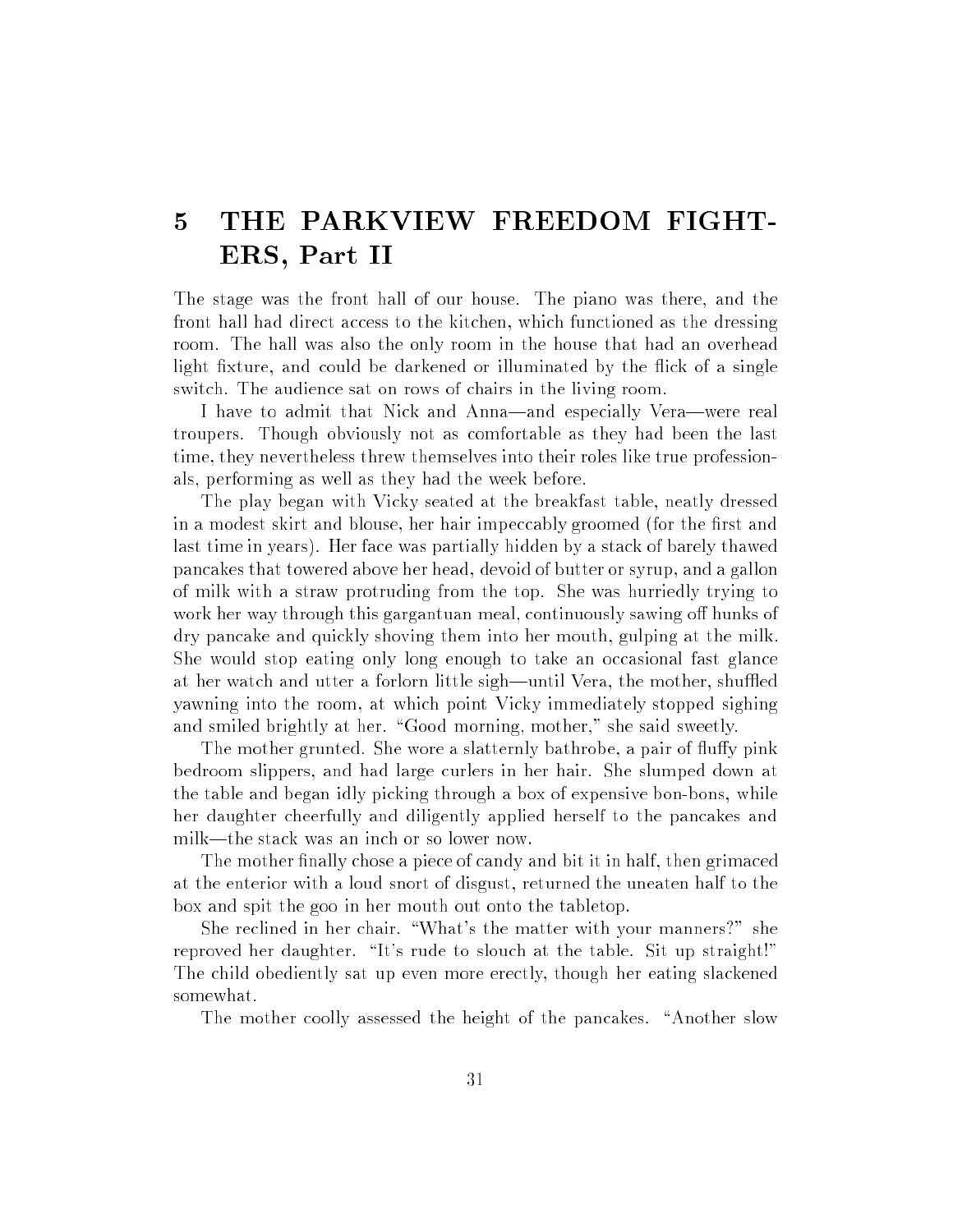day, I see. Something the matter with your appetite again?" she chided her. \Why can't you be like Marylou Pinsky? Her mother was just telling me the other day that she always cleans her plate right away and asks for more. But not you. Oh, no! You force me to sit here and remind you that you're not getting up from this table until you finish your breakfast down to the last drop and crumb."

"But mother  $\ldots$  it's so much," the daughter meekly dared to suggest. "I'm so full already. If I try to eat any more, I'm afraid I might get sick." She had managed by this time to get the pancakes down to the level of her chin.

The mother rolled her eyes—giving the daughter a chance for a surreptitious peek at her watch. "Do I deserve this?" the mother asked, with a hopeless gesture at the sky. "I work my fingers to the bone to provide her with healthy, nourishing food, and all she does is complain and malinger. I ask you." She lounged back in her chair, legs spread, and began pawing through the box of bon-bons again, while the daughter went on eating with renewed, desperate vigor. "And on top of everything else, half of these things are creme de menthe," the mother moaned. "I can't stand creme de menthe."

This line got an even bigger laugh than it had the week before. I glanced curiously at the Lermontov parents. The father was grinning at the mother.

"Mother, I can see the school bus coming," the daughter nervously whisperedshe had choked down only half the pancakes. "If I miss it, I'll be late for school again. I . . . I don't want to get in trouble for being late another time."

"Excuses, excuses." The mother studied a piece of candy for awhile and then moved it rather suspiciously toward her mouth. "And don't bother asking  $me$  to write you a note for being late. It's your own fault for playing with your food. You have to learn to take responsibility for your actions." The daughter nodded in agreement as she raced to force down more pancakes.

The mother bit into the candy. "Now that's more like it," she she said to the piece of chocolate with a self-satisfied burp, and popped the rest of it into her mouth. She stretched. "Guess I'll go turn on the TV. Not that there'll be anything except boring news shows for the next hour or so."

I switched off the ceiling light with a mournful expression, and the scene ended. Furniture was quickly shuffled around in the half darkness. It took several minutes, but the audience was still applauding when we had finished.

The next scene was a schoolroom. Students bent over their notebooks,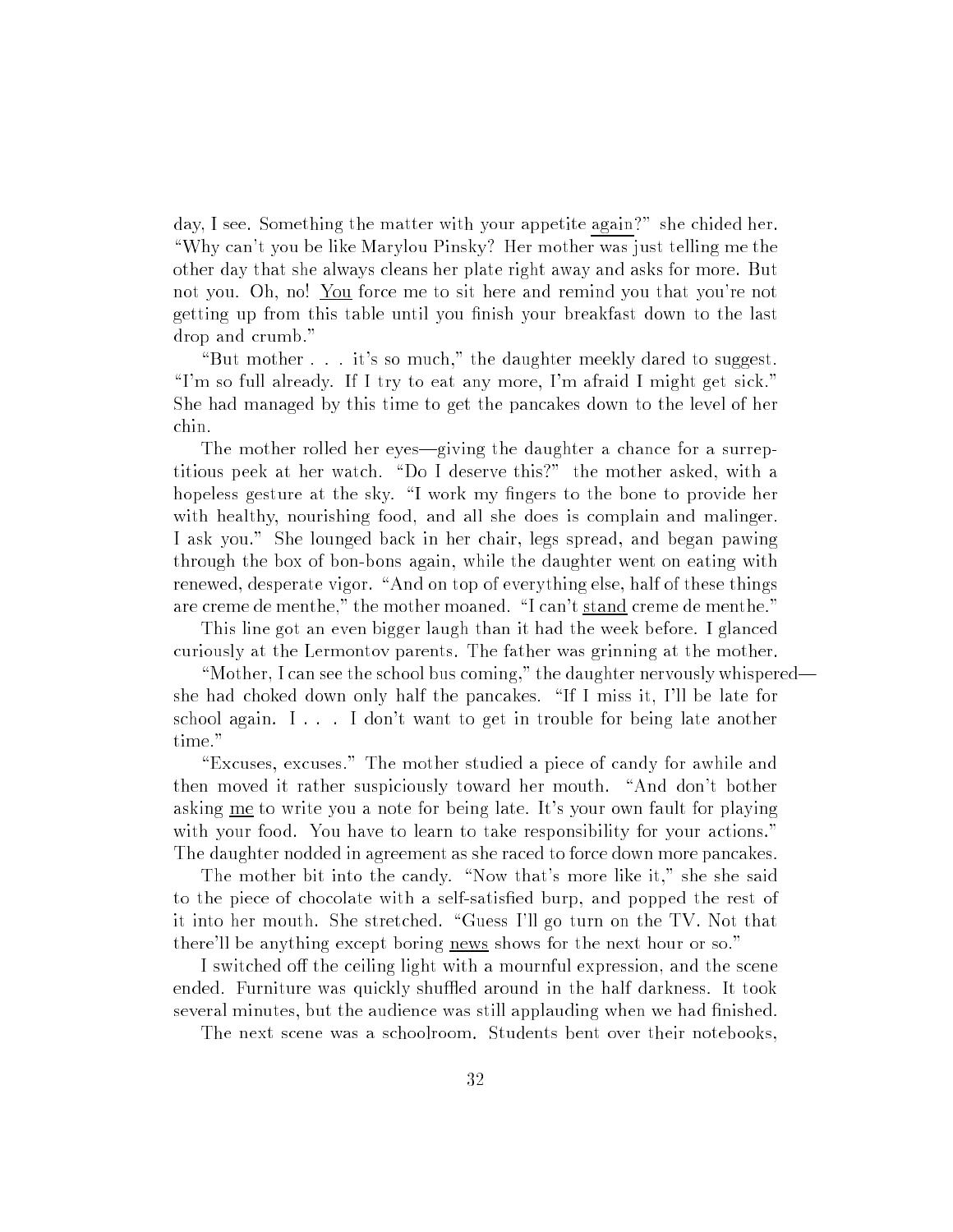scribbling frantically, while Albert, the teacher, reclined with his feet on his desk, leafing through The National Enquirer. There were shrieks from the audience when the daughter from the first scene, her stomach grotesquely distended, tried to waddle unnoticed into the classroom.

The instant she appeared the teacher slammed down his paper and jumped to his feet. "Late again!" he roared, pointing an accusing finger at her. \What kinda dumb, lamebrained excuse are you gonna try dumping on me this time?"

"Excuse me, sir. My . . . my mother made me eat two to the sixth pancakes and drink 3.5 liters of milk," the girl faltered. \It . . . took so long I missed the bus and had to walk all the way to $\rightarrow$ "

\If it was your mother kep' you home, then she woulda written you a excuse, now wouldn't she of?" the teacher interrupted, tilting his head to the side with a crafty smile. He extended his hand. "Lemme see it."

"I'm sorry, sir. But . . she was unable to write me an $"$ 

"Shut up!" bellowed the teacher. "I'm sick of hearing you blame your poor hard working mother for your own lazy-assed stuff you do. It's disgusting. Another  $F$  for the day." He pointed. "To the principal's office for a lot more discipline stuff this time. When you get back, you'll just sit on that there stool at the front of the class—if you can sit, I mean," he added with an evil smirk, "and the whole class'll fix their eyes on you while you meditates on your sins." He swung around to the other students. "You hear me, class?"

The other students, who had not dared to look up from their notebooks during this entire conversation, now instantly stopped scribbling, lifted their heads and chorused, "Yes, sir!" in unison.

"Now get!" the teacher ordered the late girl, who wobbled miserably from the room, clutching her bloated stomach.

The teacher glared at the other students. "The minute that fat kid gets back in here, the rest of you gotta hand in your 40-page essays on the history of colonialism butchery atrocities. Like I already told you, one spelling or grammarial mistake, one wrong date or amputation death statistic, or one unlegible word will get you a automatic F." He smiled again. "I have people who check your papers. I bet you're all hoping the principal will discipline that fat kid for as long as he needs to learn her a good lesson, so you'll have a lotta time to work on your essays. Well ain't you?"

"Yes, sir!" the students chorused again.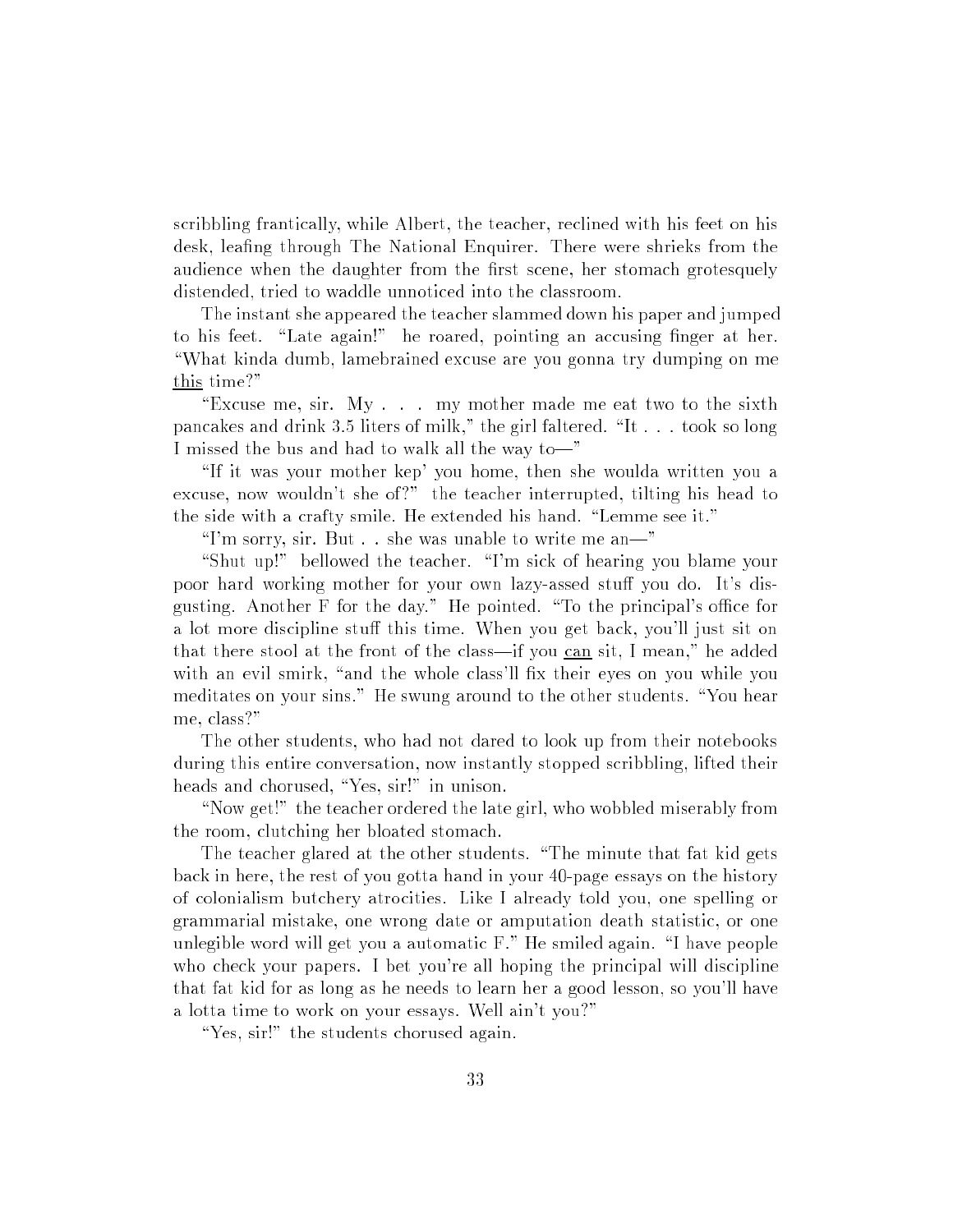"Well? Ain't any of you enough a devoted student to want some more time than that much?" the teacher asked them in a coaxing tone of voice, drumming his fingers on the desk, while fixing his gaze on each student in turn. "If any one of you can gimme some reason for another student to get some discipline, you'll have that much more time to fix up your short little essays."

The students peered furtively around at each other, naturally reluctant to cause any of their fellows pain, even though it would result in more time to complete their impossible assignment.

"Well?" crooned the teacher. "If nobody ain't gonna say nothing, I'll just send another one a you in there myself, just pick somebody, like."

Finally, Bart started to lift his hand, brought it back, then finally managed to lift it again.

\Yeah, Jimmie?"

"Well, I . . . I don't know about anybody else," Bart said in a weak voice. "But I . . . well, I looked up one word in the dictionary when I was doing the 20-page take home test you gave us last night," he nobly admitted, volunteering to be punished for the benefit of the rest of the class.

The teacher was not pleased. "That ain't what I was asking you—I was asking for you to tell me about what somebody else done, you lamebrain. Something the matter with your ears? They're sure big enough so you oughta hear better."

Bart blushed. (He did have big ears.)

"Can't the rest of you hear either?" the teacher gently asked.

The other students pretended to laugh at the teacher's witty remark about Jimmie.

The teacher swung back to Bart, who was still blushing. \I don't like what you done. And I knows you got the hots for that cow Susie over there. Your mother told everybody at the PTA meeting the other night how long it takes you to build up the guts to phone Susie up, how you sweat and pace. We all got a real hoot out of it."

Bart blushed more deeply. The Lermontov mother, I noticed, was looking down at her lap.

"So Susie—you're the one's gonna go to the principal's office, on account of what Jimmie here done," the teacher continued. "And while you're in there getting it, you can think about how it's all Jimmie's fault. How about that, Jimmie?"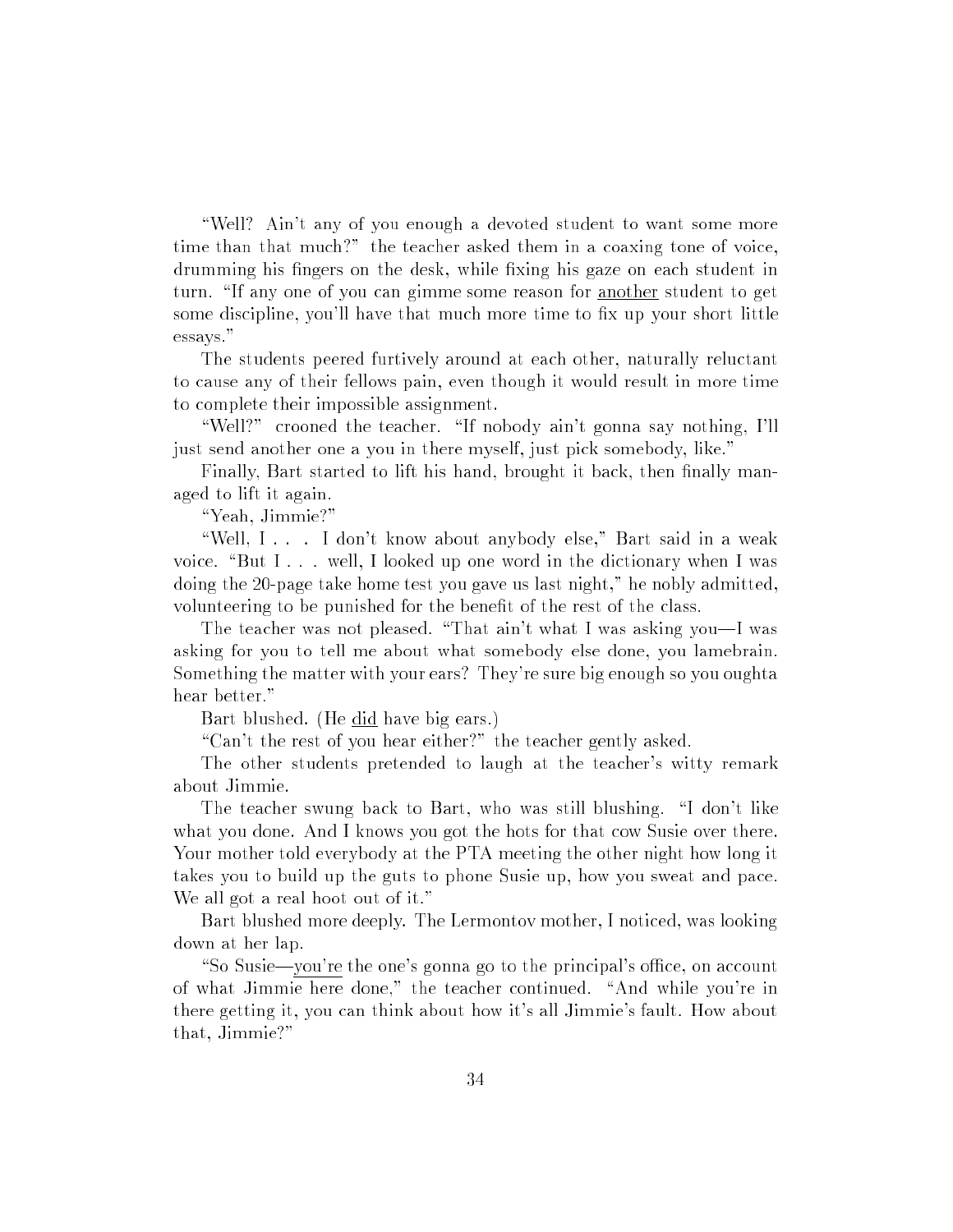"No. Please. Not Susie!" Jimmie piteously begged him.

"Shut up and write your colonialism butchery atrocity essay. Get going, Susie!"

Susie (Nicole) slunk from the room. I was limping slightly now as I went to turn off the light. The applause was even more enthusiastic.

Scene three: an emporium. Vera was the salesperson, chewing gum, her elbows on the counter. Diminutive Anna, chosen for this role because she was the youngest and smallest, was the single shopper at the counter as the scene began. Neatly though somewhat shabbily dressed, the tiny child waited patiently, change purse and purchase in hand, for the saleswoman to notice her.

Vera, her jaws deliberating on the gum, stared vacantly into space as though Anna were invisible.

"Excuse me, Miss," Anna politely tried to catch her attention. "If you don't mind, I would like to buy these earrings as a gift for my mother. I have the exact change all ready."

The saleswoman blew a large bubble, popped it with a finger, and went on chewing obliviously away.

An adult, (Matilda in high heels), marched up to the counter and carelessly pushed Anna aside. "May I help you?" the salesperson said at once.

"Yeah, I want this scarf," the woman said. "Or no, maybe I want this other one. Gee, I can't decide . . ."

"Take your time, honey," the saleswoman said. "I'm stuck here all day anyway."

"Excuse me," Anna tried again, after watching Matilda for awhile and waiting courteously for her to try to make up her mind about the scarves. "May I please buy this pair of earrings?"

Vera still couldn't seem to hear her.

Another adult stepped up to the counter on the other side of Anna and shoved her further out of the way. "You have any Coral Blush lipstick?" she demanded.

"Coral Blush? Let me see now," Vera said, immediately checking the merchandise. "No, I'm afraid we're all out of that particular shade. How about Tropical Sunset? Believe me, it's the same stuff. They just give 'em different names to fool you."

"No, it has to be Coral Blush," the woman said petulantly. "Coral Blush is the only shade that's subtle enough for my delicate complexion."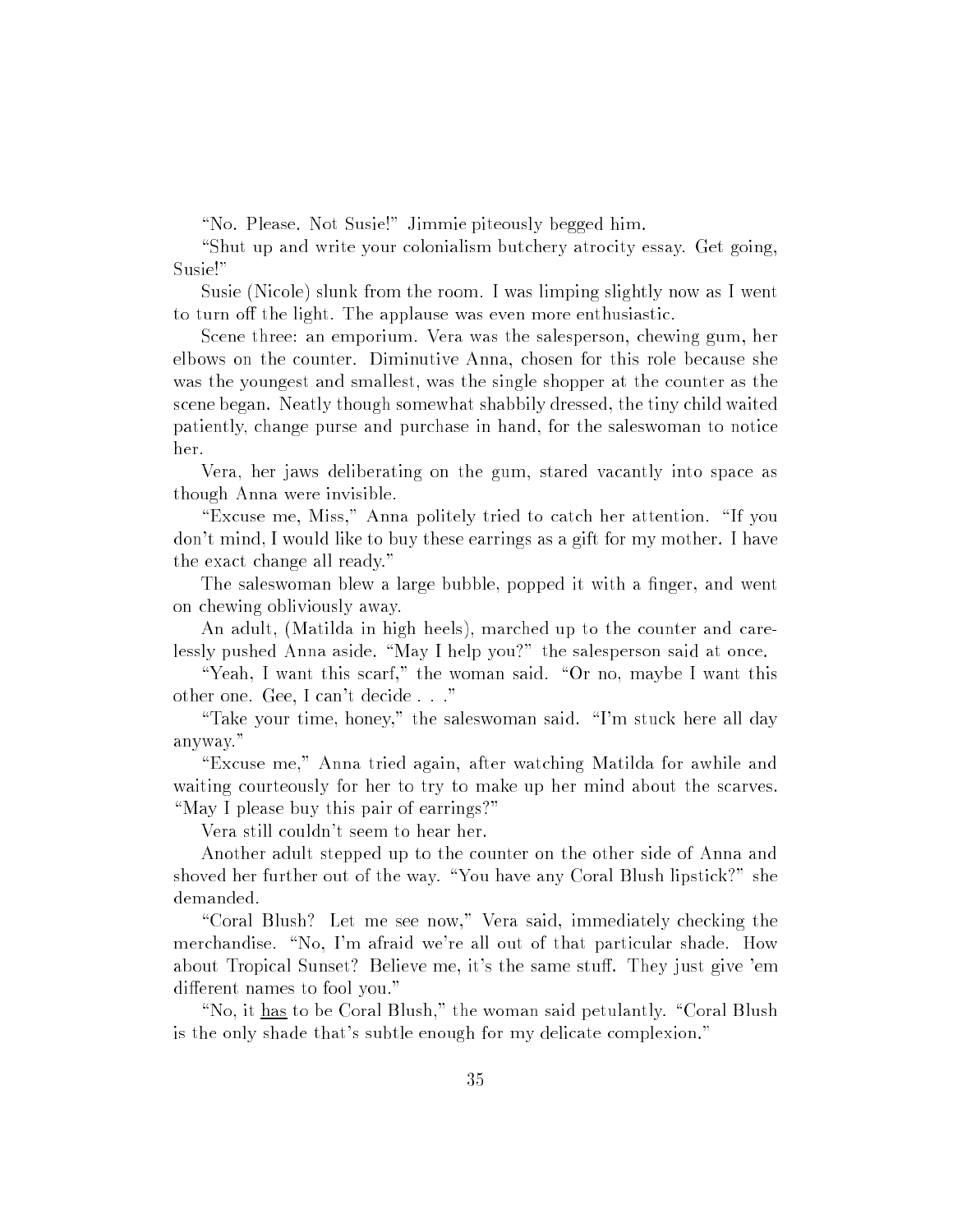"But I think Tropical Sunset would look perfectly lovely on you," Vera coaxed her. "Just take a look at it and see if you don't agree. Take all the time you need."

"Well . . ." the woman murmured, studying the lipstick with intense concentration, as though her life depended on it.

Little Anna managed to wedge herself delicately between the two indecisive adults at the counter. "Please, Miss," she piped up. "It will just take me a second to give you the exact change for these earrings."

Vera had suddenly become blind and deaf again. Anna didn't exist.

Vicky attacked from the rear, grabbing Anna by the shoulder and thrusting her behind the others. "Is that your entire collection of earrings over there?" she asked Vera incredulously. "Such a limited selection! There's not a single pair I'd be caught dead in."

"Perhaps Madame didn't notice these," Vera said, leaning over the counter and reaching past Vicky to pluck the earrings directly out of Anna's hand in one skillful and accurate movement. She held them up temptingly for Vicky's perusal.

"But, excuse me, Miss," Anna tried to protest from behind the others. "I had already chosen those as a gift for my mother who-"

"Why, these are gorgeous!" Vicky exclaimed. "Exactly what I was looking for. I'll charge them."

"Certainly, Madame."

"But I forgot my charge card," Vicky said.

"No problem at all, Madame. I'll just have to fill out three forms and check them with my supervisor." She reached under the counter.

"Please," Anna begged her, with courage born of desperation. "I had already chosen that pair. And I have the exact— $"$ 

Vicky turned on her. "Don't bother us, little girl!"

"Stop annoying the real customers or I'll report you for shoplifting, you obnoxious brat!" the saleswoman threatened, addressing Anna for the first time.

Anna quietly turned away and left the store with downcast eyes. My back was bent now, weighted down by the woes of the children of the world, as I hobbled over to turn off the light.

Despite the continued appreciative applause, I was a little nervous about the next scene, an evening at home. This section was almost entirely based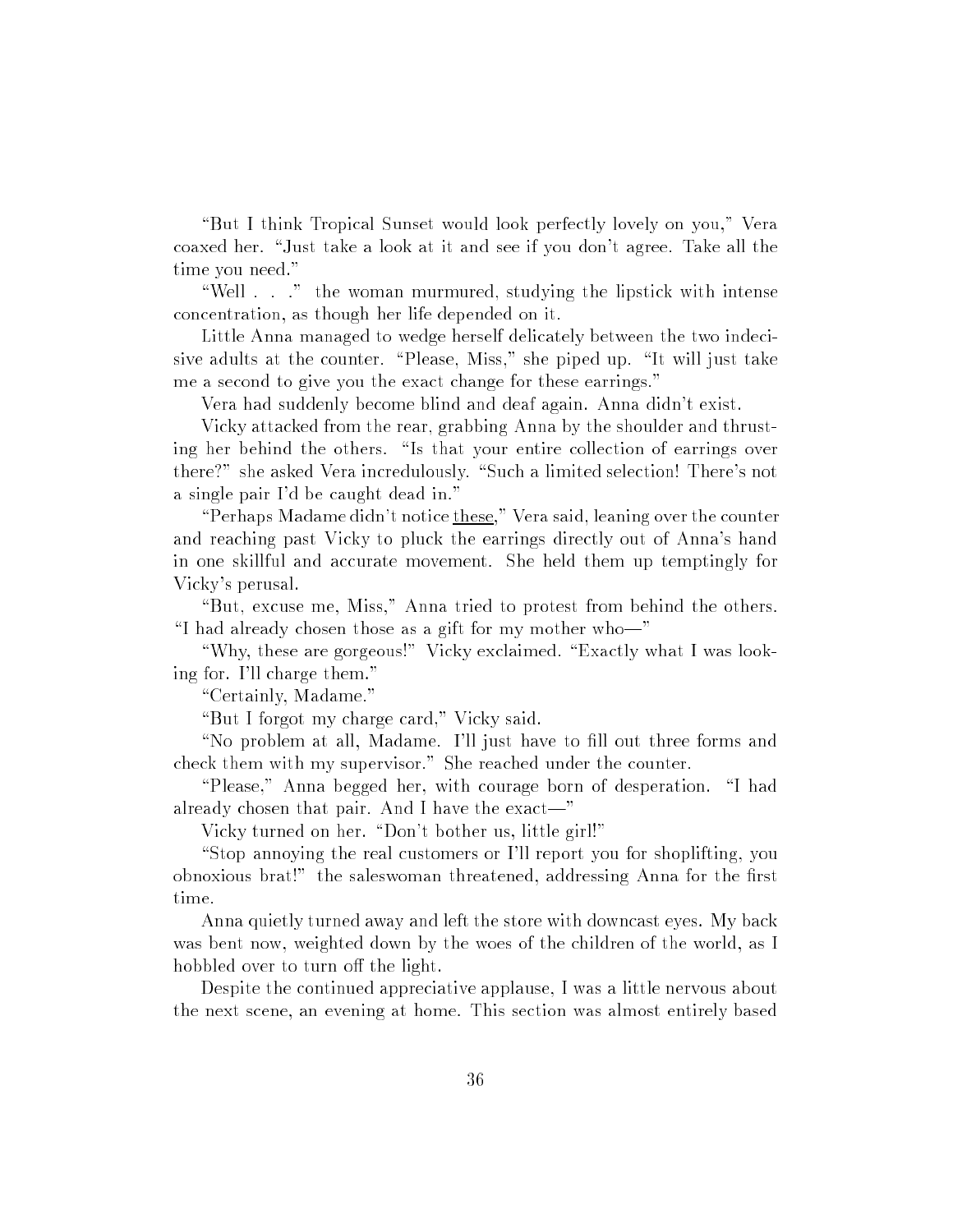on material from the original list—supposedly very accurate material about the Lermontov parents.

The two children, Nick and Vicky, sat at the table studiously taking notes as they pored over thick encylopedia volumes. They were of course neatly and conservatively dressed and perfectly groomed.

The mother, in curlers and bathrobe, sprawled on the couch watching TV and chain smoking, picking sullenly at her bon-bons between cigarettes. The father, in a dirty undershirt, sat at the other end of the couch reading a cheap paperback novel with a lurid cover. He swilled down the last of a can of beer, tossed it onto the pile of empties on the floor beside the couch. and snapped his fingers. Silently, the son rose from the table, left the room. and returned with another can of beer, which he handed to the father. The father accepted the beer with a belch, not glancing at his son, and went on reading. The son sat down to his studies again.

The father looked up from his book. \Children! I want you to stop that busy-work for a minute and listen to this," he announced, scratching an armpit. \I'm going to give you an example of truly great and profound literature that I hope might improve your undisciplined little minds."

The son and daughter immediately lifted their heads from their tomes and folded their hands, focusing all their attention on the father.

He cleared his throat and read, \'Gallagher tightened his large, muscular hands around her blushfully pink, delicate neck. "You're lying!" he accused her in loud, angry, vibrant tones. "No one lies to me and lives to tell about it." "No, darling, I'm speaking the truth in all honesty and you must believe me!" she pleaded huskily, though her large, periwinkle blue eyes were shifty as she muttered the words. Gallagher lifted one virile hand to tenderly stroke her long, thick, wavy, golden hair. "Gee, I'd like to believe you, toots," he said in his deep, earthy, masculine voice. And then he pulled out a knife and began to slash, starting at her . . ."'

The daughter, thinking she was momentarily safe, glanced down at the large volume in front of her and then smiled faintly to herself. But the mother, whose eyes had appeared to be glued to the television screen, a cigarette dangling from her lips, instantly noticed her daughter's disobedient lapse and silently nudged the father.

The father pounced so quickly that the brother had no time to warn his sister, the daughter no chance to protect herself. "Aha!" the father cried triumphantly, lifting the thin paperback the daughter had hidden inside the en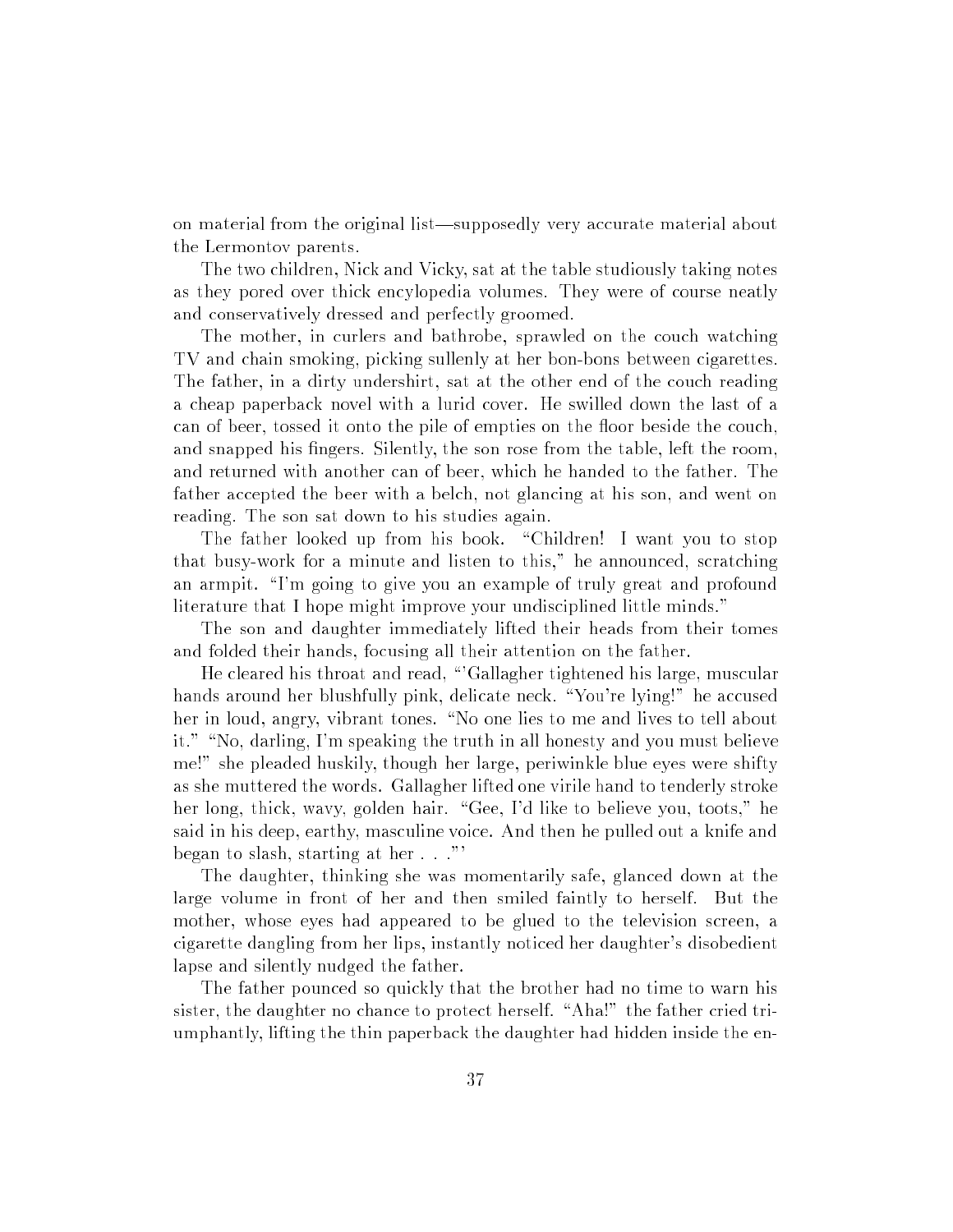cyclopedia volume. \What is this garbage? Selected Poems of Edna St. Vincent Millay!" he read, and shook his head in pity and contempt. "Don't think I haven't heard about that slut. So this is the kind of prurient trash you prefer to real literature with some guts to it. Not assigned by the teacher, I bet, was it?"

"Well, no father," she truthfully admitted. "It's just that . . . well, some of these poems are so beautiful." "'Some of these poems are so beautiful," the father nastily mimicked her. \I don't want to hear it!" he said in disgust. With one dramatic gesture he tore the slim volume in half and hurled the pages to the floor. "That's what I think of your obscene taste in . . ."

His voice faded. He peered more closely at the daughter for a long, tense moment. "Oh, my God," he said in a choked voice. "Is it possible? And yet . . . I see it."

"See what, Father?" the daughter said, looking down at herself, afraid of what was coming next.

He closed his eyes and swallowed deeply, as though speech were almost beyond him. "A pimple!" he breathed.

The Lermontov mother laughed so loudly and so long at this point that the action had to be delayed. This time, I noticed, it was their father who seemed a little embarrassed.

Finally Vicky was able to continue with her role. "No father, please. You must be mistaken," the daughter protested, turning her head away from him in an automatic response of self-protection. "I checked my face ever so carefully, right after I washed the dishes and mopped the floor. There was nothing, I promise."

"You expect me to ignore the evidence of my own eyes?" cried the father, whipping a magnifying glass from his pocket. "And don't cringe!" he ordered her. He lifted her head roughly by the chin, bent over and scrutinized her face through the powerful magnifying lens, as she tried not to squirm. "There it is, just as I thought." He jabbed her cheek with one finger. "Right there, in the left quadrant. What have I told you about proper hygeine? A pig wallowing in its own filth, that's what you are!"

"Ugh!" the mother said, shuddering, as she lit another cigarette.

"But father, I promise you, I never stop working on it, three times a day. just like—"

\You expect me to share the same house with someone who has no respect for hygiene and decent health habits?" He pointed at the ceiling. \Upstairs, to the bathroom," he pronounced in righteous tones. "Do not come out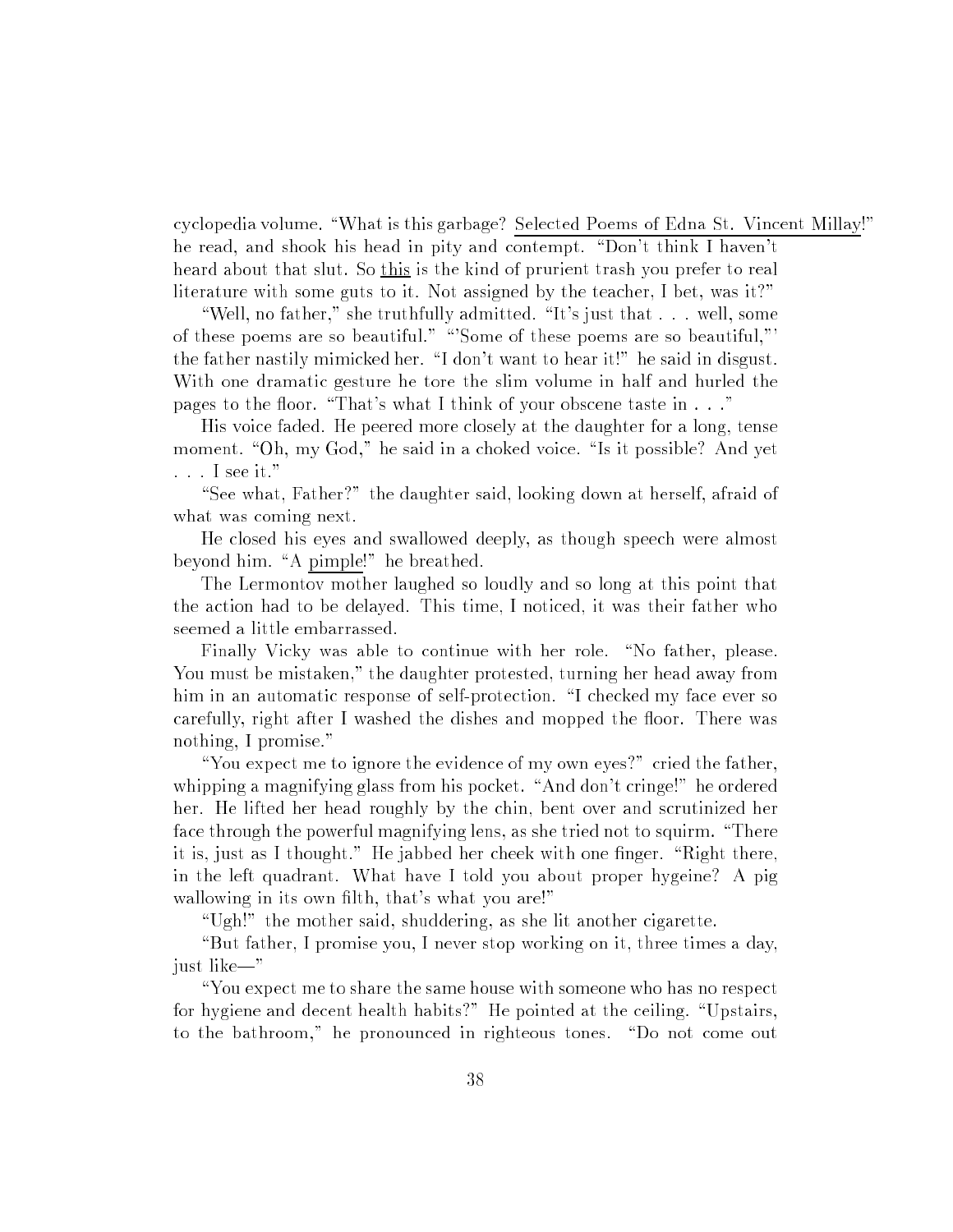until you've spent the next hour with your pimple soap and pimple pads and pimple creams and pimple powder—and all your other pimple crap!"

The daughter hid her head in her hands and ran from the room.

I staggered over to turn off the light, my face a mask of pain. This time the laughter went on for so long that I had to stand there, waiting for it do die away, before I could switch on the light. But when I did I stood up straight again, radiating health, smiling benignly. Things had begun to change.

It was a revolutionary cell, where the children were hard at work cleaning and loading guns, moving sandbags, and checking and re-checking lists. Devoted comrades, they shared equally in the work, hurrying to help one another whenever it was necessary. In a moment they broke into a rousing song—the lyrics had been suggested to Mom by the Boy Scout Manual.

```
Be prepared!
That's the children's marching song.
Be prepared!
As through life you march along.
Be prepared to fight your parents without fears.
Just remember how we've suffered all these years.
Be prepared!
Though they don't seem very spry
Don't be fooled,
For the old things still are sly.
And if their appeals for mercy
Ever touch your tender heart,
Just remember they've been fakes and frauds
Right from the very start,
And it's only for themselves they've ever cared.
Be prepared!
```
"Go to it!" a kid in the audience shouted above the applause for this number.

It soon became apparent that Vicky was the revolutionary leader. Though her character, the daughter, had suffered more at the hands of parents than any of the others, she was also the most temperate, cautioning her comrades to base their cause on empathy and reason rather than crude emotion. \We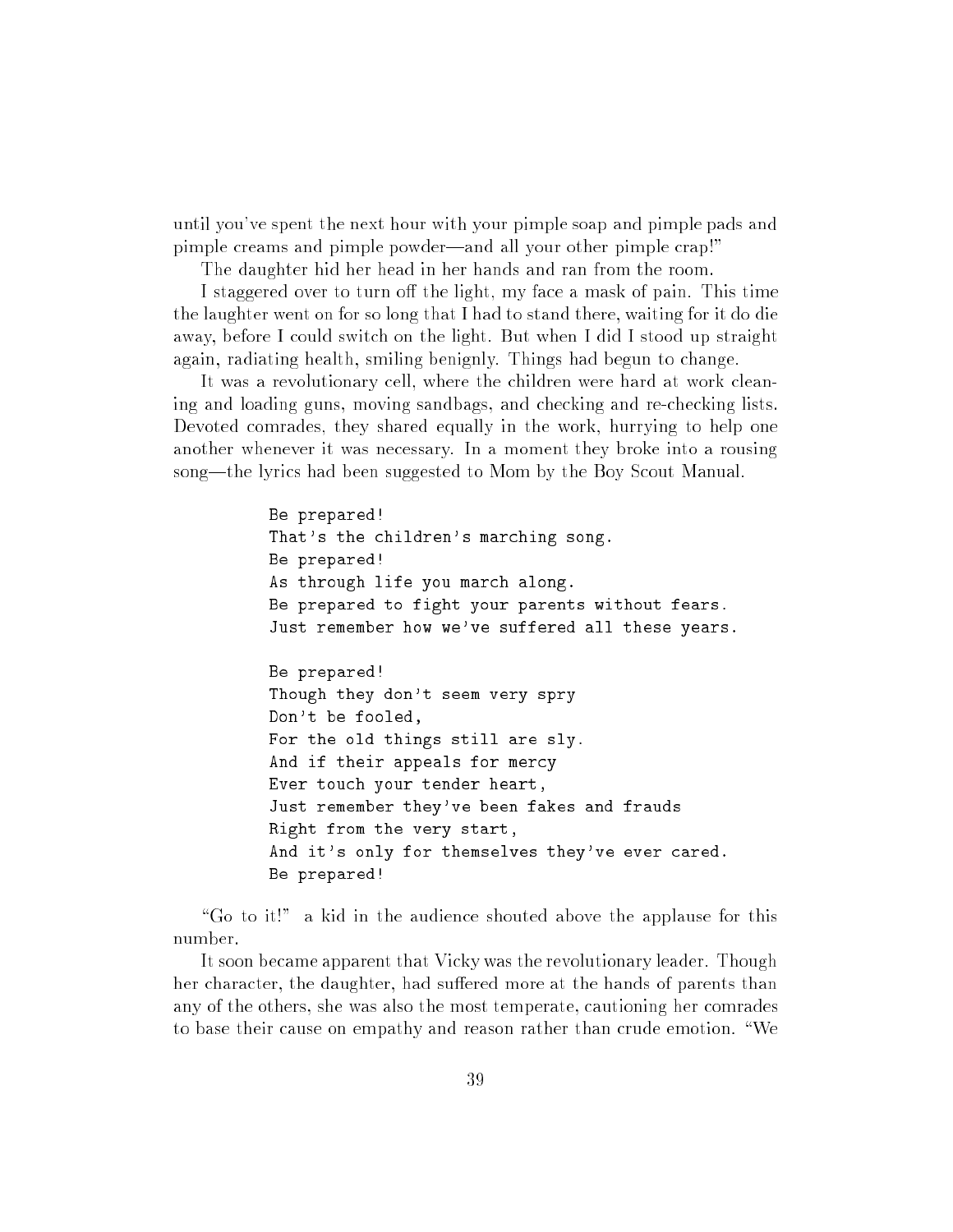can't allow ourselves to sink to their level," she urged the other freedom fighters. "Remember to shoot into the air. Our object is not to kill or maim, but to achieve our rightful independence. The weapons are just a means of gaining control. Only through non-violence can true justice prevail."

\Even though they have perpetrated such gross abuses of human rights?" someone objected.

"That is not our way," Vicky said gently. "Remember, they too must once have been human beings like ourselves, hard as it is to believe. Our goal is not to repeat their mistakes, but to guide them by our own example. Only through education will they learn the error of their ways."

\But exactly what will we do with them once we are in power?" the others wanted to know.

"Nursing homes, of course," Vicky said. Everyone in the audience knew that a local nursing home had recently burned to the ground as the result of gross neglect of the fire laws, immolating most of the helpless patients but none of the staff, who had all escaped unharmed. "Yes, nursing homes," Vicky continued sweetly. "They are such warm, such scintillating places."

This line, suggested by Mom, drew an appreciative chuckle from the audience.

"The time is at hand!" Vicky announced. "To your battle stations. Soon, victory will be ours! Remember, we have nothing to lose but our chains."

The freedom fighters briefly clasped hands, cheering one another on. Then they separated, and moved in silent stealth to crouch in various positions about the stage. They waited, their eyes all on Vicky. She checked and rechecked her watch.

At last she lifted her arm in preparation to give the signal to begin their heroic struggle for liberation.

At that moment the mother rushed on. "So there you are!" she cried shrilly. "Late for supper again, you ingrate! You'll pay dearly for this. And don't snivel!" She grabbed Vicky by the ear and pulled her off the stage, toppling the revolution before it had even begun.

I barely managed to crawl from the piano to turn off the light, ending the show.

While we were taking our bows, Nick darted unexpectedly into the kitchen and pulled a protesting Mom, who helped with the costume changes during the show, onto the stage. Vera produced a large bouquet of roses. \We would all like to express our heartfelt thanks to Dr. Esther Kaplan Sleator," she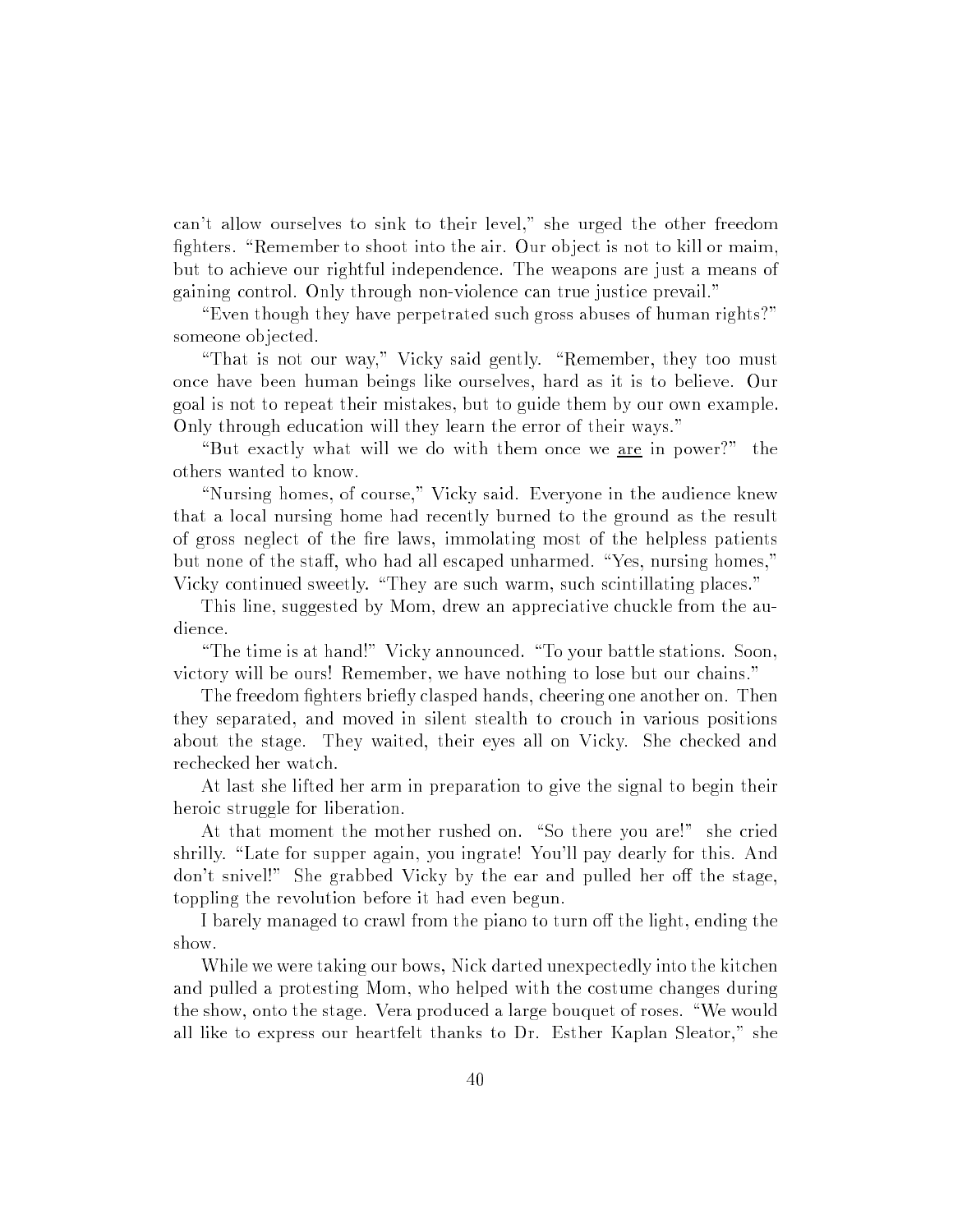said, smiling warmly at Mom as she presented her with the flowers. "Without" her inspiration and tireless effort, none of this would have been possible." (It was, Mom told us later, exactly the kind of thoughtful gesture she would expect the Lermontov kids to come up with.)

The audience applauded appreciatively after Vera's little speech. The Lermontov parents clapped just as much as the others—though I also noticed that they were whispering together, their eyes on Mom. When everyone was milling around afterwards, they told Mom, beaming, what a brilliant job she had done.

The newspaper reporter was very gracious. But for one reason or another, no article ever appeared.

We had dinner at the Lermontov's house a few weeks later. Their mother smoked and ate candy and talked about how Nick, who was on the swim team, always made sure to do his body-building exercises immediately before appearing in public in his swimsuit. Nick quickly left the room, ostensibly to get his father another beer. Anna, who was not even approaching adolescence and whose complexion was flawless, had a very noticeable patch of some kind of cream on her forehead.

For once, Mom did not go on and on afterwards about how great the Lermontov kids were. She was, I seem to remember, unusually silent as we drove home that night.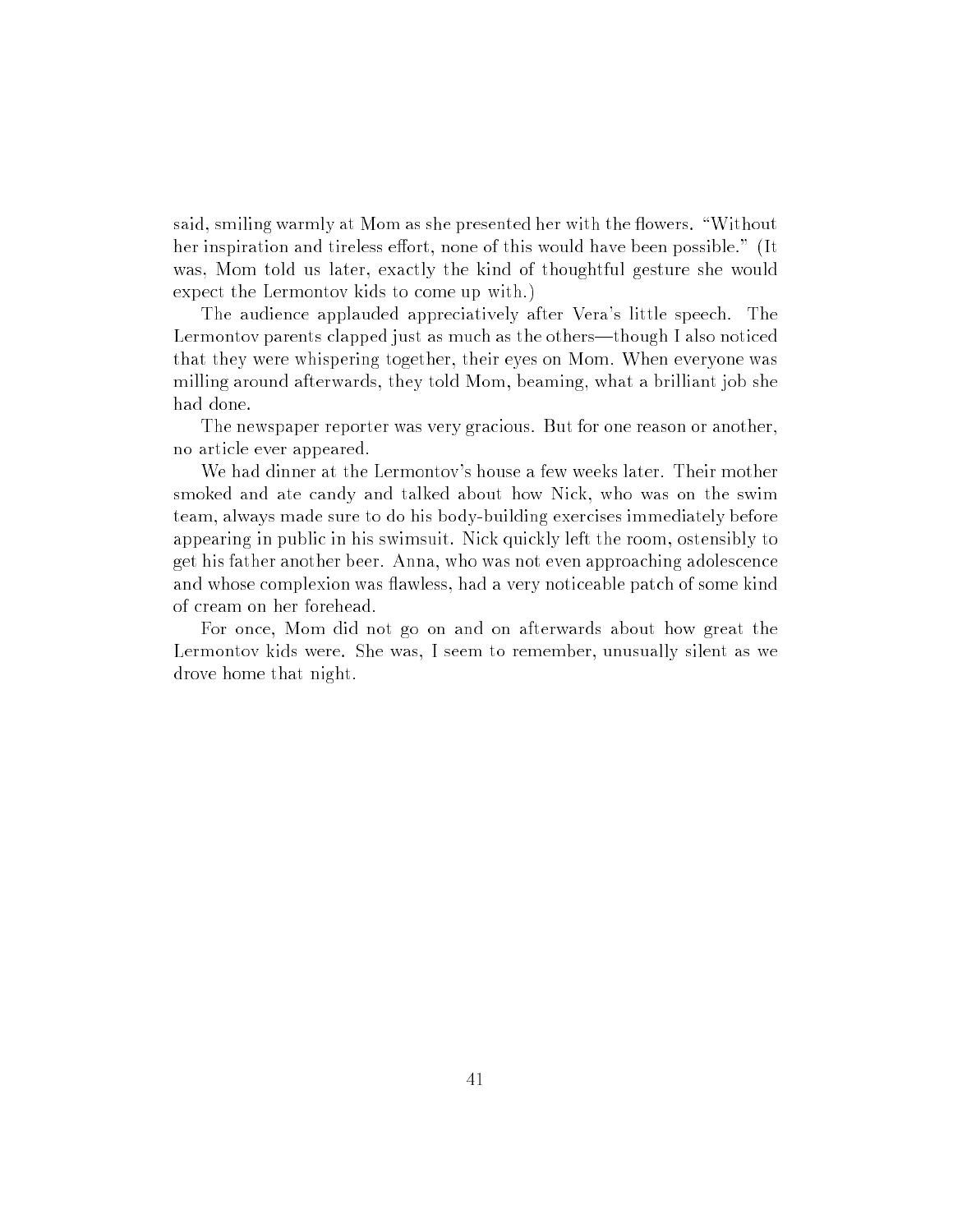## 6 THE HYPNOTIST

When my brother Danny was in grade school his best friend was a boy named Jack. On the surface Danny and Jack were total opposites. Danny was quick, emotional, a rapid-fire talker, full of nervous energy, always doing something with his hands. He couldn't leave an appliance un-fiddled with, a bowl of fruit un-juggled, or a button unpushed.

Jack was dreamy, vague, laconic. Whenever Mom picked him up at his house she always had to wait interminably while Jack inched so very, very gradually down his front walk to the car. "Good old Jack, slower than molasses in January," Mom would say, resignedly turning off the ignition. It took Jack so long to answer a question that you wondered if he'd even heard it. When he finally did respond, in a flat, toneless voice, there were such prolonged gaps between words, even between syllables, that he might have been speaking in a foreign language. He spent a lot of time staring vacantly into space, as though his mind inhabited some private world so remote that it required a monumental effort for him to wrest himself away from it. I found Jack far more irritating than any of Danny's other little friends.

But there must have been something interesting about Jack, or else impatient Danny would have been driven into a frenzy by his maddening behavior, and rejected him. Instead, Danny actively sought out Jack's company, spending more time with him than anyone else.

I began to understand when we found out about the hypnotism incident.

It was Jack who noticed the advertisement in the back pages of a comic book: "Teach yourself hypnosis. Complete course in one simple, easy-toread pamphlet. Only twenty-five cents. Money-back guarantee. Enclose selfaddressed stamped envelope with each order." It was Jack who laboriously addressed the envelope, tongue protruding from teeth. It was Jack who read the pamphlet from cover to cover, learning the instructions.

And it was Jack who tested it out—on Tycho.

There was no one else in the house that day except for Geneva, the cleaning woman, who was busy downstairs. Mom and Dad were at work, I was home from college but at my summer job, and Vicky was somewhere with friends. Jack's mother had dropped him off at our house after lunch: Mom would bring him home when she got back from work.

Tycho was eight, two years younger than Danny and Jack. He had several motivations for doing what they asked. He knew that it was an honor to be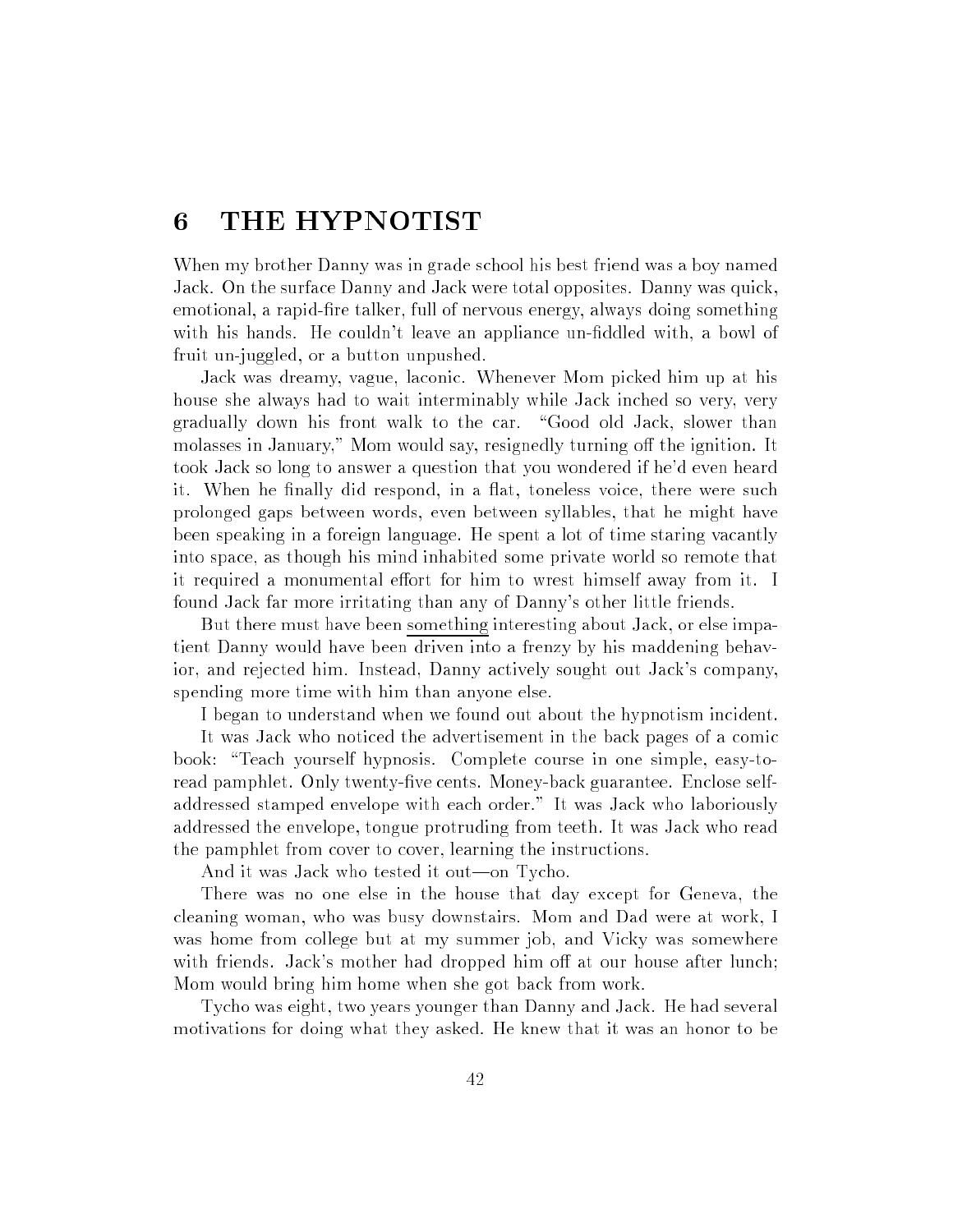invited by the older boys to participate in one of their activities, not quite understanding that activity meant being used as an experimental subject.

More importantly, he knew that Danny would not leave him alone until he acquiesced. He readily agreed to be hypnotized.

Jack gently ushered Tycho into Danny's room. It was a rare privilege for Tycho to be allowed into this room at all. Danny usually kept him out for fear that he might accidentally damage one of Danny's many projects, such as the delicate and complicated model airplane Danny had been working on for weeks, and had just completed that morning.

Jack had threaded a piece of string through a foil-wrapped chocolate coin. He sat Tycho comfortably down on a chair, meticulously pulled the window shades down one by one, turned off the light, and told Danny to focus a flashlight beam on the coin. "Keep your eyes on the coin," Jack instructed Tycho in his level, emotionless voice, swinging the coin slowly back and forth. \Focus all your attention on the coin . . . There is nothing else . . . nothing but the coin . . ."

Tycho was naturally gullible. He hadn't always been perfectly obedient| notably in one particular area of personal hygiene. But in relation to Danny, obedience was the only sensible option.

"The coin  $\ldots$  You are so comfortable . . . So relaxed . . . You are sleepy, so sleepy . . . Your eyelids are growing heavy . . . You can't keep them open now . . . All you want is sleep, deep, restful sleep . . ."

There was enough light for Danny and Jack to see Tycho's eyelids flutter and then slowly close. "You are deeply asleep now . . . but you can still hear my voice," Jack said. "Are you asleep now?"

"Yes," Tycho uttered, in a voice nearly as flat and expressionless as Jack's.

"Okay. Turn on the light, Danny," Jack said, so cool and matter-of-fact that he might have successfully achieved this scientic result dozens of times before.

Danny flipped on the light and then hurried over to Tycho, eagerly bending down to study his face. Tycho's eyes remained closed, his arms hanging at his sides in the straight-backed chair. Danny turned quickly back to Jack. "You think he's really hypnotized?" he asked him in an excited whisper, rubbing his hands together. "He's not faking it or anything?"

"We'll find out," Jack said blandly. He took one careful, measured step toward Tycho and stood staring down at him for a long moment, thinking.

"Well? Is he?" Danny said, hopping with impatience.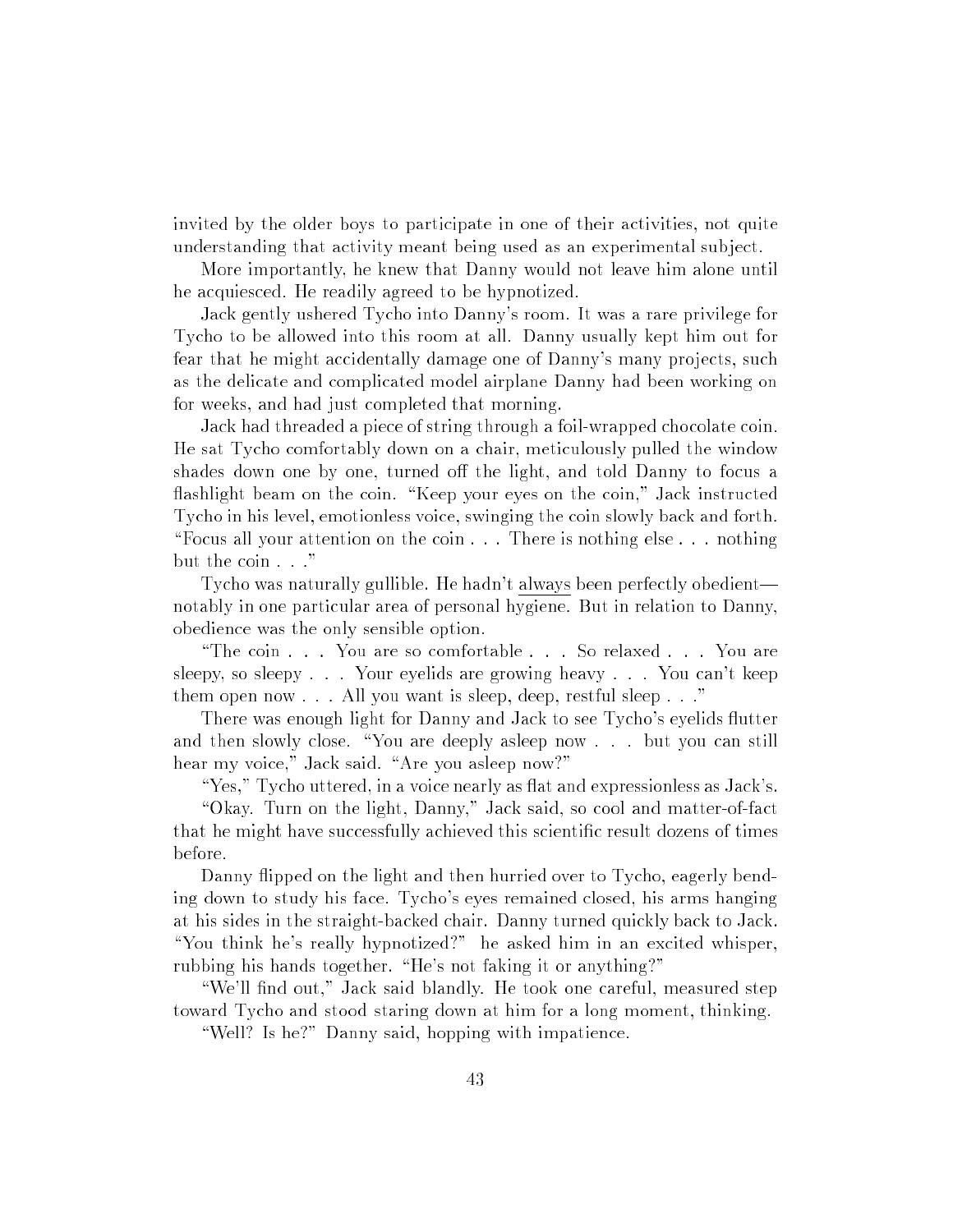Jack ignored him, watching Tycho. Finally he said, \Tycho, your arms are tied to your sides by a very strong rope. The rope is very tight, wrapped around you many times, and you can't reach back to untie it. Can you feel the rope?"

"Uh huh," Tycho said, nodding slightly, pressing his arms against his body.

"You can't move your arms, no matter how hard you try. Can you move your arms?"

Tycho's arms quivered. His body tensed. "No, I . . . I can't," he replied, with a slight frown.

 $\text{But}$  . . . your nose itches. It itches something terrible. You can't stand it for another second," Jack mildly informed him.

Tycho's nose twitched. His hands clenched, his shoul-ders tightened. Gradually, veins stood out on his arms as he strained, trembling, to move them. They wouldn't move. His forehead creased, his cheeks flushed with effort. He grunted.

Danny's eyes lit up. He looked at Jack, then Tycho, then at Jack again who was watching Tycho dispassionately.

Suddenly Danny's face fell. "He's faking it, he's got to be!" he exclaimed. "You're faking it, Tycho, you jerk!" he accused him.

Tycho didn't notice. He went on struggling miserably to move his arms, sweat breaking out on his forehead.

"Tycho, the rope is gone," Jack said quietly.

Tycho's hands shot to his nose, furiously scratching. His shoulders sagged in relief.

"He's faking it," Danny said. "I know what he's like. This is boring." He sighed, and scowled at Tycho.

Tycho continued scratching ferociously. Jack wandered over to Danny's desk, picked up the hypnotism pamphlet, and paged through it in a leisurely manner.

Tycho's fingernails tore more wildly at the skin of his nose.

"Hey, I think his nose is starting to bleed," Danny said, no longer so skeptical.

"Umm," Jack murmured, slowly turning a page. "Oh yeah . . . That one." He studied the pamphlet a moment longer, then finally closed it and carefully positioned it on the desk beside Danny's model airplane, staring thoughtfully down at the booklet for awhile.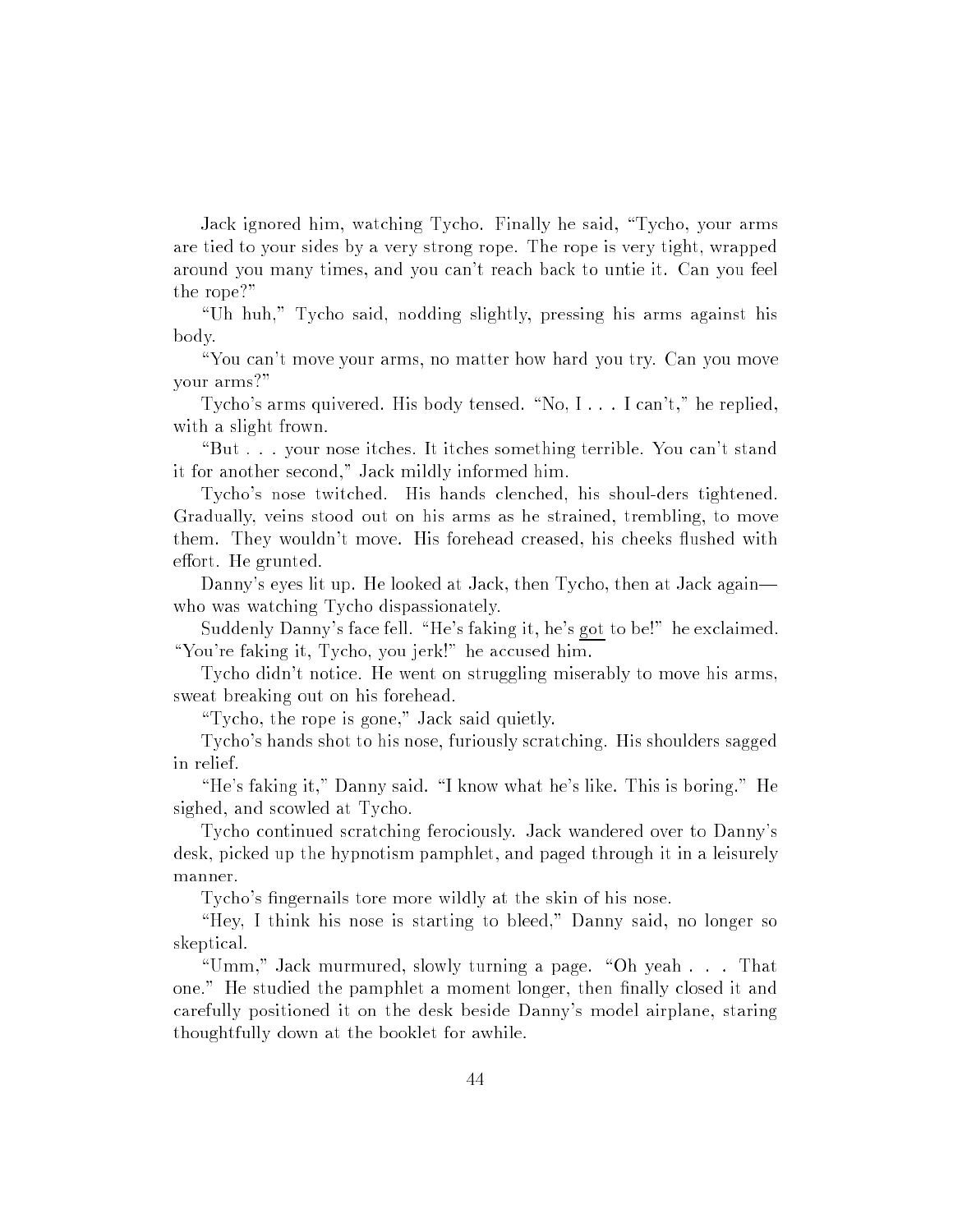"His nose <u>is</u> bleeding," Danny said, sounding worried. "Maybe you better do something before he hurts himself."

Jack turned vaguely toward Tycho. "Huh? Oh. Okay, the itch is gone, Tycho."

Tycho let his hands fall limply to his sides, seemingly unaware of the drop of blood that dangled from the tip of his in
amed nose and then dropped down onto his chin.

"But now . . . you are thirsty." Jack plodded back toward Tycho. "You haven't had any water in days . . . days and days. You've never been so thirsty in your life. Your mouth feels like it's stuffed with cotton. Oh, yeah . . . Your arms are tied to your sides again. And you can open your eyes now."

Tycho's arms stiffened. His eyelids lifted; he stared blankly at nothing. His lips parted slightly, bits of them sticking together. The tip of his tongue emerged, moving slowly back and forth.

"You are dying for a drink of water, the thirst is killing you," Jack recited in a monotone, as though reading from a book.

Tycho's throat contracted with a sick, rasping choke.

"You will do anything for a drink. But," Jack mentioned, "your hands are still tied. You can't turn on a faucet or pick up a glass. And you are dying of thirst. You are so thirsty that—"

Even Jack was startled when Tycho bounded from the chair and dashed out of the room. Danny raced after him, and Jack actually managed to sort of lope along behind.

They found Tycho in the bathroom, kneeling beside the toilet, his head thrust deep into the bowl, his arms at his sides. His mouth was immersed in the water, making gurgling and splashing sounds as he desperately lapped and gulped it down. He kept it up until Jack granted Tycho the information that his thirst was quenched. Tycho immediately pulled his head out of the toilet bowl.

"I guess he's not faking it," Danny had to admit, when they were all back in his room, Tycho dociley seated in the chair again.

"There's a final proof," Jack said, after taking his time to consult the pamphlet once more. "Okay, Tycho, listen carefully," he instructed him. "After I wake you up, you will forget everything that happened while you were asleep—except one thing. Whenever anybody says the word 'window, you will pick up the nearest object you can find and throw it to the floor.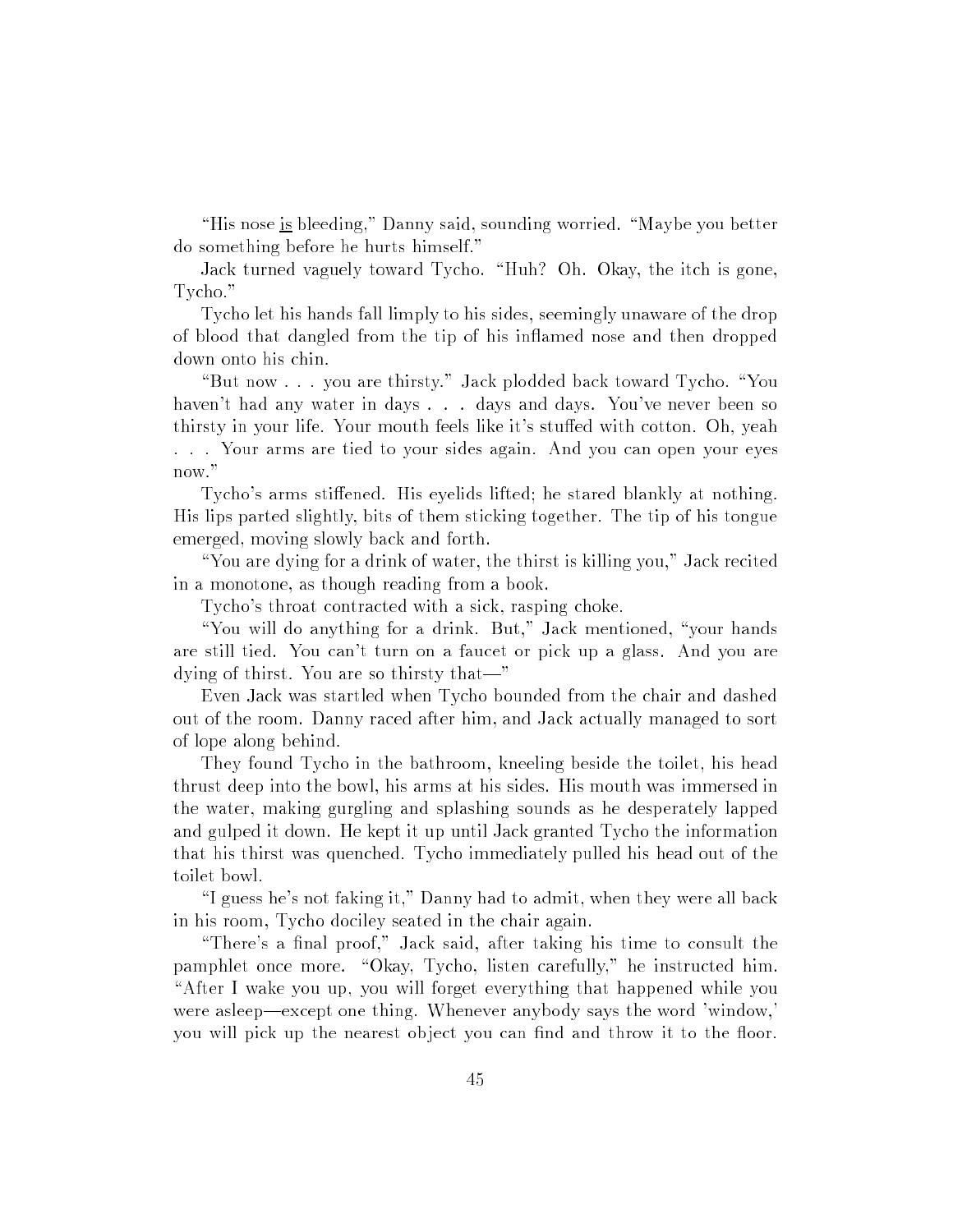Do you understand?"

Tycho nodded.

"You will forget everything that happened, except for that one instruction. Okay?"

"Okay," Tycho repeated.

"Now I'm going to count to three," Jack said. "And when I say 'three' you will be fully awake. Here we go. One . . . Two . . . Three."

Tycho blinked. His eyes focused on Jack, then on Danny. \Why did you turn the light back on?" he asked. "Aren't you going to hypnotize me?"

Tycho was confused when Danny burst into laughter. "What's so funny?" he wanted to know. "I don't get it. Why didn't you hypnotize me?"

"We just decided not to," Danny said. "Jack, I think you should open the window shades."

Tycho stood up, walked over to Danny's desk, picked up the model airplane and hurled it to the floor, shattering it to pieces.

Danny did not share Jack's mild amusement. "Tycho!" he howled. "How could . . . Why did . . ." He smacked Tycho hard across the face, then sank mournfully to the floor, gathering up the ruined airplane.

Tycho put his hand to his cheek. But he seemed more upset about the airplane than the slap.  $\lq$ I'm sorry, Danny," he cried, on the verge of tears because of the terrible thing he had done. \I don't know what happened! Really. All of a sudden I just had to do it."

"You're faking it!" Danny screamed at him. "You're just pretending it was because . . ." He bit his lip, looking down at the airplace again, wondering.

"Danny, something made me do it," Tycho piteously and hopelessly persisted. "I don't understand it. I'm so sorry. Believe me. I know it sounds crazy. But . . . but . . ."

"Forget it, Tycho," Danny snarled at him in frustration. He glared up at Jack. "If he's not faking it, then it's your fault," he said. "Maybe you better—"

"Come on now, kids! Time for Jack to go home," Mom called from downstairs. She had just come back from a long hot day at work, and her tone of voice indicated that she was not to be argued with. "And would you try to hurry for a change? I've got a lot of things to do."

Danny and Tycho went along for the ride, Tycho in the front seat, Danny fuming and Jack smiling remotely to himself in the back. As Mom irritably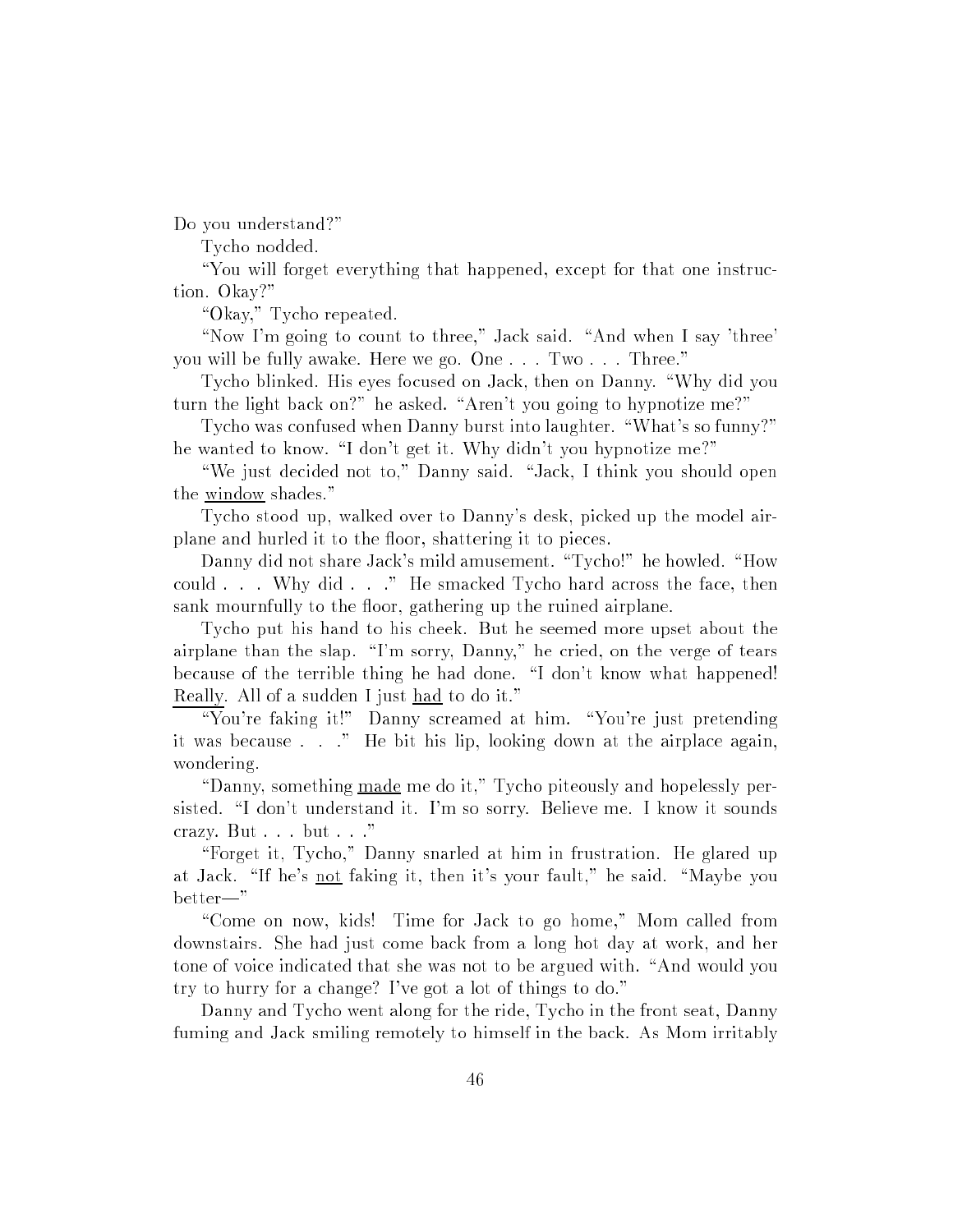waited while Jack inched his way so very, very gradually up his front walk, she said, "It's hot, Tycho, roll down the window."

Tycho grabbed Mom's handbag, sitting open beside her on the seat, and threw it to the floor of the car, scattering most of its contents.

"Tycho, you monster!" Mom screamed. "Are you nuts? Pick it all up this instant!"

Tycho obeyed immediately, not holding back his tears now. Danny wasn't amused this time either.

They were both abnormally quiet during supper. The rest of the family chatted away as usual.

Mom talked about her job. She was a pediatrician for the public health department, working in free clinics for poor people in the inner-city. "A woman came in today who lives in that terrible Pruitt-Igo project," she was saying. "She has five kids and lives in a three-room apartment on the eleventh 
oor. She has to keep her kids inside all day long, because of the toughs in the playground. Even if she could watch them from the window, she wouldn't be able to—"

Tycho picked up his plate of spaghetti with meat sauce and smashed it to the floor. Mom shrieked; Tycho wailed in apparent bewilderment.

It was Dad, who could usually be counted on to remain calm in moments of stress, who noticed how uncomfortably Danny was cringing in his chair. It was Dad who patiently got the whole story out of Danny. Mom had scraped the spaghetti sauce off the rug and served dessert by the time Danny finished.

"Well, can't we just hypnotize him again and tell him not to do it any more?" Dad asked him.

"I think it will only work if Jack does it," Danny said. "He's the one who hypnotized him and gave him the suggestion. And . . . he didn't say anything about how to make Tycho stop doing it. Maybe  $\ldots$  he can't stop," Danny added in a hushed voice.

"But Jack didn't hypnotize me," Tycho insisted. "Nothing happened. I didn't drink water out of the toilet. I'd never do that!"

"If that's the case, then you must be making these messes on purpose," Mom accused him.

"But why would I get in trouble on purpose?" Tycho asked her, sounding completely innocent.

"It's not Tycho's fault," Danny said. As mean as he often was to Tycho. he was nevertheless always the first one to leap to Tycho's defense when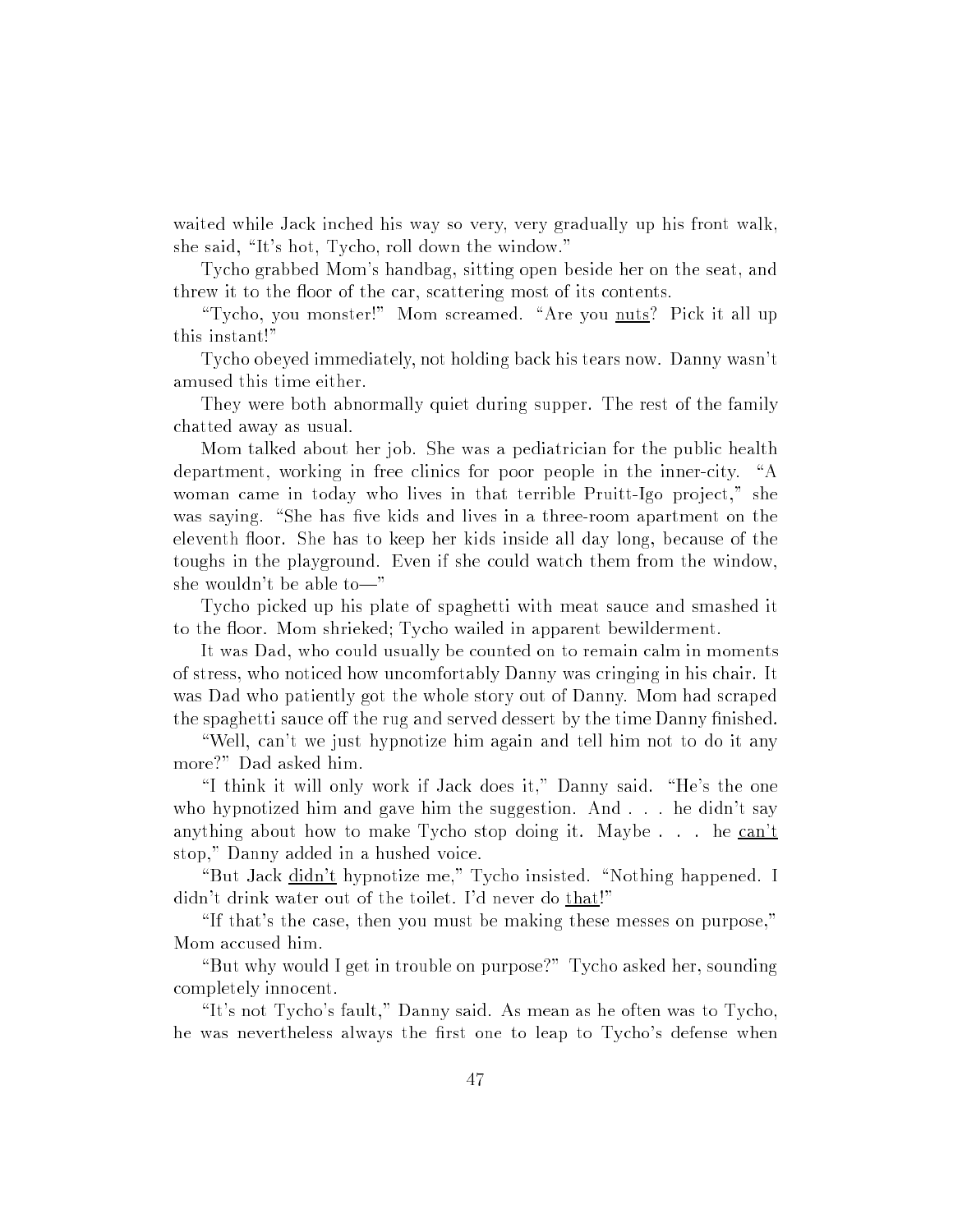he felt he was being unfairly treated by someone else. "Tycho just doesn't remember being hypnotized because Jack told him not to," Danny explained. "He can't help it."

Well, even if I was hypnotized, why would Jack tell me to break things just because somebody said a certain word?" Tycho wondered.

"Like . . . window?" Vicky suggested, experimentally.

While Vicky cleaned up Tycho's bowl of ice cream and chocolate sauce Mom got on the phone. Jack's mother drove him over right away. We all waited in the living room while Jack inched his way so very, very gradually up the front walk to our house.

"But this is fantastic!" Jack's mother was saying.

\It's not fantastic at all. It's called post-hynotic suggestion," Dad told her.

"Well, I'm sorry," she said. "I hope Jack can undo it. It would be kind of inconvenient never to be able to say 'win-"'

" $\operatorname{Stop}$ !" Danny shouted.

But it was too late. " $-dow$ ," she had already finished.

This time it was the beautiful ceramic ashtray my college roomate had given Mom that was closest to Tycho's reach. Jack's mother swept up the pieces while the three boys made their way up to Danny's room.

But now Tycho chose to be obstinate. "I don't <u>want</u> to be hypnotized any more," he grumbled, pouting. \What if you make me drink toilet water again?"

Danny didn't stop to consider some other reason why Tycho might not want to repeat the experiment. "Shut up, Tycho! You're going to be hypnotized, period!" Danny ordered, lunging at him.

Jack took one step, planting himself stolidly between Danny and Tycho, fixing Danny with his calm gaze. Danny growled, but he backed off.

Jack remained rooted in place, thinking for a long moment. "Uh . . . Wait outside, Danny," he finally said, in his usual measured tones.

"You don't need me to hold the flashlight?" Danny objected.

"I can manage," Jack said. "We'll both be in trouble if Tycho doesn't stop. It won't take long. And then . . . then I'll tell you a secret."

"But I don't want to be hynotized," Tycho protested again. It was strange; you'd think he would have been eager to stop helplessly breaking things.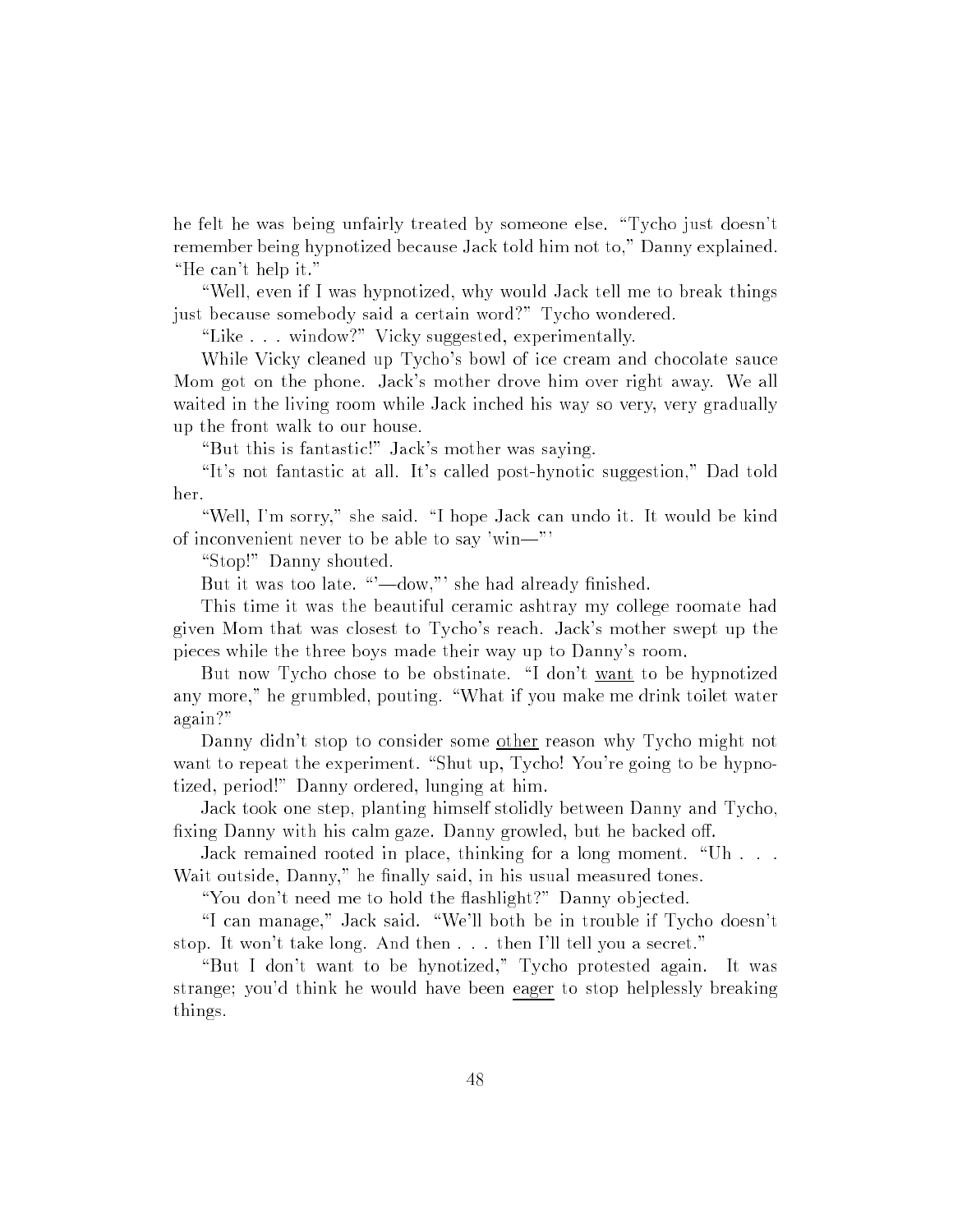"It'll be worth it, Tycho, I promise," Jack assured him. "You'll see. We'll be out soon, Danny."

Danny was too impatient to stand there doing nothing while he waited out in the hall—and even at that age he loved to do experiments. He thought for a minute, then quickly placed a chair just outside the closed door of his room. He put Tycho's prized Mickey Mouse alarm clock on the chair, making sure it was the only object that would be within Tycho's immediate reach when he came out of the room.

A few minutes later Tycho and Jack emerged into the upstairs hall. \Window!" Danny instantly shouted.

"What are you talking about?" Tycho asked him. "And what's my clock doing here?" He picked it up carefully and took it back to his own room.

"You want to hear that secret, Danny?" Jack asked him, beckoning him back into the hypnosis chamber. They were in there for about ten minutes.

It was just around this time that Danny began to stop picking on Tycho. We all assumed that Danny's abuse of Tycho came to an end simply because Tycho was getting to be Danny's size.

But I thought I heard, on a couple of occasions, Tycho mentioning the word "door" just when Danny was about to attack him. And oddly enough, Danny suddenly turned away and left Tycho alone.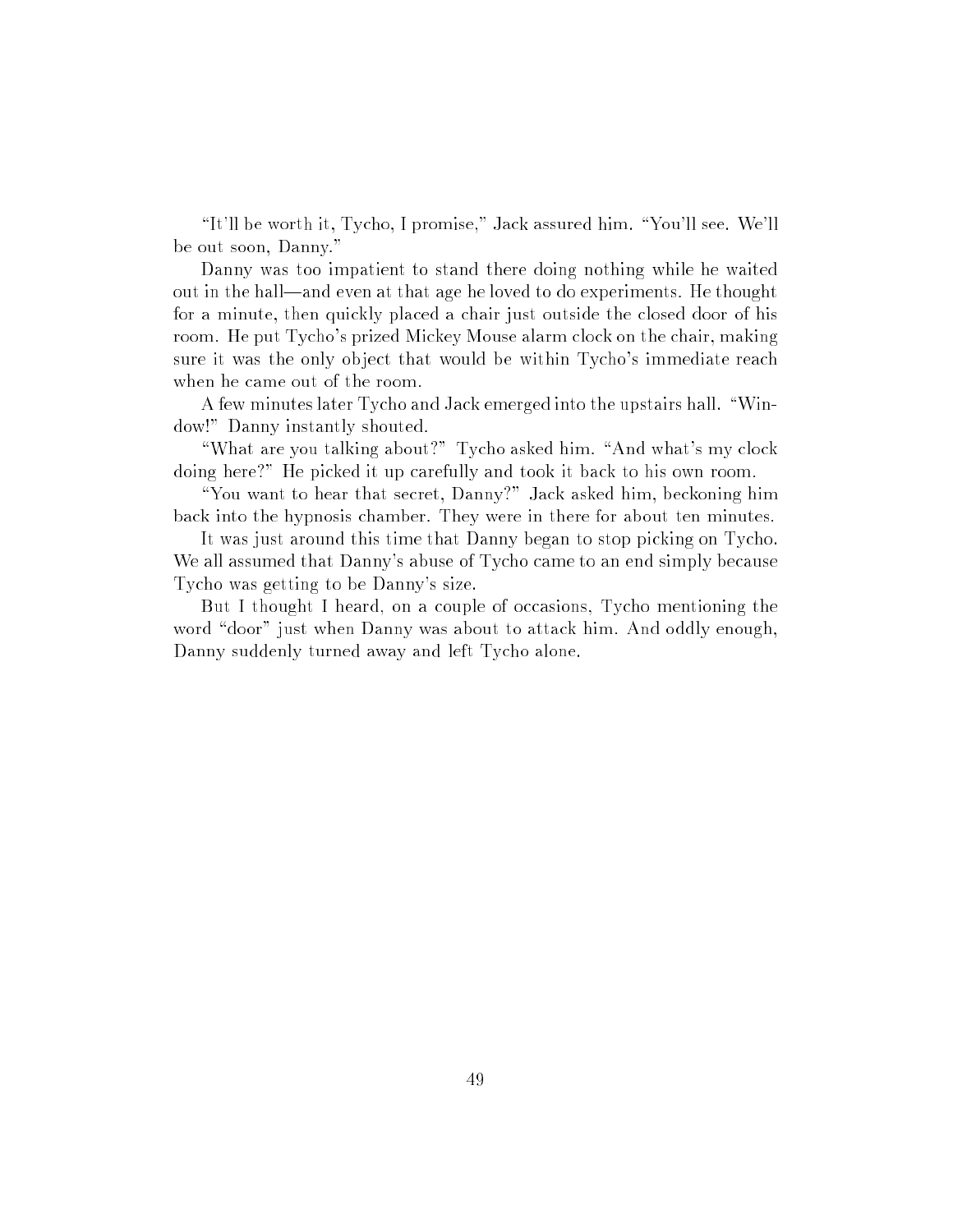## 7 THE SEANCE

The houses in our middle class neighborhood were all set well back from the street. Most of the other people on the block, concerned with appearances, concentrated their gardening energies on the front lawns, to impress the neighbors. But Dad didn't care much about the front yard, where we never spent any time. He worked harder on the backyard lawn, which our family could enjoy in privacy. And so when we wanted to run around under the sprinkler, creating mud holes in the grass, we did it in front where it didn't matter because only the neighbors could see it.

At the very back of the backyard, however, was a paved area where there had once been a garage, and this was where we had a sort of playground. On the left was a great mound of sand, where we made miniature cities and used the hose to create lakes and rivers. The neighborhood cats and dogs loved the sand too. Once Dad's boss and his wife came to dinner, and the wife, a sweet elderly lady, said gushingly to Vicky and me, "Oh, what a lovely sandpile you two children have to play in!"

"That's not a sandpile," said Vicky, who was five. "It's a shit pit."

Next to the shit pit was a 500 gallon army water storage tank, which was our swimming pool. It was a hideously ugly round black rubber container about ten feet in diameter and three feet high. You couldn't exactly swim laps in it but we weren't into swimming laps, we were into cooling off in the hot summers, splashing each other, doing underwater somersaults, and skinny dipping with our friends when our parents weren't home. The water froze in the winter; before sliding around on it ourselves Vicky and I would plop Danny or Tycho down on the ice first, to see if it was strong enough. In spring we would watch with fascination the thousands of mosquito larvae floating just below the surface, breathing through their tiny probosci, soon to leave this ideal breeding ground and take over the neighborhood.

There was nothing in the large space to the right of the swimming pool until the day before Vicky's sixth birth-day, when she found Dad's present to her there—a pile of lumber. He was going to build her a playhouse, he told her, the best playhouse in the world. "Oh, how wonderful! Can I have my party in it tomorrow?" she naively asked him. He cautioned her that it might not be finished by then.

Eight years later he had completed the foundation, the floor, and three walls. It wasn't only that he was the world's greatest procrastinator. He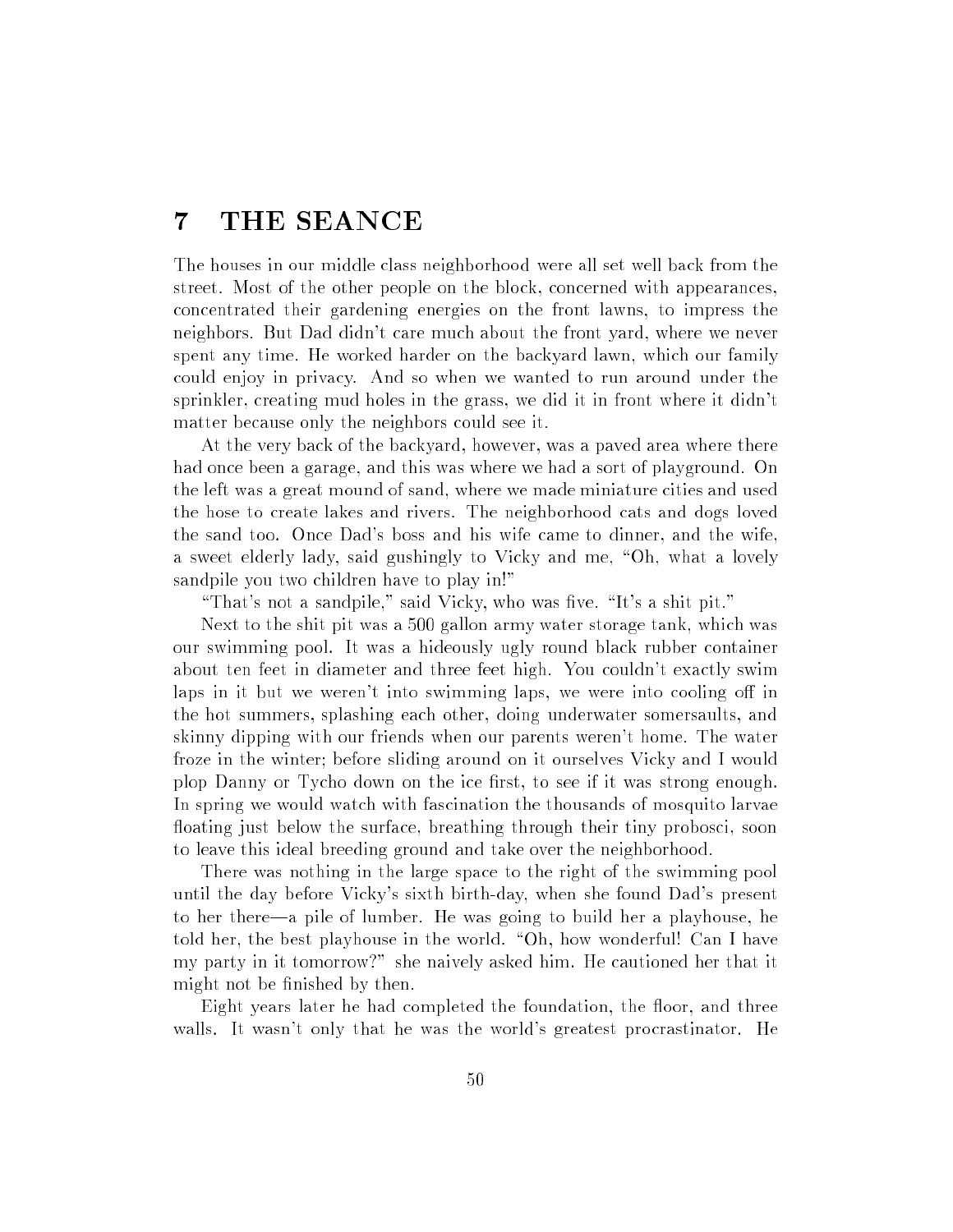also did everything with extreme thoroughness. The playhouse foundation alone, Mom used to say, would support the Empire State Building. Dad never nished it, but what there is of that playhouse will probably still be standing long after the house itself has collapsed.

Vicky never did have a birthday party in the play-house. Instead, it was the setting for the seance I con-ducted the summer after ninth grade.

When I was in grade school, Mom had organized many creatively weird parties for me, the best ones being Halloween parties. These parties took place in my room in the refinished attic on the third floor. The house would be darkened; no one would be at the front door to greet the guests. Instead, there was a series of posters to show the guests the way up, painted by my brilliant friend Nicole. They weren't grade-school work, they were very professional. The first one, posted on the front door, showed a man hanging from a noose, obviously dead, because the angle of his head indicated his neck was broken. But one of his arms was outstretched, his boney hand pointing inside the house. And written underneath, in scraggly letters, was the instruction: "Walk in. Follow the spooks."

The only lights inside illuminated Nicole's other posters, located at strategic intervals to indicate the way up the creaky stairs. One showed a Frankenstein monster, holding a dead child in one hand and pointing with the other. The next was a hideously decayed corpse, rotten flesh dangling from its face as it rose from a coffin. Finally there was a leering skeleton in a moonlit graveyard, gesturing at the flight of steps up to the attic.

The third floor was the perfect setting for a Halloween party, because Mom had allowed my friends and I to paint a mural on one entire wall. Several of us participated, but the most gruesomely effective sections had been done by shy, plump Nicole. The central figure was a rather glamorous witch standing behind a bubbling cauldron. She was surrounded by all manner of grotesque creatures—bats, demons, imps, octopus-like things with claws.

We did some of the conventional Halloween things, like bobbing for apples and carving pumpkins. Nicole's pumpkins were always the most unusual, and the most intricately and delicately executed.

Then, with the candelit pumpkins arranged around the room, Mom would read aloud a couple of truly horrifying ghost stories, about haunted houses, nightmares coming true, people being followed by ghouls. Usually a guest or two would have to leave at this point, which was too bad, because the best part came next—fortune telling. Mom wrote the fortunes before the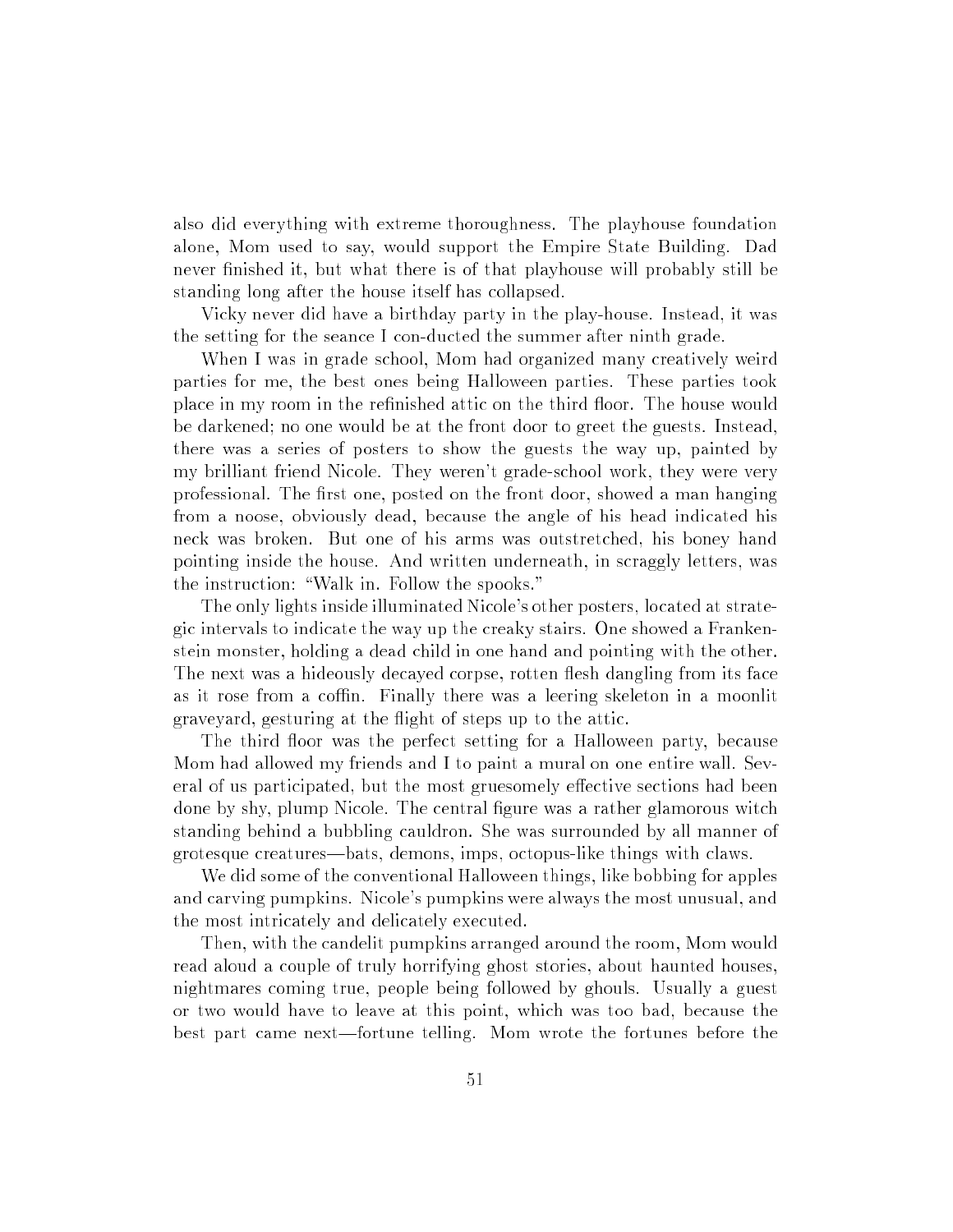party, typing them on little pieces of paper, and folded them up and placed them in a bowl. Each kid would pick one and read it, and they were all horrible, things like, "You will work hard for many, many years and finally earn a million dollars—and then it will all be stolen from you by your children and you will die penniless," or \You will develop an incurable neurological disorder and spend the rest of your life as a gibbering idiot in an insane asylum." The best fortune, every year, was, \I'm sorry, my dear, but you have no future . . ." I remember when Nicole got that one. She just smiled and carefully folded it up and kept it.

(The fortunes were effective because Mom was a good writer. She helped all her kids write things for school. Actually, she didn't just help us write things, she sometimes wrote the entire paper herself—and then would be indignant if the teacher didn't give it a good grade. In third grade I had to write a poem about Thanksgiving, and Mom wrote a great poem all about Thanksgiving from the point of view of the turkey, the cranberry and the pumpkin, with lines like, \Poor Mr. Cranberry's due for a loss, he's going to be made into cranberry sauce." The school psychologist was so impressed by this poem that he published it in a book he wrote as as example of a poem by a gifted nine-year-old. That was Mom's first publication.)

Naturally, these Halloween parties were a big hit with the kids in grade school, and I was conditionally accepted by all. But things changed in junior high, when peer pressure and the rigid rules of teenage convention reared their ugly heads. Before we became deliberate non-conformists in high school, Vicky had been on the verge of being accepted by the popular kids in junior high (those we would later refer to as pituh-people). I, on the other hand, never had a chance with those people; I was always an oddball, a nothing in their eyes. I'll never forget the time in seventh grade when I was just getting to be friends with Dave. He lived in another neighborhood, but one day rode home with me on the school bus. A popular kid named Steve Kamen asked Dave what he was doing on this bus. "I'm going over to Bill's house," Dave explained. Kamen looked at me, then back to Dave. "You sap," he told Dave, and walked away.

But despite Steve Kamen's disapproval, Dave became my good friend in junior high. Like me, Dave was more interested in music and literature than in sports. Unlike me, Dave had a chance to be popular at the beginning of seventh grade—he was naturally better at sports than I was, despite his lack of interest, and at the start of the year a lot of the girls considered him to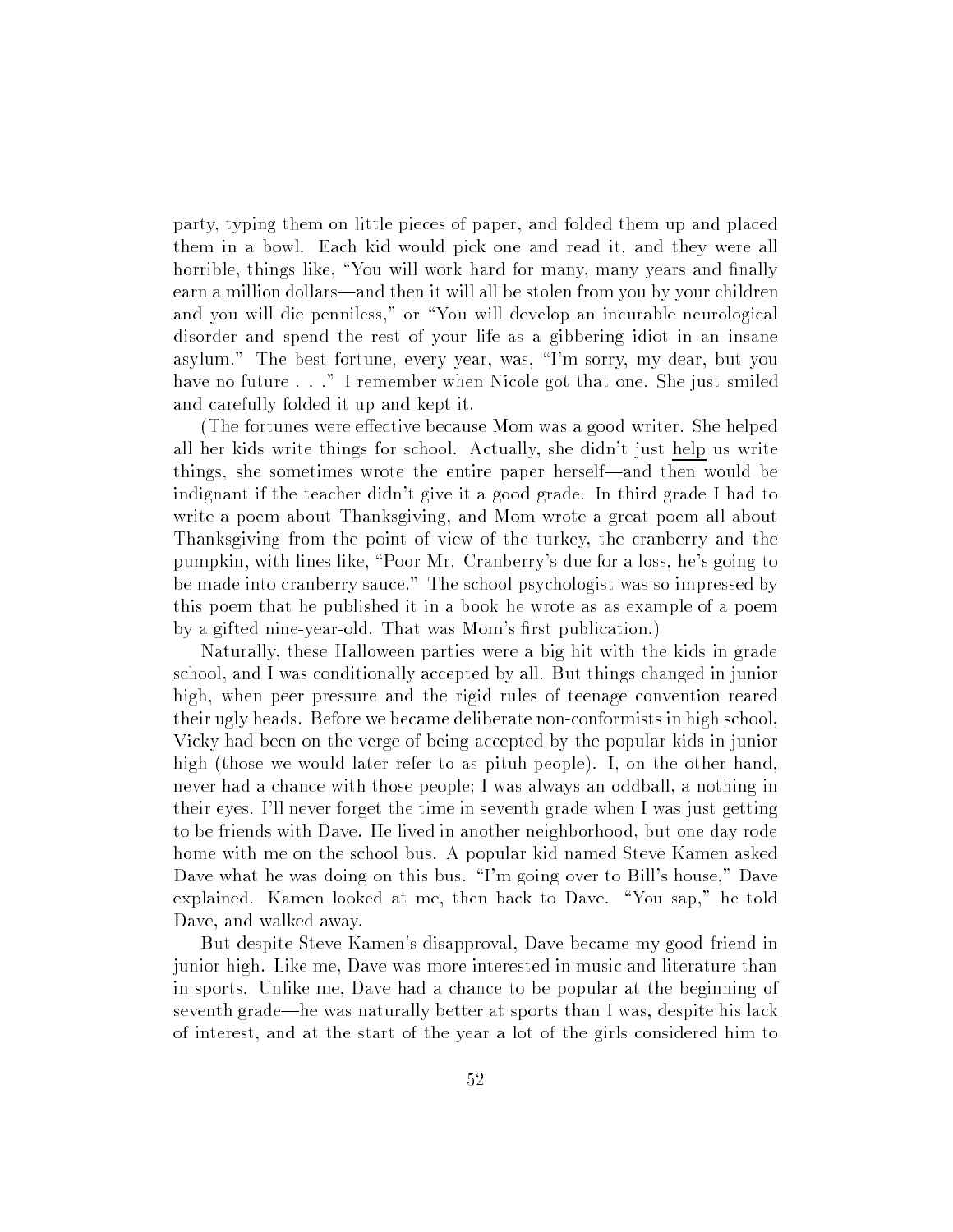be very cute. That changed when he was suddenly struck by virulent acne, which persisted throughout his teenage years, and left him with permanent scars that were not merely physical.

Dave considered himself to be smarter than me, and though I was a better piano player he was more "serious" than I was about music, and was contemptuous of me for listening to music he considered to be trivial.

I had other friends in junior high too, an extremely disparate group. My best friend was still Nicole, who had painted the Halloween posters. She was now a tall, overweight girl, and was generally recognized as the smartest person in the school. In eighth grade we had an English teacher who was new to the school, and he gave Nicole an F on her first paper. Nicole, in her quiet, self-effacing way, did not protest or even ask the teacher why he had given her the F, as I urged her to do when she told me about it over the phone. \It doesn't really matter," she said, no particular emotion in her voice, as though she accepted such injustice as a normal part of life.

A few days later the same teacher had us write an essay in class. When he saw what Nicole came up with on her own, he apologized to her privately for giving her the  $F$  on her first paper, explaining that it was so well-written he had assumed she had copied it word for word from a published article. He changed the original grade, and his opinion of Nicole.

Though Nicole always got very good grades, she claimed she hardly ever studied. Mom didn't believe her—she said Nicole couldn't do so well without studying. But Nicole was telling the truth, all right. I knew how much of her own study time Nicole spent writing papers for other kids who were not good writers, though of course I couldn't give this evidence to Mom. (It was okay for Mom to cheat for her own children, but I knew she wouldn't approve of a kid doing it for another kid.)

Mom also didn't believe what Nicole said about her weight problem. No one ever saw Nicole eat much, and Nicole told me that she really didn't overeat; she said she was so heavy because there was something about her metabolism that turned every morsel of food she put into her mouth into fat. Mom said that was baloney, she was sure Nicole overate in secret. On this issue I had no evidence one way or the other—until many years later.

Nicole and I had no romantic interest in each other, but we spent a lot of time every night talking on the phone. We loved discussing the other kids, and Nicole had remarkable insight into human nature. It was Nicole who pointed out to me that Dave had copied his attitudes from his parents,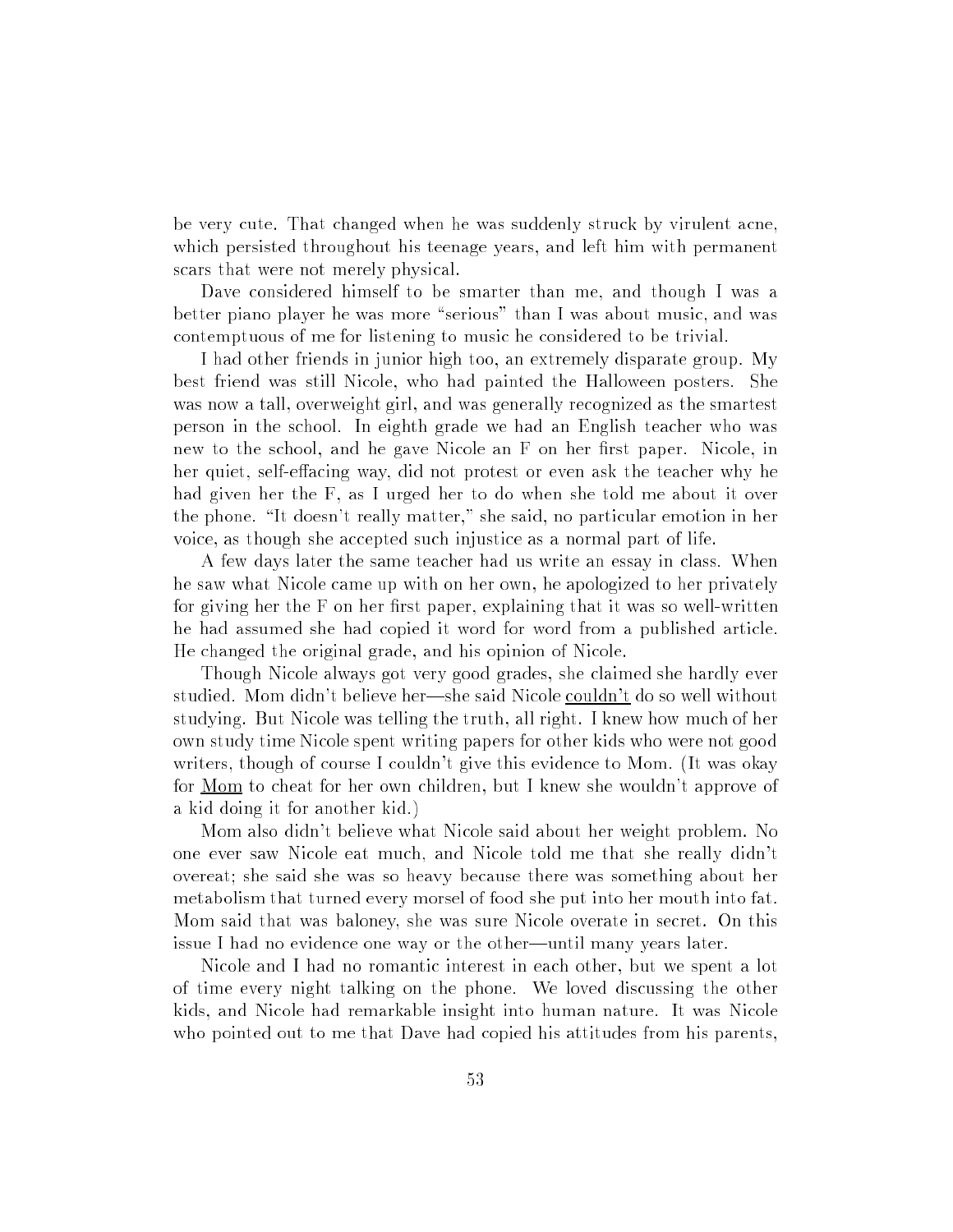who were intellectual snobs, and that I shouldn't pay any attention when he criticized the music I listened to. She always seemed to understand why people did things—even people who were very different from herself.

Such as Matilda, who was also a close friend of ours, but in many ways Nicole's direct opposite. Matilda was skinny, for one thing, and very selfconscious about her appearance. She was always complaining about her unfashionably frizzy red hair, and her pale skin which was so sensitive she could never tan, only burn. She thought she was too tall, and stood in a slouch. Her grades were even better than Nicole's—her grade-point average of 98.6 was the highest on record in the history of the school system. But unlike Nicole, Matilda's grades were the result of relentlessly compulsive studying. When we did A Tale of Two Cities in English, Matilda read the book so many times that she could recite as much of it as anyone could stand to hear, "It was the best of times; it was the worst of times  $\ldots$ ." from memory. She studied all day on weekends and holidays. She didn't stop when she had completed all the required work; she would then write extra papers that were not even assigned by the teachers.

Matilda laughed a little too long when she told us how her parents tried to bribe her to calm down about school work by offering her twenty-five dollars if she would ever get a B in a course, fty dollars for two B's, and so on. She went right on obsessively piling up A's in everything. It reached the point of pathology when she brought a razor blade with her to school on the day of an important exam, so that she could kill herself if she didn't think she did well on it. But she was so well prepared that she didn't feel the need to slash her wrists—not that time, anyway.

Nicole and I talked about Matilda a lot. We both knew that part of her problem was that Matilda considered herself ugly, she had to excell at something, and that was going to be scholarship. But Nicole, who was more observant than I, thought there was more to it than that. She had noticed the way Matilda's mother looked at her daughter, she had picked up veiled but critical remarks Matilda's mother made to her, and observed Matilda's reaction to them. Nicole was sure it was only Matilda's father who had offered her the money to study less. Matilda's mother, she suspected, would never be satisfied, no matter what Matilda did.

Bart was another close friend. Because he was regarded as one of the smartest boys, it was assumed that he and Nicole belonged together, and they did sort of go out with each other. He worked hard enough, but not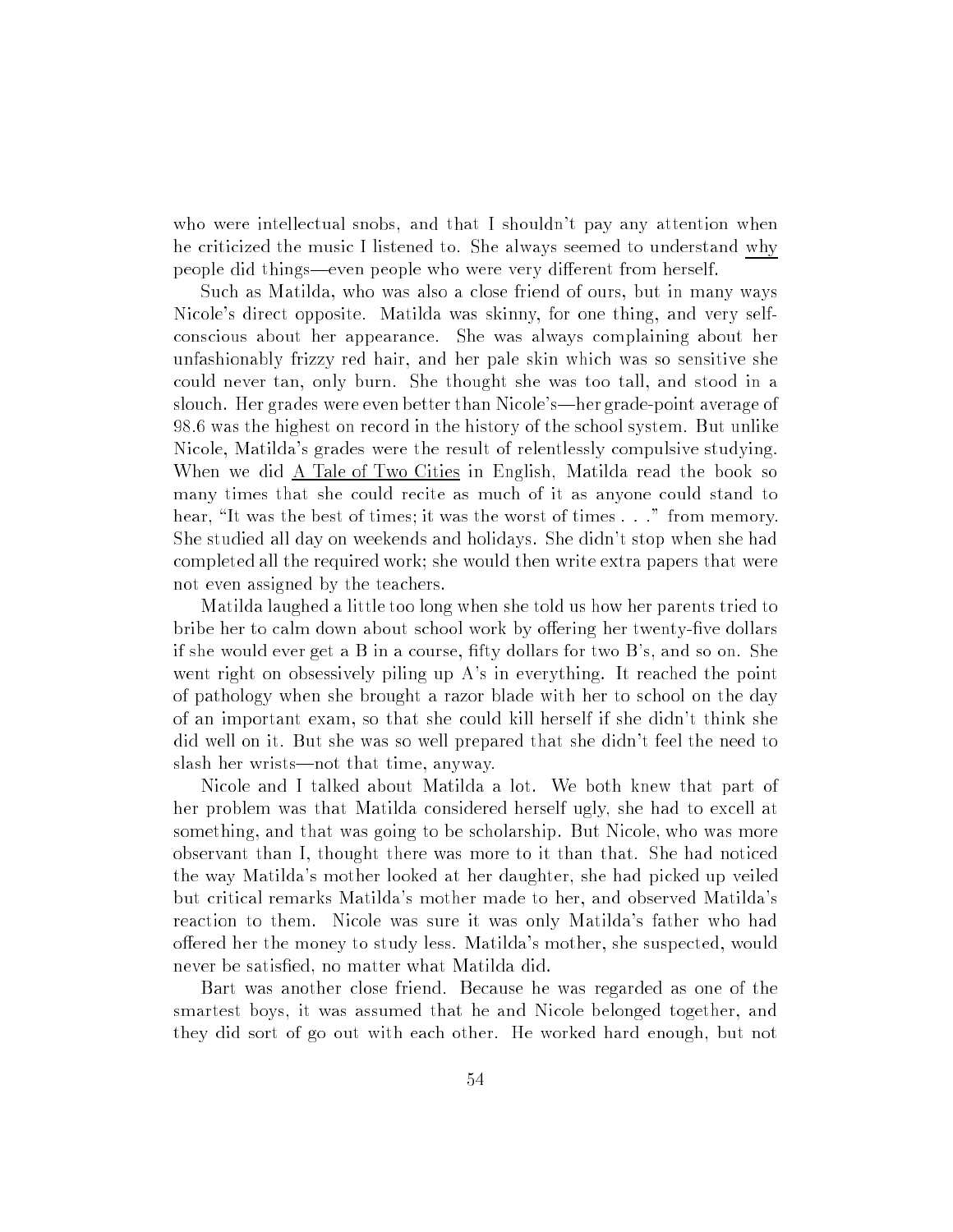anything like Matilda—nor did he always go to great lengths to impress the teachers. The most gentle and beloved English teacher in the school once told us, as an example of man's inhumanity to man, a very sad story about a blind man who got lost on the street and no one would stop to help him. Bart's reaction to this story was to laugh out loud, an act which earned him great notoriety—and problems in English—when it turned out that the blind man in the story had been the teacher's son.

What Nicole told me was that she was sure Bart had known the teacher was talking about her son—and he had laughed anyway. It occurred to no one but Nicole that Bart's strange reaction might have something to do with the fact that his older sister had cerebral palsy.

Tony was different from my other junior high friends because he was more of an athlete than a scholar, a not-very-funny clown who made dumb jokes all the time. We had no interests in common, but what I liked about him was that he was foul-mouthed and never tired of dirty talk, especially about girls. Despite the fact that he bore a certain resemblance to Alfred E. Newman of Mad Magazine, Tony was actually very good-looking. It often puzzled me that he would want to be my friend.

Once Tony and I went on a double date to a carnival held annually by the fraternities at the university. I was with Gail, a popular girl whom I worshipped from afar. It was Tony who gave me the courage to ask her out, insisting to my disbelief that she liked me enough to accept—and he was right. Tony was with a new girl at school, a year younger than us, who was extremely pretty and had very quickly established the right kind of bad reputation. Almost the first thing we did at the carnival was to go on a ride that was essentially a large metal cylinder. Inside the thing you sat in seats on a platform that tilted back and forth while the cylinder rotated around you, lights blinking on and off. Tony immediately began to complain that the thing was making him sick. There was, of course, no way to stop it. In an impressively short period of time, Tony was leaning over the back of his seat and loudly vomiting, while the new girl kept murmuring, "Oh, my God, Oh, my God." That was the end of the date, and Tony's relationship with her.

Nicole didn't think it was odd, as I did, that Tony enjoyed spending time with me. She quoted a remark that the actress Katherine Hepburn had once made about some old movie stars from the 1930's, Fred Astaire and Ginger Rogers: "He gives her class; she gives him sex." Nicole wouldn't explain any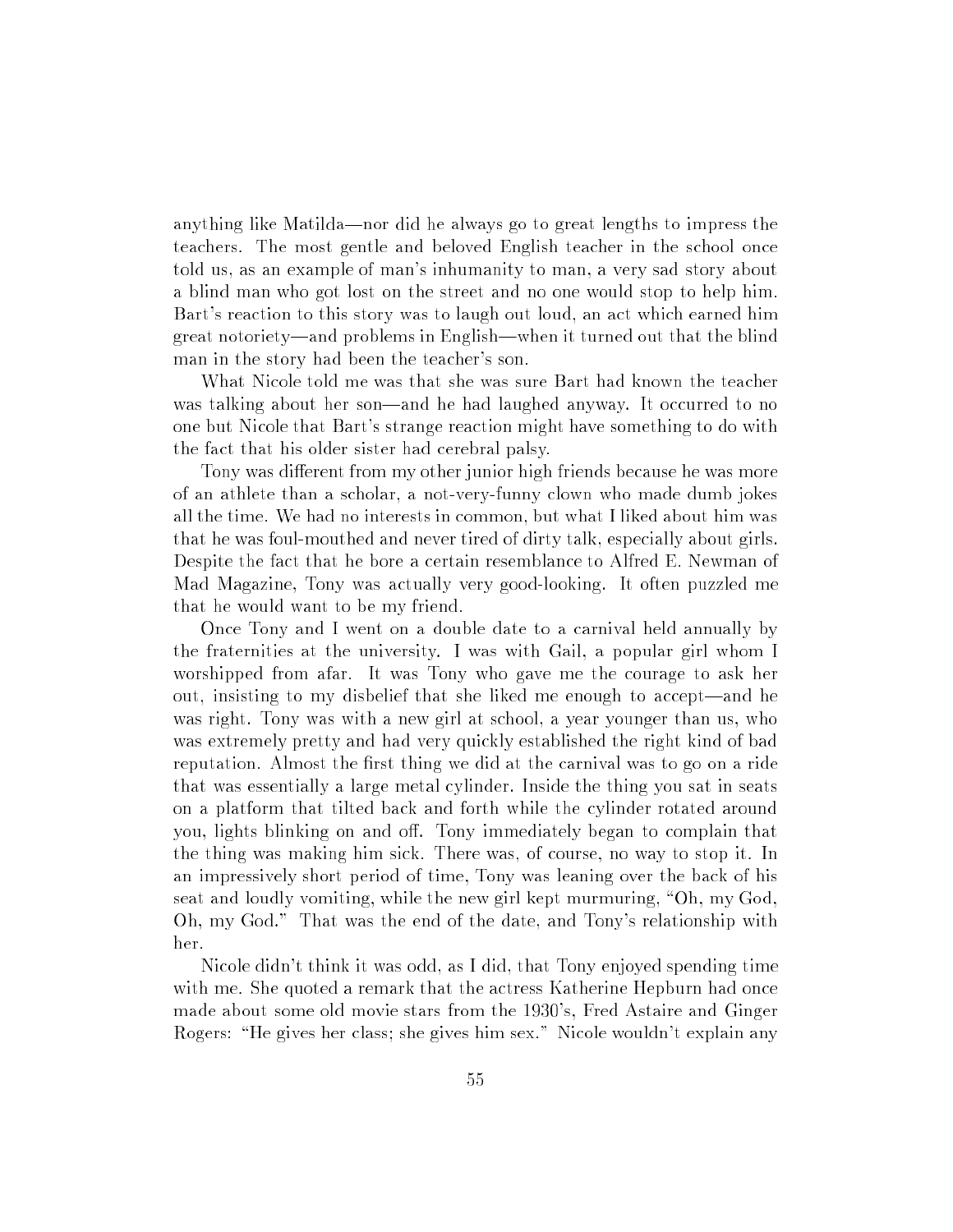further what this obscure statement had to do with Tony and me, but now I know what she meant.

I did not have a Halloween party all through junior high. But the summer after ninth grade I hit on the idea of conducting a seance in the playhouse at the end of the backyard. It was dark out there, and the half-nished wooden building was like something from a ghost town. I planned the seance carefully, with Nicole's help. The only part Nicole didn't help me with was the actual script. I spent several days writing it myself, laughing a lot, and kept the contents a secret from Nicole. Typically, she never tried to coerce me to tell her what was in it.

But Nicole was the brains behind the recording I made on Dad's big, clunky tape recorder. Nicole created sound effects by coaxing weird noises out of various musical instruments and then making them weirder by speeding up or slowing down the tape. Nicole helped me gure out how to disguise my voice by speaking through an electric fan, which gave an effect of windy, echoing distance. But I didn't record the script until Nicole had gone home; I wanted the actual words to be a surprise for her as well as everybody else.

The day of the seance Dad brought home a big piece of dry ice from the lab, which we kept in the freezer until the last moment. (The dry ice was Nicole's idea too.) I carried a table out to the playhouse and with several extension cords set up the tape recorder under the table. I put a cauldronlike cast iron pot on the table, for the dry ice, and on one side of it arranged a 
ashlight so the beam would hit my face from below. Nicole had loaned me some mascara. I painted wrinkles on my face with it, blackened my lips, and wore a black robe Nicole had found at a junk store. Just before my friends arrived I put the dry ice in the pot, where it began to generate wafting clouds of vapor.

I was waiting for my friends in the half-lit playhouse as they made their way down to the end of the dark backyard. The idea was that I was a medium contacting an authority in the spirit world who knew what lay in store for each of my friends. They sat down at the creaking table and joined hands. Mist billowed around my dimly-lit, lined and demonic features. Various wavering hoots and moans floated up from under the table. I sighed and groaned awhile myself, and then announced, "The contact is there, I can feel it coming, it's taking over me, it's . . ." My head lolled forward.

I had seated my friends around the table in the same order as their futures were related on the tape. "And what lies in store for Matilda, Master?" I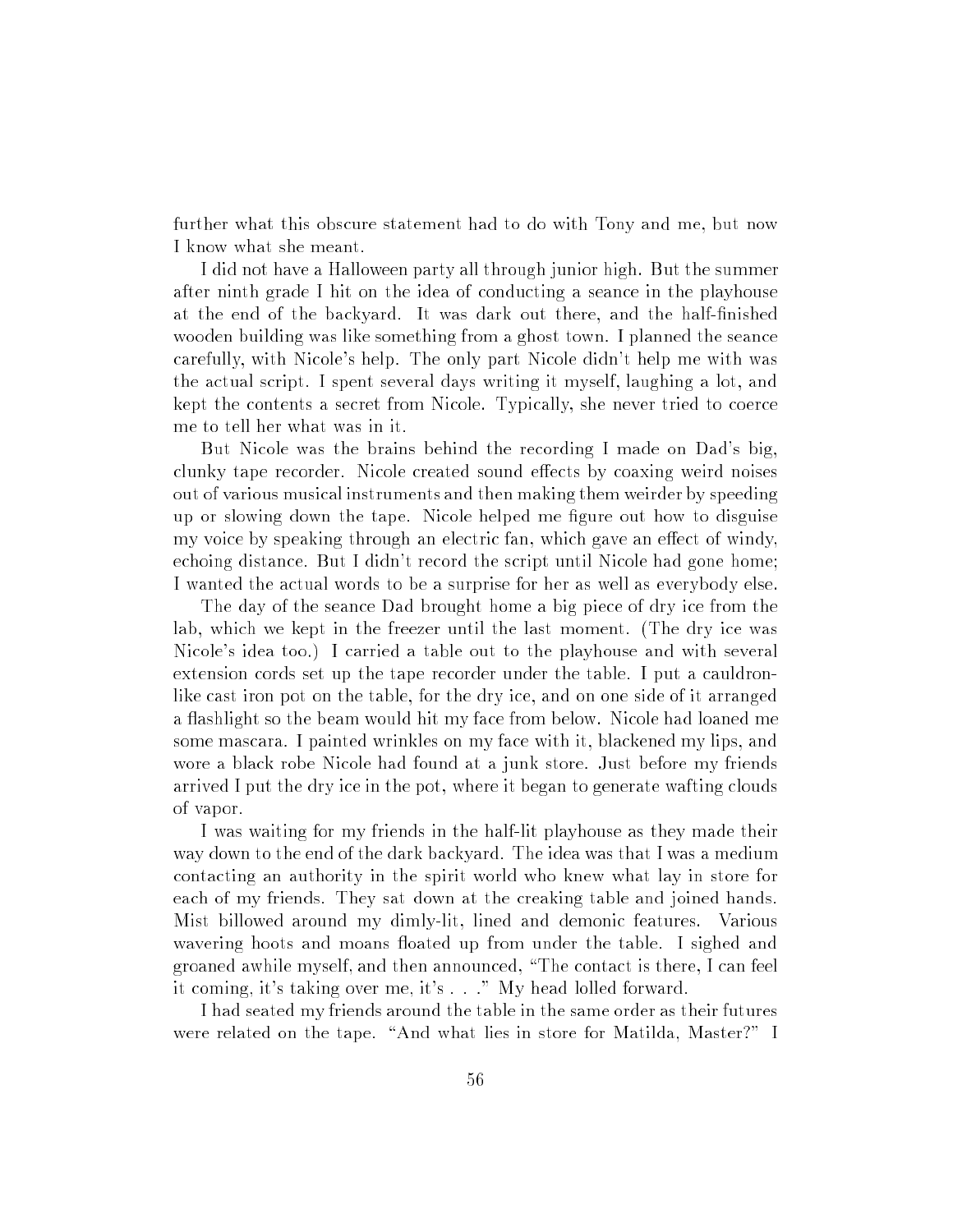said dully, as though speaking in a trance. Tall scrawny Matilda, with her thick glasses and unfashionably kinky red hair, who did nothing but study and had never had a date, was sitting just beside me.

"For Matilda . . . Ah, yes, fame and glamor lie in store for this fortunate, ravishing creature," intoned the tape. "She will quickly eclipse Brigitte Bardot as the reigning sex goddess of her time. Clad only in a towel, her image will slither and writhe before vast audiences in all corners of the world. With the advent of the new type of entertainment known as 'the feelies,' her popularity will soar to orgasmic heights."

"I knew it!" Matilda crowed, flattered in spite of herself. The others were also amused, but didn't laugh too hard, in deference to Matilda's feelings.

"For poor Dave, the future is not so bright," pre-dicted the voice. "His sheer lack of talent will make him a failure at all 'serious' musical pursuits. He will become a poorly paid salesman at a flea-bitten record store catering to the tastes of moronic adolescents. He will spend his days listening to the raucous blare of popular idols, and at an early age will grow deafened by the sounds, and end his life in poverty."

Dave wasn't so thrilled by this—he and I were intensely competitive. He grunted, and muttered, \Thanks a lot, Bill." Everyone else was chuckling though. And the next prediction, for Tony, was so ridiculous that even Dave couldn't maintain his resentment of me. \It cheers me once again to be able to relate another bright future," came the voice. "Because of his intense religious fervor, Tony will become a very holy man, leading a life of extreme self-sacrice, abstaining from all the lower sensual pleasures of sex, alcohol and drugs. He will become the leading evangelist and faith-healer of his day, converting millions to progress to a higher, more spiritual way of life. He will keep none of the money given to him, but will donate it all to worthy charities . . ."

Bart snorted; Nicole giggled. Tony made a pleasantly obscene remark to the effect that the spirit's head must be caught in a certain part of its anatomy.

Bart and Nicole—the two smartest kids in the school—came last; their prediction created the most satisfying reaction of all. \Ah, for these two the future is so hideous that it pains even me to utter it," droned the voice. \For them, only thankless, unceasing toil and drudgery lie in store. Due to their extreme mental incompetence, their career opportunities will be limited indeed. They will spend the rest of their lives cleaning the toilets at Westgate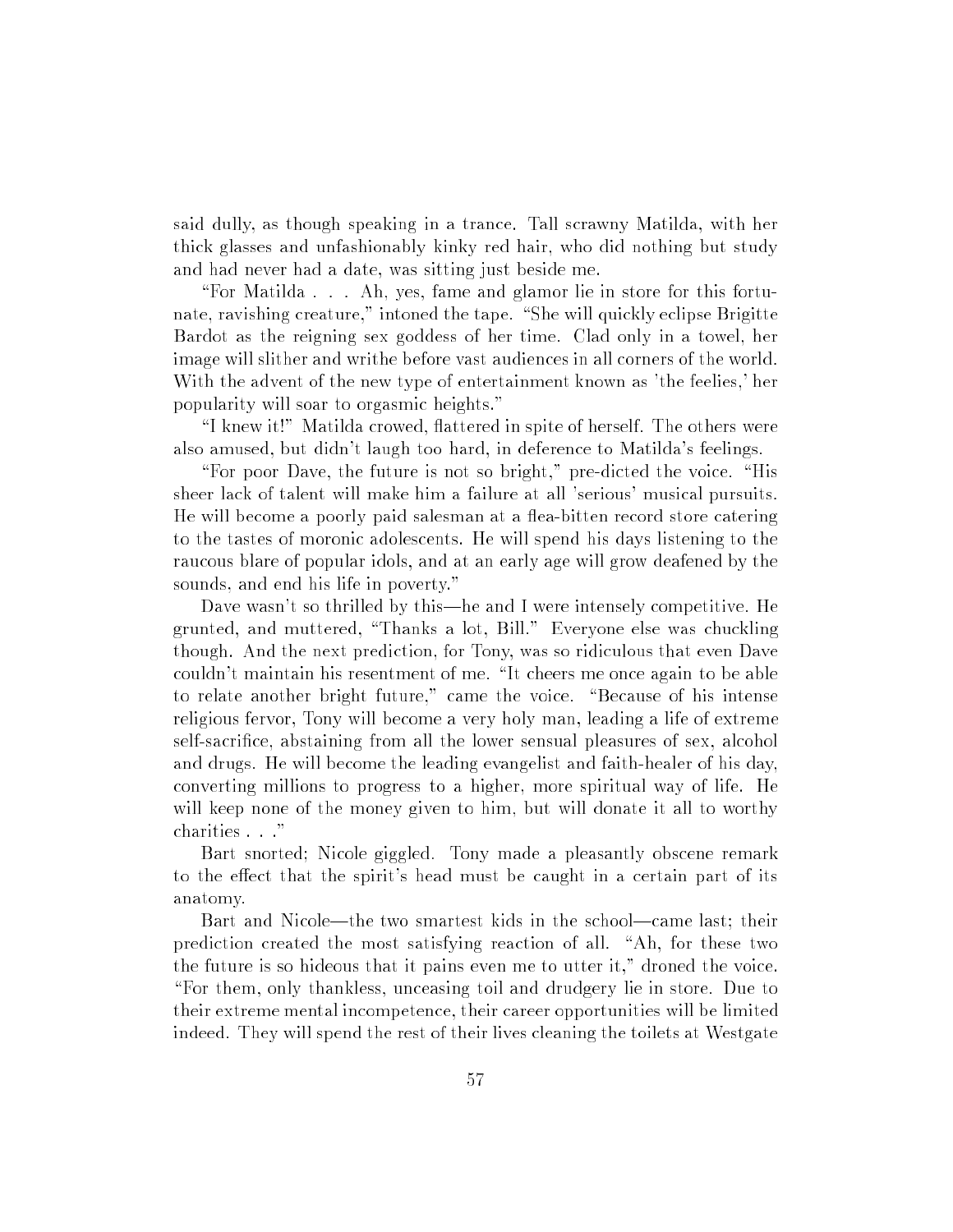Junior High . . ."

By this point not only Bart but almost all the others were happily hooting and guffawing. I glanced over at Nicole. Of course she wasn't insulted by her future, as Dave had been. No one could take this particular prediction seriously. But there was something about Nicole's smile that indicated cleaning toilets was exactly the kind of thing she had known I would come up with for her all along.

It would be cute if I could now surprise the reader by saying that these predictions unexpectedly came true. But of course they were intended to be farcical and ironic, the most highly unlikely futures I could come up with for everyone. Naturally Matilda became a psychoanalyst, not a movie star. Bart is a successful scientist, not a cleaner of toilets. And though Dave dropped in and out of college for awhile, and had various jobs, he never worked in a record store, and is now seriously studying musical composition.

But Tony shocked us all by entering Theological school. He is not exactly an evangelist, but he is a Presbyterian minister.

Nicole spent part of her high school senior year as a foreign exchange student in Italy. Previously an atheist, like most of my friends, in Italy she had a deep religious experience, a calling. She lost a lot of weight. And after college, to Matilda's horror, Nicole entered an order of nuns.

It is not a teaching order, as one would have expected of brilliant Nicole, but a more radical group. Though not missionaries, the sisters in her order live with the poor, in the same housing conditions, some in the bleakest pro jects in the United States, others in the most poverty stricken developing countries. They support themselves by doing the same kind of menial work as the people they live with . . .

Nicole, the smartest person I ever knew, has spent much of her life working in factories, operating steam pressing machines in non-air conditioned industrial laundries in the tropics, carrying urine samples in inner-city hospitals| and cleaning toilets.

Of all my childhood friends, she is the happiest, the most at peace, and the most genuinely satised with her life.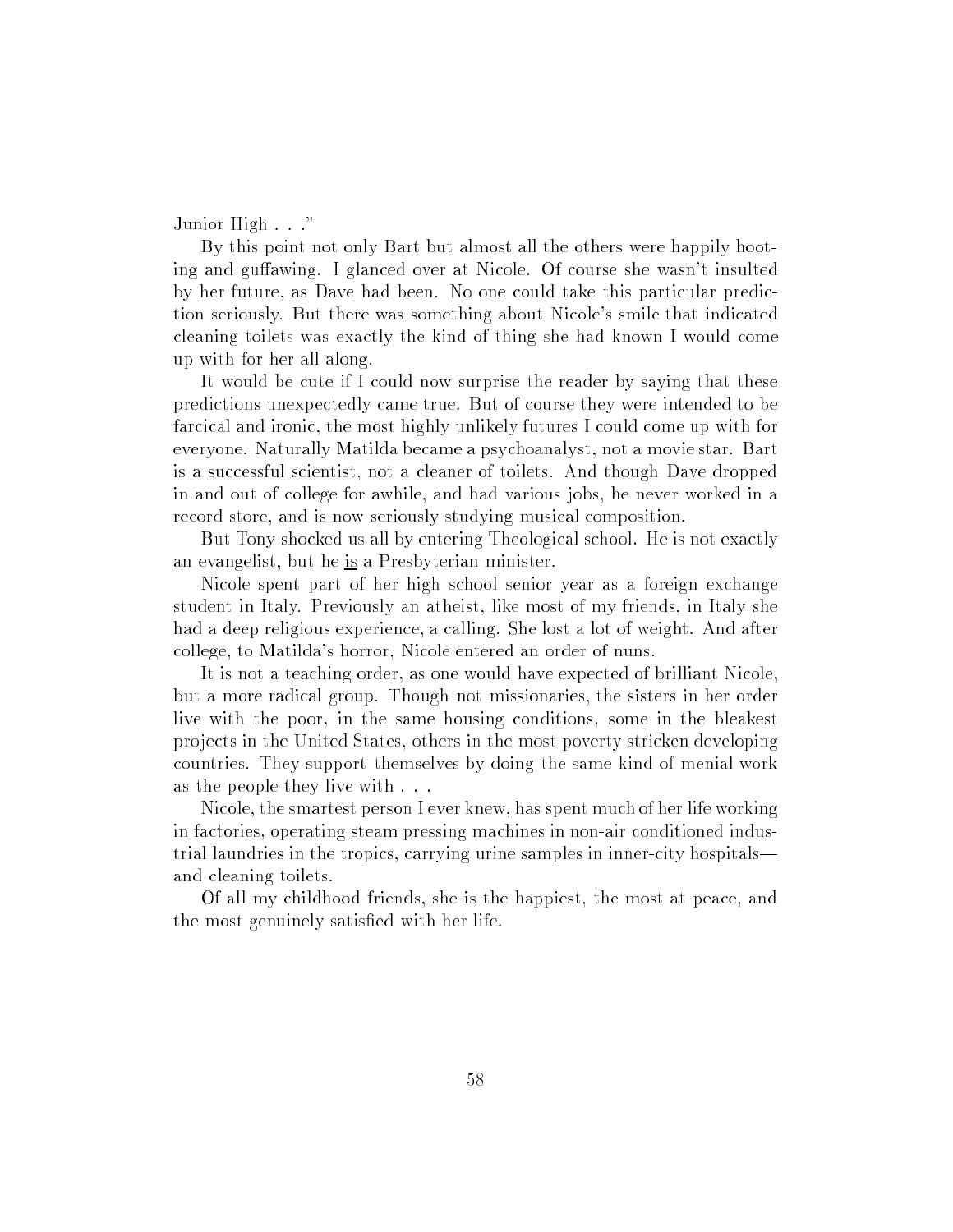## 8 PITUH-PLAYS

The first true pituh-play was created and always performed by Vicky, for an audience of Danny and Tycho and me. The play's title was \Vanya, the Insane Pianist." It depicted a very emotional musician who is violently carried away by the music she plays.

This drama was entirely Vicky's invention. She made it up years before we had a piano teacher named Alex Minkoff who subtly encouraged his students to rock back and forth and even grunt while performing at recitals. Mr. Minkoff was rotund, and his own stage demeanor was so agitated that he had once actually fallen off the piano stool in the middle of a concert. Vicky knew nothing about this when she invented Vanya.

Danny and Tycho were always begging Vicky to do "Vanya, the Insane Pianist," which was funny, though (we thought) totally meaningless. None of our friends knew about Vanya, which Vicky only performed for our own family. But we did put on other little skits at parties, which we called Pituh-Plays, and were often inspired by real people or situations, or popular movies and books.

Of course we had always made fun of certain books. When we were younger, we used to invent "Dick and Jane" stories, based on the elementary reading series: "See Dick. See Jane. See Dick run. Hear Baby Sally cry! See Jane put her hands on Baby Sally's neck. Baby Sally is very quiet now. Mother is angry. See Dick break mother's face with Daddy's axe. Look at all the pretty red blood!"

The telephone game was another early precurser of the Pituh-Play. Vicky would call a number at random, (I listened on the extension), and when someone answered she would say in a babyish voice, "Can you come to my party?"

"Who is this? Who do you want?" the stranger on the phone might say.

"It's . . . it's my birthday," the childish voice would answer. "My mommy and Daddy forgot. I'm all alone. I want to have a birthday party but I don't have any friends. Will you come to my party?"

Often people hung up at this point. But sometimes they fell for it. \Your mommy and daddy left you all alone? You don't have a babysitter?"

"All alone. And it's my birthday."

The voice on the other end would pause, then say something like, "I'm sure your mommy and daddy really love you. I bet they're planning a surprise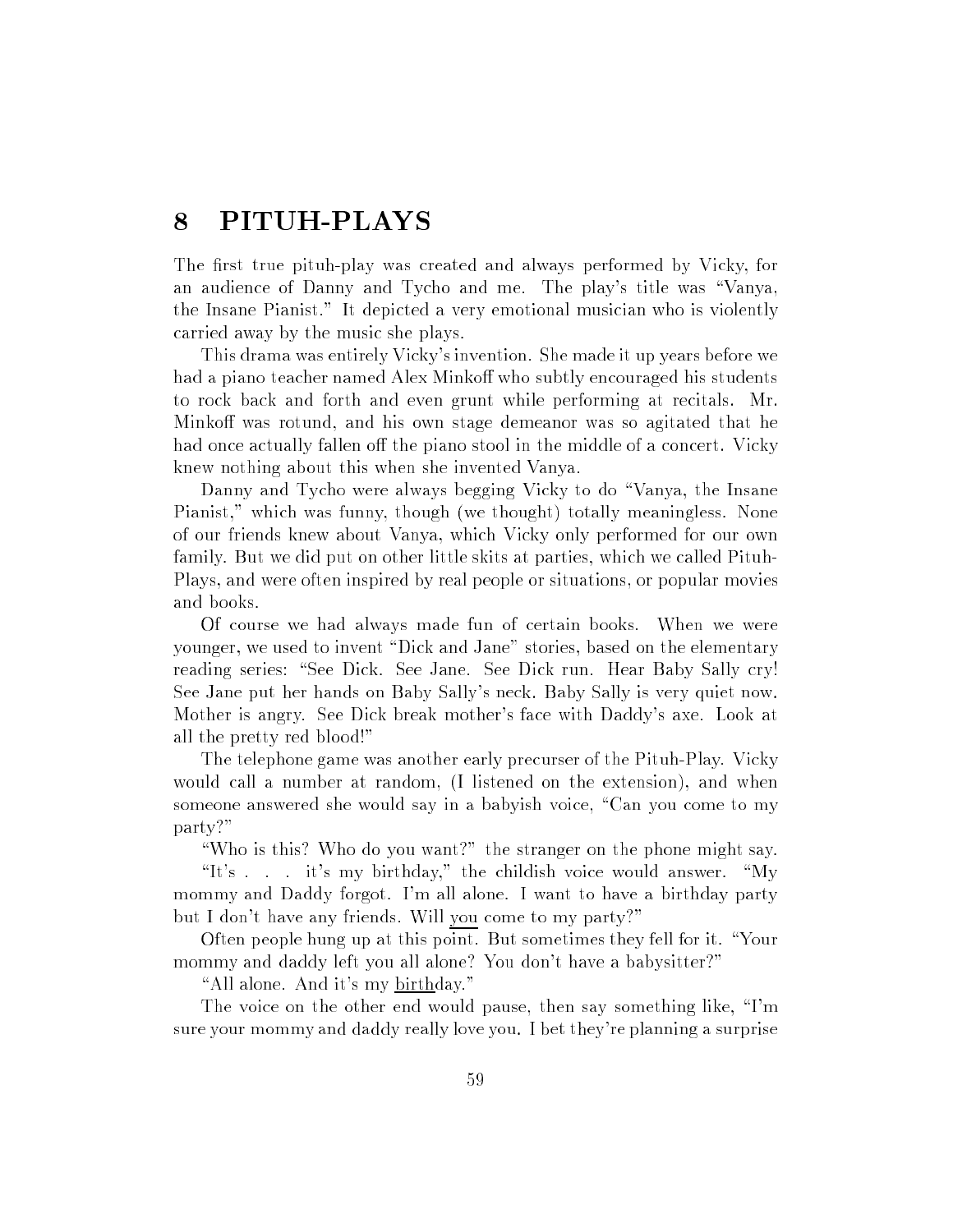for you. And remember, I care about your birthday." One woman even sang "Happy Birthday" over the phone, as we tried to stifle our giggles.

Another of Vicky's phone gambits was to call a random number and say, "Please help me. I'm lost. I can't find my mommy."

"You're lost? Call home."

"Nobody home. My mommy went away on a bus and left me here."

"Call the police."

"Don't have any more money."

"But . . ." If we were lucky, the voice on the phone would start to sound really worried now. "Can you tell me where you are?"

"I'm scared," Vicky said when this happened, sounding tearful. "It's big and dirty here. There's all these busses. There's all these mean-looking men with whiskers and dirty clothes on and they smell funny and talk funny and want to give me candy if I'll go with them."

"Are you at the bus station? Downtown? Your mother went away on a bus and left you there?"

"Uh huh," Vicky said, whimpering.

"Don't talk to anyone. Don't go with anyone. Stay right there and I'll come and get you," the person said, and hung up. We rolled on the floor.

When Vicky grew too old to sound babyish on the phone we began doing real Pituh-Plays at parties with our friends. Sometimes Vicky made up names for the characters, such as Renaissance de McCarthy, or Peristalsis Sperm van Weatherbiddington. One popular character invented by Vicky, (which, unlike Vanya, she performed for people outside the family), was named Nancy Kotex. Vicky did a TV commercial about her. "Poor Nancy Kotex," she recited in professionally cheerful tones. "None of the boys liked her because she smelled like a garbage dump! Then her best friend told her about new floral scent Kotex. Now she's the most popular girl in town!"

Vicky and I did a play which opened with Vicky sitting on a bench with a brown paper bag over her head, and me kneeling in front of her. I was just slipping a ring onto her finger. "Yes, darling, I will marry you!" Vicky cried, embracing me, the paper bag crinkling against my cheek.

I sat down on the bench beside her. "Now, do you think you could, maybe, uh, take the bag off," I hesitantly suggested. "I'd love to see what you look like, just once, before we get married."

"No." She shook her head.

"But why not?"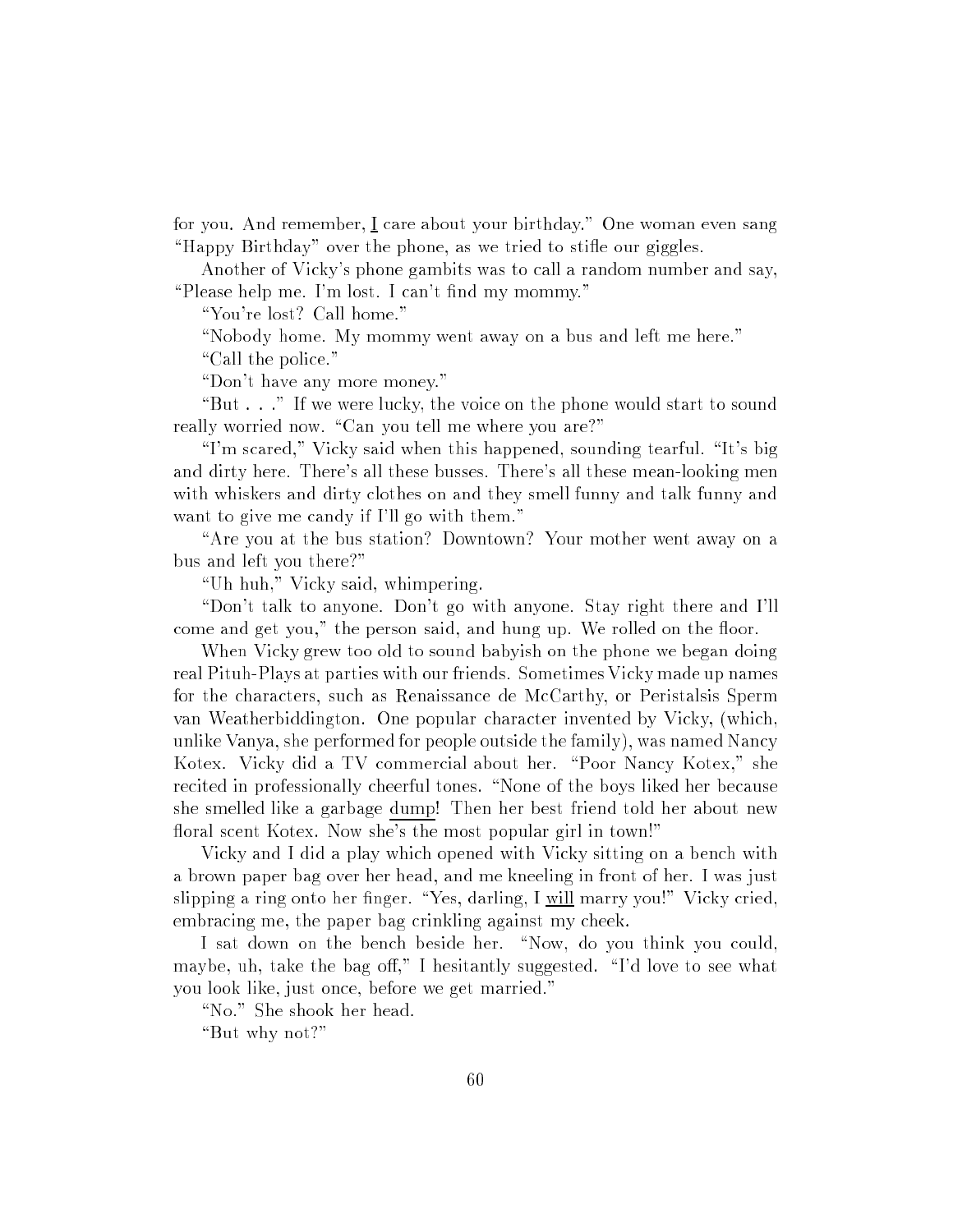$\Gamma'$ m too ugly," she said with a mournful sigh.

"You couldn't be that ugly. I'm sure I'll love the way you look, just like I love the way you are."

"No you won't," she insisted. "As soon as you see how ugly I am you'll hate me. You'll be embarrassed to be seen with me, you'll never get married to me or even stand to look at me again."

"No. I promise," I coaxed her. "I love you because you're such a wonderful person on the inside. It doesn't matter what you look like."

"If it doesn't matter what I look like, why do you want to see my face?" "How can you get married to somebody and never see her face? How can I kiss you? How can I look into your eyes?"

"Well  $\ldots$  ." She began to soften.

"Please, darling," I urged her. "Do you think I'm so superficial that I'd change my mind about you because of your mere outward appearance? You know I'm not that kind of trivial person. I swear to God that I'll love and cherish you forever."

"Well . . . . All right." Slowly Vicky lifted the bag from her head, her eyes squeezed shut, her shoulders hunched as though anticipating a blow.

"Why . . . You're <u>beautiful</u>!" I cried, placing my hands on her cheeks and gently turning her face toward me.

She smiled in relief. Her eyelids fluttered and lifted. She stared at me.

And then her mouth dropped open in horror. "My  $God!$  You're so ugly!" she screamed, jumping to her feet and backing away from me. \I've never seen anything so revolting in my life! What would everybody think if I got married to that?" She pulled the ring from her finger and hurled it at me. "I never want to see you again!" she shouted, and ran from the stage.

One of the most popular Pituh-Plays, also performed by Vicky and me, was based on the movie of Tennessee Williams' "Night of the Iguana." In the movie, Richard Burton is a defrocked, dissolute clergyman, staying at his friend Ava Gardner's crummy hotel in Mexico. Also staying at the hotel is a dignied elderly poet in a wheelchair, cared for by his devoted granddaughter, Deborah Kerr, who is always dressed in white. The poet and his granddaughter earn a meager living by traveling to different towns, where the old man recites his poems in public.

One night Richard Burton is tied in a hammock on the veranda, suffering from the DT's. Deborah Kerr, all purity and goodness, sits beside him to give him comfort, and during the long night they trade their life stories. The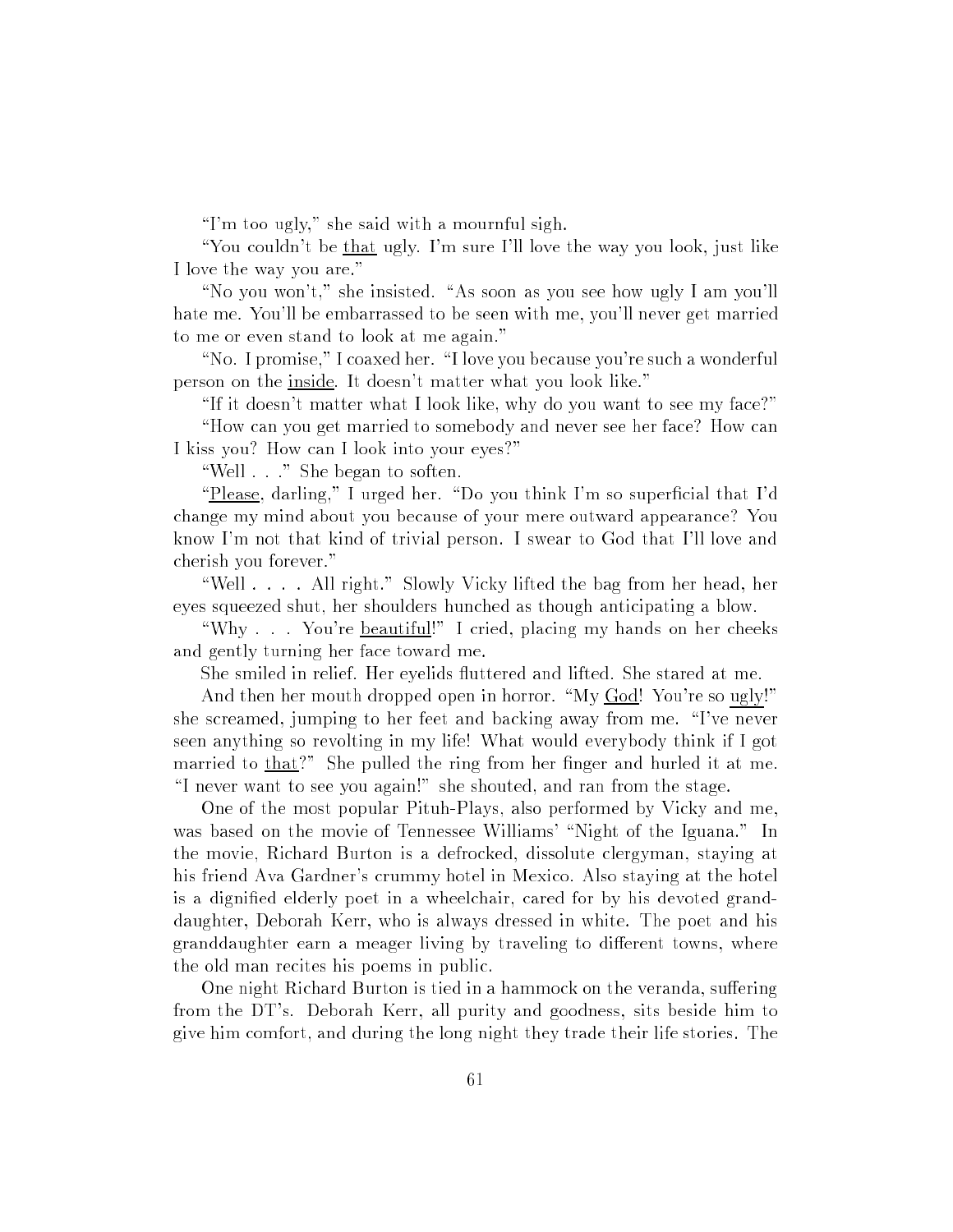closest she has ever come to physical intimacy was one evening when she and a gentleman hired a boat in Hong Kong harbor. He never touched her, she explains. All he asked was for her to give him her underpants, and she modestly obliged.

"You didn't think that was disgusting?" Richard Burton asks her.

"Nothing human disgusts me," she says with gentle eloquence, "unless it is violent, or unkind."

In the Pituh-Play, I was Richard Burton, Vicky was Deborah Kerr. We sat beside each other on a bench. While sweet, innocent Vicky told me in her quiet voice about the incident in Hong Kong harbor, I munched complacently on saltines. At the end of the story I asked her thickly, "Didn't you think that was kind of disgusting?"

Vicky folded her hands and lifted her eyes. Fervent with noble sensitivity and compassion, she said, "Nothing human disgusts me, unless it is violent, or unkind."

"Not even  $\overline{\text{this}}$ ?" I asked her, and spit a big wet glob of chewed up crackers into her lap.

Other Pituh-Plays were performed in public places. Vicky Ann and Emily's streetcar game, \The Pitiful Encounter," was a prime example. There was also Vicky's watermelon baby routine.

On summer evenings, a group of us would go to a fountain in the park, where there was always a crowd of people watching the patterns of colored lights on the falling water. Vicky had with her a small watermelon, carefully wrapped in a blanket and a frilly bonnet, no skin exposed, so that it exactly resembled a very young baby. With the rest of us strategically placed among the crowd, Vicky cradled the baby in her arms, rocking it, murmuring to it about the pretty fountain. Bystanders smiled.

Then Vicky's voice grew louder. "You don't care about the pretty fountain, do you?" she chided the baby. \You don't care about anything but yourself. I'm getting kind of sick of that, you know?"

People were giving her funny looks. "I can't even go to the park without having to drag you along!" Vicky angrily accused the baby. "And your father never lifts a finger to take care of you. And all you do is make messes and scream and cry and keep me awake all night. I can't stand it any more!" she cried, her voice becoming hysterical. \I just can't!"

People moved away from Vicky, murmuring. She stepped toward the fountain. \I can't stand it for one more second, I can't, I can't!" she screamed,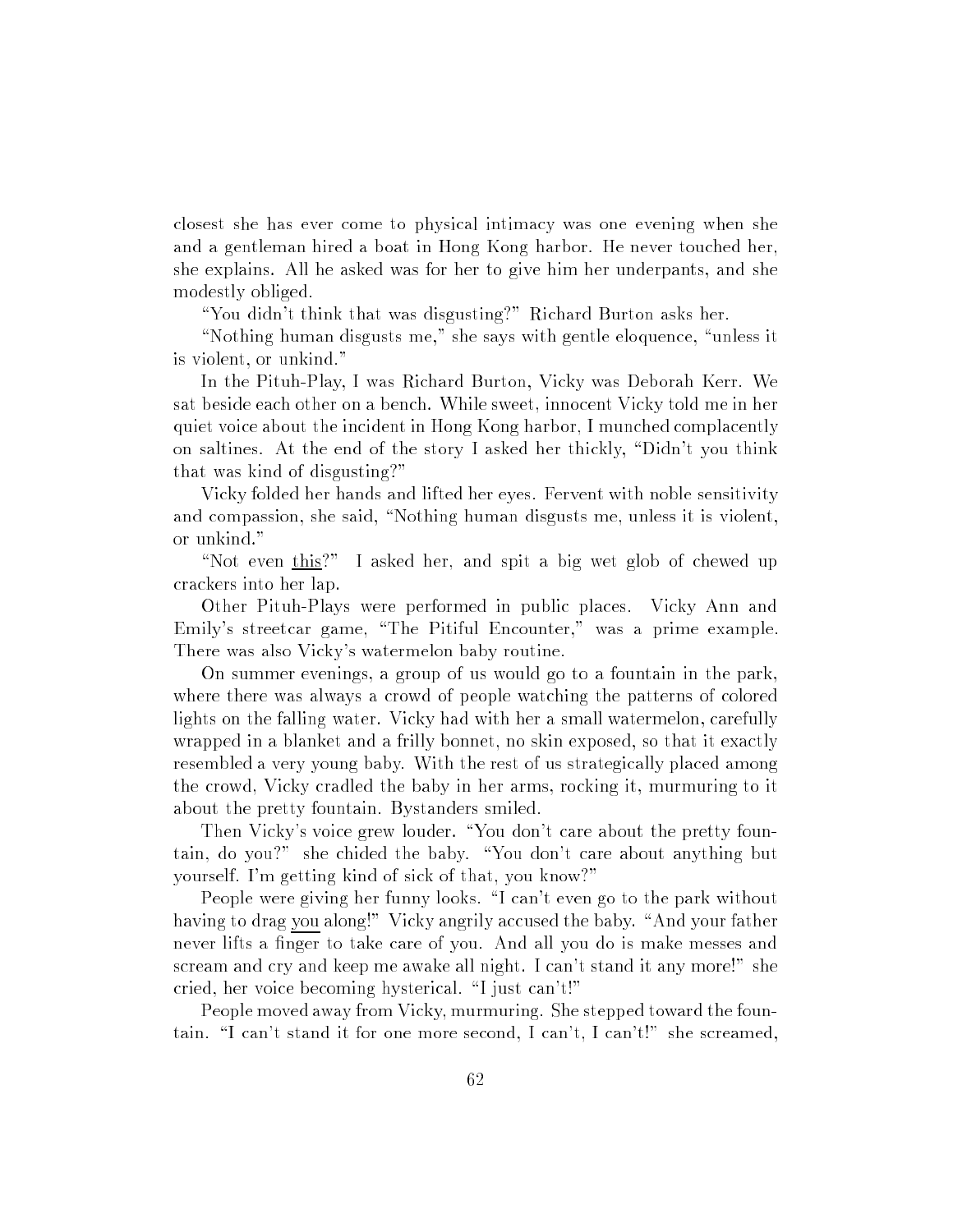lifting the baby over the water.

"No! Stop! Don't do it!" several of us shouted, running toward her.

But we were too late. With a demented shriek, Vicky hurled the baby into the shallow fountain, smashing the watermelon into a pulpy red mush. Then we got out of there, fast, before the stunned bystanders noticed the seeds.

The most elaborate Pituh-Play of all was Albert's brainchild. He had been reading about happenings, a new avant garde art form. Happenings were often multi-media events in which the viewers were invited into a strange environment to interact with the artwork or the performers. In the most effective of them, Albert said, unexpected things actually happened to the surprised audience. Creating an event that would startle and maybe even shock or frighten the viewers was an inspiring concept.

Many of us now took piano lessons from Alex Minkoff, one of the most highly-regarded piano teachers in the city, whose studio was in our neighborhood. It was Albert's idea that the happening should take the form of a recital of some of Mr. Minkoff's pupils, to which an unsuspecting audience of adults and peers would be invited. Mr. Minkoff, who had a great sense of humor, agreed enthusiastically to Albert's plan. The only restriction he imposed was to ask us not to invite any members of the professional musical community, which was fine with us—we weren't interested in shocking them. Five students were willing to perform pieces they had been working on with Mr. Minkoff. We mimeographed programs and mailed them to several dozen people, with The Alex Minkoff Studio as the return address. Then we practiced—and made other detailed preparations, many of them in and around Mr. Minkoff's studio.

The audience arrived at what appeared to be a perfectly normal concert. Mr. Minkoff often did have recitals in his studio, and the chairs were set up facing the large grand piano just as usual. The friends, parents, other adults and a few teachers in the audience were all nicely dressed, and chatted quietly as they looked over their programs. At five after eight, when they had all arrived, Mr. Minkoff stepped in front of the piano to greet them, as he always did at recitals. \Welcome, everyone. It's good to see you here. I'm sure you'll all enjoy the recital tonight. Since the program is a short one, there will be no intermission. Thank you." He bowed his head slightly to their polite applause, and sat down at the back of the room.

Albert performed first, a sad little Chopin <u>Etude</u>. The music sounded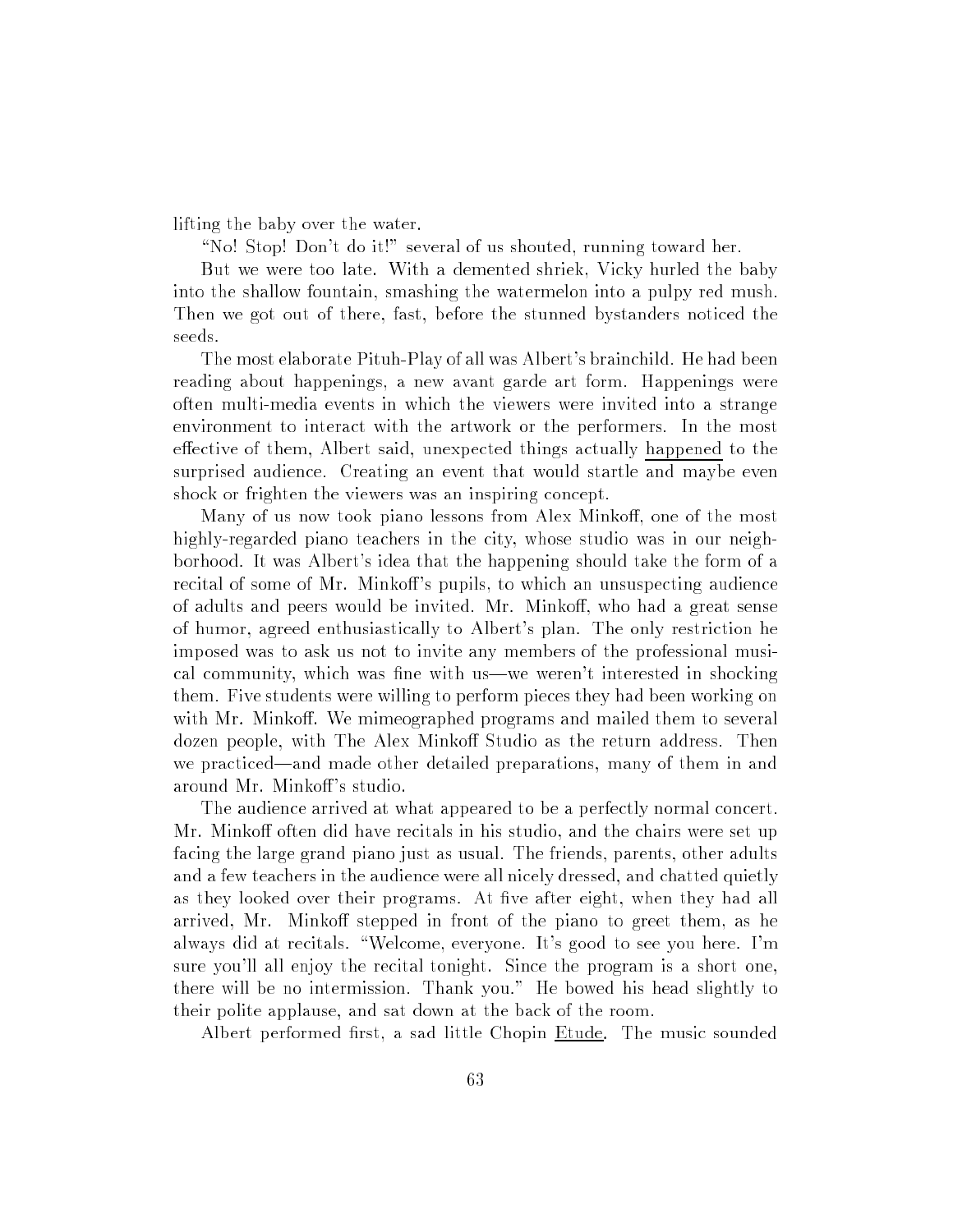more poignant than usual tonight, since the piano was noticeably out of tune. A few of the more astute listeners in the audience glanced at each other, but most of them didn't seem bothered, and the applause was enthusiastic.

The second piece was a Beethoven Sonata, a longer work, performed by a boy named Richard, one of Mr. Minkoff's most advanced students. The opening movement was fast, and Richard played it quite loudly, on purpose. Most people barely noticed, or were able to ignore at first, the very soft grinding noise that gradually began to emanate from the vicinity of the stage. (We had hidden the tape recorder behind a closed, floor-to-ceiling window curtain at the front of the room.)

The second movement was quiet and pensive. Now the inexplicable wavering groans from the hidden tape recorder were clearly audible to everyone. Many people in the audience exchanged puzzled looks, shifting uncomfortably in their seats. The woman sitting beside Mr. Minkoff, a very proper music lover who was a member of his coterie but had no money, whispered something to him. He silently indicated that he didn't know what she was talking about and put his finger to his lips, leaning forward to listen to the music.

At the most moving and delicate moment in the piece, when Richard, as was his habit, was bent over with his head close to the keyboard, breathing heavily, the apartment buzzer bleated. People jerked in their seats, then turned to frown at the door. Vera Lermontov, as planned, clicked into the room in four-inch heels. Though her embarassed manner indicated she thought she was trying to be quiet, her shoes made a great deal of noise on the bare oor. Instead of unobstrusively taking a seat at the back, she headed for one near the front, at the end of a long row of people, stepping on many of their toes as she squeezed past them. "I'm sorry, so sorry," she kept apologizing, loudly enough to disturb the entire audience.

About a minute after she sat down, and people had stopped glaring at her and were trying to listen again—despite the warped wheezing mechanical chirps and grunts from behind the stage—a toilet flushed loudly at the back of the apartment. Most people turned around and looked, really offended now. Mr. Minkoff gave the barest of shrugs, indicating there was nothing to be concerned about. But the applause when Richard finished was not quite so hearty. There was a lot of exasperated conversation during the interval before the next piece, people muttering irritably and looking around the room.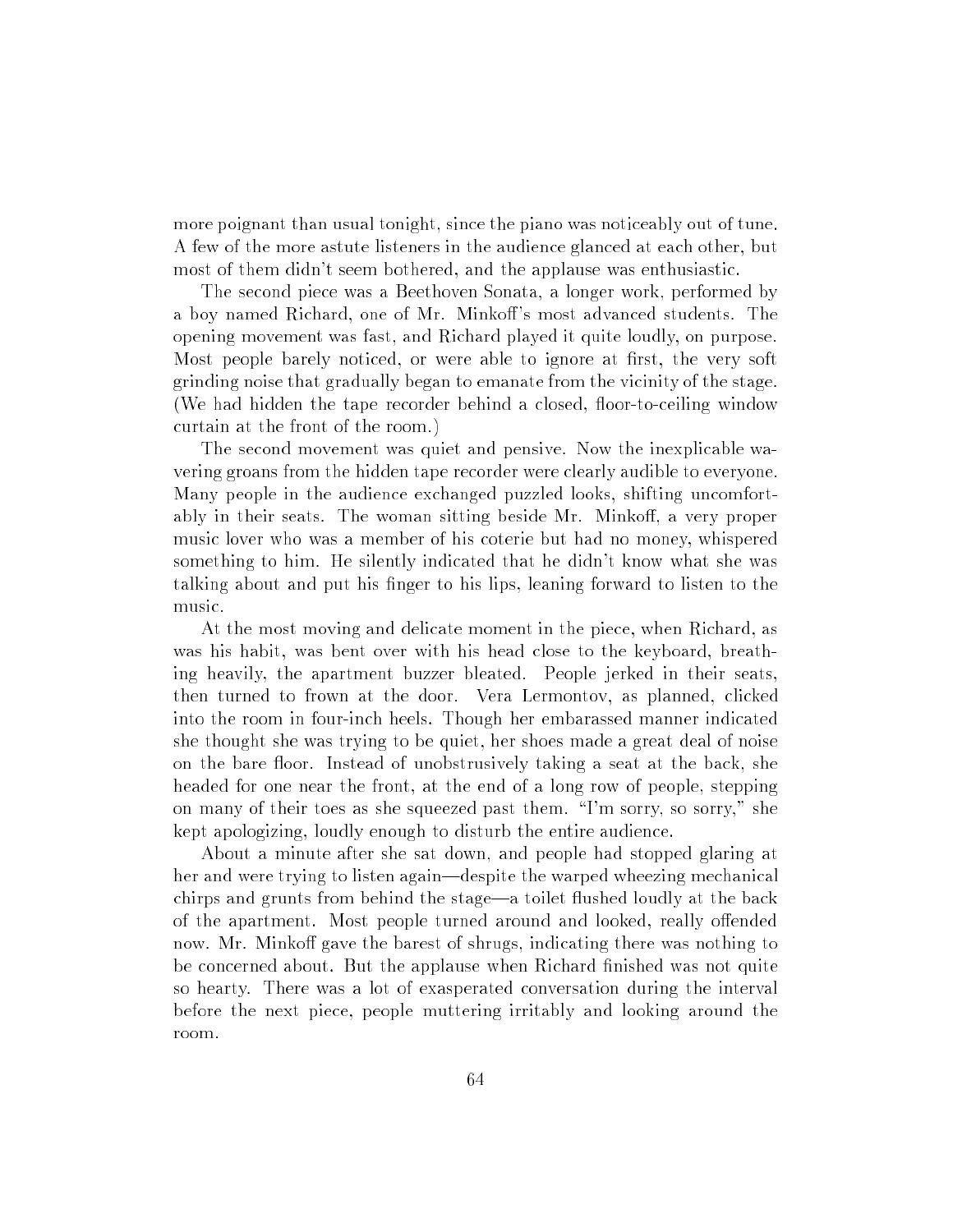Of course everyone stopped talking when Dave, the third performer, began to play a Bach Prelude and Fugue—everyone, that is, except Vera, who was sitting directly behind me. (All the performers were seated in the front row.) "Hear that wrong note?" she asked me, loudly rustling her program.

"He always makes that same mistake," I confirmed, speaking in a normal voice.

Vera ignored the furious shushing noises from the people seated beside us. "Poor Dave," she said complacently. "He must be so embarrassed."

"I told him that piece was too hard for him," said Vicky, who was sitting beside me, generating a 
urry of vehement hisses. Vera sat back in her chair and began fanning herself with her program, cracking her gum.

Just when the audience had begun to settle down again, a loud moan came from the bathroom, followed by retching and choking and the disgusting splash of liquid being spewed into the toilet. Almost the entire audience began whispering, many of them looking a little ill. Dave just went on playing. At the end of his piece several people got up and spoke to Mr. Minkoff He told them, smiling, to return to their seats. The strange noises from the front of the room were just the heating system, he said, and everything else would be taken care of. He got up and went to check out the bathroom.

I performed next, a Brahms Intermezzo. I played on as though nothing were the matter when the phone began ringing piercingly in another room. Again, people turned. Mr. Minkoff was not in his seat, apparently still taking care of the sick person in the bathroom. The phone went on ringing. Finally the stuffy, matronly woman who was next to Mr. Minkoff's empty seat got up and left the room, and a few moments later the ringing stopped.

That was when the clomping footsteps and the sounds of furniture being dragged across the floor began in the apartment above. Soon the people upstairs switched on a radio. It was quite loud, but not as loud as the pulsating rumbles and crackling noises from the hidden tape recorder.

Some people in the audience were still trying to ignore the disturbances, making a valiant effort to listen to the music. But others were murmuring, despite the fact that I was still playing, shaking their heads in indignation and disbelief. Our cohorts planted throughout the audience, such as Vera, frowned at these people, making it clear that their behavior was distracting them and interfering with the concert.

When I finished, to scattered, tentative applause, the matronly woman marched out of the apartment to speak to the people upstairs. We knew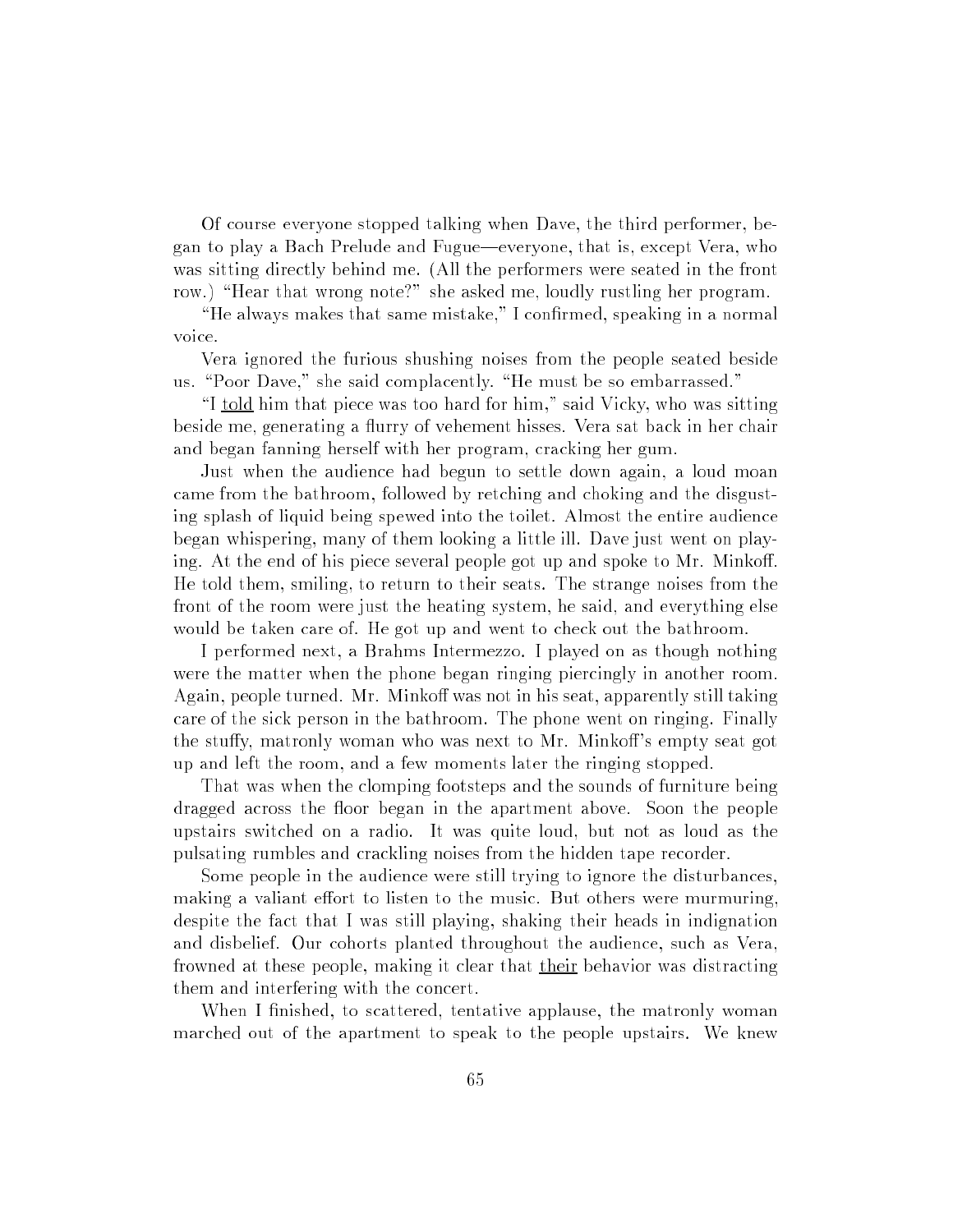it would be useless, since the people upstairs had been instructed to ignore anyone knocking on their locked door. They went on moving furniture and listening to the radio, the tape recorder went on gurgling and sputtering, as Vicky stepped onto the stage. No one in the audience, even those involved in the happening, knew that they were about to witness the first public performance of \Vanya, the Insane Pianist."

Vicky sedately approached the piano, bowed demurely to the threadbare applause, and began to play a Chopin Prelude. At first her demeanor was very controlled. She sat bolt up-right, her expression serious and withdrawn, her body motionless except for her fingers tinkling delicately on the keys.

But as the music grew more turbulent her torso began to sway. Her head dipped toward the keyboard, then lifted, her back arched, her chin raised, her eyes half closed. She tossed her head, her long hair swinging more and more wildly, falling over her eyes. She began to moan. The music increased in volume. She was making glaring mistakes now, too exalted by passion to bother with trivialities such as playing the right notes. The audience, suddenly dead quiet, watched Vicky in horrified astonishment. Her groans became wails, she convulsed on the bench, no longer producing music, her open hands crashing violently on the keyboard. Finally she leapt to her feet in a disheviled frenzy and ran shrieking from the studio.

There was a long moment of utter, stunned silence. Then a confused disorderly babble broke out. No one could ask Mr. Minkoff what this was all about, since he was still hiding in the back of the apartment. Some people, such as the proper matron, stalked out of the studio. Others were frankly worried; I heard many people wondering if Vicky had had some kind of fit, their eyes moving apprehensively toward Mom and Dad.

Mom and Dad were talking and laughing with some of the more astute adults, who had finally realized that the whole thing was a joke. Others were not so amused at being tricked. It was an interesting test of character to see which people appreciated the humor of it, and which ones were offended.

Later that year Vicky won the starring role in the high school production of Arthur Miller's "The Crucible." Mom had known Arthur Miller briefly in college; he dated one of her roomates. Once he borrowed Mom's bicycle and carelessly left it in the street, where it was run over by a car, which twisted the main bar in a way that made the bike unrideable. He returned it to Mom in this condition. When she complained, he jumped up and down on the bicycle to try to straighten the bar, told Mom it was fine now, and never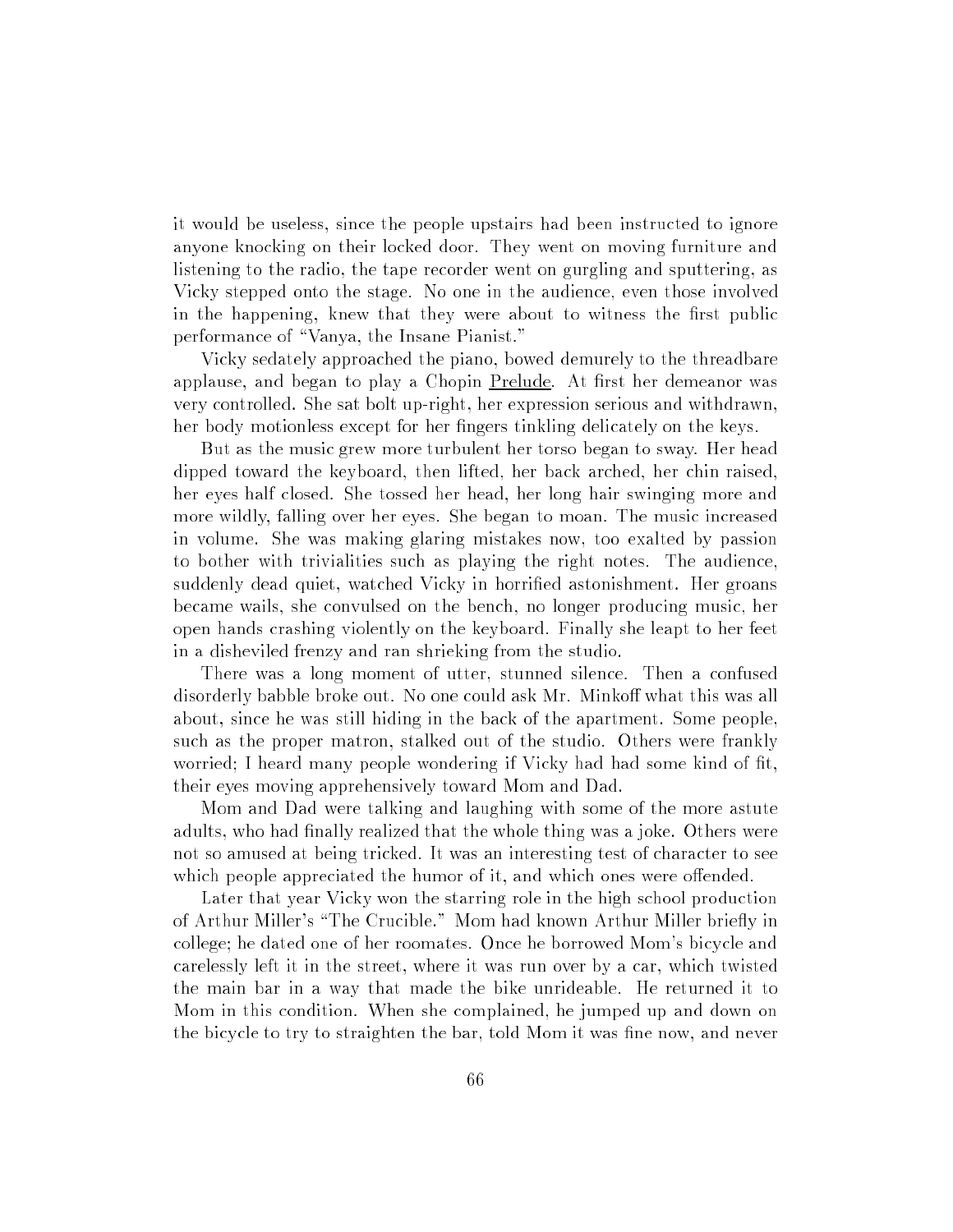offered to pay to have it repaired. For this reason, Mom always insisted that Arthur Miller was a lousy writer. But she agreed, along with everyone else, that Vicky was brilliant in the part.

Vicky was not a particularly avid student, and dropped in and out of college. At one point she applied to a prestigious university drama school. They were not impressed by her grades, which weren't up to their standard, but did allow her to audition, though they warned her that she had little chance of getting in. At the audition she had to perform a long, difficult monologue, alone on stage in front of an audience of highly critical judges—in competition with other applicants who had been studying acting for years. The judges unanimously gave Vicky the highest possible rating, and the school accepted her on that basis.

But she never went to drama school, because her boyfriend wanted her to return to the college they had both attended the year before, and she did. He broke up with her a few months later. The idea of Vicky becoming a movie star was really more my fantasy than hers. She tells wonderful stories about her experiences as a nurse, and is the mother of two children.

Once, when Vicky's daughter Julie was a toddler, all four siblings in our family visited Mom and Dad at the same time. It was an unusual occurence, since we are all very spread out around the world, and we did a lot of videotaping. One evening Vicky and Julie stood fully dressed at the edge of Mom and Dad's swimming pool, and Tycho taped Vicky giving a lecture on how to teach your child to swim. "Don't worry about any silly little preliminaries," Vicky said with authority. "Don't bother getting them used to the water in stupid baby pools, or training them to float in a few inches of water. That's all a waste of time. Take my advice. If you want your baby to be an instant swimming prodigy, just pick her up without warning and throw her into the deepest water—like this." Vicky lifted Julie and swung her around over the deep end of the pool. Julie loved it.

But when Vicky set her down on the rim of the pool Julie was a little dizzy. She bent down, reached forward, and tumbled head first into nine feet of water, sinking like a stone. Vicky unhesitatingly plunged in after her in her new dress. Vicky's first words, on emerging from the water with Julie. who was startled but unharmed, were, "Did you get that, Tycho?"

Unlike news cameramen who stand there filming people immolating themselves instead of stopping and trying to help them, Tycho had thrown down the camera and rushed toward the pool. But he had gotten <sup>a</sup> shot of Julie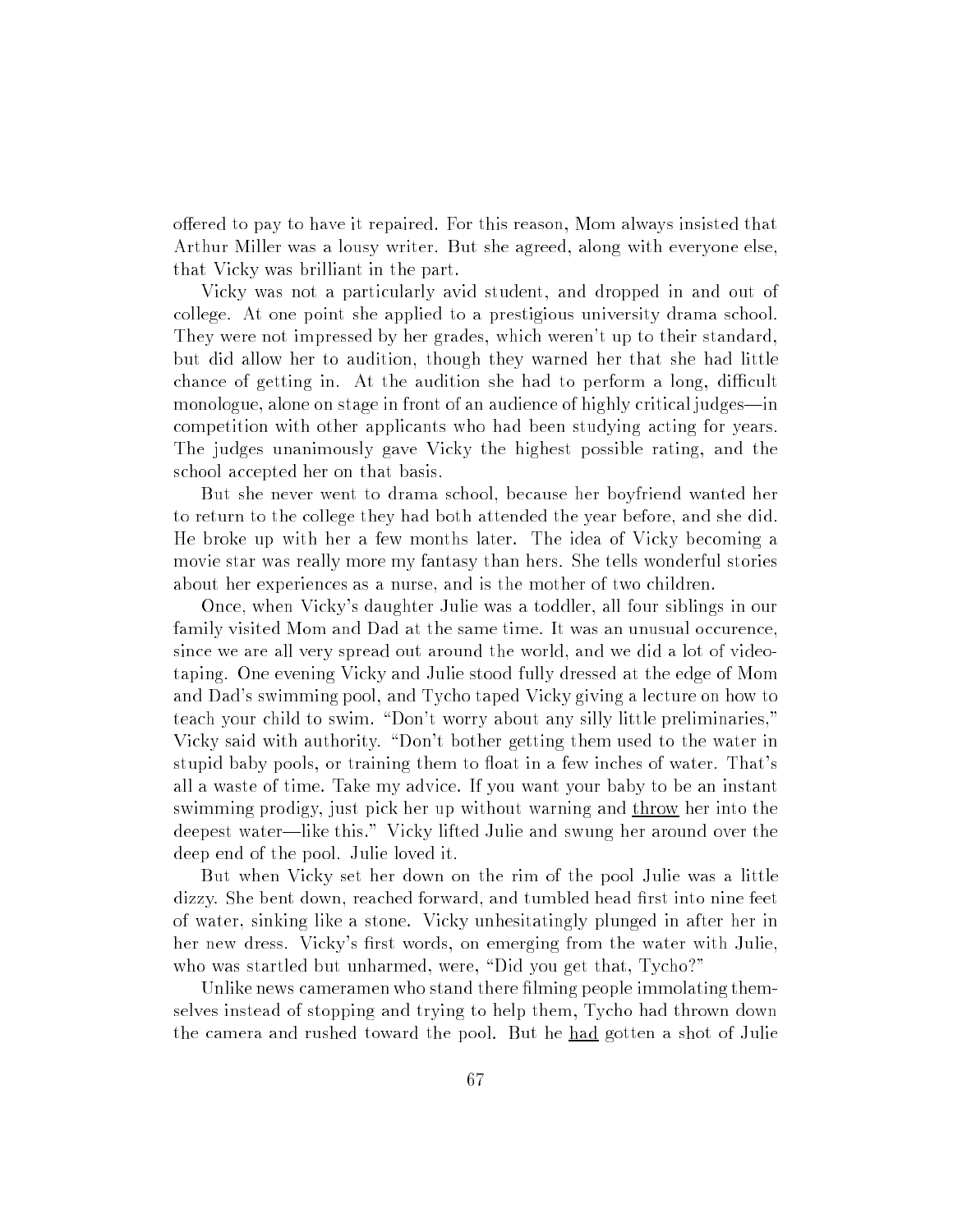tumbling in, and picked up the camera a moment later when he saw that Vicky had rescued her. That night we played the tape on TV for Julie, taping Julie as well as the action on the screen to get a record of her response. When Julie saw herself falling into the water she laughed joyously and clapped her hands.

I don't know if Julie really thought it was funny, or if she was actually scared and only pretending to be amused. Vicky claims she can tell the difference between Julie's real laugh and her fake one, but I never can.

Julie is also quite good at coming up with names. It was Julie who decided that her younger brother would be named Spencer. Her nickname for the rambunctious little boy is Fluffy.

Julie and Vicky do wonderful pituh-plays together. Vicky is

often the harsh and abrasive parent or teacher, Julie the perfectly-behaved, mistreated child. Sometimes Julie will suddenly burst into tears in a play and I'll think something has unexpectedly upset her. But it's only part of her role.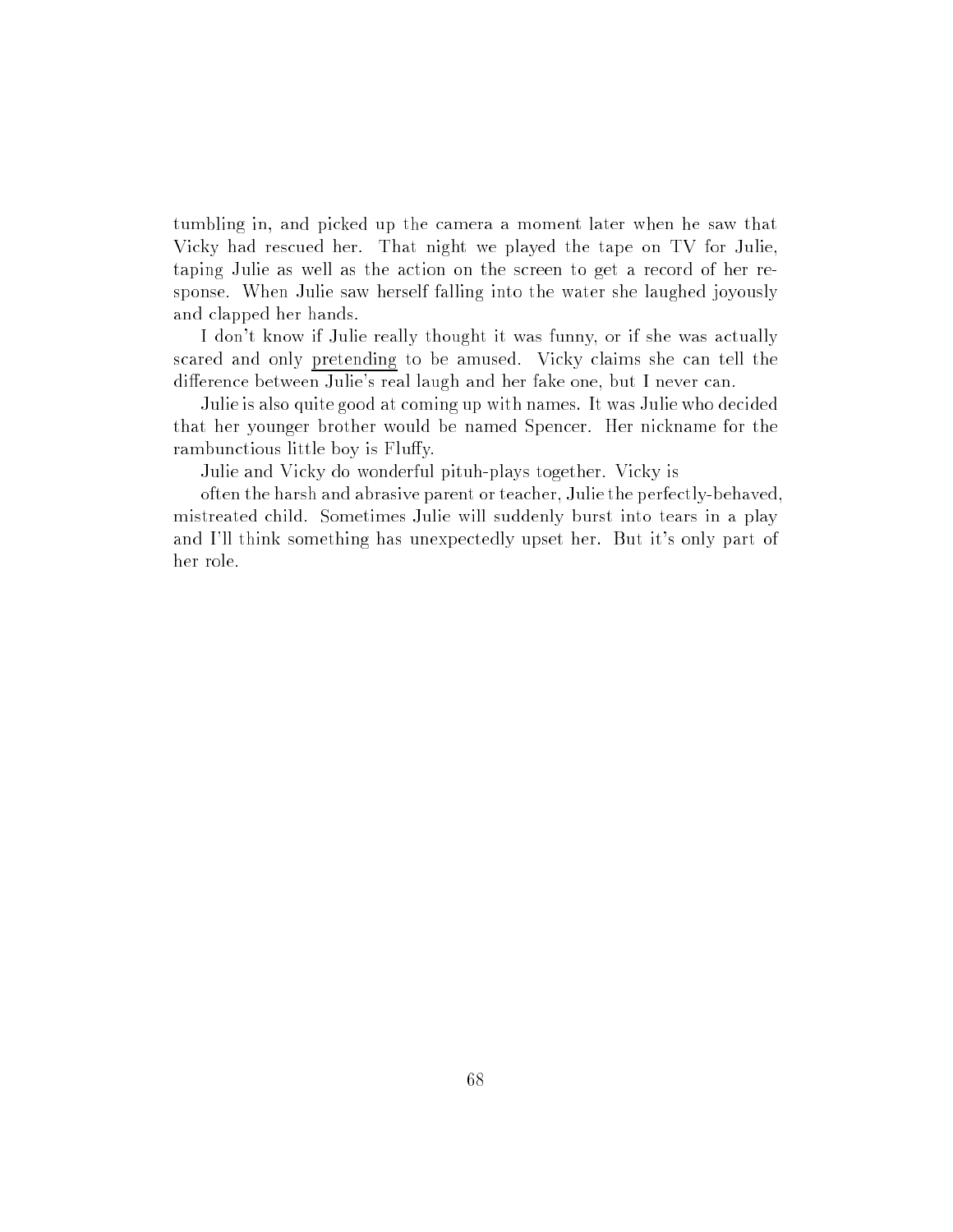## 9 LEAH'S STORIES

When I was in high school I got to know a strange, smart girl named Leah Moses. She had coarse black hair, an oily complexion, and wore thick glasses. Though she had independently styled her appearance like the girls in our group—long hair, no makeup—she was never accepted as a member of our circle. No one else could stand her because she was such a pretentious intellectual snob. Bart and Nicole and I were the only ones who ever spent any time with Leah at all. Partly, the three of us felt sorry for her. Leah was truly an outcast, not one by choice, like Vicky. Nor were her frumpy clothes an affectation, as Ann's were; Leah's family was poor, she could not afford to dress any other way. But we didn't associate with her only out of pity; we were entertained by the outrageous things she said.

Leah claimed she had a serious and physically intimate relationship with a wealthy and titled English athlete-scholar named Neville Asquith-Smythe. She was always telling us how handsome and well-built Neville was. He was a brilliant college philosophy ma jor. Leah often attended classes with him at the university, and went on at length about his explanations of Hegel and Kant. It was odd that she was never able to produce Neville, and our friends in college knew of no English Philosophy major, nor had they ever seen Leah at any philosophy lectures.

Leah bragged a lot about her older sister Ze'eva, (she never neglected to pronounce the apostrophe), who had been three years ahead of us in high school, was recognized by all as the most brilliant and beautiful student in her class, and now lived on a kibbutz in Israel and fought on the front lines in the Israeli army. Beginning to be suspicious, I asked Vera Lermontov about Leah's sister when Vera was home from college. Vera was three years ahead of us and had known everyone in high school. She said nobody named Ze'eva Moses had been in her class, or in any classes for several years before or after hers, and proved it by showing me her yearbooks.

On the few occasions when Bart and Nicole and I invited Leah to do something with us on a Friday evening, she always refused. Leah said she was a member of an advanced folk dancing group that practiced on Fridays and often performed in public. She couldn't miss a single rehearsal. The director of the group, she told us, was an exceptionally attractive man in his 20's named Russell Davidson, who was independently wealthy because his family owned the Davidson Brothers shoe company. "Russ," as Leah called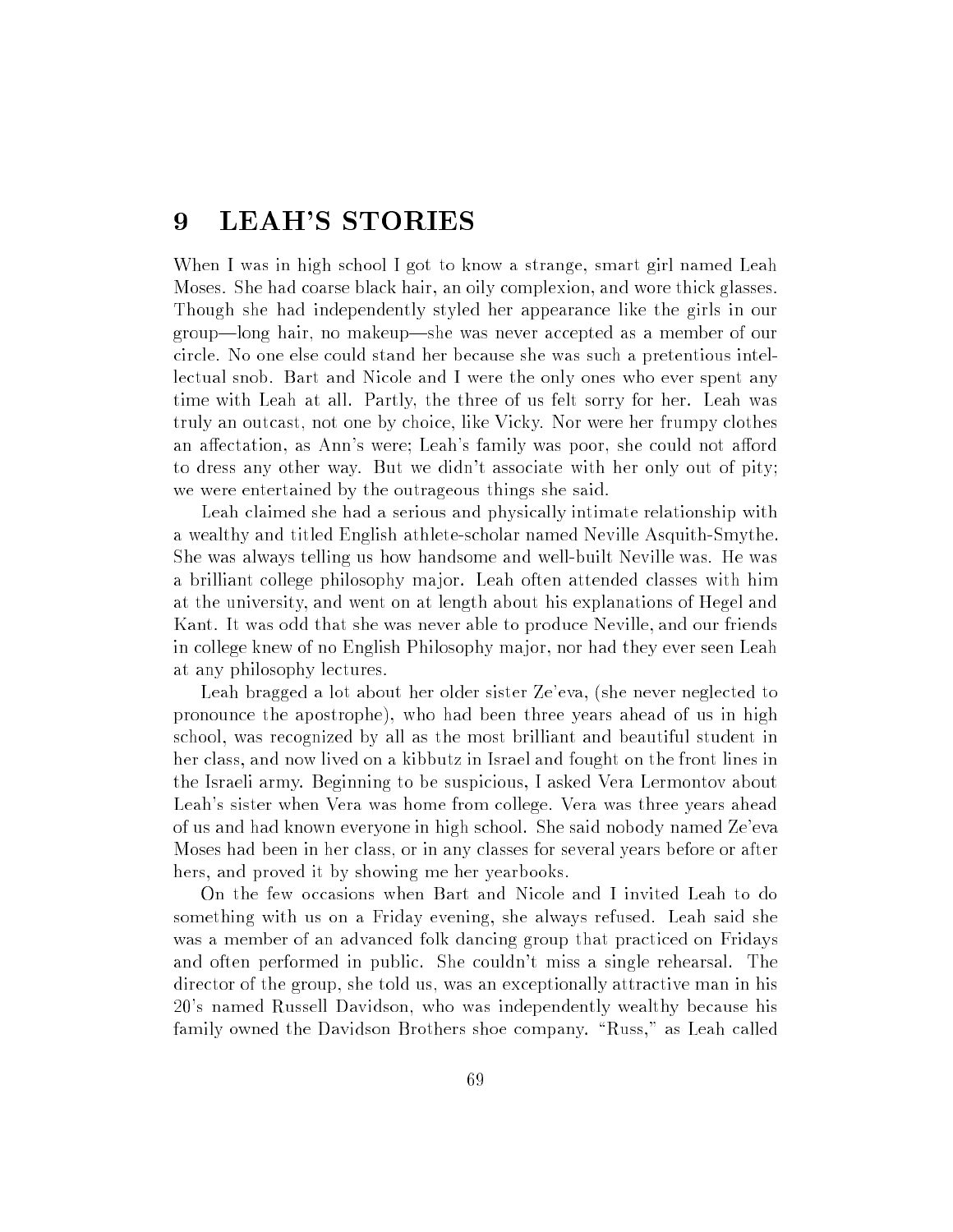him, was married, but he was always making passes at her anyway when he picked her up in his Rolls Royce Silver Cloud. Of course, he never picked her up in his Rolls Royce at school, or anyplace else where we might actually lay eyes on it.

Leah said she was a concert calibre soprano. Bart and Nicole and I asked her why she didn't sing in the chorus. Leah was insulted by the question, explaining loftily, as though it should have been obvious to us, that the little amateur high school group was beneath her. She had recently sung the demanding role of the Witch of Endor in a professional production of a difficult Hindemith opera at the university theater. She described her elaborate costume in detail. I mentioned this to a friend of my parents who had been the music critic for the newspaper for the last twenty years. He said that opera had never been produced here.

Bart and Nicole and I didn't confront Leah with these proofs of her pathological lying. To do so would have been cruel and—even worse embarrassing. It might have been different if Leah's stories were destructive to others; in fact, the only person they hurt was Leah herself.

But once, after we'd been hearing about folk dancing and Russ and his Rolls Royce for several months, Bart couldn't resist saying, "Gee, this Friday folk dancing thing sounds like fun. You think we could ever come too?"

"I doubt it," Leah said with predictable haste. "It is a very exclusive and professional group. They're extremely selective about who they allow to participate; they have to be."

Privately, the three of us wondered what Leah really did on Friday evenings. If she didn't stay at home alone, we figured she was probably forced by her elderly parents to attend religious services or visit even more elderly relatives.

But two weeks after Bart had asked Leah if we could go to folk dancing, Leah phoned me on Friday afternoon to say that Russ had generously granted her permission to invite three of her more mature and sophisticated friends that night—just this once, of course—and she felt Bart and Nicole and I were the only ones who would prove acceptable.

I was very surprised that Leah had invited us; she had never suggested introducing us to her non-existent boy-friend, or showed us photographs of her imaginary sister, or invited us to her mythical operatic performances. Why would Leah volunteer to expose her lies and humiliate herself in this case? I told her I'd think about it, hung up and called Nicole and Bart, who were both at Nicole's house. Nicole's interpretation was that Leah probably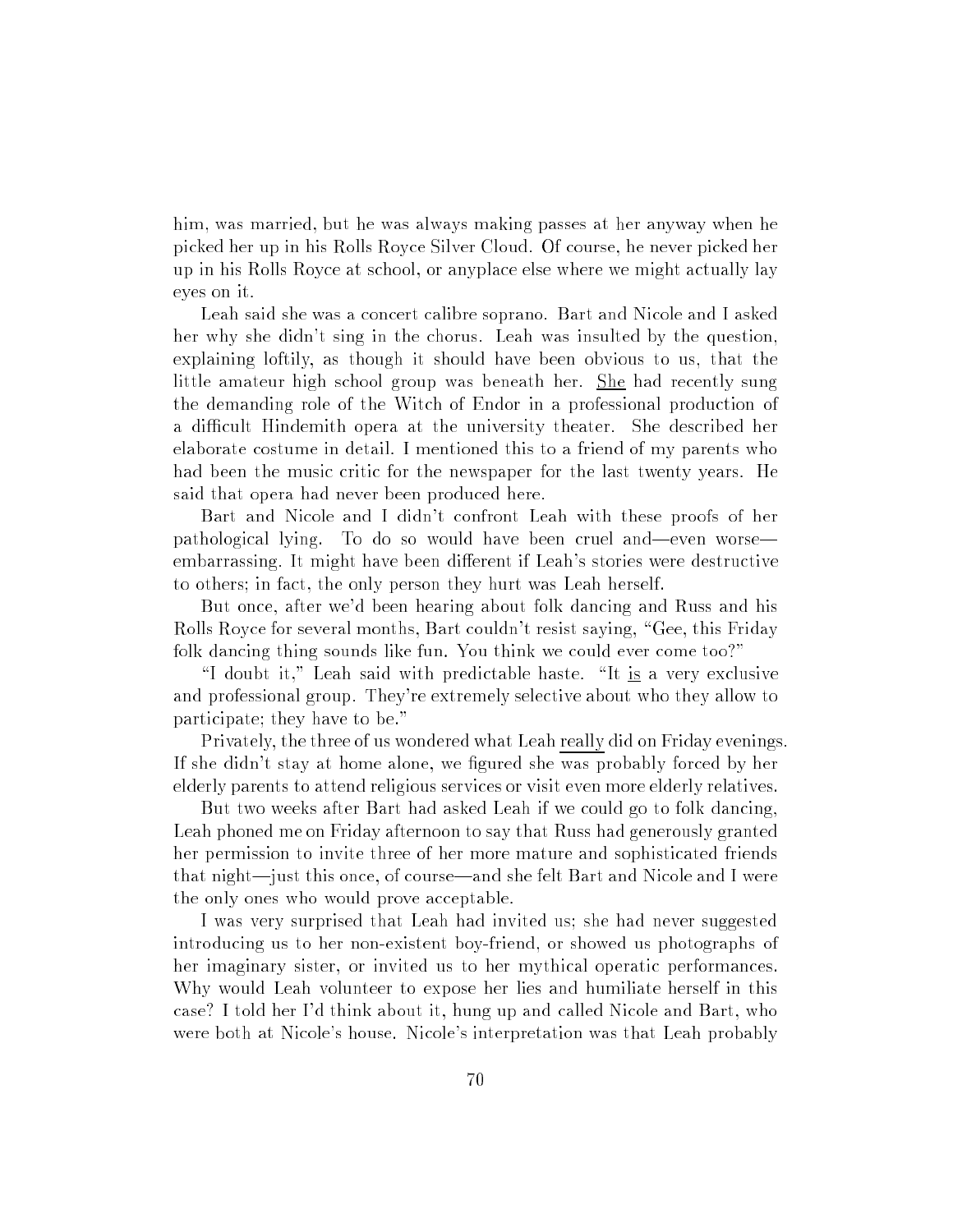knew we were going to a party that night to which she had not been invited. Asking us to her imaginary folk dancing group was safe, since she certainly did not expect us to skip the party to go with her. Leah's phone call was nothing but a feeble attempt to improve her credibility.

"What do you think she'd do if we did agree to go?" I wondered.

"It might be interesting to see what kind of excuse she'd come up with," Bart said. "Why don't you tell her we accept?"

I was reluctant to put Leah on the spot, but I was also curious. And it wouldn't be so embarrassing to do this to her over the phone. I called Leah back, and nodded knowingly to myself when she said that unfortunately Russ was not picking her up in his Rolls that night after all. It was so irritatingly predictable that I couldn't keep from saying, "So you weren't really inviting us?"

There was a long silence on the other end of the phone, as I expected. But I was not prepared when Leah asked if one of us could get a car tonight. She didn't have access to a car, but she knew the way. I said sure, and slowly hung up, wishing I hadn't accepted. We would miss the party. And probably all that would happen was that Leah would pretend to get lost, and we'd just drive around aimlessly, listening to more of her stories. Nicole and Bart felt the same way. But it was too late to back out now.

We didn't get lost; Leah gave Bart excellent directions. We could hardly believe it when she pointed out an old warehouse downtown and told him to park at the next space he could find. As we walked back toward the building there was no need for her to draw our attention to the gigantic and gleaming Rolls Royce Silver Cloud reposing ma jestically in front of the shabby, unlit doorway. No one could not have noticed that car. We exchanged glances of amazement. None of us had ever seen a vehicle like that in our lives.

Lively ethnic music in a minor key grew louder as we climbed the four dingy flights of metal stairs. Leah pushed open a door on a landing lit by an unadorned lightbulb and stepped inside. We shyly followed her into a large room with bare walls and a scuffed wooden floor. Unfamiliar instruments tooted and trilled rhythmically from a phonograph in one corner equipped with two large, expensive looking speakers.

A group of about a dozen people, college age and older, danced in a line holding hands. The women had long hair and no makeup, and wore bright peasanty skirts and blouses. Many of the men had beards and all wore jeans and T-shirts—except one, who stood out from the rest in black trousers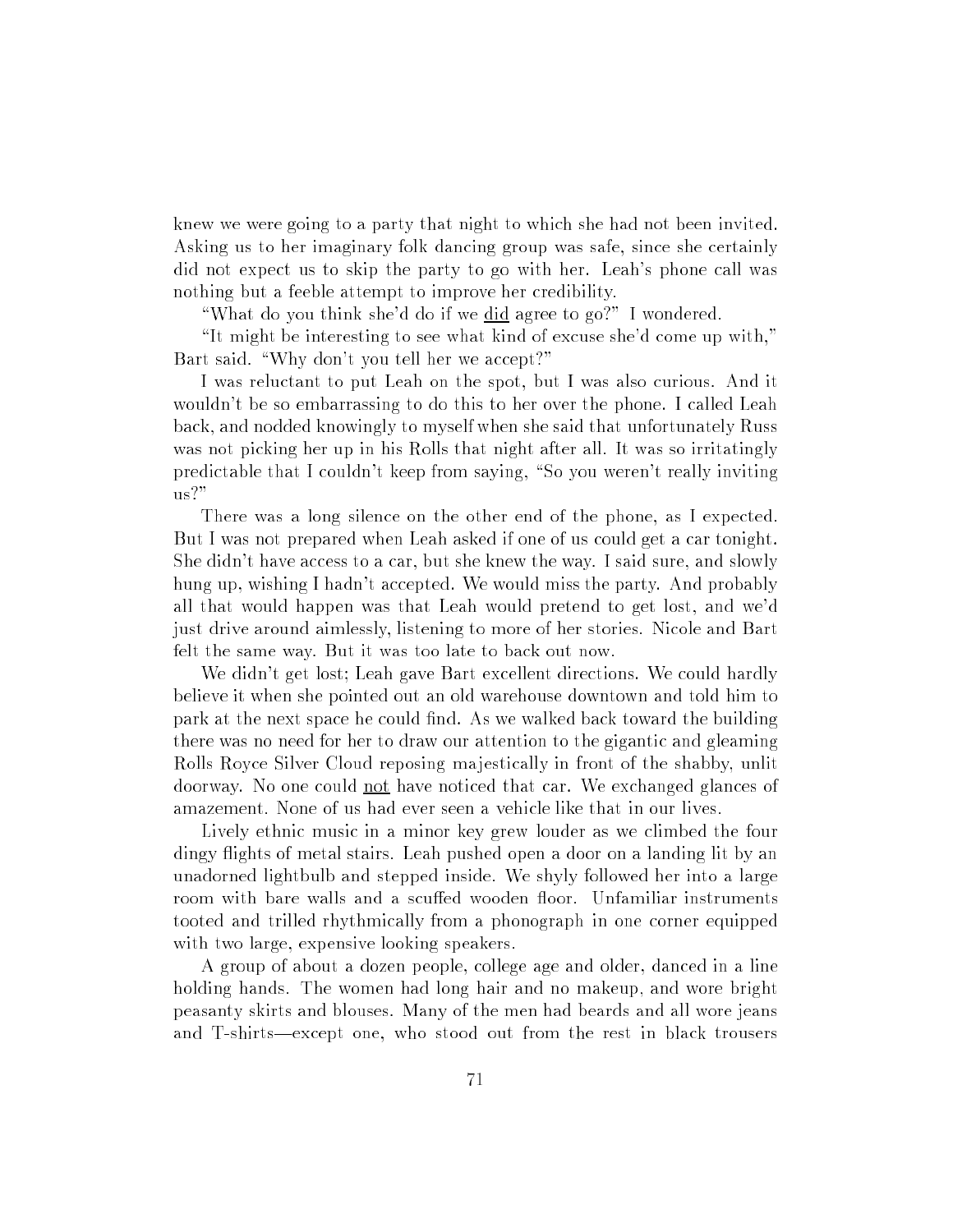and turtleneck. He was tall and very lean, with short hair and no beard or mustache, and danced at the head of the line, leading the others along.

Their feet moved in complicated patterns, hopping occasionally, jumping back and then forward again, as the line snaked around the room. Sometimes the leader would lower his head and glide underneath two other dancers' joined hands, pulling the line around and through itself. Everyone was sweating and smiling. The leader never missed a beat, one arm held above his head, his face lifted almost ecstatically as his feet breezed through the intricate steps. Some of the others, I was relieved to see, stumbled at times, losing count, looking down at their feet, their mouths moving silently as though repeating instructions. They were too involved to pay any attention to our arrival. Leah ran out onto the floor, grabbed the hand of the person at the end of the line, and plunged skillfully into the dance—though being short and chunky, she wasn't particularly graceful.

When the music ended they all dropped hands and began talking and laughing, wiping their brows and catching their breath. The leader rushed to take the needle off the record. Then Leah introduced us to Russ, and his wife Maria.

Russ wasn't nearly as handsome as Leah had described him, but he was good-looking enough, with a narrow face and a long jaw. He didn't say much; he was clearly eager to get on with the next dance, and hurried back to the phonograph. Maria, who had thin brown hair and a round face and wore a knitted shawl, was very gracious. She said in a gentle voice that she was glad to meet Leah's friends, was happy we had come, and told us it was really easier than it looked and she hoped we'd have a good time. "Do Mayim next, Russ," she called over to him. "That's the best one to get people started on. It's an Israeli dance, about water," she said quietly again to us. \You'll catch on right away. Come on."

Though we were awkward and self-conscious at first, Mayim did turn out to be pretty easy. You did a few simple steps around in a circle, then ran into the center and back with your arms raised during the chorus, chanting "Mayim" along with the singers on the record. We felt breathless and invigorated when it was over, and even more invigorated at the end of the evening, after stumbling through, and eventually learning, more complex dances. "Please come back," Maria said as though she meant it, and even Russ nodded encouragingly in his inarticulate way. "Feel free to bring other friends too—the more people, the more fun it is," Maria urged us.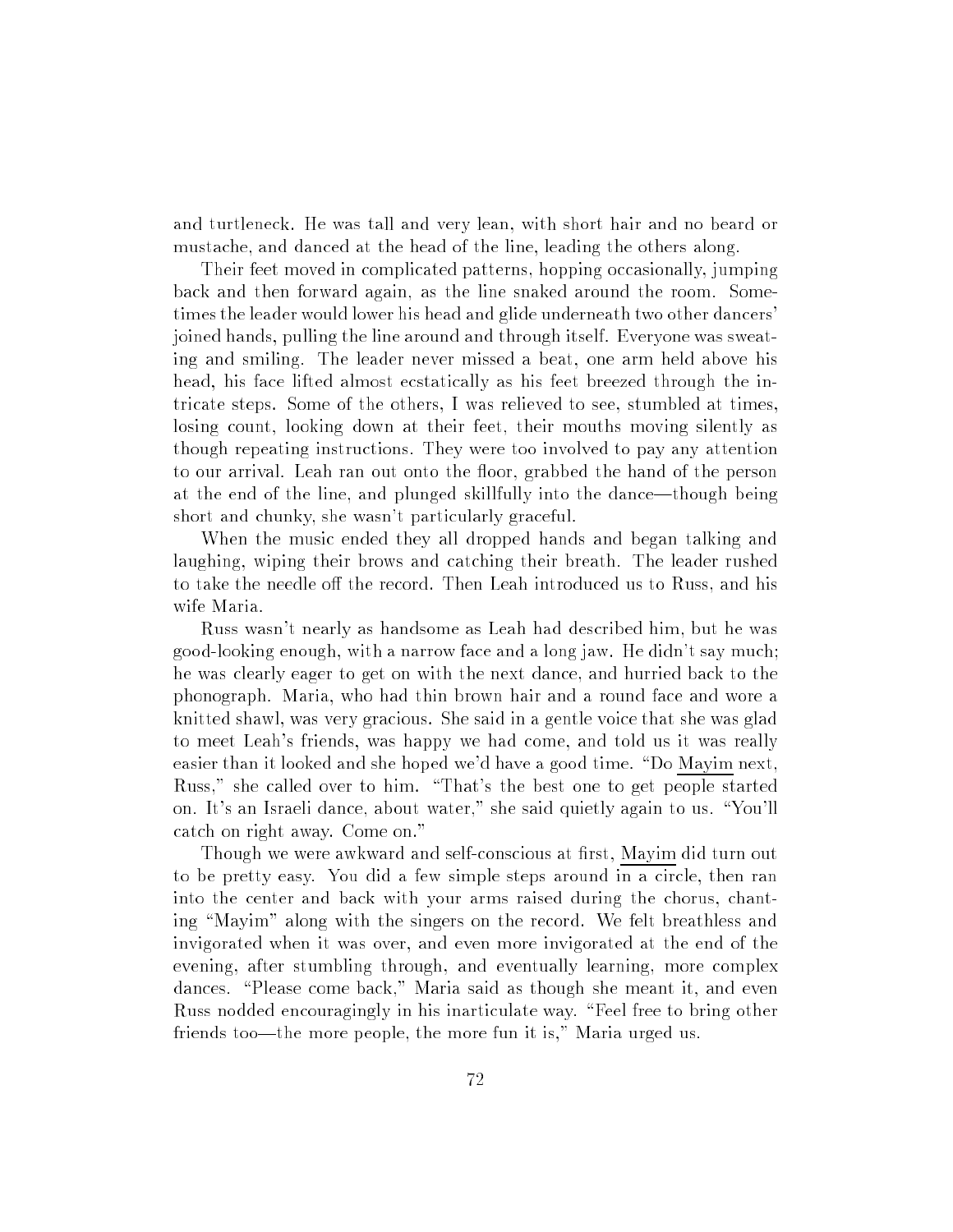It occured to me to ask Leah why she had told us this group was so exclusive and that the leaders were reluctant for her to bring anybody, when in fact they were clearly eager for more participants. But I was in such high spirits that I didn't feel like pinning Leah down—especially because Leah did not seem to share our ebullience, but was strangely silent on the way home.

Vicky was intrigued when I told her how much fun folk dancing had been, and described to her the seemingly far-out, counter-cultural people who had been there—not to mention the incredible Rolls Royce. Vicky was also somewhat incredulous that dumpy Leah, who pathetically invented all those stories about herself, would actually be involved in anything so interesting. But she was free the next Friday and decided to give it a try. She asked Ann and Emily to come too, as insurance, in case it did turn out to be boring. <sup>I</sup> invited Dave, and Nicole asked Matilda to come.

It didn't occur to me to mention any of this to Leah, though I was thoughtful enough to ask her, at school on Friday, if she needed a ride that night.

"A ride?" she said, as though she didn't know what I meant.

"Yeah. To folk dancing."

"You're coming back?" she said, a funny expression on her face. "All three of you?"

"Sure. You saw what a good time we had. And Vicky and Ann and Emily and Dave and Matilda are coming too."

"But . . ." Leah's eyes swam around behind her thick glasses. She didn't know what to say.

"It's okay, isn't it?" I asked her. "Maria told us to bring more people. She said the more the better."

Leah lifted her chin. "Thanks, but I don't need a ride," she said. "Russ is picking me up in the Rolls." It wasn't his Rolls now; it was "the Rolls."

"I know this is going to be boring," Ann kept saying grumpily, all the way downtown. She stopped complaining when she saw the Rolls Royce, parked grandly in the same spot it had occupied the week before. Since Leah wasn't with us now, we took our time examining it, peering through the smoked windows at the lush leather and teakwood interior, stroking its flanks, murmuring words of awe. It was awhile before we tore ourselves away and clomped up the stairs.

Again we arrived in the middle of a dance. But this time some of the dancers—though not Leah—turned and looked when so many new and unfamiliar faces appeared at the door. Russ Davidson, I noticed, rapt though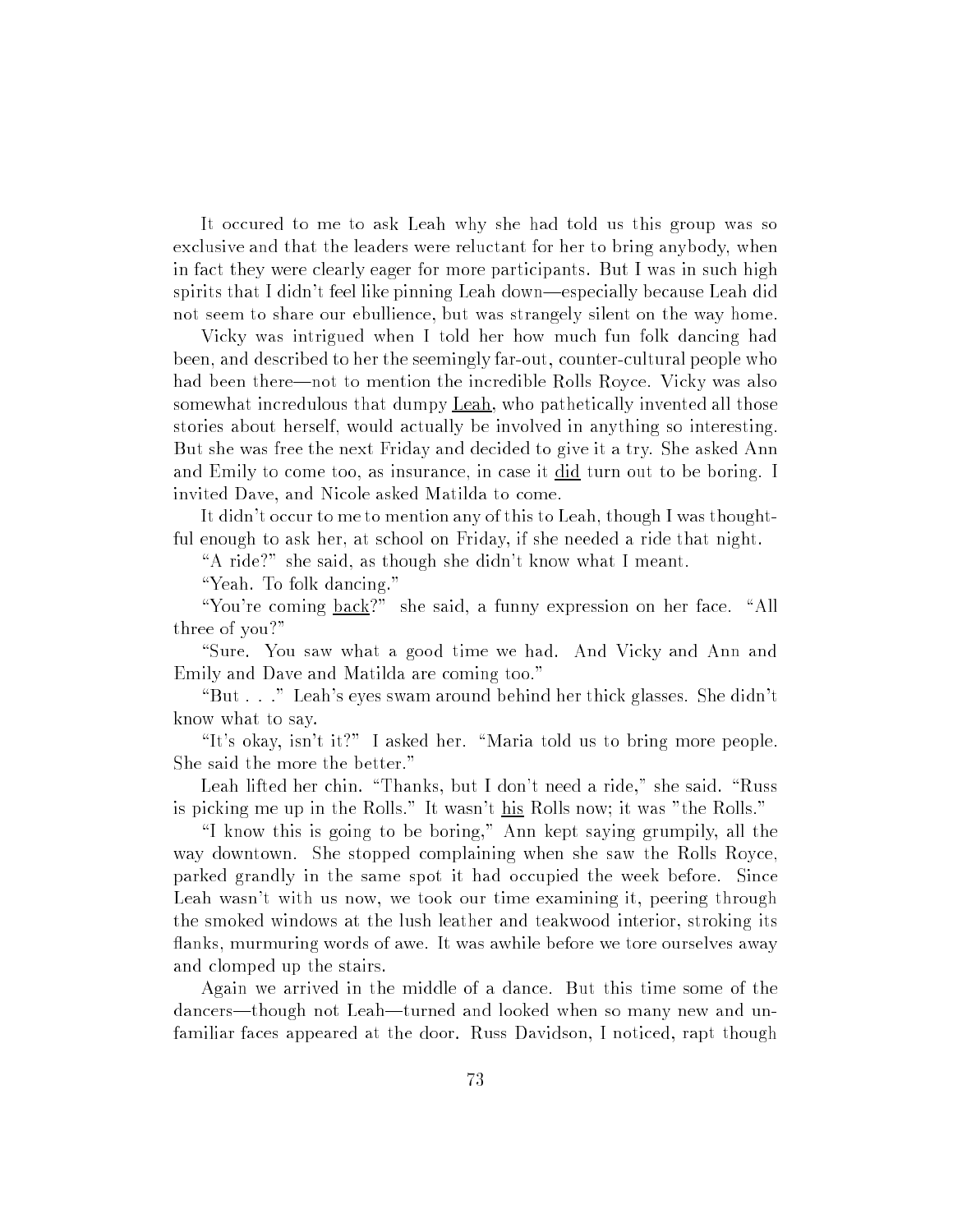he was, glanced several times at Emily, without missing a step. And when the dance was over he zipped right over and actually articulated an entire sentence to us, his eyes on Emily.

With more of our friends there we had an even better time than we had the week before. Russ was very patient about teaching us steps to dances that the old hands already knew, focusing his attention on Emily, who learned quickly and was quite graceful, with her slender body and long pale hair. Leah made it clear, by looking the other way and tapping her plump foot, that she already knew these dances perfectly. She also spent more time talking to the other people there than to us. It briefly occured to me that she must have enjoyed her unique position as the youngest member of the group—a group that had clearly accepted her, as no group of her contemporaries at school did. But I never got around to mentioning this thought to Nicole; I was too preoccupied with other people to think much about Leah.

Leah was pleasant enough to us afterwards, smiling and waving when she got into the Rolls with Russ and Maria. As Russ pulled away, he looked back several times at Emily.

We brought more people the next week; now our friends outnumbered the original dancers. We also began to get to know some of these people; holding hands and dancing with them broke the ice quickly. Afterwards, Maria suggested going to a coffee house in a hip nightclub area in the city. Emily, Ann and Vicky rode in the Rolls, though Leah made sure to claim the front seat. Maria was happy to ride with us.

We had fun at the coffee house, where there was a folk singer. Emily's older brother Chuck, who was taking a semester off from Harvard, borrowed the entertainer's guitar and played a few songs himself; the rest of usexcept for Leah—sang along with him. Leah seemed bored by the singing, preferring to ll me in on Neville's latest theories about Wittgenstein. But Maria Davidson was very impressed with Chuck's skill. Russ Davidson sat next to Emily, speaking little himself, but listening closely to everything she had to say. It was flattering that these wealthy, youthful and bohemian adults seemed to enjoy spending time with us. It became a pattern to go to the coffee house with the Davidsons after folk dancing. Now we couldn't wait for Friday nights.

After this had been going on for a month or so, Maria telephoned and invited Vicky and me to come to their house for dinner on Saturday—she had invited Chuck and Emily too. "But, uh, maybe you better not say anything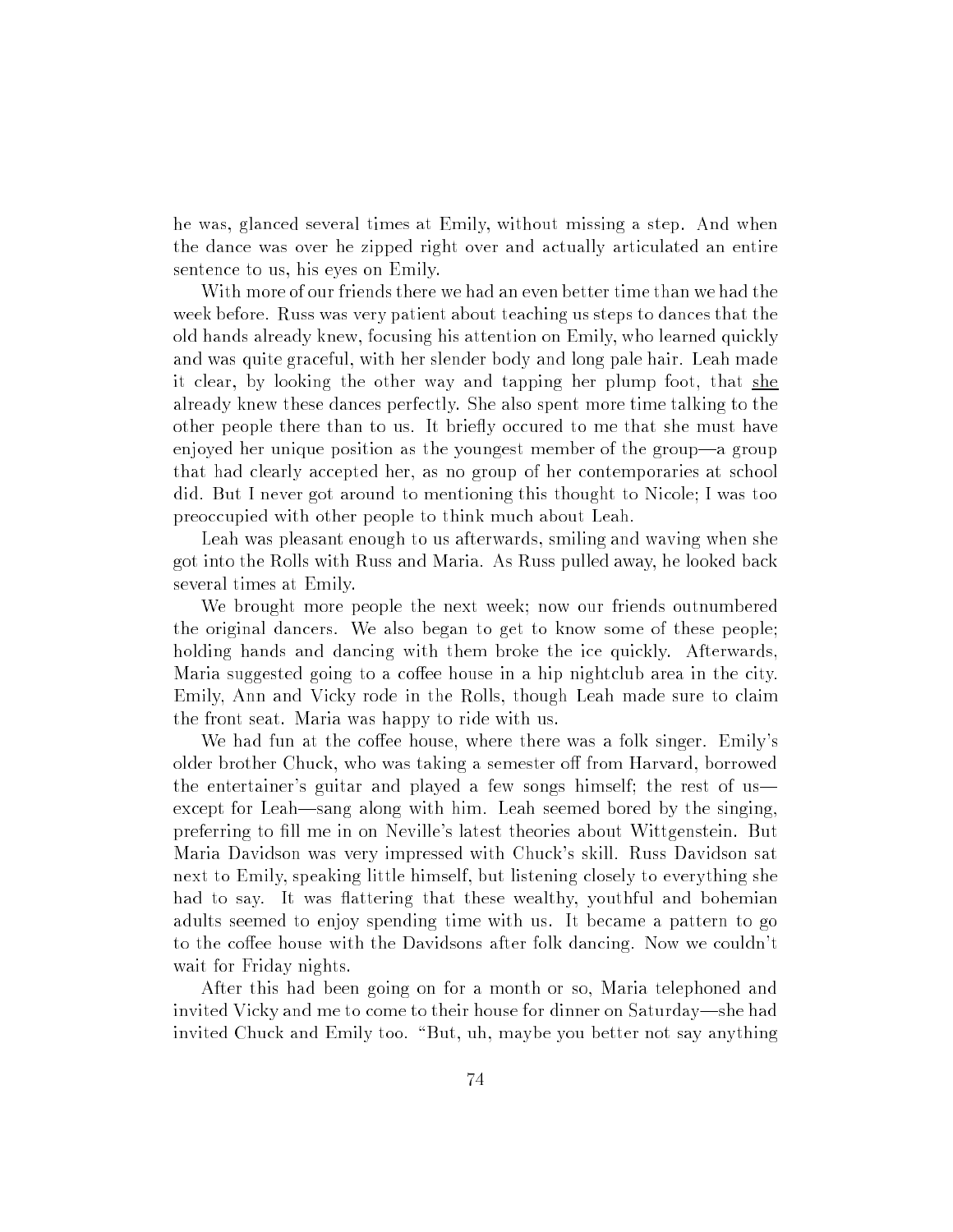about this to Leah," Maria cautioned us. We assured her we wouldn't. We were thrilled by the invitation, and couldn't wait to see what their house was like.

It was not the mansion we had anticipated, but a spacious modern splitlevel in a subdivision. Maria was savvy enough to figure we had expected something showier from people with Russ's kind of money. "Russ's family has an estate," she explained, "but that kind of place isn't for us. It's stuffy, with all those servants hovering around." She managed to say this without sounding the least bit pretentious, perhaps because of the gentle way she spoke.

We sat in the living room before dinner; Russ played folk dancing records. Batik prints and other folk art hung on the walls; bright woven rugs were scattered over the oak floors. The furniture was Danish Modern, and a lot of it matched. Unlike our parents, who furnished their houses with second-hand stuff, the Davidsons had obviously just gone to expensive stores and bought whatever they wanted.

They were very informal and relaxed. Maria didn't go to a lot of trouble over the food. We had overdone steaks and baked potatoes with margarine and frozen vegetables. Russ, as usual, didn't say much, but Maria was a lively conversationalist. We talked about folk music, and movies and novels. and Maria asked us about our families and friends.

It was Maria who brought up the sub ject of Leah. \What did Leah tell you about us?" she asked casually, adjusting her shawl.

Vicky, Chuck and Emily turned to me. I was the only one who knew Leah very well. I wasn't sure what to say. I wanted the Davidsons to like me and find me witty, and it would be easy to put Leah down in an amusing way. But they were apparently friends with her; if I were critical of Leah it might offend them. "She told us how much fun folk dancing was. And she did mention Russ's family business—and the Rolls Royce."

Maria leaned forward with what seemed to be a conspiratorial smile. \Did you believe her?" she asked me in her soft, breathy voice.

It would have been an odd question—about anybody other than Leah. I remembered that Maria had specically asked us not to tell Leah they had invited us here. Maybe I  $\underline{\text{d}}\cdot \underline{\text{d}}$  have to be too careful after all. "I didn't believe a word," I said.

Maria laughed. I seemed to have said the right thing. "You'd already heard all about Ze'eva then?" she said, cleverly imitating Leah's pronuncia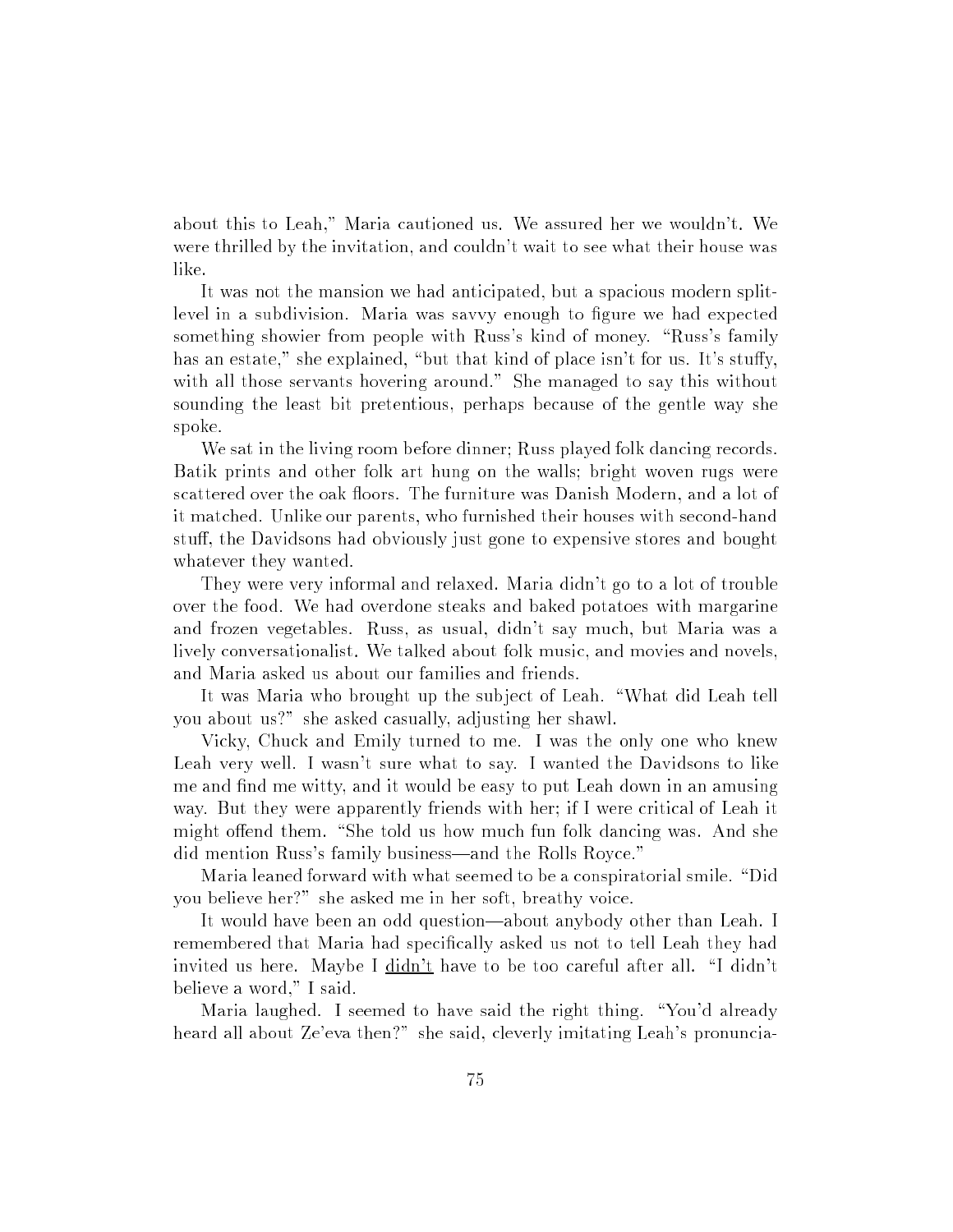tion of the apostrophe.

I nodded. "Then I asked a friend who was in what Leah said was Ze'eva's high school class. She'd never heard of her—and there was no Ze'eva in any of her yearbooks."

Maria glanced at Russ, then back to me. "It's interesting that you found actual proof. We just assumed that Ze'eva inhabited the same world as Neville Asquith-Smythe."

"And the Witch of Endor," I eagerly put in. "I also have proof that opera has never been performed here. God, I was so surprised when it turned out that you two, and folk dancing and the Rolls Royce, actually existed."

This time Russ laughed too. Maria shook her hair back. \Well, we couldn't believe it when you guys started showing up either. We were beginning to suspect that Leah had no friends at all outside that imaginary universe of hers."

"How did you get to know Leah?" Emily asked.

"She just showed up at folk dancing, almost a year ago, I guess. She found out about the group somehow. She seemed interesting—the things she told us about herself were a little more subtle at first. Then, after we were better friends with her, the stuff she told us got wilder and we began to put two and two together. You have to admit, she can be entertaining."

There was a certain edge to Maria's voice now; I wondered if there might be any truth to Leah's remark about Russ making passes at her. But later, Maria did not seem the least bit concerned at how close Russ was sitting to Emily, his arm along the back of the couch almost touching Emily's shoulder. On the way home Chuck mentioned that he was sure Maria had been flirting with him. If Maria had some gripe against Leah, it didn't seem to have anything to do with jealousy over her husband.

We didn't tell Leah that, more and more often, certain of us had dinner at the Davidson's, or that the Davidsons began showing up at parties of ours that Leah was not invited to. She didn't need to have it spelled out for her. It was obvious, simply from our chumminess at folk dancing, that the Davidsons had become part of a group that had never included Leah.

The Davidsons got to know our parents. Mom thought Maria was interesting and intelligent enough. She was baffled by Russ, who hardly ever said anything, and when he did, it was always about folk dancing. "All that money," Mom said, wistfully shaking her head, "and all he can think of to do with it is buy that car, and run a folk dance group."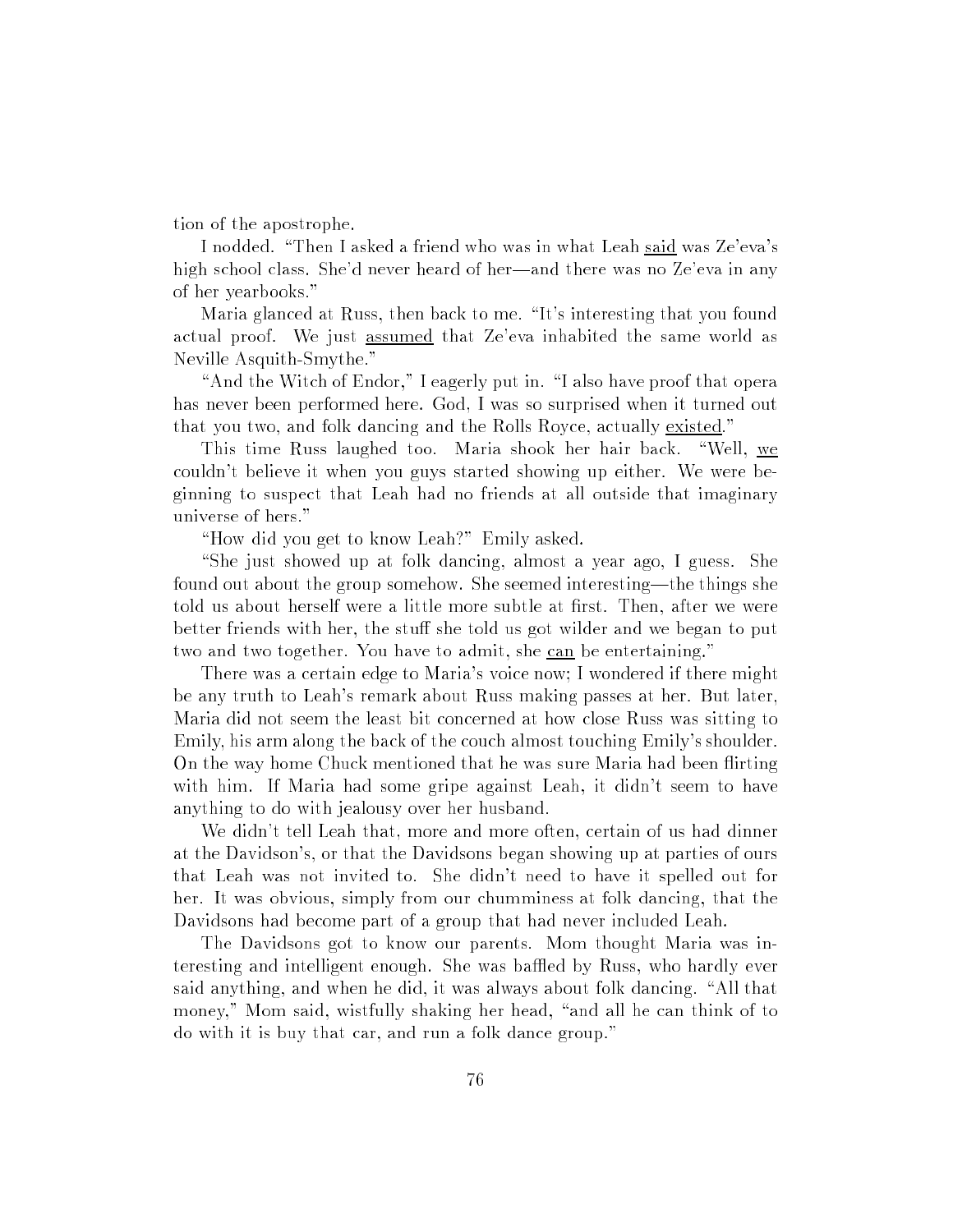There were now so many of our cronies at folk dancing that the downtown loft room was no longer big enough. It was also inconveniently located for the ma jority of the participants. Russ made arrangements with a Jewish community center in our suburb, which was more attractive and had a lot more space. After the move, even more kids began to show up. The pituhpeople had always gone to something called \Wigwam" on Friday nights, where they danced to rock music; now we oddballs had our own equivalent. It was in my Junior year that folk dancing became an official high school club, with a very crowded picture in the yearbook. Leah did not come to be photographed.

It was Emily these days, not Leah, who was driven to folk dancing in "the Rolls" (as we referred to it now). Russ was fair, and gave everyone a chance to experience it at one time or another; Emily was the constant. He even began picking us up at school; it was intensely satisfying that all the pituh-people hanging out in front of the building, like Steve Kamen, often saw us getting into that car. Leah never seemed to be around when this happened.

It was the smoothest and most silent car any of us had ever ridden in. The seats were wonderfully plush. We loved opening the teakwood bar in the back seat and pretending we were actually drinking as we floated along—though Russ, who had no interest in alcohol, never bothered to keep it stocked. He had no interest in his executive position at the shoe company either, though he dutifully appeared there and made the motions five days a week. Folk dancing was his single passion.

Leah still came to folk dancing, though she was now only a minor participant, no longer included when we went out afterwards. We didn't discuss folk dancing with Leah, and she never brought it up. When Bart and Nicole and I had time to talk to her, she regaled us with increasingly elaborate stories. We heard about her cousin, the wealthy and critically acclaimed novelist (whose books were only published in Hebrew, of course, and not available in this country). We heard how Neville had proposed to her, wanting to make her Lady Asquith-Smythe, despite his parents' objections that she was an American and a commoner. But Leah was keeping him dangling; she wasn't sure she wanted to live in England, because of the climate. Anyway, she told us, she had taken advanced placement tests and had already been admitted, with large scholarships, to Radcliffe and Smith and Stanford, though she was only a Junior. Once Leah disappeared for a week, telling us afterward that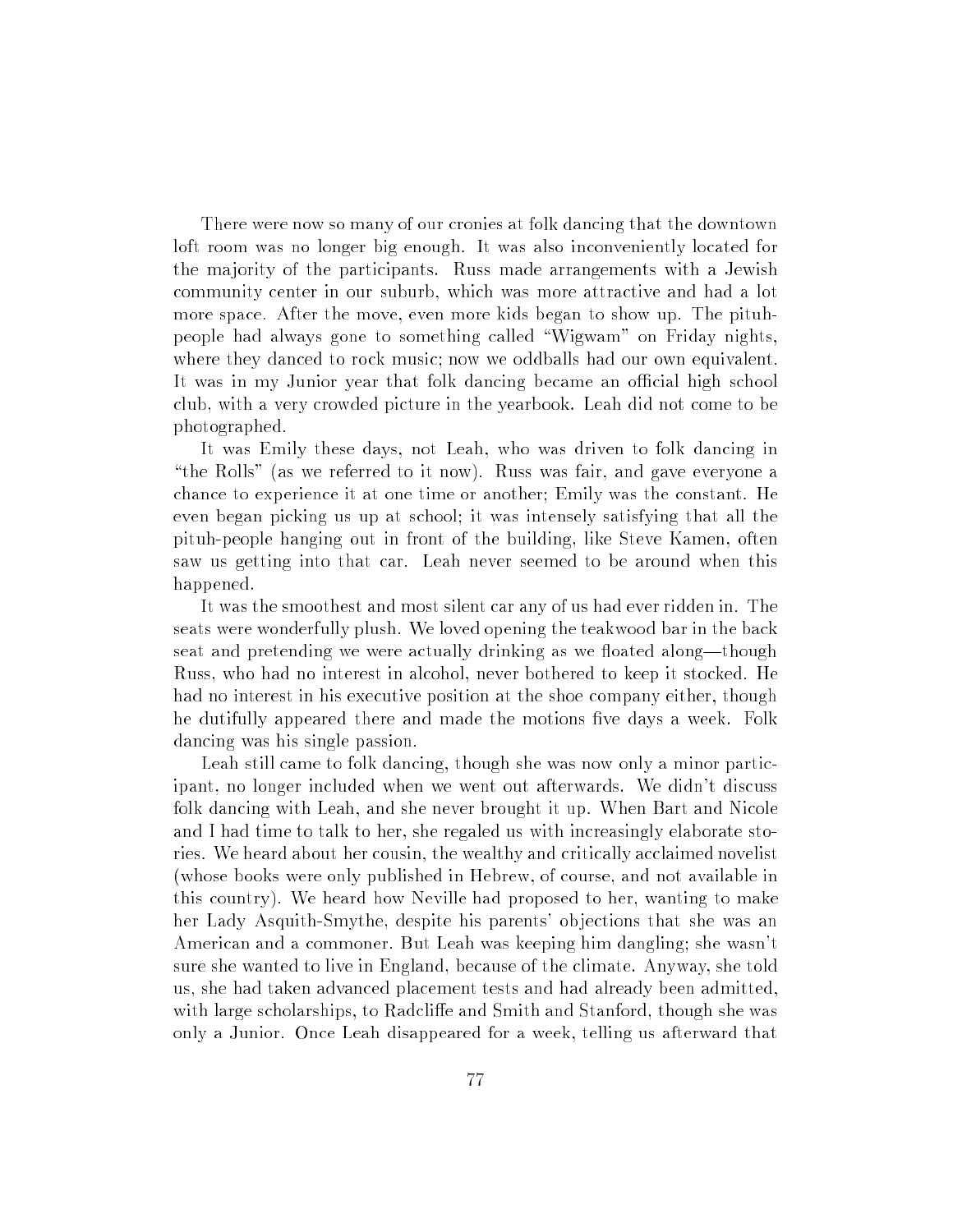she had been in Israel at Ze'eva's wedding to a famous Israeli lm star and director. Leah then mentioned that a long poem she had written had been accepted by a prestigious literary magazine, and would be published at some undisclosed point in the future.

Now I was able to report these stories to Maria. Her laughter was always unusually brittle when we spoke of Leah. I did comment on this reaction to Nicole. "I think the Davidsons must have gone out of their way to be friendly to Leah at first," she said somewhat pensively. "Like maybe they trusted her in some way, and now Maria feels insulted that Leah kept feeding her these lies. You can sort of understand it, in a way. Poor Leah."

"Leah doesn't feed them to her now," I said. "I get the feeling the Davidsons hardly ever talk to her at all any more."

"Poor Leah," Nicole said again. She took a long time adjusting her glasses.

Naturally no one believed Leah when she said she had decided to accept Stanford's offer and would be going to college a year early. But when the rest of us began our senior year, Leah wasn't around—though it took awhile for anybody to notice. I checked with the guidance counselor, who confirmed that Leah had in fact placed out of her senior year in high school and was now at Stanford. We were all amazed—not because Leah wasn't smart enough, but because she had been telling the truth.

"It seems kind of silly to me," Mom said. "Why rush things like that? Your high school years are important. You might as well take the time to enjoy them while you can."

There are more stories about the Davidsons and some wild parties we had, stories about Russ and Emily, and Maria and Chuck. But they seem less important to me now than Leah's stories.

I wrote to Nicole, who was then a foreign student in Italy, about Leah's sudden departure for college. \I think she'll be happier there," Nicole wrote back. "No wonder she wanted to get away. She had only one good thing in high school—and she lost it."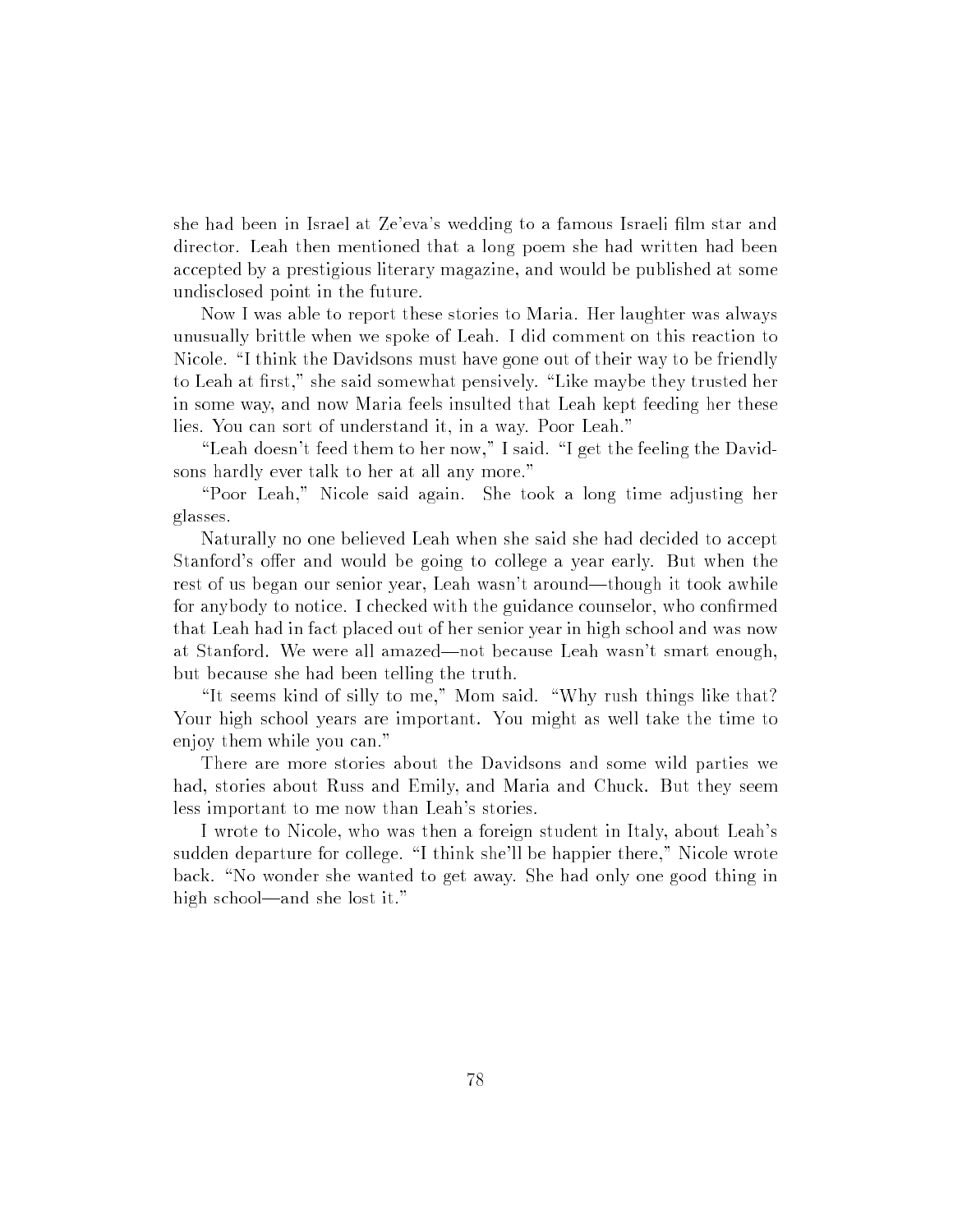## 10 THE MAGIC CHALK

In high school, we were friends for awhile with a young history teacher named Mr. Evans.

Mr. Evans was small, bearded and very skinny, and extremely clever and amusing. His parents had emigrated from Ireland, and he loved to talk. Mom especially was impressed by his wit, and they enjoyed spending time together. But Mr. Evans was really closer to our generation than to Mom and Dad's. He had an apartment near our house, and when he gave Vicky and me rides to school he let us smoke in his car. When folk dancing became an official school club it needed a faculty sponsor, and Mr. Evans volunteered. He was perfect, since he already came to folk dancing anyway (though he just watched, never danced), and so having him there did not interfere at all with the fun, as almost any other teacher's presence would have.

Mr. Plotkin, the art teacher, was a lot older than Mr. Evans but also a cool guy (his beautiful young wife was a former high school student of his). Mr. Plotkin had once taken a university course in lm-making, and had a sixteen millimeter camera. I was a junior when Mr. Evans came up with the idea of a group of students making a movie, with his and Mr. Plotkin's help. (This was years before video cameras came along; making a movie was a very unusual project for high school kids.)

About six of us began by meeting at Mr. Evans's apartment and brainstorming for a plot. I wanted to do something with a slightly fantastic element to it. Mr. Evans didn't have many actual suggestions, but his presence created a certain pressure on us to come up with something, and he did not hesitate to express his opinions of our ideas. In a few meetings we put together what we thought was a really good story, and came up with a title, "The Magic Chalk." With guidelines from Mr. Plotkin, Bart and Nicole and I wrote a professional shooting script, organized into numbered scenes.

The story was about three little boys who find a piece of chalk on the school playground. They break it into three pieces, to share it. One boy immediately draws a picture of a lion on the blacktop; another draws a picture of a horse. The third boy can't think of what to draw, and grows more and more frustrated as he watches the other boys producing their masterpieces, drawing nothing himself, sighing and fingering the chalk.

One of the other boys looks up—and for the first time notices a statue of a lion across the street, in front of the city hall, very much like the picture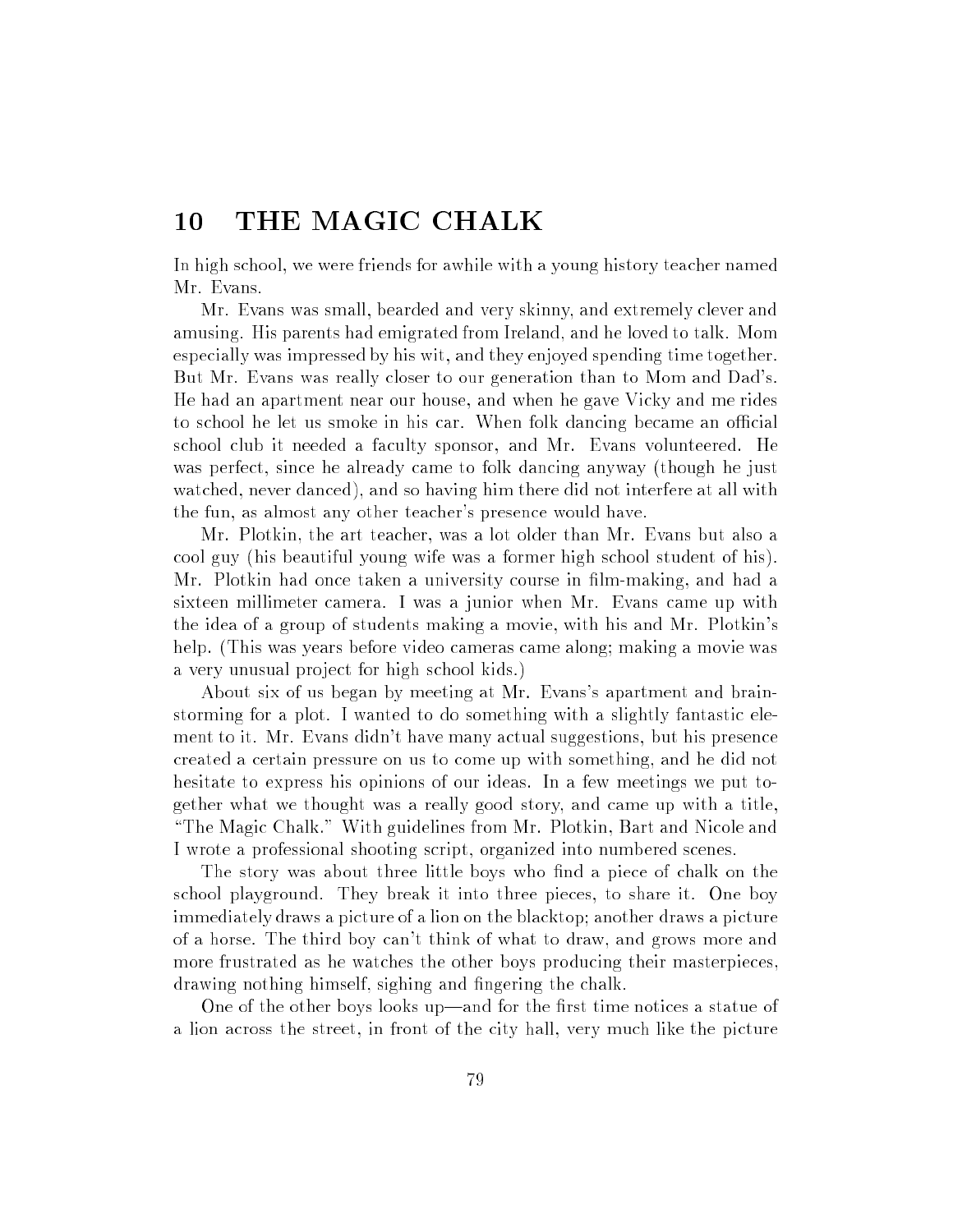he has just drawn. He is enchanted by it, and runs across the street to pet the cement lion. Then he dares to climb up on its back. He pretends to ride it through the jungle, joyously bouncing up and down. But soon a dour businessman comes out of the building and interrupts his fantasy, angrily makes the boy get off the lion, and sends him away humiliated.

The second boy, who has drawn a horse, skips away from the playground. Passing a diner, he sees a pinball machine through the window—with a picture of a horse on it, very much like the one he has just drawn. He hesitantly enters the diner, and watches the three tough teenagers who are playing pinball. When they leave the game to eat their hamburgers the boy takes over the machine. He inserts his one dime and begins to play, having a wonderful time, racking up a tremendous score. But the three toughs have been watching him from the counter, and soon one of them nastily slaps the machine, making it tilt. The boy's game is ruined, and his dime is lost. The toughs laugh while he tries to blink back his tears.

The third boy is still on the playground, still unable to draw anything, nervously bouncing his ball. He sees the other boys' pictures again. Even more frustrated now, unable to create a real drawing, he kneels down and scribbles an ugly jagged line, then angrily throws down the chalk and marches away.

He wanders into a seedier neighborhood, still bouncing his ball. He pauses by a storefront. A woman comes out of the store and rudely pushes him out of the way, glaring at him. He begins throwing the ball against the wall of an apartment building, near a window. Suddenly a man rushes out onto the fire escape and screams at him to go away. The boy looks wildly around, confronted on all sides by hateful graffiti, signs reading "Violation" and "Stop." The man is still shouting at him. The boy squeezes his eyes shut and hurls the ball, which smashes the apartment window-in exactly the same shape as the line he scribbled with the broken piece of chalk.

He rushes away, back to the playground. There are the three ominously prophetic drawings and the strange piece of chalk, which is magically whole again. He reaches out for it, wondering if he should pick it up. Then he decides it is too dangerous and runs away. The camera pans back to the piece of chalk, which has written \The End" on the pavement.

Mr. Evans and Mr. Plotkin used the shooting script to apply for a grant from the school board. The grant was approved. Mr. Plotkin said the check was small, but might possibly be enough, if we were careful.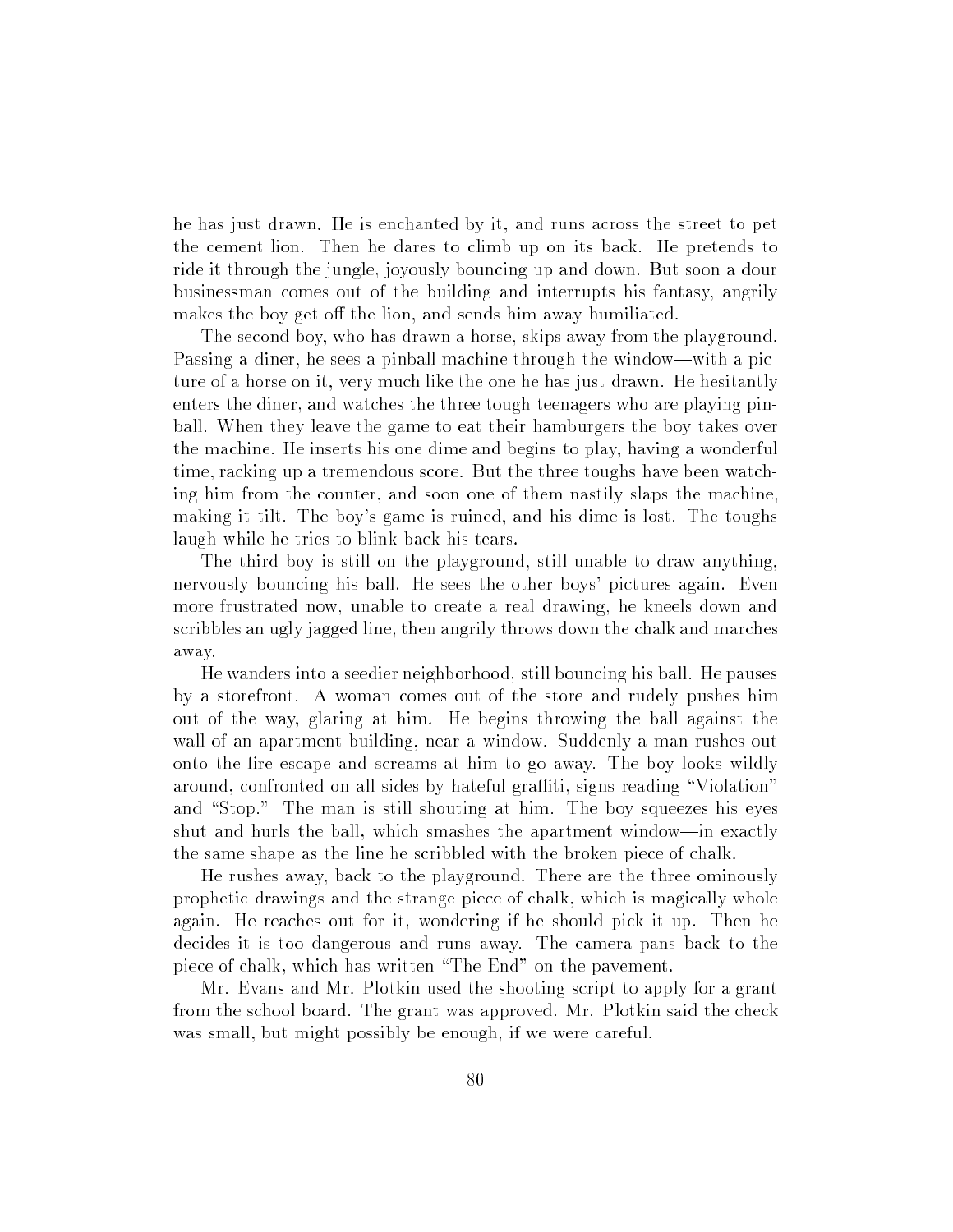We shot most of the film over spring vacation. Mr. Plotkin was the cameraman. Danny and Tycho and a friend of theirs named Herman were the stars. We picked Herman because he was cutely missing one of his front teeth. Mr. Plotkin was unsure about this. From experience, he knew that we might need additional shots later, and was afraid Herman might have grown a new tooth by then. "If that happens, I'll just knock it out," little Mr. Evans assured him with a genial chuckle. That didn't become necessary. (Though during shooting we often did have to send Herman home to put on the same clothes he'd worn the day before. His mother, who did not at first understand about continuity, wanted him to look nice in the movie, and kept putting different, clean clothes on him every day.)

Tycho was six, Herman was seven, and Danny, who was eight, played the leading role of the frustrated boy who can't create anything, and breaks the window. Dad was the dour businessman, Mom the glaring shopper, and I was one of the toughs in the diner. Vicky, the most photogenic of us all, was oddly enough the only person in the family who did not act in the film.

Tycho and Herman didn't really act. We just told them what to do, and they were so young that they usually behaved naturally in front of the camera. Tycho had his stubborn moments though, especially because we kept asking him to do the same things over and over again. All the scenes had to be shot many times, to be sure we would have several good takes and different camera angles to choose from when editing later. Tycho was in an especially bad mood the day we shot the scene when he sees the lion. He was supposed to look up from his drawing, suddenly notice the lion statue, and beam in surprise and delight. But Tycho was sick of this, he refused to smile, in take after take he would just look up and pout sullenly at the camera. We were wasting a lot of expensive film.

Finally Vicky and I figured out what to do. We stood behind the camera, and when Tycho looked up we suddenly began making the most obscene and violent gestures we could think of. His face lit up in an expression of innocent childish bliss. "Cut and print!" cried Mr. Plotkin.

We also had trouble with Herman at the end of the pinball scene. He was unable to cry on cue, but instead kept grinning at the camera, showing his missing tooth. Mr. Evans solved this problem by making him stare directly into the brightest light for several minutes, ordering him not to turn his head or close his eyes whenever he tried to look away. Soon we had a perfect shot of Herman blinking back tears.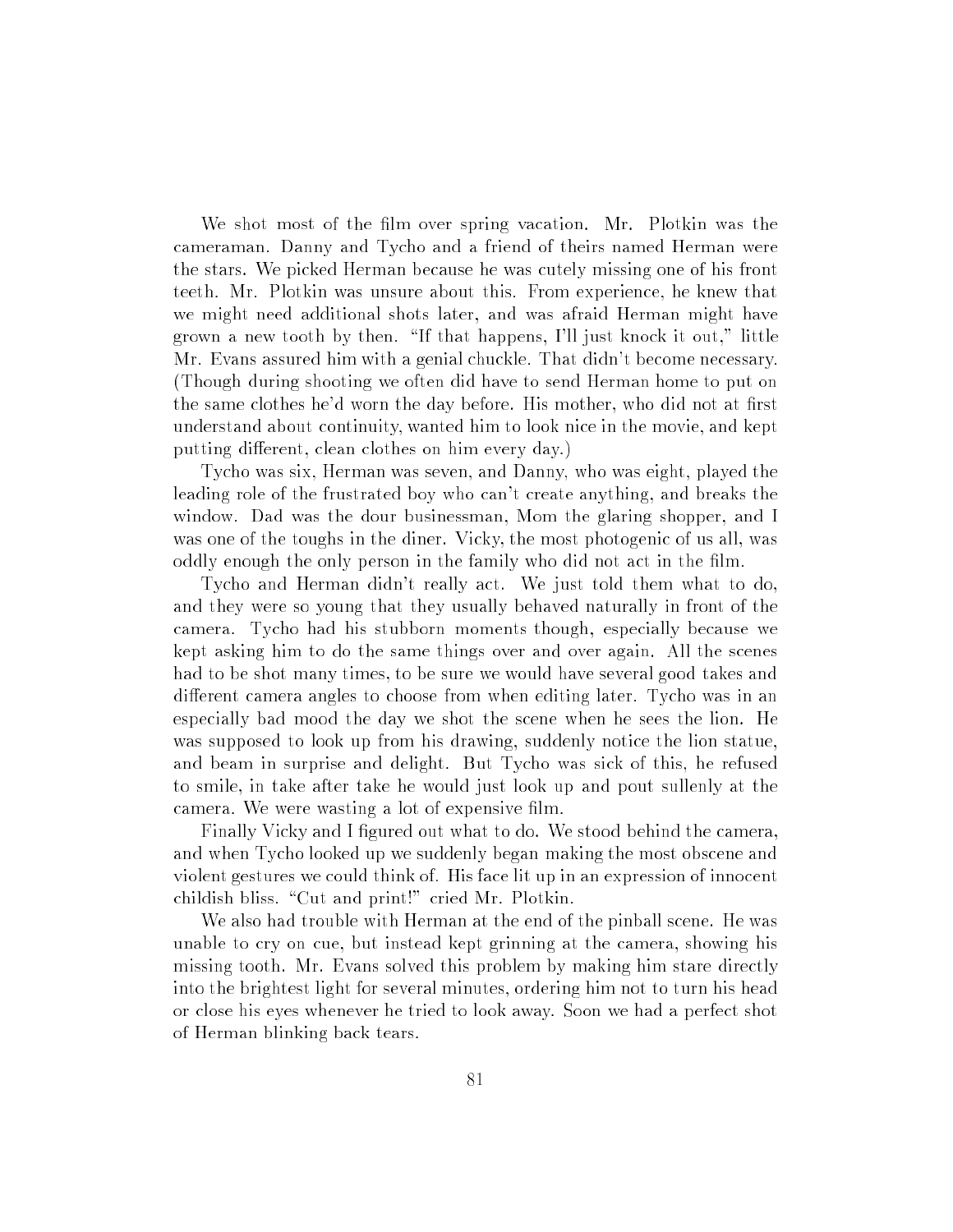Danny was old enough to know how to act. The nervous, frustrated role suited him, and he never had any problems scowling at Tycho on cue. He also responded well to coaching from Mr. Evans, who seemed especially concerned with the depiction of this particular character.

Danny was also very adept with the ball. We didn't really break an apartment house window. We broke windows in a deserted building downtown that was about to be demol-ished, filming every smash of the glass. We gave Danny the fun of throwing the ball through many of the windows himself, though Mr. Evans playfully insisted on breaking some of them too. We studied the broken windows and picked the one with the simplest, most easily recognizable shape. Then Mr. Plotkin took several still photographs of it. A few days later, using the photographs, he made a series of dots on the schoolyard pavement. All Danny had to do was quickly connect the dots with the chalk, to make a line the same shape as the shattered window.

Editing turned out to be more fun than shooting. Now we were in control; we didn't have the little brats to deal with any more. We didn't touch the original negatives, but used a cheap workprint, which was cut up into individual shots, each numbered and hung from a wire with a clothes-pin. We worked in Mr. Evans's small apartment, which was soon completely taken over by dangling strips of film. We rented a machine called a "Movieola," through which we could run the pieces of lm and watch them on a little screen.

The fun of editing was that you could play around with the storytelling. Once you'd selected the best take of a particular shot, for instance, you could cut it in half and then insert a piece of another shot into the middle of it, to keep the camera moving between closeups and long shots, and from one face to another. It was magical the way you could take scenes that had been shot on different days, in completely the wrong order, and rearrange them on screen to make them flow naturally together. Bart and Nicole and I came up with many clever maneuvers while editing that we had never thought of when we were writing the script.

We also made an effort to cut out everything that wasn't completely necessary, to pare down the scenes as much as possible. Mr. Plotkin did not participate in the editing—he was busy with his family now, and his duties as cameraman were completed. But he did give us some pointers before we started. "It's easy to fall in love with a shot and let it drag on longer than it has to," he told us. "Shorter is always better, even if it's just by a few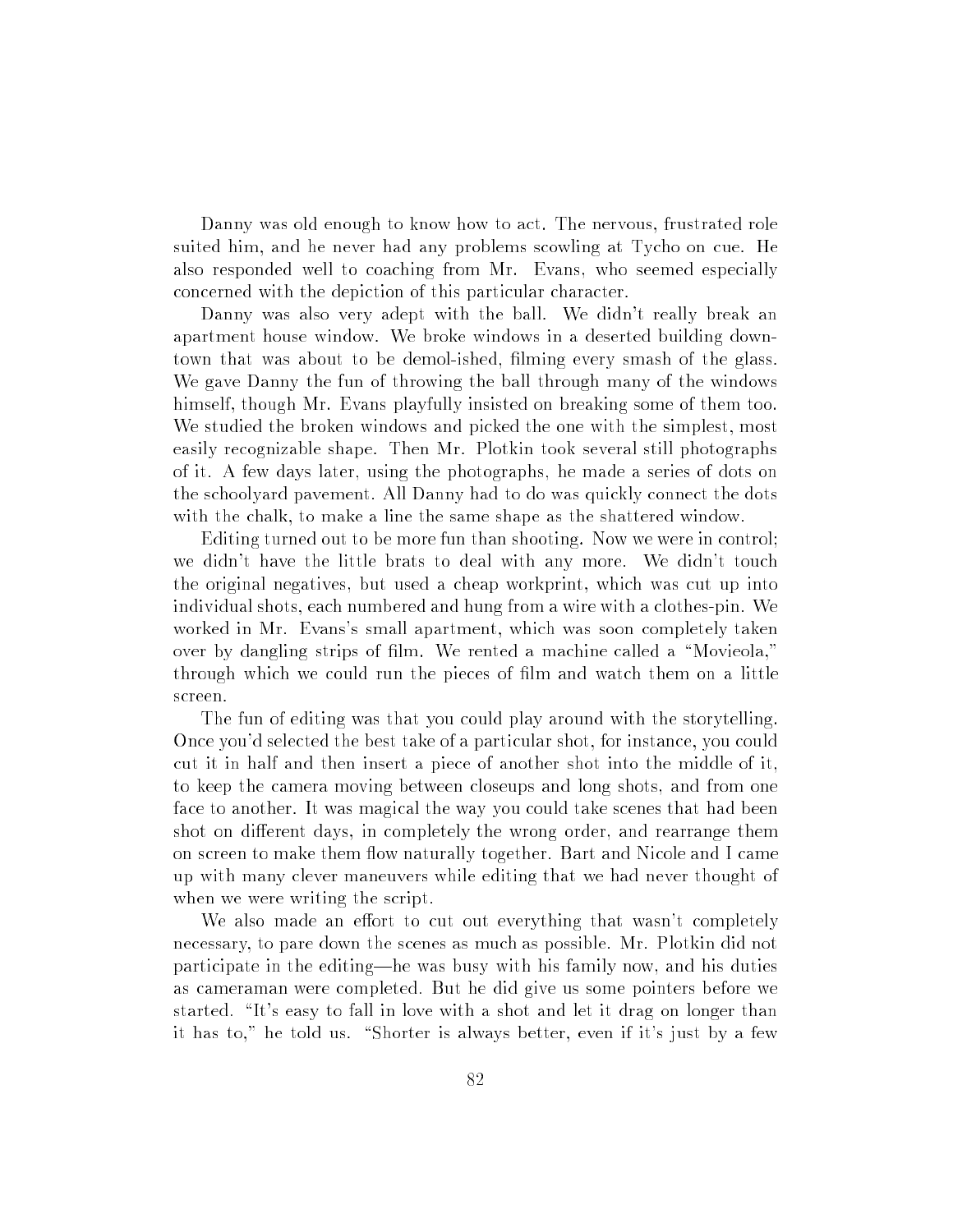seconds." We took him seriously, and forced ourselves to discard some of our most beloved footage—though often we had to persuade Mr. Evans, who didn't want to cut so much. We started with six and a half hours of usable film and ended up with a thirty-one minute movie.

Bart and Nicole and I did the editing during the summer before my senior year. Mr. Evans worked the movieola, but the rest of us had most of the ideas. Bart and Nicole often had to go home earlier than I did, and Mr. Evans and I would stay alone in his apartment working late. We got to be very good friends. He was twenty-three, only six years older than I was, near enough in age so that he didn't seem like a real adult. But he was also old enough to appear to be an authority on many things I was just beginning to experience myself. Soon I was telling him everything about my life.

I was a little depressed one evening because it had finally hit me that someone I was attracted to had no interest in me that way at all. Mr. Evans assured me that this happened to almost everyone; it did not mean that I was unlovable or unattractive myself. To make me feel better, he described the recommendation he had written about me to Harvard. It said, among other things, that I was the most creative and imaginative person he had ever met in his life. It cheered me up quite a bit to hear that. Mr. Evans asked me not to tell anyone, even my parents and best friends, that he had mentioned the recommendation to me, and of course I promised that I wouldn't.

Once Mr. Evans and I drove to Chicago with a married couple he was friends with, so that I could interview at the university there. Mom and Dad did not want me to stay in the motel with these adults, and had arranged for me to sleep at the apartment of some friends of theirs I had never met. We arrived in Chicago at dinner time, and instead of stopping off first at this apartment we went directly to a Greek restaurant. The restaurant was a lot of fun because there was a belly dancer who would dance especially for you if you inserted money into various parts of her costume. Since my budget was very limited, Mr. Evans gave me several dollar bills for this purpose. He was very appreciative of the belly dancer, and she spent a lot of time at our table, joking with us as well as dancing. It was almost two in the morning when they finally dropped me off at the apartment of these strangers. The husband had waited up for me, and started yelling as soon as he let me in the door. I felt terrible.

After the interview the next day we went to a beach on Lake Michigan. I was a little shocked by Mr. Evans's scrawny and densely hirsute body|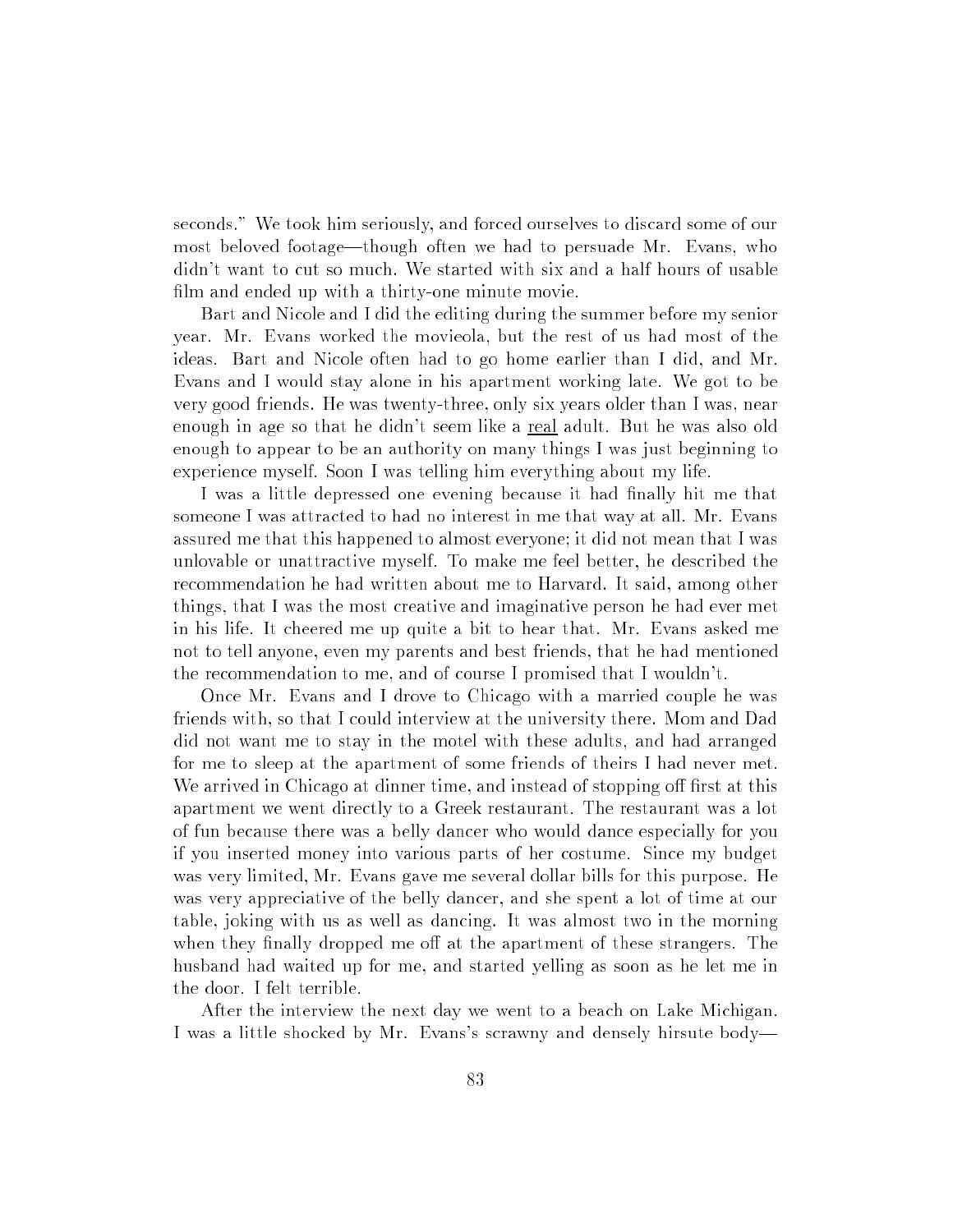there was so much long black hair all over him that you could barely get a glimpse of the pasty-white skin underneath. I had never seen anything like it, (and later described it to all my friends). We ate in a French restaurant that night, and when I got home from Chicago I made the mistake of telling Mom I had paid \$4.95 for canard a l'orange. She was horrified that I had spent all that money on one meal. She did not seem to find Mr. Evans quite so charming after that.

Meanwhile, I was composing the musical score for "The Magic Chalk." This was more fun than other pieces I had written before, because the music was telling a story. I timed every shot to the second, and then, with projector and screen set up beside the piano, played along with the movie. I loved making the music fit into the exact number of seconds of each particular sequence. And I began to learn how much control the composer has over the emotional impact of the film. I experimented with different sounds, and saw that the same footage could come across as ominous or wistful, tense or humorous, depending on what music I put to it.

At the beginning of my senior year we premiered the film on a Friday and Saturday night at the high school auditorium. We advertised it in advance, with silk-screened posters Nicole made, based on a shot of Tycho in the film. We performed the music live, which was written for a five-piece ensemble with me at the piano. It was a joyous occasion for me. My name appeared many times in the credits, and I loved coming across in public as the genius who had co-written the film, acted in it, edited it, and composed and performed the musical score.

Mr. Evans' name appeared in the credits once. Though he had not directly contributed anything creative—in the story, shooting, editing or music—he did not hesitate to go around telling people during the intermission, and at the party afterwards, that he was the impresario who had made the whole thing possible, a kind of modern Serge Diaghilev. Most people he spoke to didn't know who Serge Diaghilev was.

Both shows were sold out. We used the proceeds to pay for a recording of the music that was made into a real optical sound track on the film.

There was an article about "The Magic Chalk" in the newspaper, most of it focused on me, since I was the most visible at the showing. Mr. Evans was mentioned only in passing, in a boring obligatory paragraph at the end that listed a lot of people's names. The article quoted a real lmmaker in the city who had come to see the movie, who went on and on about how my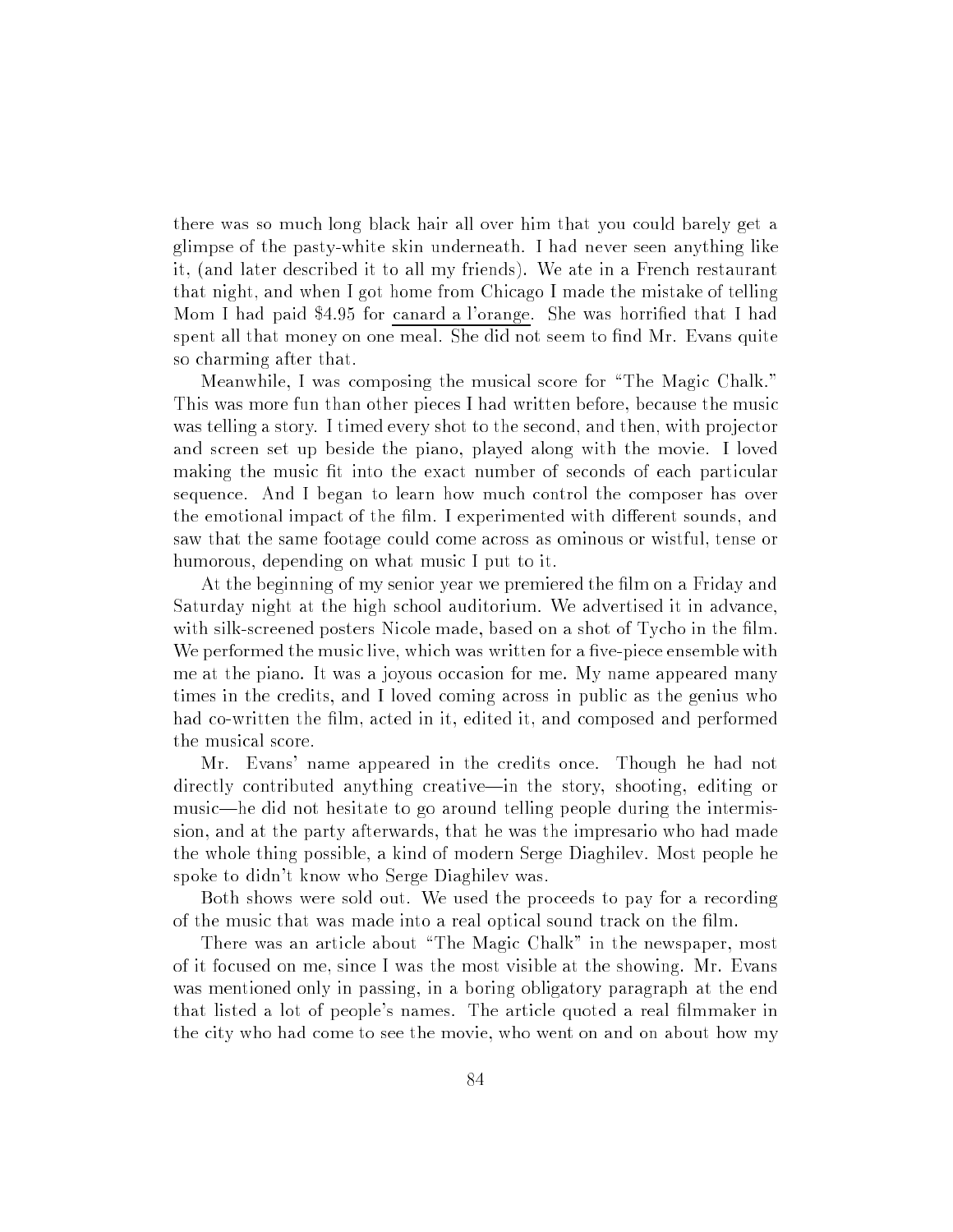music was professional quality, though he also mentioned that the film itself was too long. Of course I basked in all the attention, reading the article over and over again. Everyone else was excited about the article too—except for Mr. Evans, who changed the subject.

Mom suggested I enclose the article with my application to Harvard. We all felt it was partly because of \The Magic Chalk" that Harvard accepted me almost immediately, months before the normal notification date of April 15.

Now that the movie was finished I didn't spend much time with Mr. Evans. School was harder this year, and I was also working diligently on another project, a violin and piano sonata I was composing, based on a tune of Dad's. I did see Mr. Evans at folk dancing, since he was still the sponsor, but we couldn't have long conversations there. He didn't come over to our house any more. Mom had decided she didn't like him. She thought it was peculiar that he would be friends with high school kids.

One evening at folk dancing Mr. Evans excitedly showed Bart and Nicole and me a letter he had received from an organization of amateur lmmakers who had seen the article about "The Magic Chalk," and were inviting us to enter it in their annual competition in New York City. They were amazingly generous, offering to fund Mr. Evans and one of the students who had worked on the film to come to the screening in New York—they would pay for the transportation and two nights in a hotel. We were all thrilled. Naturally Bart and Nicole assumed that I, who had done more work on the film in more capacities than anyone else, would get to go to New York.

Mr. Evans surprised us. He said he wanted Bart to go, since I had already received more public attention for the film than any other student involved in it. For a moment, we didn't know what to say. Bart seemed uncomfortable, and of course I was very disappointed, even a little angry. But Bart was now my best friend, and I didn't want to come across as selfishly craving all the acclaim (though I was eager for as much of it as I could get). I told them, without much enthusiasm, that it was okay with me for Bart to go to New York, he had done a lot of work on the film and it seemed fair enough. Mr. Evans gave me an odd look; he seemed less impressed by my generosity than Bart and Nicole were.

We told our parents of course. Mom declared indignantly that the film was more my work than Bart's, but she also seemed relieved that Mr. Evans hadn't asked me to go to New York. "It's just as well. You're too busy right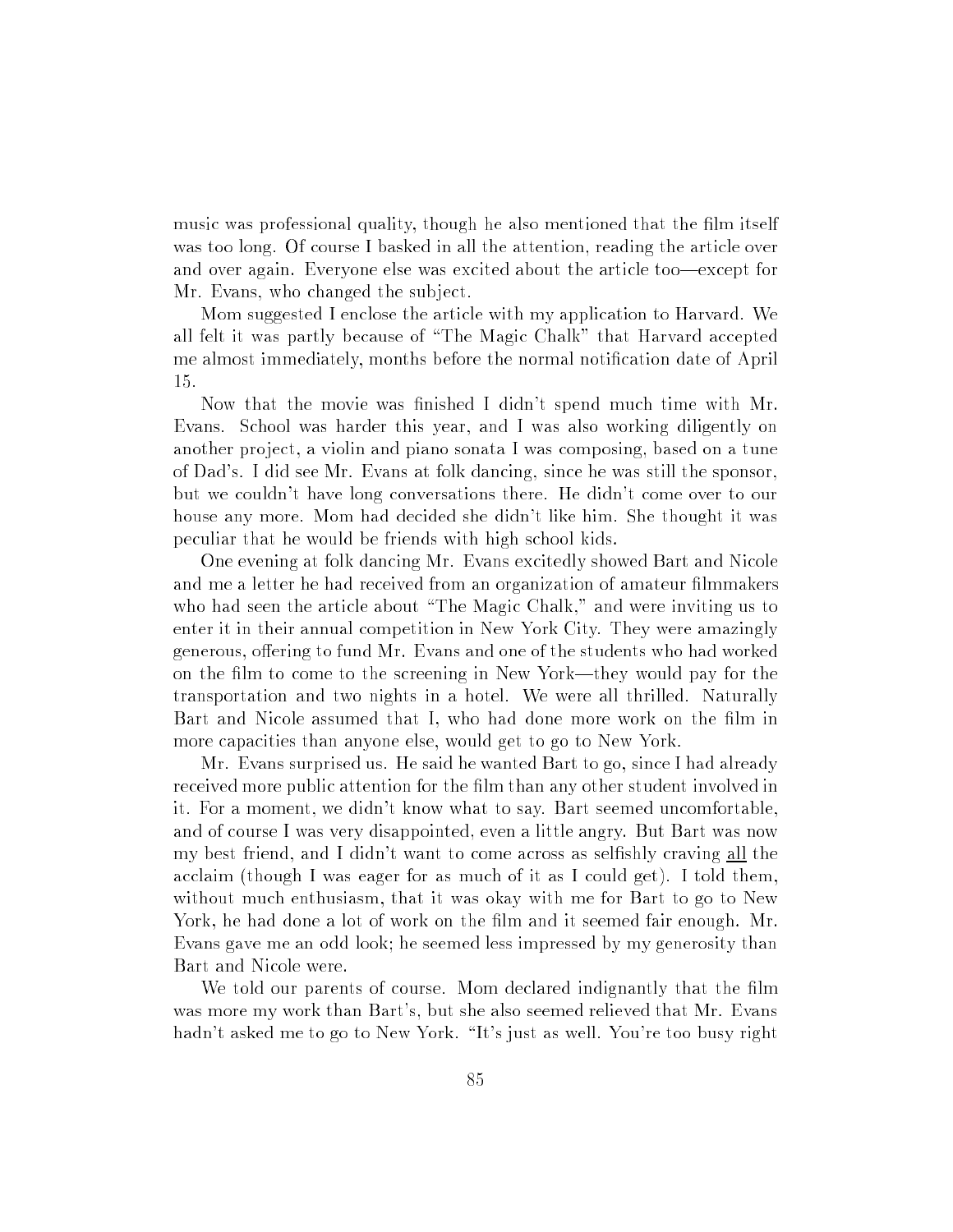now anyway," she said.

A week or so later, Mr. Evans asked me in the hallway at school to come to his room at the end of the day. I figured he probably wanted to give me more reasons why Bart deserved to go to New York, to try to soften the blow.

When I got to his room Mr. Evans took a while to get to the point, smiling a quirky little smile, tapping his fingers on the windows, pulling at his beard. Then he dropped the bombshell. The letter had been a fake. There was no film competition. He had manufactured the whole thing himself, typing out the letter, getting an Irish relative of his to sign it so we wouldn't recognize the signature. He explained that he had done it for my own good. All the recognition I had gotten for the film had made me too full of myself, and I needed to be taken down a peg and learn that the world wasn't really so easy. He smiled nervously. I had to realize that there were more important things in life than just creating little stories and tunes.

Then he told me another teacher knew all about this clever and funny lesson he had arranged for me. He said that when he mentioned to her how quickly I had agreed that it was fair for Bart to go to New York instead of me, this teacher had laughed and said sarcastically, "How noble of Bill!"

Hearing that remark gave me a terrible, humiliated feeling that hit me right in the stomach. <sup>I</sup> had thought I behaved pretty decently, and now I felt tricked and shamed that they saw it as a joke. \What about Bart? Did he know too?" I asked.

"Oh, no," Mr. Evans said, with a kind of forced insousciance. "He wouldn't have been able to play along with it convincingly enough."

"You mean, he really thinks he's going to New York? How's he going to feel when you tell him it was just a trick on me?"

Mr. Evans lifted his eyebrows and shrugged his narrow little shoulders. "It wasn't a trick, Bill. And Bart can take it. He's a pretty stolid kid."

At school the next day Bart told me that Mr. Evans had phoned him and told him the letter was a fake. Bart didn't seem particularly upset. But he was always calm on the surface; his behavior didn't mean that he wasn't hurting. "My mother thought it was pretty weird," he said.

"God, so did mine!" I told him. "She went on and on about how Mr. Evans is pathological. She said he wasn't trying to help me, he was lashing out at me for some reason—and using you. She doesn't want me to even talk to him any more."

\I think you'll be able to live with that," Bart said, with characteristic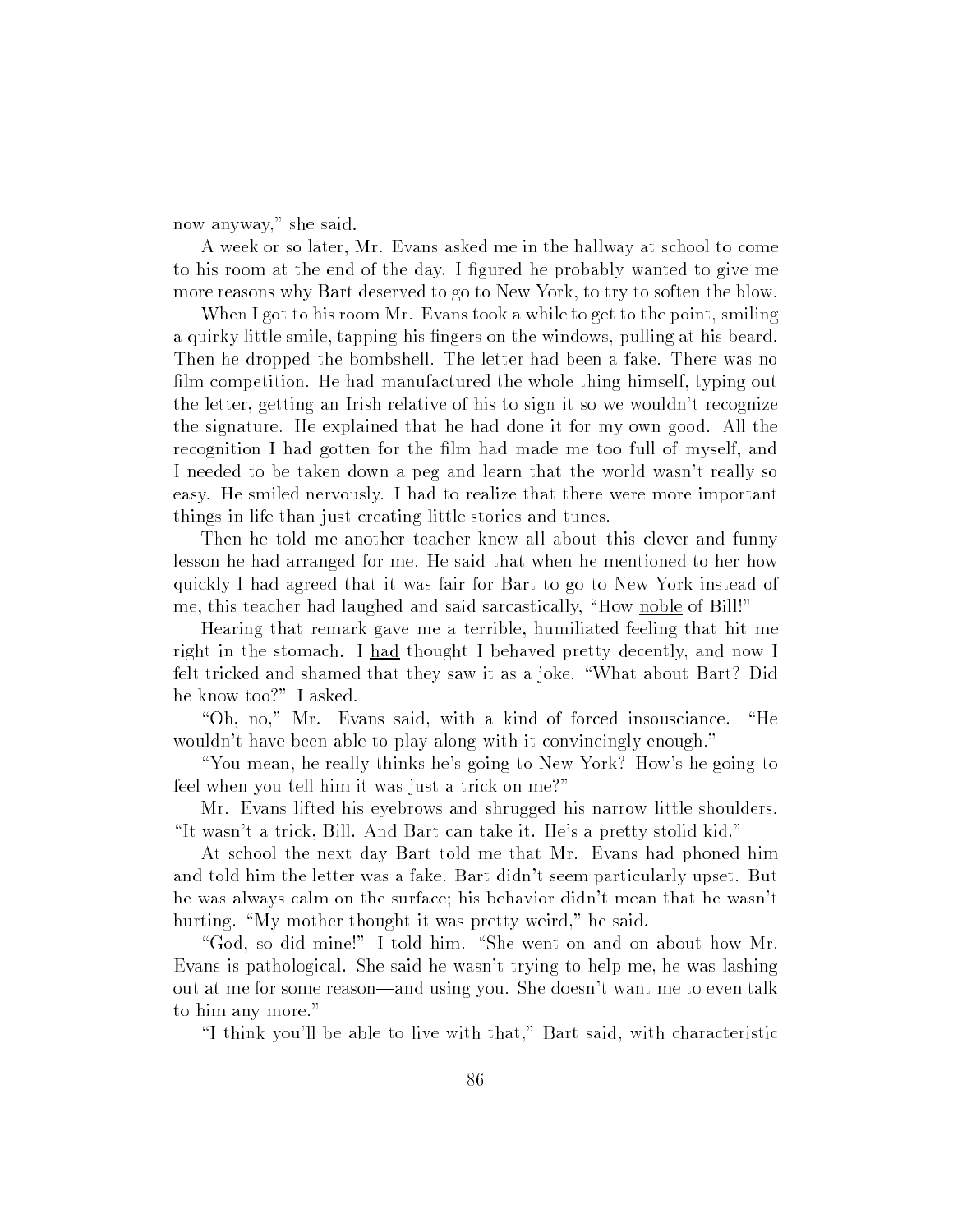understatement. I agreed. I never spoke to Mr. Evans again. Conveniently, Mr. Evans resigned almost immediately as the faculty sponsor of folk dancing, and was replaced by another teacher.

Soon after that, I fell obsessively in love with somebody, for the first time in my life—someone younger than me, who was hot and cold. I never knew from one day to the next whether my affections would be returned, or spurned contemptuously. I couldn't think about anything else, and was in a bad way for quite awhile because of it. Mr. Evans hardly crossed my mind at all any more.

But when I was unexpectedly rejected by Harvard in April—they lamely explained they had changed their minds because of my grades—Mr. Evans was the first person Mom thought of.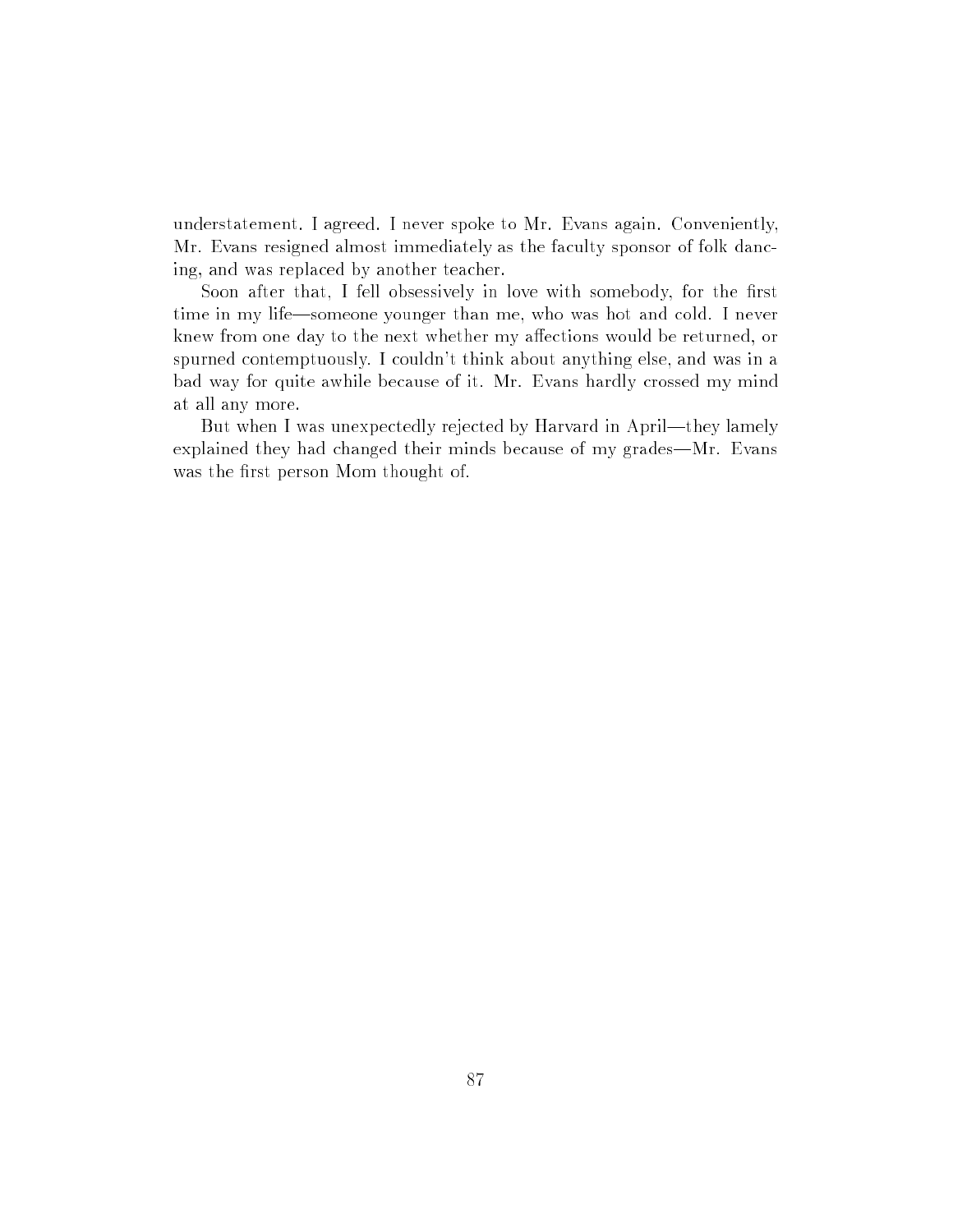## 11 DAD'S COOL

"Would you ever like to see a dead body?" Dad asked Vicky when she was six, after affectionately throwing her around for awhile. Vicky clasped her hands, breathing hard. "More than anything else in the world!" she prayed. enraptured at the very thought of seeing a human corpse. Dad laughed, and bragged about her answer to his friends—though he didn't show Vicky a whole dead body until years later.

Dad often hurled Vicky around rather violently, tossing her high into the air, and she loved it. Only once did her head hit the ceiling and begin to bleed profusely. The only person at all perturbed by this was the woman whose house we were visiting. "I was wiping up blood, and wiping up blood," she later described it at a party, to everyone's amusement.

Dad always remained amazingly calm and logical in situations that would drive any other parent (especially Mom) into a frenzy. "Don't get your shirt in a knot," he admonished Mom when she got upset about something he considered to be trivial. He never lost his cool—or at least almost never.

Vicky and I loved going to his lab, a dreary old building at the medical school. The large ancient elevator had no walls, only a wire cage through which you could see the dusty cables creaking past as you rode up into the gloom. Invariably Dad scared us by jumping up and down in the elevator; the contraption would rattle and shake alarmingly. He also liked to scare us in the laboratory cold room, a freezer the size of a small kitchen where chemicals and dry ice and often interesting portions of dead animals were kept. While we were examining them, Dad would suddenly step outside and slam the heavy metal door, which could not be opened from the inside. We never knew how long he'd leave us locked up in there, shivering happily.

One of the other scientists on the same floor kept several large boa constrictors in cages in his lab. It was a treat to watch the snake stretch its jaws at an impossible angle to swallow a whole egg—and then day by day observe the slow progress of the egg down through the snake's sleeping body.

Even more wonderful was to be there when live mice were put into the cage. We would watch enthralled as the three mice sat on a dead tree limb, seemingly unaware of the snake's silent gradual approach. Then, so quickly we could barely see it happening, one of the mice would be wrapped in the boa's skillful, deadly embrace. The jaws would gape and the mouse would be gone. The remaining mice never seemed to be troubled by this; they would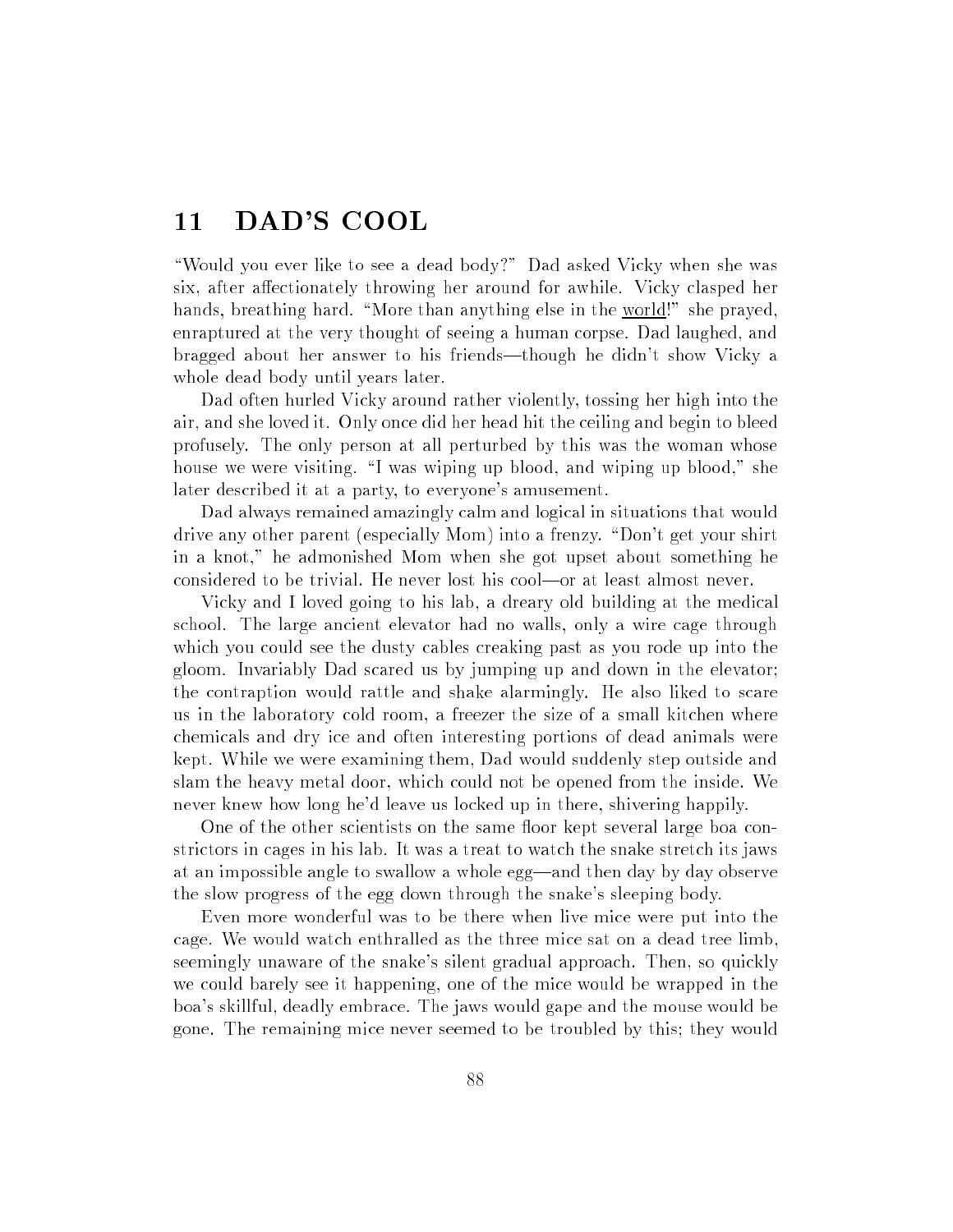just go on sitting there on the limb as though nothing were the matter. Their apparent dopey placidity only increased our excitement as the boa's graceful upper body moved languidly toward them again. Soon the snake was swollen in three places.

We never visited Dad's lab without begging him to drink helium. He usually obliged, breathing the gas from a large metal cylinder. Helium has a peculiar effect on the vocal cords, making them vibrate more quickly than they do in an atmosphere of oxygen. When Dad started to speak after inhaling the gas, he sounded exactly like Donald Duck. Our shrieks of laughter echoed down the long dim corridor.

Once at Dad's lab, Danny, who was prodigiously mechanical but had problems learning to read, deciphered the word \pull" on a red ob ject on the wall and followed this instruction, setting off the fire alarm. Dad handled the resulting uproar with unruffled efficiency. He was not the least bit angry; more than anything else he was gratied by this indication that Danny might turn out to be literate after all.

One summer afternoon, my friend Angela and I arrived at the lab with a bag of balloons. We went to the sixth floor of the new addition, (far from where Dad was working in the old building), where there was a water fountain next to a balcony directly above the main entrance. We filled a balloon with water, leaned over the balcony and waited until someone was just walking into the building. Then we let the balloon fall. It wasn't a direct hit, but close enough so that the person leapt aside and dropped all his books and papers. We did this again and again, never actually dousing anybody, but still laughing hysterically at the startled—and furious—reactions we produced. It was at least half an hour before Dad got to us. He didn't raise his voice, he just firmly told us to stop, and made us mop up the muddy footprints on the floor. His red face was the only sign of emotion he displayed, and that was involuntary.

Often on summer weekends our family went on float trips on a beautiful secluded river in the Ozarks. We had a canvas boat with a collapsible wooden frame, something like a kayak. After we unpacked upstream, a local garage mechanic would drive our car to a point far down the river and leave it parked there overnight. We spent the next two days drifting down the river, pausing to swim in the clear water whenever we came to a good deep pool. Dad steered through the frequent rapids, shouting instructions at Mom who would paddle frantically at the front of the boat. Sometimes Mom, who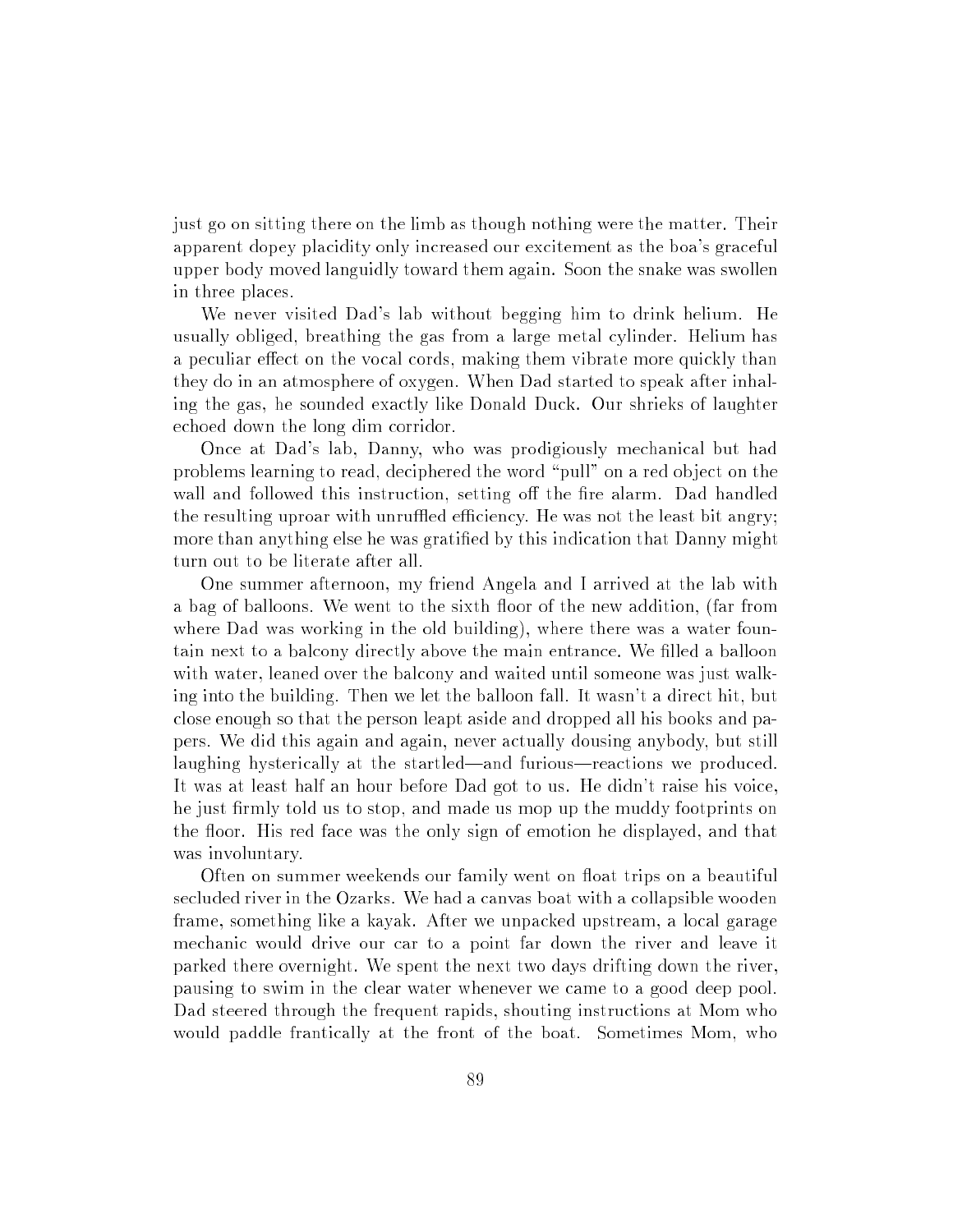was not particularly skillful at this, maneuvered the boat into a rock, which would slash a hole in the canvas. Dad would curse briefly at Mom and then patiently dry and patch the boat.

When it began to get dark and the cicadas started their gentle scratchy song ("That noise makes the sun go down," Tycho once said), we stopped and camped at some nice woodsy place on the shore. Dad cooked steaks over an open fire and Mom heated up canned baked beans, which were always delicious in that situation, watching the stars come out and listening to the rushing water as we ate.

Once a medical student of Dad's and his wife came with us on an weekend camping trip at a spectacular swimming hole. You could ride down a series of small waterfalls, which led to a beautiful deep pool surrounded by high granite cliffs from which you could dive into the water. The young couple applauded when Vicky recited a limerick Dad had taught her:

```
There was a young fellow named Chris
Who stood on a precipice to piss.
As soon as he started
He violently farted,
And blew himself into the abyss.
```
The student's wife had brought fried chicken for Sunday lunch, wrapped in waxed paper in a wicker picnic basket. Everyone was enjoying the chicken, which was nicely crisp on the outside and moist within—until Dad, who ate slowly, smiled and held up a little white grub on his finger for us to see. He had noticed it crawling around the interior of the drumstick he was eating. We all shrieked when we took a closer look at our own pieces of chicken and saw identical white grubs slithering around inside them too. Enjoying our reaction, Dad explained that flies had easily made their way through the wicker and the loosely wrapped waxed paper to lay eggs inside the chicken the day before, and now the little larvae had hatched. He pointed out, amused, that they were probably harmless, nothing but protein. But the rest of us (even Vicky) felt sick and didn't eat another bite—which left more chicken for Dad to consume with his usual leisurely gusto.

On weekends when we didn't go to the country Dad would sometimes entertain his children (when we were ten and under) by blindfolding us and driving us by a circuitous route to some point in the city which he knew was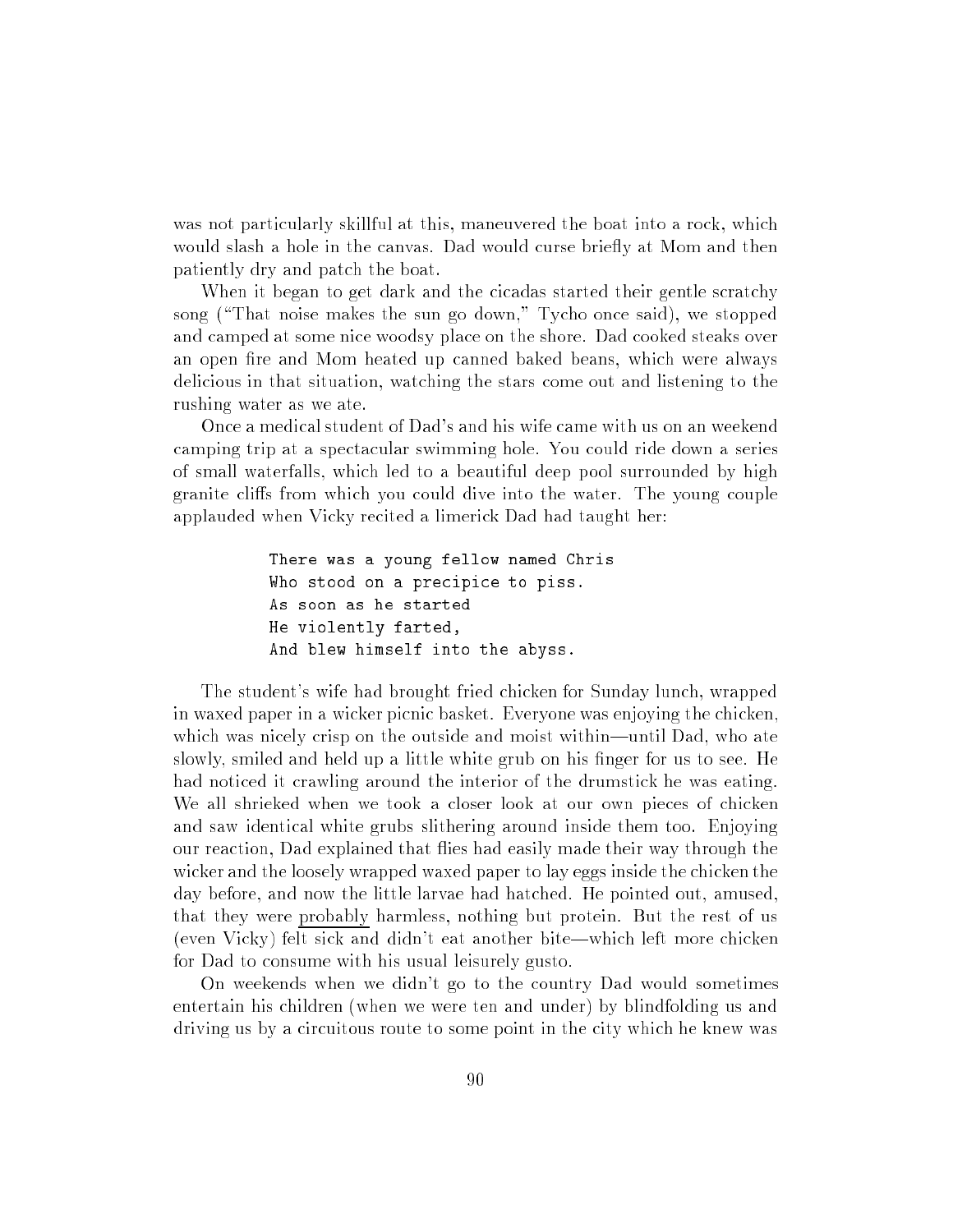unfamiliar to us. We would then take off our blindfolds and get out of the car and Dad would drive away, leaving us to find our own way home. He never worried, no matter how long it took us. He made sure we had one dime, so that we could call home if we were still lost when it got dark. Vicky and I had fun finding our way back together, feeling like Hansel and Gretel.

The only time we used the dime was when two of our friends came along. These kids got scared when we found no recognizable landmarks after several hours of wandering. Vicky and I weren't worried, but we let our friends use the dime to call their parents from a pay phone. Their parents were hysterical—and though we described our surroundings they couldn't figure out where we were. We didn't have another dime. The parents told us not to move—and not to talk to strangers.

Then they called Dad, who had just started eating his lunch. \Where are they?" they furiously demanded.

"Beats me," Dad said. "I left them in that warehouse district over on the other side of the highway—but that was a couple of hours ago."

"The warehouse district!" they gasped. "We're driving over there this instant—and you better start looking too!"

"Sure," Dad said agreeably. "But I'd suggest that one of you stay at home so that $-$ "

They hung up before listening to Dad's advice, called the police, and frantically set out to find us.

Dad went back to his lunch, meticulously peeling and slicing an apple, toasting pieces of cheese on buttered bread, sipping from a glass of red wine while reading the paper with his usual thoroughness. Then he got in the car and located us in ten minutes.

Our friends' parents had been too hysterical to listen to Dad's rational advice and had both rushed out to search for us, leaving no one at home to answer the phone. There was no way to tell them their kids were okay. They didn't get back for hours. The police went on looking for us the whole time as well; none of us knew the cops had been called so no one informed them we had been found. After that, Vicky and I saw these friends only at their house.

In high school, when Vicky and I became the center of our circle of oddball friends, we always had a special celebration on the Fourth of July in honor of Vicky's birthday, which was actually July 15. Dozens of kids brought food for a potluck supper at our house. One reason this party was particularly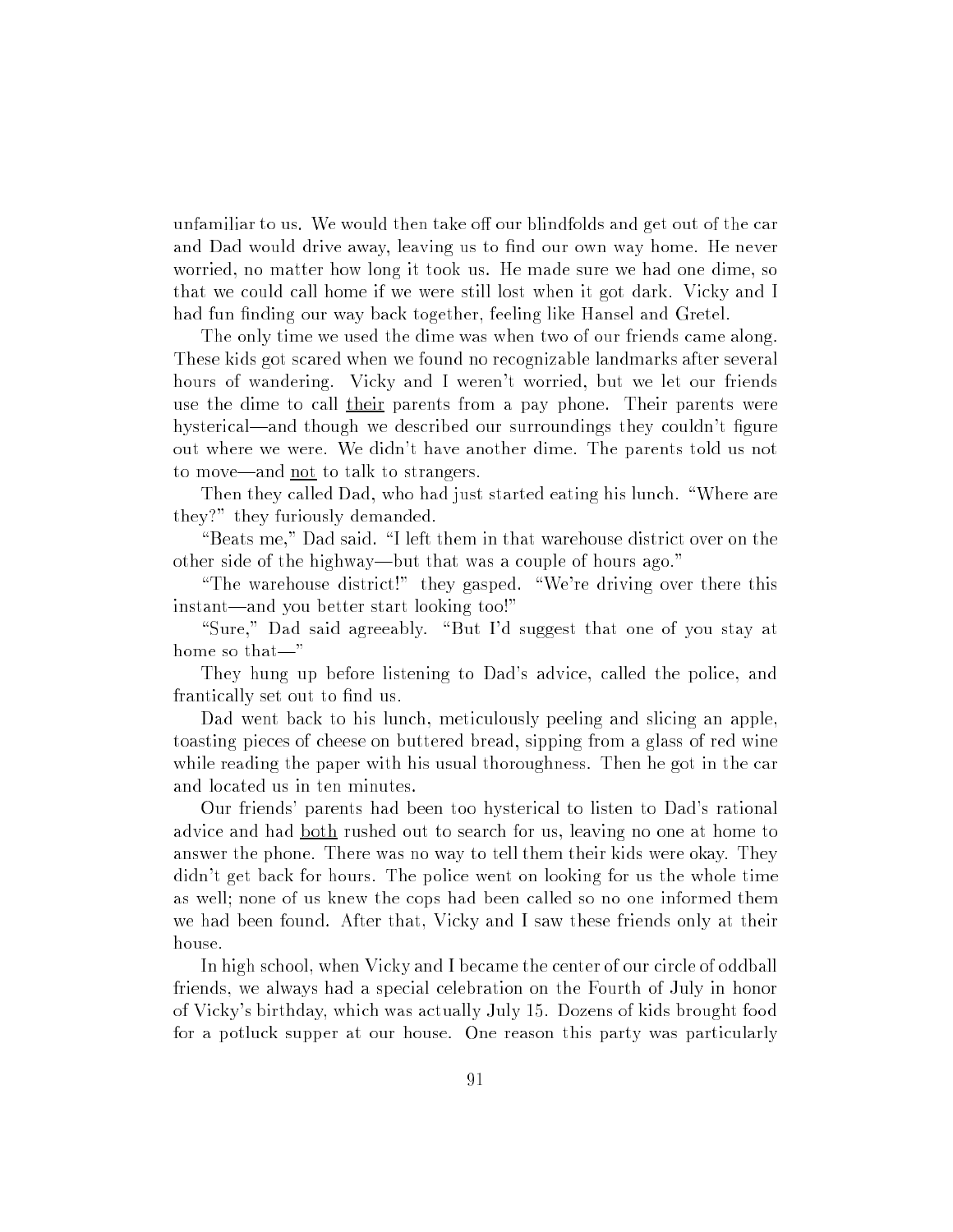festive was that we all sat and ate and drank at one tremendously long table in the backyard, which gave the event the feeling of a royal banquet. Dad helped us make this table out of the many old doors he collected and saved in the basement.

(On these occasions we benefitted—as we rarely did at any other times from one of Dad's most extreme peculiarities: he never throws anything away. Our basement was jammed with burned-out lightbulbs, used fanbelts, dead batteries, and piles of decades-old magazines and newspapers that he refused to part with, no matter how much Mom complained. One entire room in the basement was taken up by fifty army surplus mine-detector kits—he had seen them advertised somewhere and quickly snapped up every one of them. I don't remember what the mine-detectors themselves were like, but they were packed in sturdy wooden crates, which was Dad's reason for buying them for a dollar apiece. Most of this stuff he kept forever and never used. One notable exception was the treasured melted telephone he discovered while poking around the ruins of a recently burned-down office building. The body of the phone and the dial were very warped and lopsided where the plastic had been softened by the heat. Dad liked it because it looked like something from a Salvador Dali painting. When Danny was in college he found the melted telephone and actually got it to work. Danny proudly displayed the cartoonlike phone on his desk when he was a scientist at Bell Laboratories, and he uses it to this day. The doors for our banquet table were the other exception.)

Another reason Vicky's birthday celebrations were particularly festive was that Mom and Dad went out, leaving us and our friends to party without adult supervision. Most of the time, of course, it was an advantage not to be restric-ted by parents. But on Vicky's seventeenth birthday it was not an advantage that no adults were around when the police showed up with a warrant for Vicky's arrest. The cops wouldn't explain what they were arresting her for. They just sternly flashed their badges and I.D.'s, thrust legal documents at Vicky, whose long blonde hair was in its usual disarray, and actually snapped a pair of handcuffs on her. "But you can't do this!" Vicky protested as they led her away. "It's my birthday party—and it's the Fourth of July!"

"Crime doesn't take a holiday," one of the cops grimly remarked.

Mom and Dad were at someone's cottage out in the country; we didn't have the phone number and it took us quite a while to find it. By the time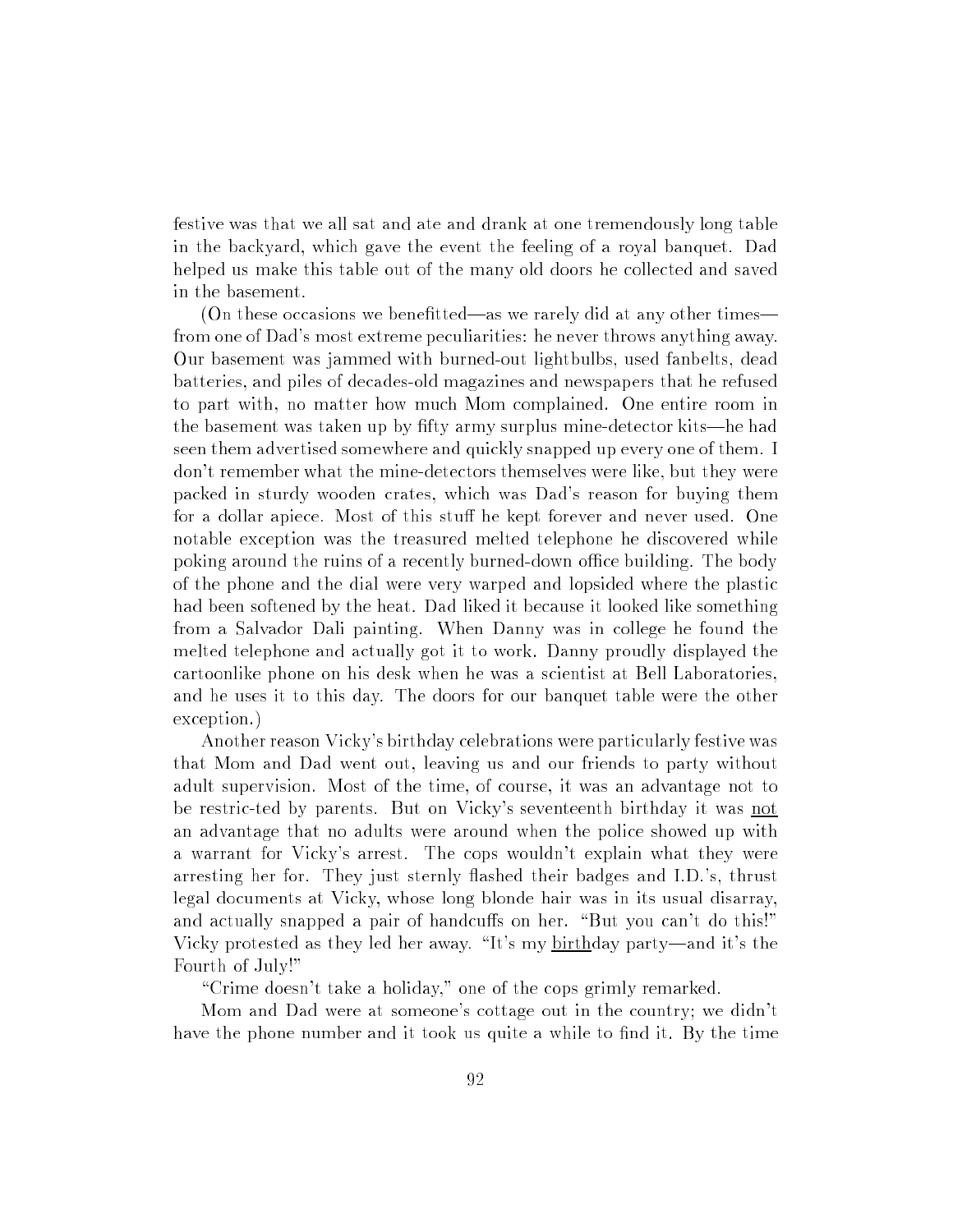they got to the police station Vicky had been there for several hours. They had rudely strip-searched her and then locked her up in a cell, still refusing to tell her what her crime was supposed to be. Only when Mom and Dad arrived did they reveal that she had been arrested for writing hundreds of dollars worth of bad checks.

Vicky was not the most obedient teenager, but writing bad checks was not in her repertoire. Mom was furious at the police. "Shut up, darling," Dad said, and calmly explained that Vicky had lost her wallet, with her driver's license in it, at a downtown movie theater several weeks before. She had already applied for a new license. In the meantime, someone who resembled Vicky's photo on the old license had clearly used it as an I.D. to pass bad checks in her name—Vicky didn't have a checking account.

The cops didn't buy it. "Shut up, darling," Dad told Mom, and called a friend who was a civil rights lawyer. He couldn't take the case, since it wasn't in his field, but he gave Dad the name of a criminal lawyer who knew what to do to get the police to release Vicky on bail. She would still have to undergo criminal proceedings.

As frightening as it had been for Vicky to be locked up without explanation, she made the most of it once she was released. She was the only person any of us knew who had been in jail, and everyone was terribly curious and impressed. Vicky did a hilarious impersonation of the matron who had searched her, right down to her drawl and her particularly disgusting way of chewing gum.

The criminal lawyer was not so amusing. He was a smooth type, who wore a jazzy suit and very expensive pointed shoes. Mom wanted to fire him during his first consultation with Vicky, when he told Vicky it was okay for her to admit to him that she had really written the checks. Dad pulled Mom out of the room and explained to her that criminal lawyers always asked questions like that. But Vicky was upset and worried when he left; she found it horribly frustrating that he complacently refused to believe her repeated insistence that she was innocent.

Later, Dad told the lawyer in private that Vicky wouldn't have written bad checks—she didn't have a checking account, and they gave her money whenever she asked for it. The lawyer said that all middle class teenagers were the same, they cared only about money, and clothes, and being just like everybody else. The lawyer knew Vicky had done it, but he would still take the case. Dad knew Vicky hadn't done it, but since this guy had been highly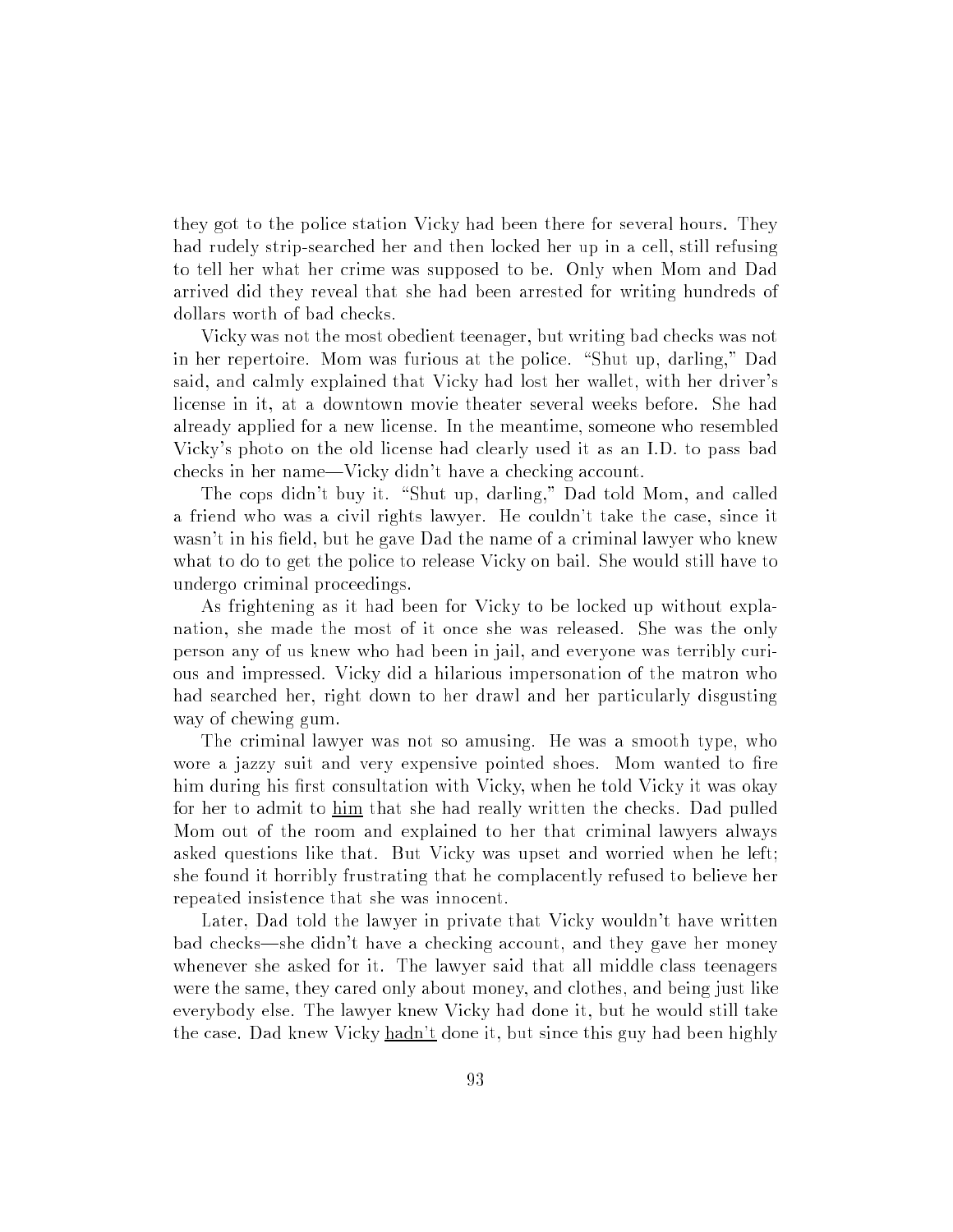recommended to him by a trusted friend, he kept him on.

Dad also maintained control during the lineup. The store clerk who had accepted one of the bad checks was summoned to the police station to see if she could identify the criminal. Vicky stood on a sort of stage at the front of the room in a line with several other females chosen by the police from their secretarial staff. All the other women in the lineup were decades older than Vicky and had short dark hair.

The clerk studied them for awhile, then murmured that Vicky was wearing earrings like the girl who had passed the check and declared that Vicky was the culprit.

"Shut up, darling," Dad said, when Mom started to protest, and then quietly pointed out the obvious to the lawyer, who explained it to the police. The girl who had passed the checks must have looked something like Vicky or else she couldn't have gotten away with using Vicky's license, with her photo on it, as an I.D. Naturally the clerk had identied Vicky, who was the only blonde and the only teenager in the lineup.

Now Vicky and Mom were both tense and afraid, and therefore sullen and quarrelsome at home, eating little, snapping at each other more than usual. Dad did not let this distract him, losing himself in the paper, practicing the violin, relishing his food.

The lawyer told him it was really a tough case—despite the complete illogic of the lineup, the police and the lawyer both felt the clerk's identication of Vicky was very incriminating. Dad suggested a handwriting sample. "They have copies of the checks," he told the lawyer. "All we have to do is have the handwriting analyzed and prove it's not the same as Vicky's."

The lawyer, believing Vicky to be guilty, was against this. Dad insisted on getting a copy of one of the checks from the  $D.A.'s$  office, and showing it to a police handwriting expert along with an example of Vicky's handwriting. The expert stated unequivocally that Vicky could not have written the checks. On that basis she was declared innocent, her name cleared of any criminal record.

At the party afterwards, Mom made it clear to everyone that the successful outcome was the result of Dad's shrewdness and clear thinking, in spite of the obnoxious lawyer, who had done nothing constructive and probably still believed Vicky was guilty. Now that she was cleared, Vicky felt free to add a scatching version of the lawyer to her repertoire of characters.

When I was a senior in high school I was accepted at Harvard, as an early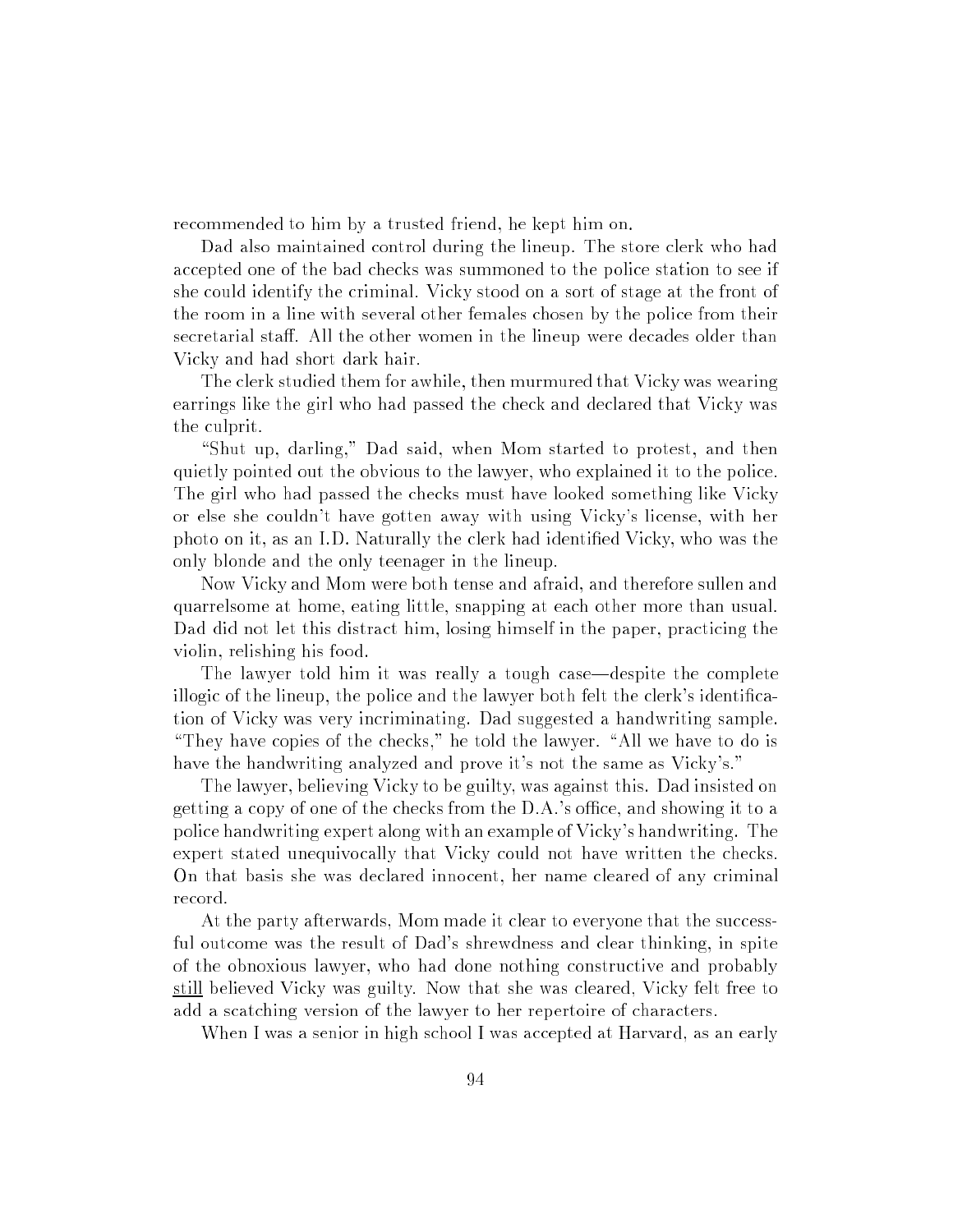admission, in January. This acceptance was not based on my grades|I was 87th in a class of 530. What got me in was high scores on the standardized SAT and National Merit Tests, and my many creative extra-curricular activities. The rave recommendation from Mr. Evans probably helped too. Also, I had snowed the Harvard Dean of Admissions, who had come to interview people at our school in the fall—I told him I had gone to the Yale interview in order to get out of gym, which he found highly amusing. (I also told the Yale guy I went to the Harvard interview to get out of gym, but I don't know if that worked as well since I didn't apply to Yale.) Of course Mom was thrilled that I had been accepted by Harvard, and told everyone. I was happy about it too.

April 15 was the day that students were normally notified by colleges. ("April is the cruelest month," Matilda was fond of quoting.) I, like many others, was called to the office for a phone call on that day. I blithely assumed it was Mom informing me that Harvard had granted me a scholarship. But Mom's voice on the phone was hoarse with misery. "They changed their minds and rejected you because of your grades," she moaned.

I was somewhat downcast by this, and felt guilty about my grades, but did not consider it a tragedy, since Chicago had accepted me. But when I got home from school that day Mom was in a woeful state; it was the only time in my life I ever saw her drinking at 3:30 in the afternoon. As truly unconventional as Mom was, as genuinely unconcerned with other peoples' opinions, she was not totally immune to certain forms of status, academic status in particular. She was a lot more unhappy about the rejection than I was.

Mom hadn't been able to reach Dad at work. When he got home that evening he took the news with his usual distant, non-committal "Huh," and sat down with the paper. "That Evans jerk must have written some nasty lie to Harvard about Billy, you know what he did before," Mom railed. "He's obviously a pathological sadist|I'd love to tell the Harvard dean about it myself !"

I tried to tell Mom that I knew Mr. Evans had written me a good recommendation. Just because he had played a trick on me didn't mean he would do something really serious like trying to get me rejected from college. But Mom didn't listen; she kept wanting to tell the Harvard dean about him.

Dad looked briefly up from the paper. "Better let me handle this," he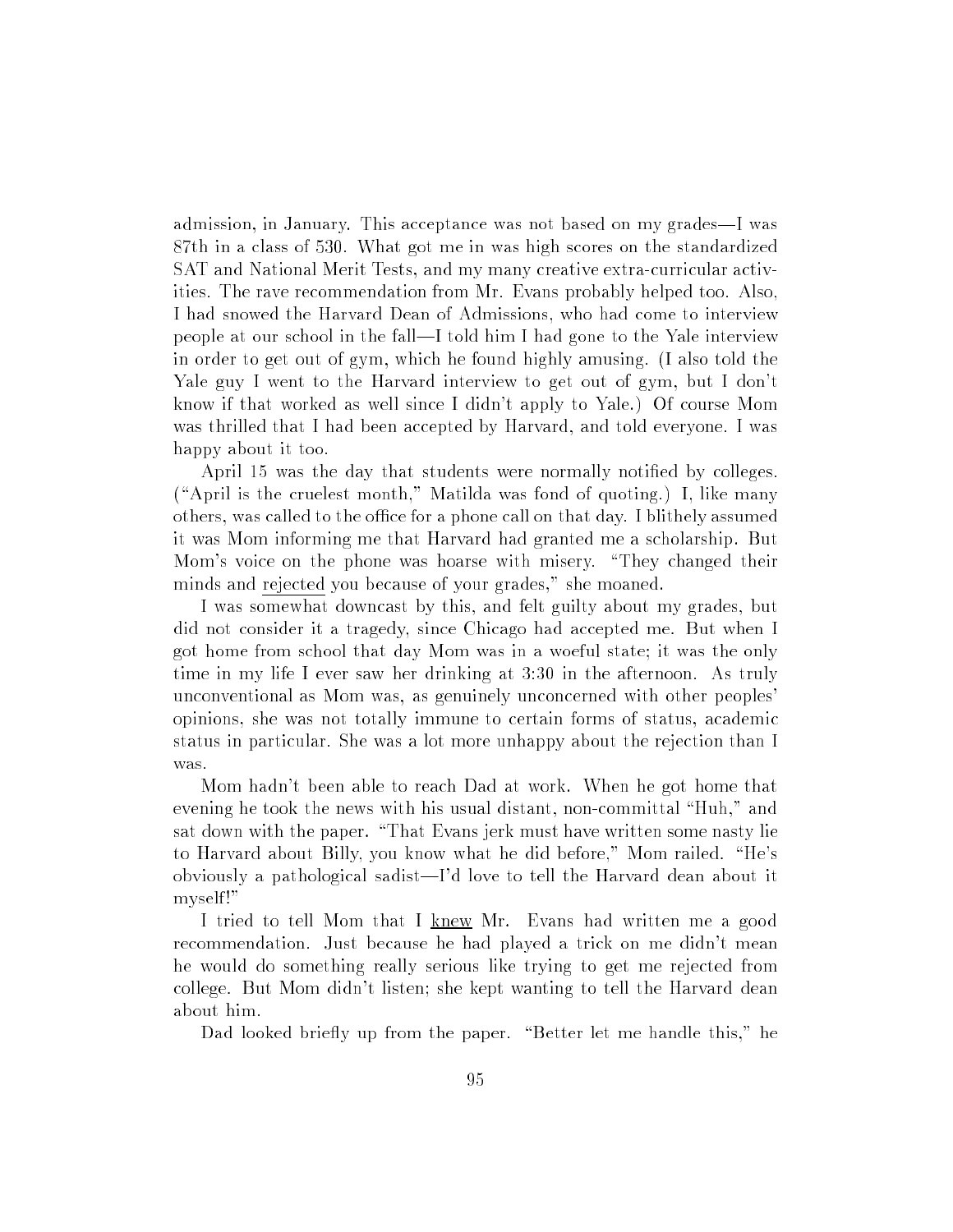said. Only then did Mom calm down a little.

Eventually Dad made a few phone calls. He spoke to the Dean of the medical school where he worked and other department heads at his university, several of them with Ph.D.'s from Harvard and all of them widely-recognized academics. They were more than willing to write letters to the Harvard Dean of admissions, pointing out that his treatment of me was lacking in professional ethics. Mom wanted to write to him too. Dad advised her not to. Instead, he waited until his colleagues' letters had arrived in Cambridge, and phoned the Harvard Dean himself.

Dad was very polite, and calm and reasonable as always. He even managed to be jocular. In a pleasant conversational voice he pointed out that it was really not the best policy to unconditionally accept someone—influencing him to turn down offers from other schools—and then reject him without warning three months later. The Harvard dean could hardly dispute this impeccable logic, especially since Dad was not the least bit emotional or argumentative, as almost any other parent would have been.

It was almost certainly on the basis of Dad's phone call that Harvard decided to accept me after all—where I went on to spend the four most miserable years of my life.

Dad did have occasional lapses. He made snide remarks to Mom when she did something stupid like overcooking a roast. He raised his voice when Mom complained about all the useless junk taking up space in the basement, or when she tried to insist that he get his income taxes done on time. Unlike everyone else in the family, he spoke rather slowly, always precise about choosing exactly the right word, and would express his irritation if we impatiently tried to interrupt him. Some of our friends were a little afraid of him, misinterpreting his detached demeanor as critical, even menacing. But for the most part we all came to learn that we could go to Dad with any problem—even the most humiliating situations that had resulted from our own ineptitude or selfishness or gross bad judgement—and instead of getting angry he would try to come up with the most efficient solution. This is still true today.

I can remember only one instance when he seriously lost his cool—the time we went to the Florida hotel.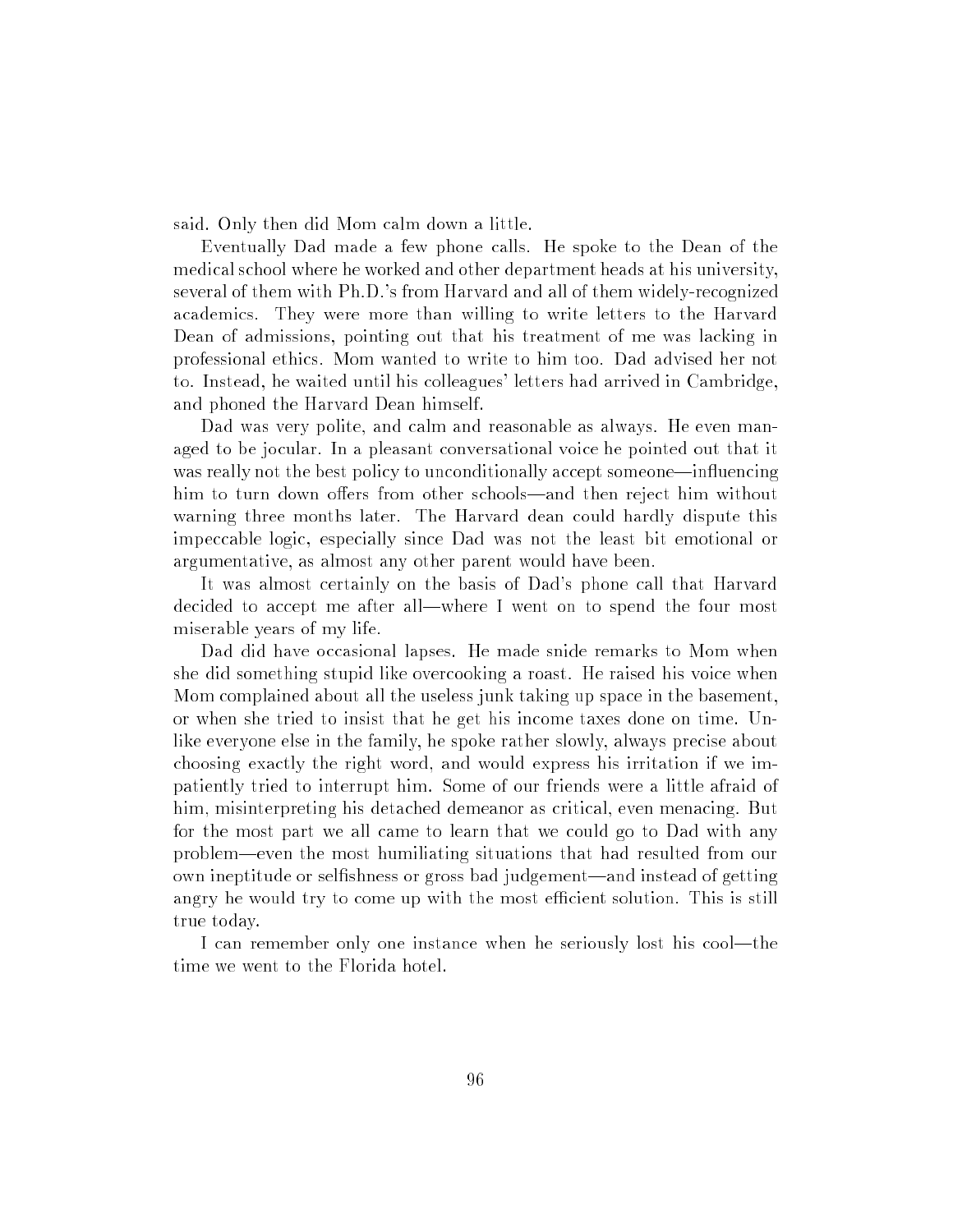## 12 THE FLORIDA HOTEL

The summer after my senior year in high school the family went on a vacation to Florida. Before going scuba diving in the Florida Keys, we spent several days in Miami Beach, at a very fancy hotel called the Deauville. We had never before stayed at an expensive hotel; we always camped, or stayed in cheap motels. But this year Dad was the secretary of a very large scientific organization called The Biophysical Society. He would be deciding where to have their annual convention.

During the planning stages of the trip to Florida, Mom hit on the idea of Dad writing to the manager of the Deau-ville that he was considering having the convention at that hotel. Since Dad had no intention of holding the convention there, he said that writing this letter might be a bit unethical. Mom pointed out that people planning conventions always shopped around for hotels, that hotel managers expected it, and we might have something to gain by doing this. Dad wrote the letter. As a result, the manager offered us a very large suite for free, and one free dinner at the hotel restaurant. But only the room and one meal would be free; our parents would be charged for all other expenses.

Mom felt vindicated by this response. Vicky and I were excited about staying in this ritzy hotel. Dad was not as comfortable about it; I wonder now if he might have even felt a little guilty. Guilt, an emotion he was unaccustomed to dealing with, might have had something to do with his unusual behavior on the trip to Miami.

The drive to Miami was long and boring and hot. Mom had prepared a big jug of delicious ice water, which she kept on the floor in the front seat. But, as usual, Dad was obsessed with conserving the water, and wouldn't let her give us any if it had been less than five hours since our last stop. Perhaps his attitude toward the water had the same psychological roots as his perverse inability to throw anything away, however useless it might be. Mom said he had learned this horror of wasting things from his mother, who—before the days of environmentalism—saved short pieces of string, and ironed used wrapping paper and ribbons so she could use them again.

To be fair, Dad's water-hoarding also had a very practical motivation. On a previous summer vacation he had become so dehydrated during the drive across the Mojave desert that he had developed very painful bladder stones; one could hardly blame him for not wanting this to happen again.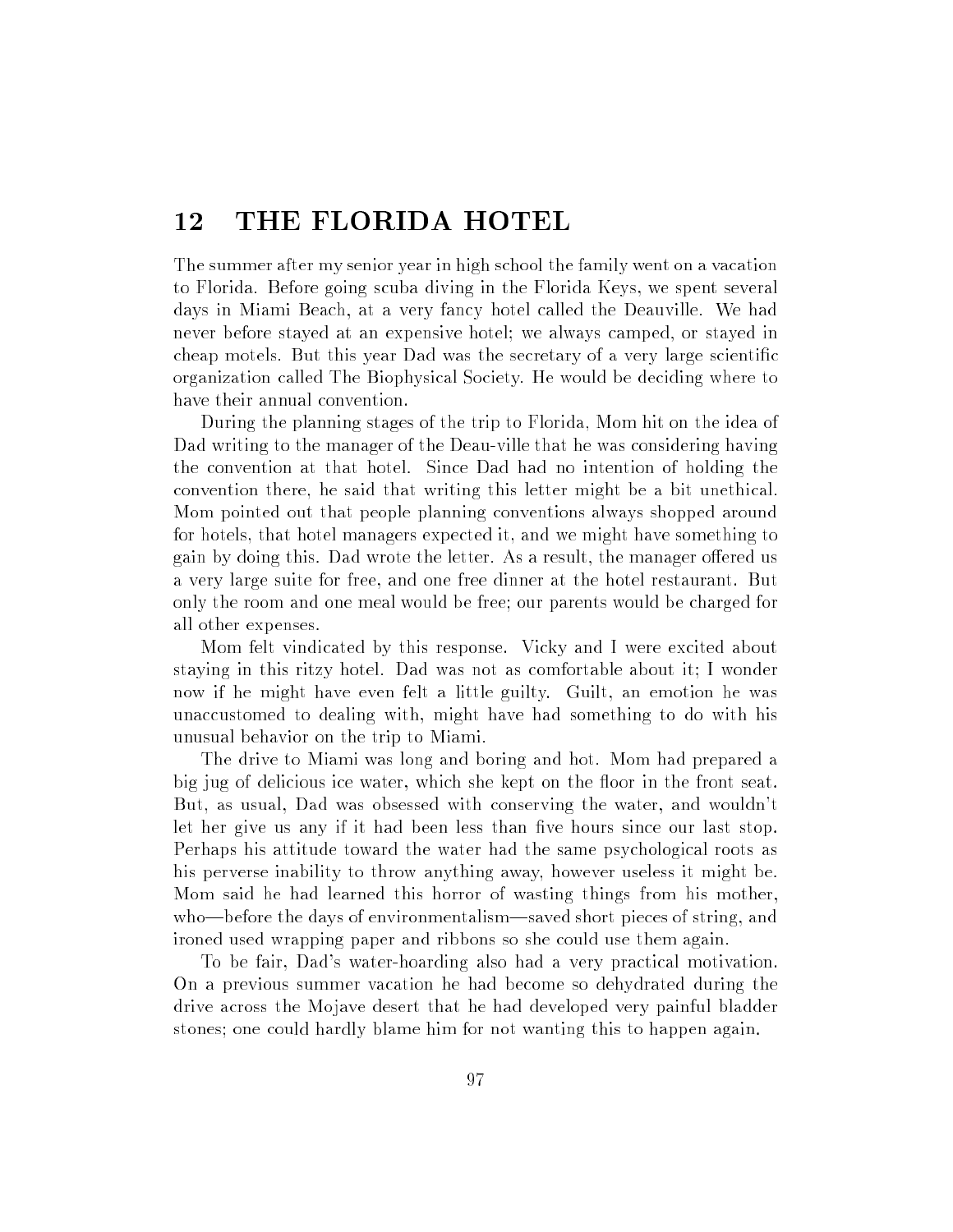But we were especially thirsty on this trip, and kept asking for water anyway. Dad calmly told us that the next time he heard the word "water" he would stop the car and throw out whoever had said it in the middle of nowhere.

Tycho, who was seven, believed him, and started crying. He might have stopped soon enough, but Danny, who was nine, hit him. Tycho wailed for the next half hour or so; Danny's threats to hit him again if he didn't stop only made him cry harder. Dad, raising his voice slightly, suggested we try to make Tycho be quiet by separating the two of them. In an effort to distract Danny, Vicky and I attacked him in the back of the station wagon and tickle-tortured him. We pinned him down, I held his hands over his head, and Vicky tickled him under the arms. Danny was the most ticklish person in the world, and though he couldn't help laughing, he was in agony. Tycho didn't realize Danny was hurting. It made Tycho happy to see his adored older brother—who had so recently been threatening him—having such a good time. Danny fumed when we stopped, but at least Tycho wasn't crying any more.

Vicky and I then entertained ourselves—and tried to keep Danny and Tycho apart—by asking them to choose which one of us they liked better. This didn't last very long, because the marvelous rewards or terrible retribution each of us promised for being chosen or not were never carried out, and Danny and Tycho quickly lost interest.

"I'm thirsty. I want some water," Danny said. He knew this would irritate Dad; that was probably his major motivation for saying it.

"Don't you remember what I said?" Dad coolly reminded him. "The next person who says 'water' gets thrown out of the car."

Tycho's face clouded. In an effort to prevent another outburst, Vicky and I quickly moved on to a new questioning game, asking Danny and Tycho to choose between two fates. The choices were pretty obvious at first. Even Tycho had no problem coming up with the answer to: "Would you rather inherit a huge mansion and be insanely rich for the rest of your life, or die without any money at all in a sewer among rats?"

Questions like that weren't much of a challenge, so we quickly began making them more difficult: "Would you rather be impaled on a bed of nails and take three days to die, or have all your arms and legs cut off and live?" Tycho was quite bothered by this question. He pondered over it for awhile, then began whimpering, then crying in earnest again. Danny smacked him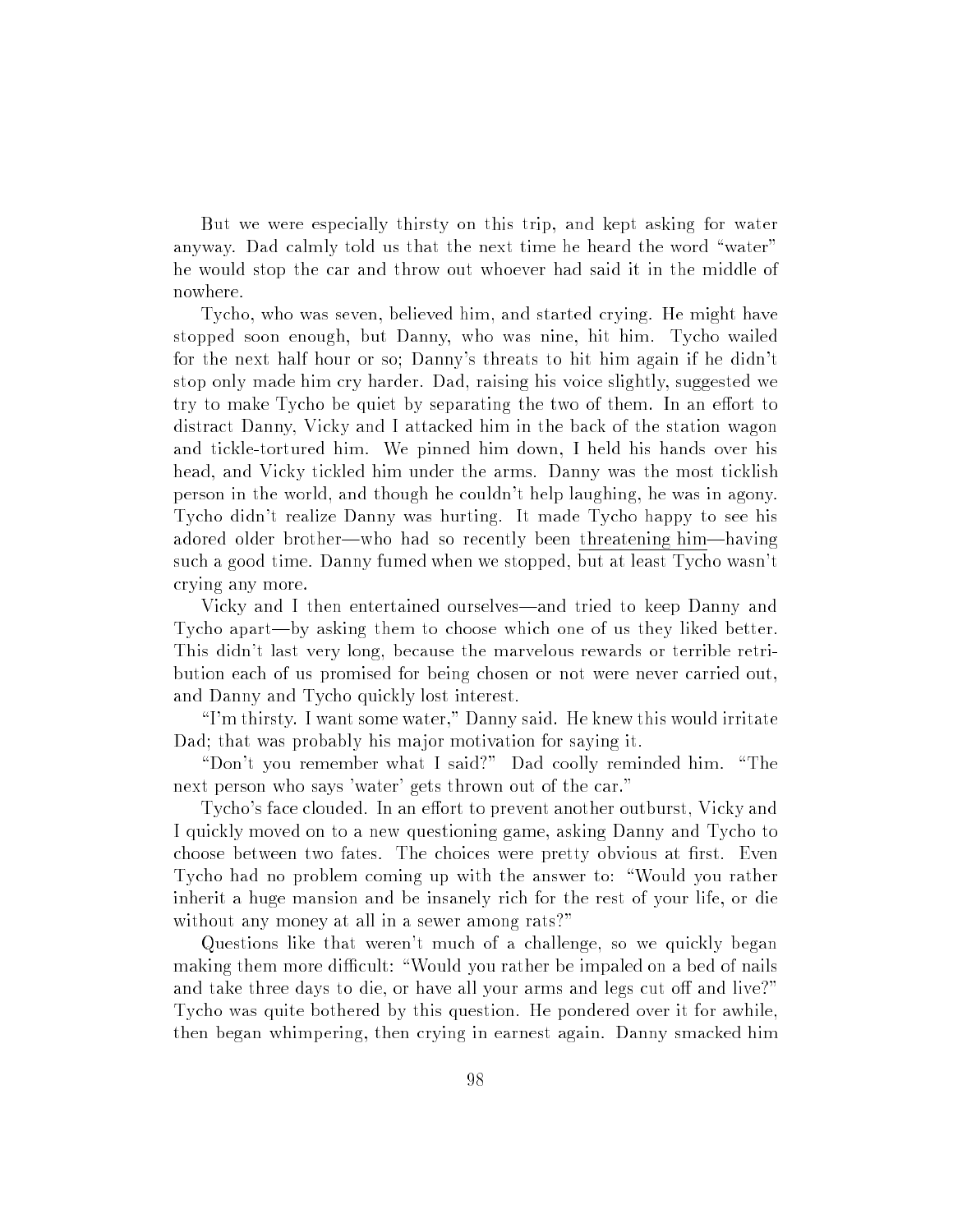again—which resulted in another session of tickle-torture for Danny. It still makes me shudder to remember how mercilessly long we kept it up that day.

But this time, tickle-torturing Danny didn't make Tycho stop crying. On the contrary, Tycho now began to understand that Danny was suffering, not enjoying himself at all. He felt sorry for Danny, and seeing him in misery only increased the volume of his cries. But as soon as we stopped tickling Danny, he smacked Tycho once again, and Tycho's wailing went up a few more decibels.

"Make him stop," Dad said through clenched teeth, after half an hour of unceasing bellowing from Tycho. Mom took Tycho in the front seat and tried to comfort him. "But I'm thirsty!" Tycho screamed, squirming in her arms as he tried to reach the so-far unopened jug of water.

"Please, Bill," Mom said.

Dad looked at his watch. "We just left," he muttered dangerously, though we'd been on the road for half a day.

"Oh, Bill!" Mom moaned.

Dad was annoyed by her tone, as well as by Tycho's continued howling. \You'll just be training him to cry whenever he wants anything if you give in now," he said, his face red. He took his left hand from the wheel and squeezed Tycho's mouth shut. This muffled Tycho only slightly. Even though he could hardly breathe he continued to squeal piteously, choking and gasping, tears streaming town his cheeks.

Vicky and I and especially Danny—who picked on Tycho himself but never let anybody else hurt him—were all appalled by this gross injustice. It was particularly shocking to see Dad behaving so unreasonably. We threw caution aside. \Water, water, water!" we all shouted in Dad's ear, leaning over the front seat.

Dad removed his hand from Tycho's mouth, swung around and began punching us, not looking at the road, the car swerving wildly. "Stop it Bill!" Mom shrieked, grabbing the wheel and trying to steer the car herself.

The three of us quickly scrambled out of Dad's reach. He turned back to the road, breathing hard. Mom, her mouth in a hard line, leaned over, unscrewed the jug, and gave Tycho a drink. He gulped it down, then asked for more, still crying.

"That's not fair! I want some too!" Danny demanded.

"Go ahead, drink it all up then," Dad said icily, his uncharacteristic rage abating. "But we are not putting another drop of water in that jug until we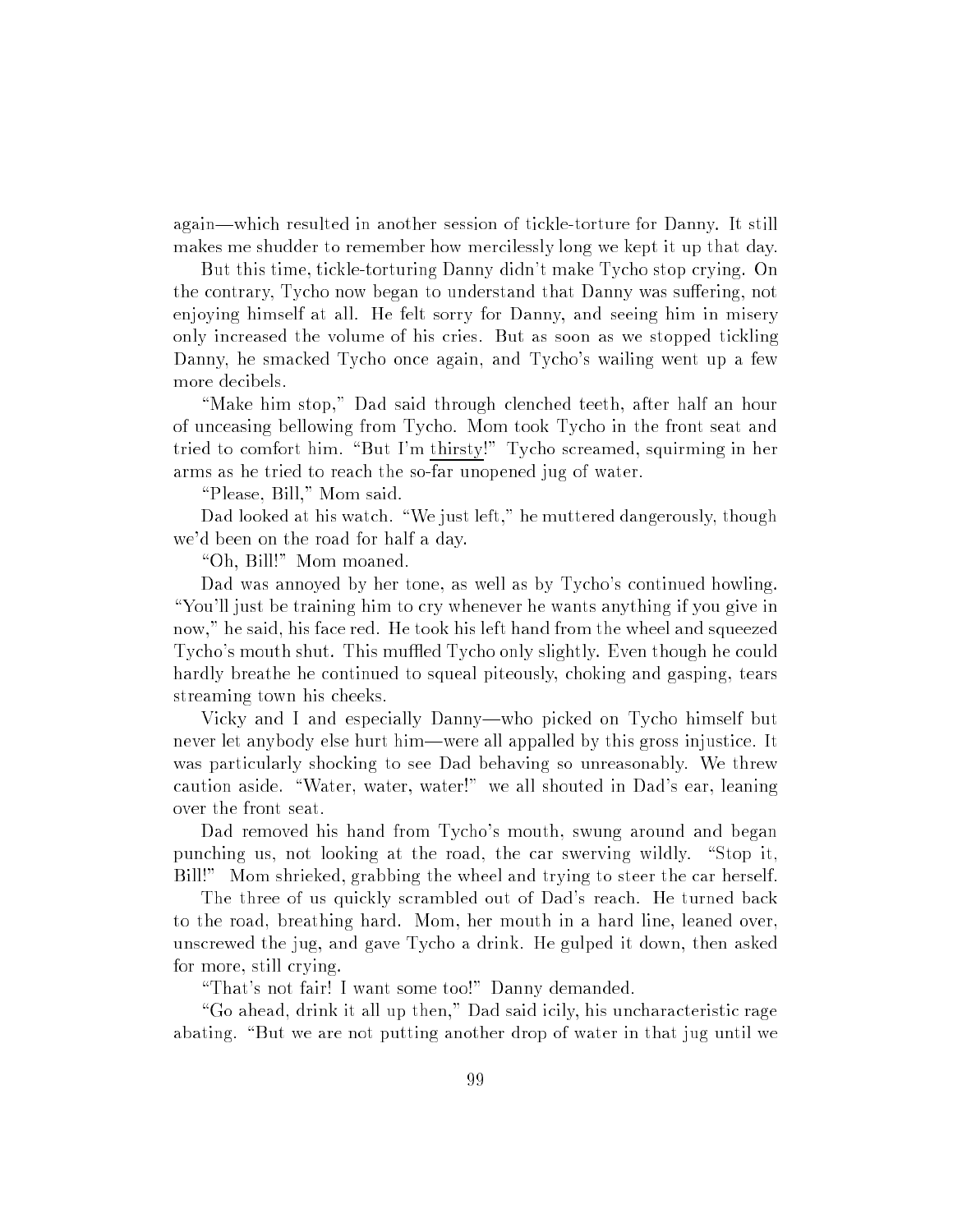stop for the night." And we didn't. We drank as much as we wanted. There was still plenty of water left when we checked into the cheap motel, which had cracked linoleum floors and a tiny bathroom with a grimy tin shower stall.

On arriving at the Deauville the next day it seemed wonderfully luxurious to emerge from the stifling car and find ourselves staying in this spacious, airconditioned three-room suite with two large, plush bathrooms and a balcony eighteen stories above the ocean. We tested the beds and the bathrooms, rode up and down in the spiffy elevator, and swam in the ocean and the gigantic fresh water pool.

But our initial excitement began to pall when Vicky and I noticed that almost everybody else at the hotel was even older than our parents. There was no one our age there, and no one the least bit glamorous. Maybe these elderly, fat, card-playing people were rich, but that didn't mean it was any fun to be surrounded by them.

And no one in the family particularly enjoyed the free meal in the hotel restaurant, which we took advantage of on our first night there. We were used to diners and truck stops. We weren't wearing suits and ties and expensive clothes like the other people, and felt conspicuous. And the black-suited waiters wouldn't leave us alone, hovering around the table expectantly, watching our every move, relling our glasses of water every time we took a sip. Danny soon began putting his hand over his glass and scowling whenever a waiter approached, but they still wouldn't leave us alone. We couldn't wait to get out of that dining room.

By the second day there Vicky and I were bored. And being teenagers, we were naturally obsessed with what was going on with our friends at home. That morning our parents were busy with maps and travel books in the suite, planning our itinerary for the Keys. Vicky and I snuck down to the lobby, picked up a phone, and told the hotel operator we were placing some long distance calls which were to be billed to our room.

Vicky talked to Ann for the unheard-of length of half an hour, and I talked to Bart for almost as long. While we talked we smoked cigarettes, which of course was absolutely forbidden by our parents. Ann told Vicky that she and Emily had just met some really interesting college boys; Vicky was not pleased to be missing out on this. Bart told me matter-of-factly that the person I was so unhappily in love with had immediately started going out with someone else as soon as I had left town. (Bart had a special talent for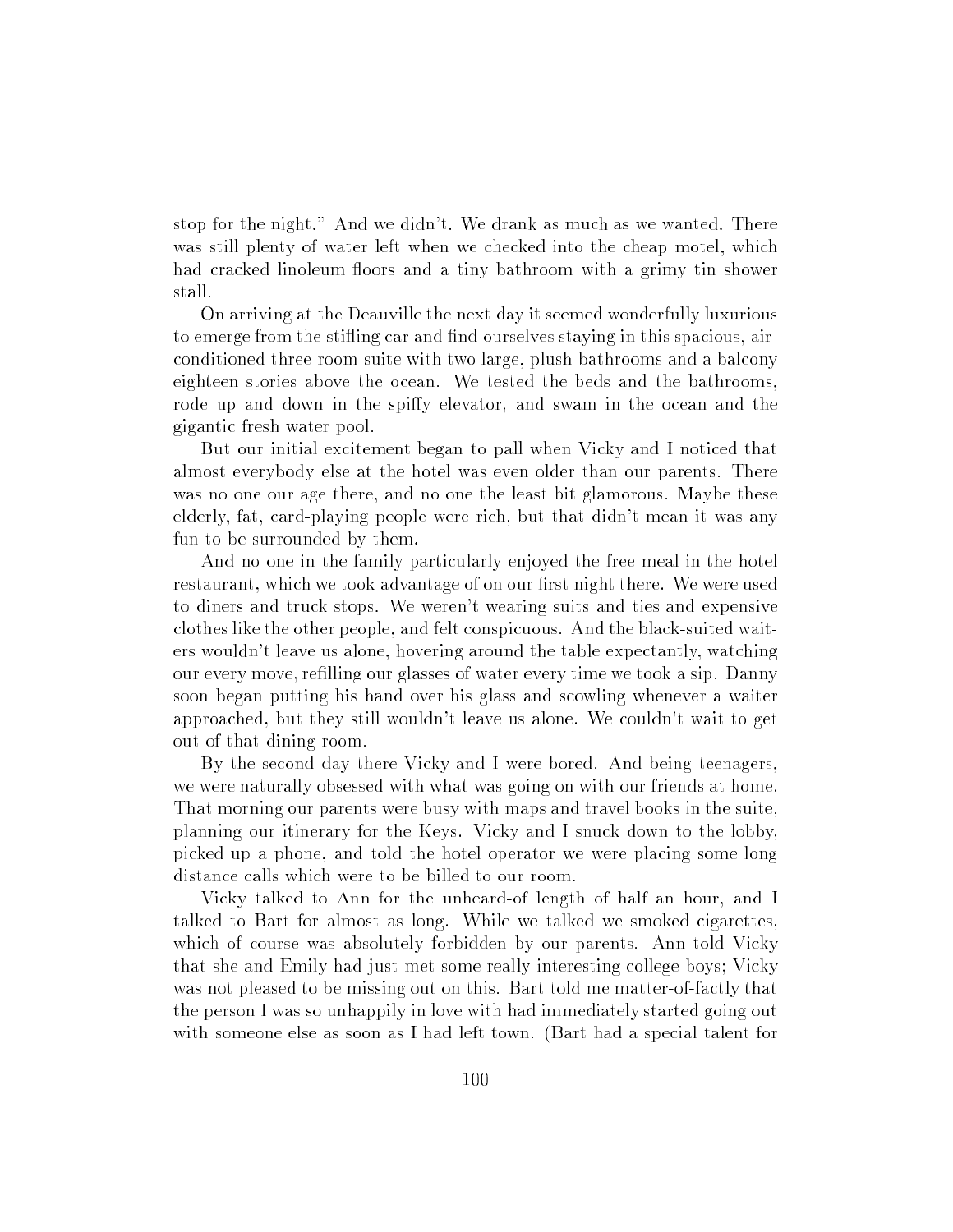being subtly sadistic while at the same time coming across as merely realistic and rational.)

We finally hung up, both feeling dejected, put out the last cigarette, and stepped away from the phone. At that moment Danny and Tycho emerged from behind a group of potted palms nearby, where they had been hiding, and watching and listening, the entire time.

Danny had not forgotten how long we had tickled him in the car. "Okay," he said, his manner very businesslike. \We heard the whole thing. Either we tell Mom and Dad about the phone calls, or we tell them you were smoking. One or the other. We'll do you a big favor and let you decide which one we tell them."

"Oh, come on, Danny," I tried to reason with him. "If you tell them they'll just get mad and be in a bad mood and make everybody miserable."

"They'll be mad at you, not us. We're telling. Aren't we,  $Tycho?"$ 

Tycho nodded, his eyes wide. He wasn't a spiteful kid, but Danny's approval was much more important to him than ours.

"You're not telling them a thing!" Vicky said angrily. "If you say one word about what we did we'll throw you off the balcony."

Tycho paled at this, and looked back at Danny. But Danny knew it was an idle threat. "You will not! If you throw us off the balcony they'll be much madder at you than about the smoking or the phone calls. So which do you want us to tell them?" He looked at his watch. "They told me and Tycho they wanted us all back up in the room by now. Hurry up and decide."

Danny really had us this time, and he wasn't going to back down. We had to make a careful and difficult decision. "We'll be right back," I told them, and Vicky and I walked across the huge lobby, with its marble columns and deep red carpeting, to discuss it out of earshot. The phone calls were pretty bad, but Mom and Dad would find out about them when we checked out of the hotel, whether Danny told them or not. And we also might be able to pretend we had thought phone calls were included with the free room. But if they found out we had been smoking we would not hear the end of it for weeks; they'd be nagging and chastising us for the rest of the trip.

We walked back to Danny and Tycho. "All right, you stupid yellow BM. tell them about the phone calls," Vicky snarled.

"That's your decision? Fine," Danny said. "Come on. They're waiting for us.

"You understand, Tycho?" I asked him. "You can tell them about the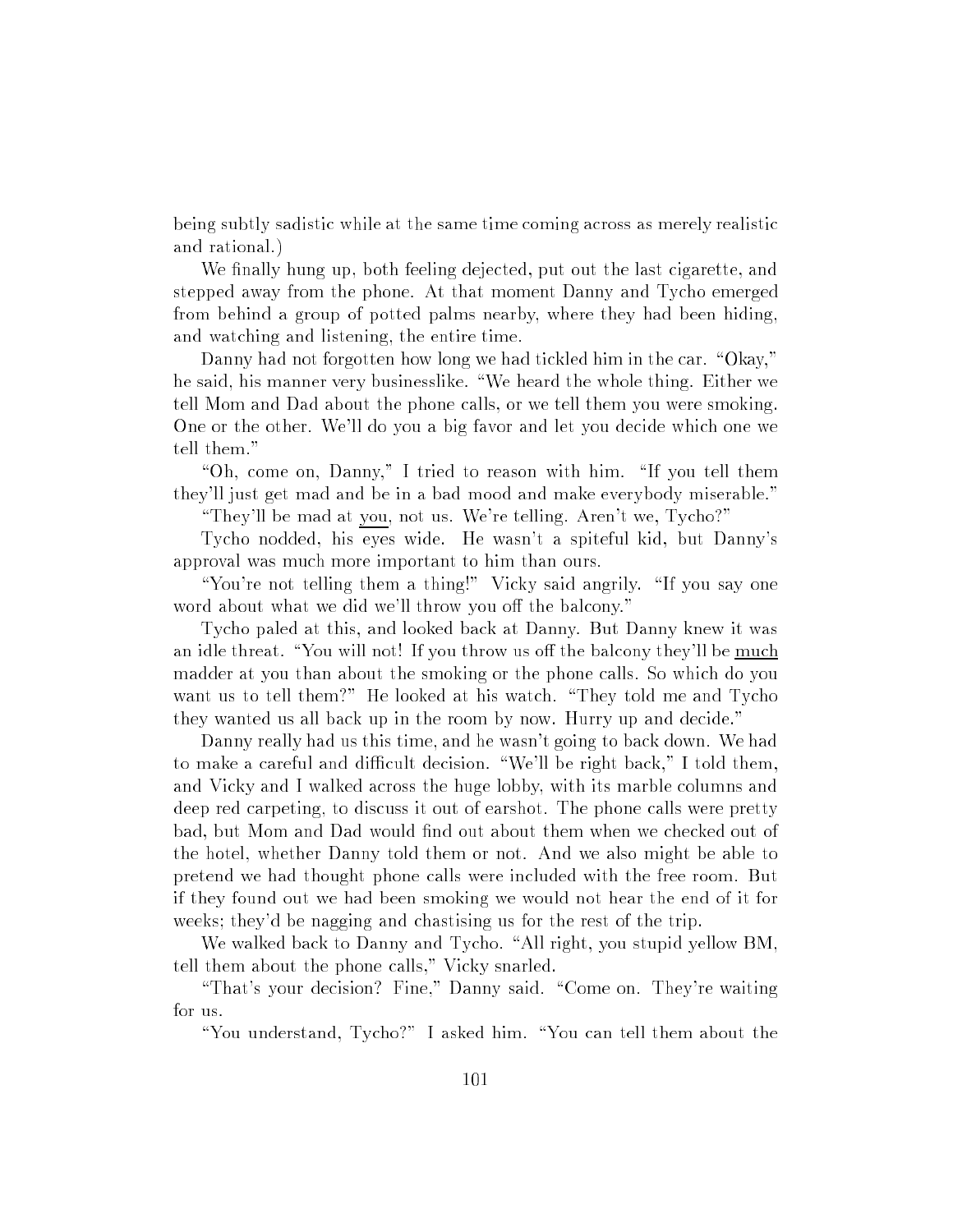phone calls, but they're not supposed to know we were smoking."

Tycho nodded earnestly. He was basically good-hearted. \We promise to only tell them one thing," he assured me. "Just about the phone calls. Not the smoking." He turned to Danny. "Right, Danny?"

"Uh huh," Danny said. "Come on, we're really late now."

"How responsible of you to suddenly start worrying about being late," Vicky said. She sighed. "All right. We might as well get this over with."

Danny and Tycho raced across the lobby, eager to get back to the suite. We trudged reluctantly behind them. Danny was so pleased with himself that he gave Tycho the privilege of pressing the elevator button.

Danny banged on the door of the suite, and burst inside ahead of us as soon as Mom opened it. \Where were you?" Mom said, obviously in a bad mood. Dad, who also seemed angry about something, was scowling at a map.

"Billy and Vicky made all these long distance phone calls downstairs in the lobby!" Danny announced triumphantly.

Mom and Dad turned on us.

But before they had a chance to say anything Tycho gravely assured them, "And they didn't smoke at all."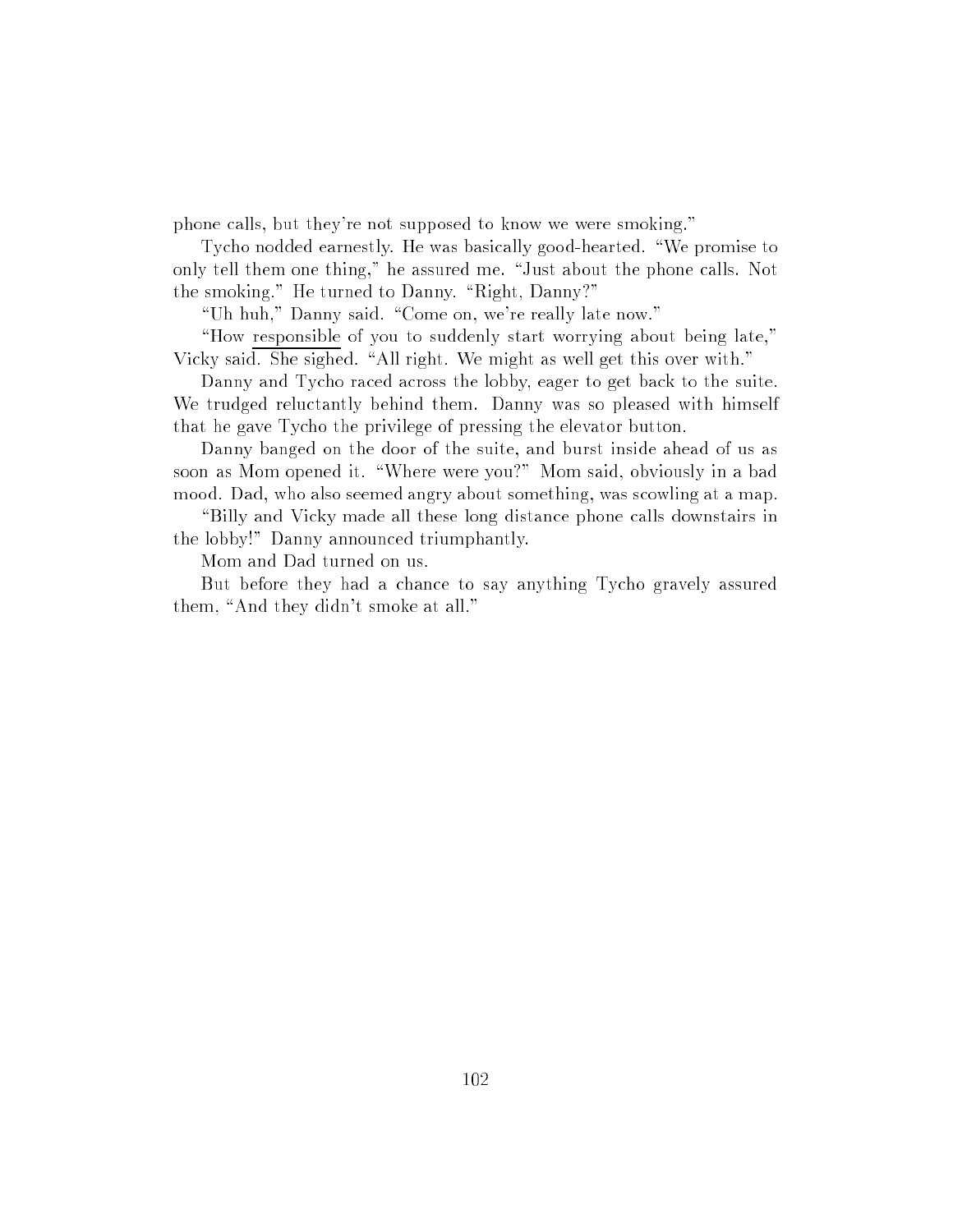## 13 DANNY AND TYCHO AGAIN

I lied.

Writers of fiction always do. We take something from life and then tidy it up, tying loose ends together, changing the results of actions, arranging situations to suit our whims, playing God. We do this because it's fun—and to make our stories appear to mean something, which events rarely do in real life.

But—unlikely as it may seem—I have told only <u>one</u> lie about my family in this book. Except for that, everything I've described really did happen, and that's the truth, whether the reader chooses to believe it or not. The single story in which I made one slight alteration of the facts is \The Hypnotist."

Don't get me wrong. Jack did hypnotize Tycho. Tycho really drank water out of the toilet, and appeared to be under the in
uence of a post-hypnotic suggestion to throw the nearest object to the floor whenever he heard the word "window." The only part I invented was the tidy little suggestion at the end that Jack's hypnotic powers in
uenced Danny to stop picking on Tycho.

When Danny was around eleven or twelve he did stop abusing Tycho, but it had nothing to do with hypnosis. The ostensible reason for this change was that Tycho suddenly grew larger than Danny. Now that Tycho had superior mass and volume, it was apparent to Danny, who had always had an innate understanding of kinetics, that the physical laws of the universe no longer allowed him to push Tycho around with his fists.

But there was more to Danny's change than the mechanics of the situation, since he knew that easygoing Tycho would never strike back. And for awhile he did go on flinging insults at him.

"<u>You</u> can't come to the movies with us, Tycho," Danny said one Saturday afternoon, as he and a friend were putting on their jackets.

Tycho, who was practicing the cello in the front hall, barely shrugged, not lifting his eyes from the music.

"Come on, Danny, let's get out of here," Danny's friend said, putting his hands over his ears. "That horrible noise is driving me crazy."

Danny turned on his friend indignantly. "That's not noise! Tycho plays really good."

"Gee, thanks, Danny," Tycho murmured, producing a long, rich tone on the C string.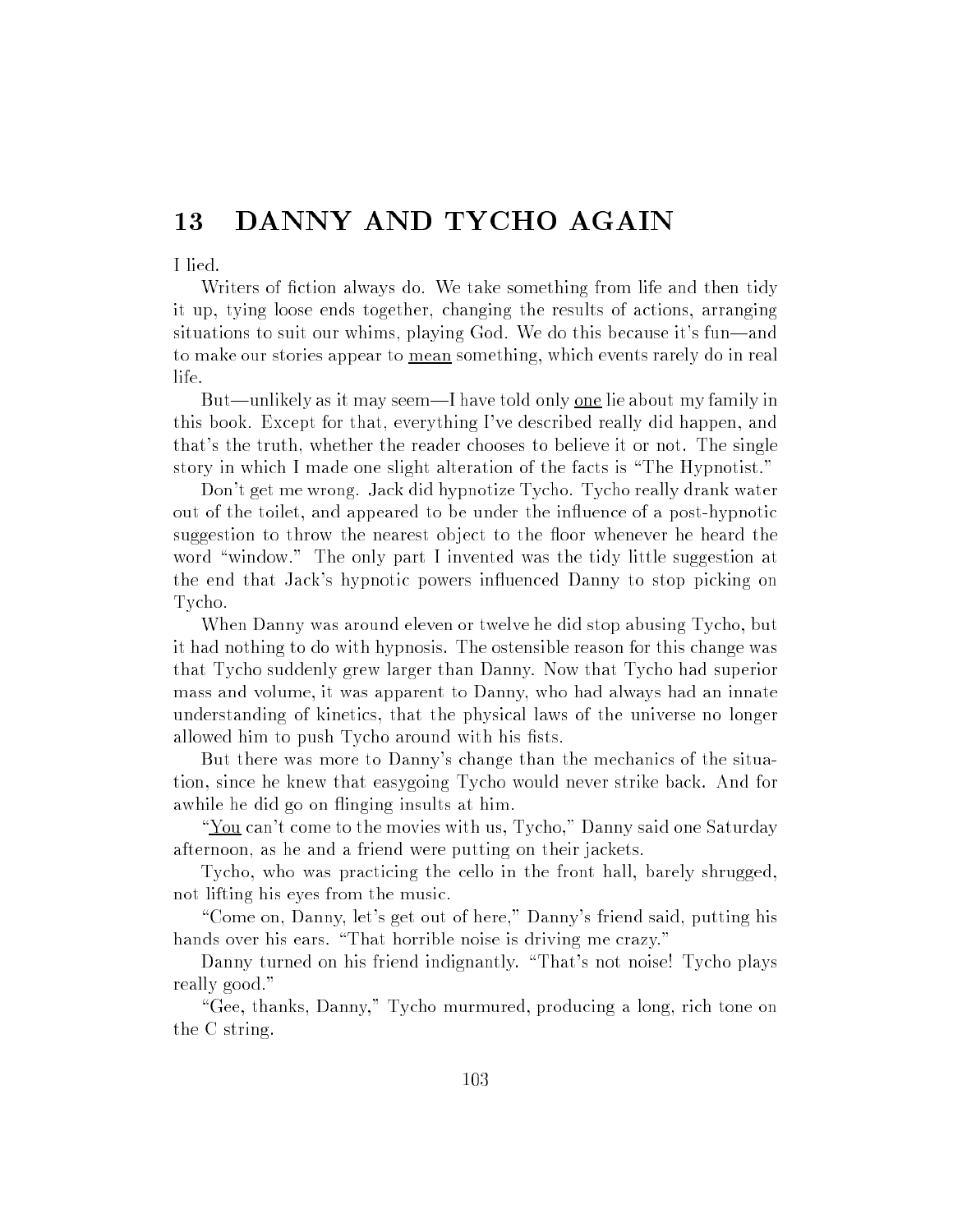\Tycho was messing things up in my room," Danny complained to Mom a few days later. "He did something with my Phillips screwdriver, and now I can't find it."

\I've told you a million times to leave Danny's things alone, Tycho," Mom snapped at him. "Don't you ever listen?"

Tycho placidly turned a page of his book. "Danny left the Phillips screwdriver down in the basement yesterday," he said.

"Oh," Danny said, thinking. "That's right, I did. You shouldn't get mad at Tycho for something he didn't do, Mom. It's not fair," Danny accused her, and marched out of the room.

Many of Tycho's friends at this time were younger than he was, and looked up to him. Danny disdained attending Tycho's tenth birthday party. But at one point during the festivities Danny did step briefly into the room. glanced around, then walked over to Tycho and said loudly, \Couldn't you get anybody your own age to come?"

"So what?" Tycho said, concentrating on the present he was unwrapping. Danny sighed and took another look at the guests. "Hey, why isn't Michael here?" he asked Tycho.

"Michael?" Tycho said vaguely. "I guess I forgot to invite him."

"You jerk, Tycho! You know how much he likes you," Danny said. "Call him up right now."

Danny always excelled in math and science, but had problems in english class, and with any writing that had to be done for other sub jects too. Until he was in seventh grade Mom often wrote papers for him, as she did for all of us, which he then copied over in his lopsided spidery handwriting. In seventh grade his writing assignments became more demanding. One Friday at the beginning of the year he came home very worried about a social studies report he had to do that weekend on the country of Uruguay.

"We'll just do research in the encyclopedia," Mom said. "I bet I can write it in half an hour."

Danny shook his head sadly. "No. That's cheating. I have to write it myself."

"Danny, what's gotten into you?" Mom said, astonished. Danny struggled with the paper on his own, and got a C. Tycho continued to let Mom help him throughout junior high, unaffected by Danny's vociferous disapproval.

Despite their differences, it was apparent now that Danny and Tycho had many interests in common. Together they built a Van de Graf generator in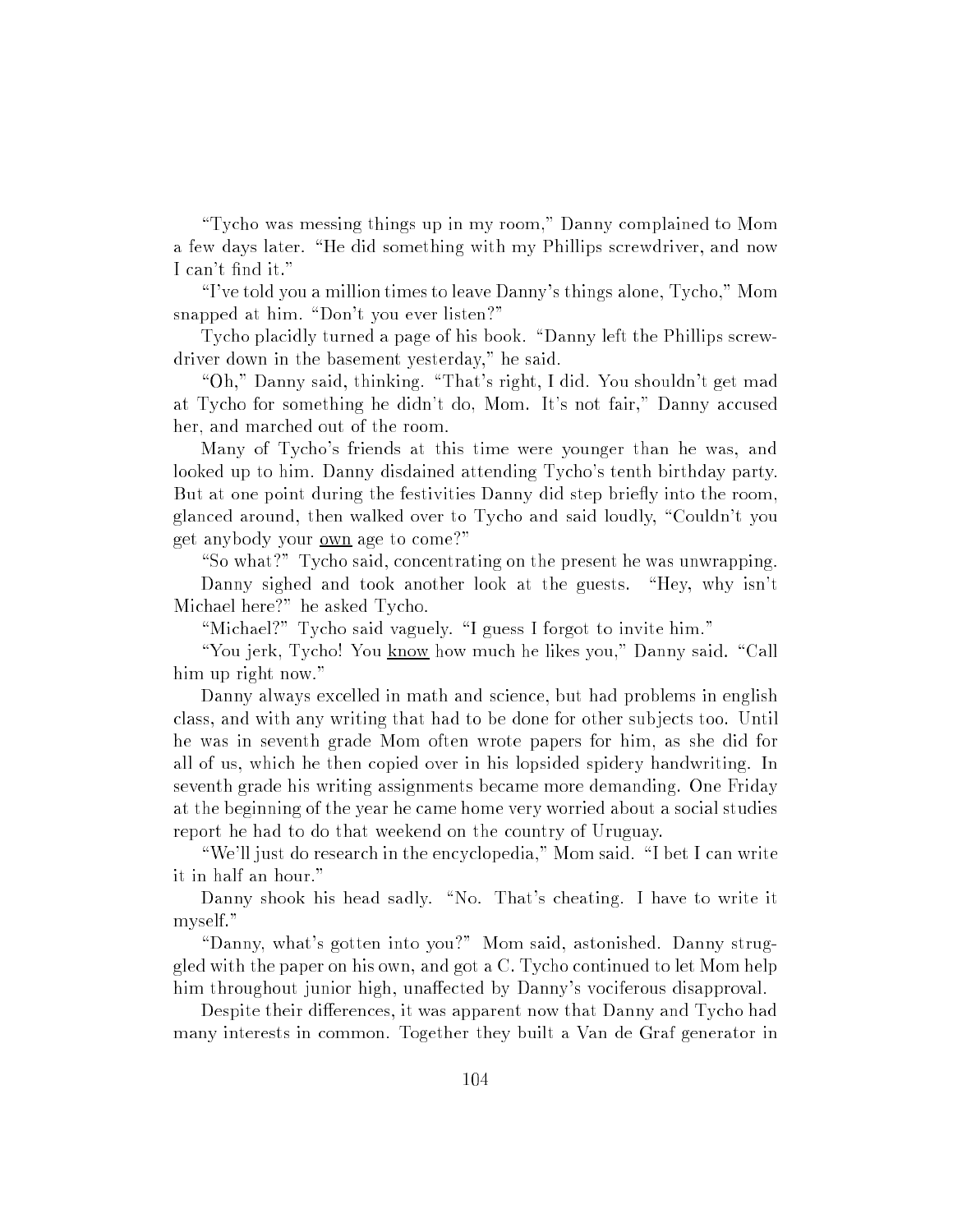the basement. It was a large silver ball atop a four-foot high cylinder. When you put your finger near the ball a bright bolt of lightning would leap from the ball to the finger, spectacular in appearance but harmless, and not the least bit painful. When Vicky and I had parties we loved demonstrating it to our friends. We would all hold hands in the dark basement, and when one person put his hand near the ball, the fizzling arc of electricity looked just like something out of "Bride of Frankenstein." Everyone in the line could feel the startling but not unpleasant electric jolt flowing through our bodies. Our friends thought Tycho and Danny were geniuses.

Danny was something of a loner in high school. Tycho had a lot of friends, whom he often treated in a cool, distant, off-hand way, which naturally only increased his popularity. He was six foot three, and his first girl-friend, Shelly, was was barely five feet tall. When they danced together Tycho picked her up and held her by her rump, so that her head would reach his shoulder. Danny didn't have a girlfriend in high school.

A few years ago I was Christmas shopping in Boston. Carrying two large shopping bags, I stopped at a fancy gourmet food store, the kind of place that caters to yuppies, to buy a goose for Christmas dinner—the supermarket didn't have geese. The man at the butcher counter handed me the goose, and, thinking about other things, I absent-mindedly slipped the very expensive twenty-five pound bird into one of the shopping bags and wandered out of the store. It was not until I was five blocks away that I realized I had forgotten to pay for the goose, and no one had noticed. I was amused and pleased by this, since the store was grossly overpriced, and I knew their business would not suffer because of my inadvertent theft.

A few days later I was talking to Danny on the phone and described this incident to him, thinking he would find it funny. "You mean you didn't go back and pay for it?" he asked me.

"Are you kidding?"

"I would have," Danny said.

He would have.

Tycho, like me, might have unknowingly stolen the goose and would not have gone back to pay for it either. Vicky was perfectly capable of stealing a goose on purpose, and if caught she would have talked her way out of it with easy aplomb.

Danny is a computer scientist, Tycho a physicist. They both began their scientic careers at prestigious Bell Laboratories. Danny caused a sensation